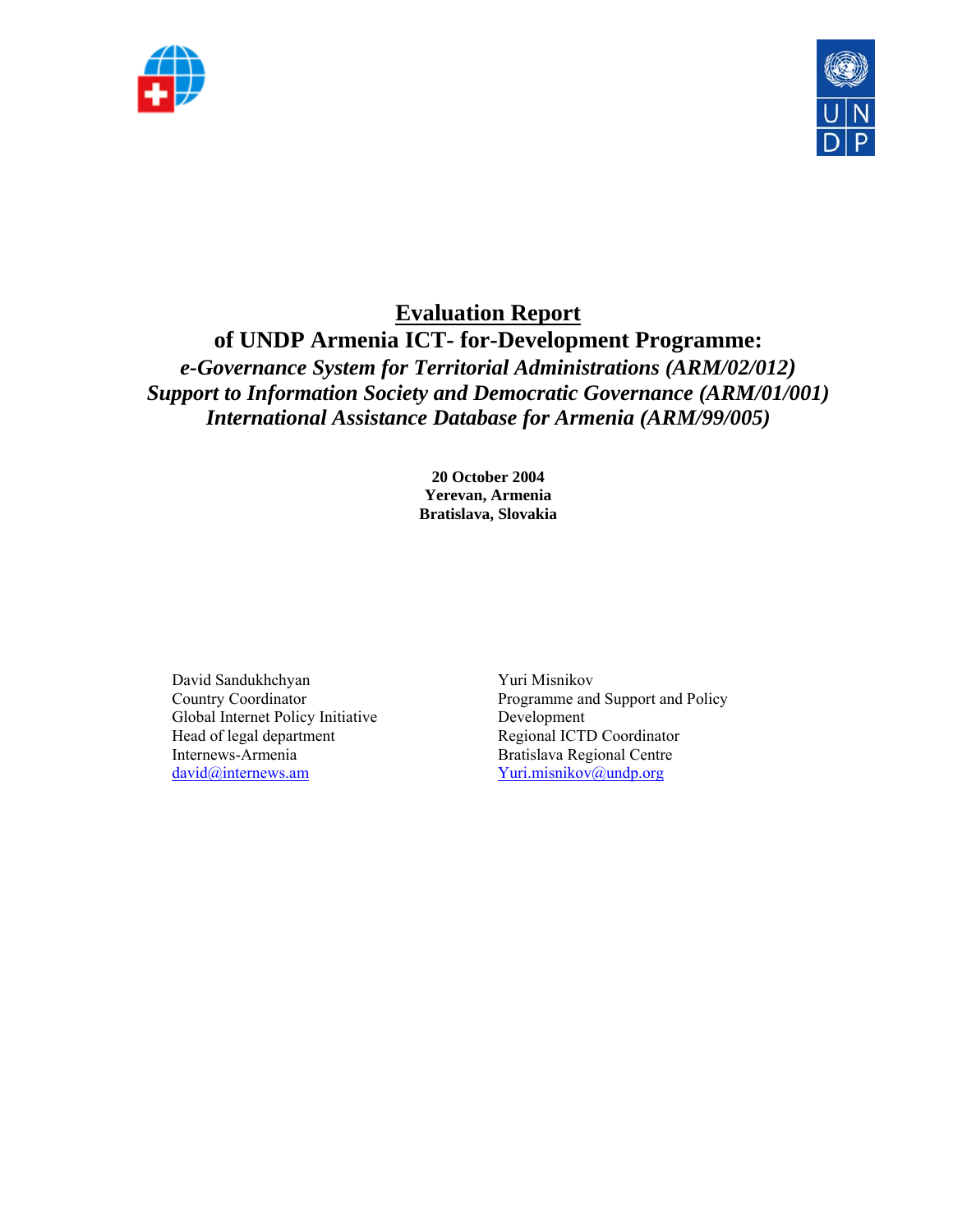# **Table of Contents**

| PART I: Assessment of Policy Frameworks and Legal Environment Governing ICTD  11 |  |
|----------------------------------------------------------------------------------|--|
|                                                                                  |  |
|                                                                                  |  |
|                                                                                  |  |
|                                                                                  |  |
|                                                                                  |  |
|                                                                                  |  |
|                                                                                  |  |
|                                                                                  |  |
|                                                                                  |  |
|                                                                                  |  |
|                                                                                  |  |
|                                                                                  |  |
|                                                                                  |  |
|                                                                                  |  |
|                                                                                  |  |
|                                                                                  |  |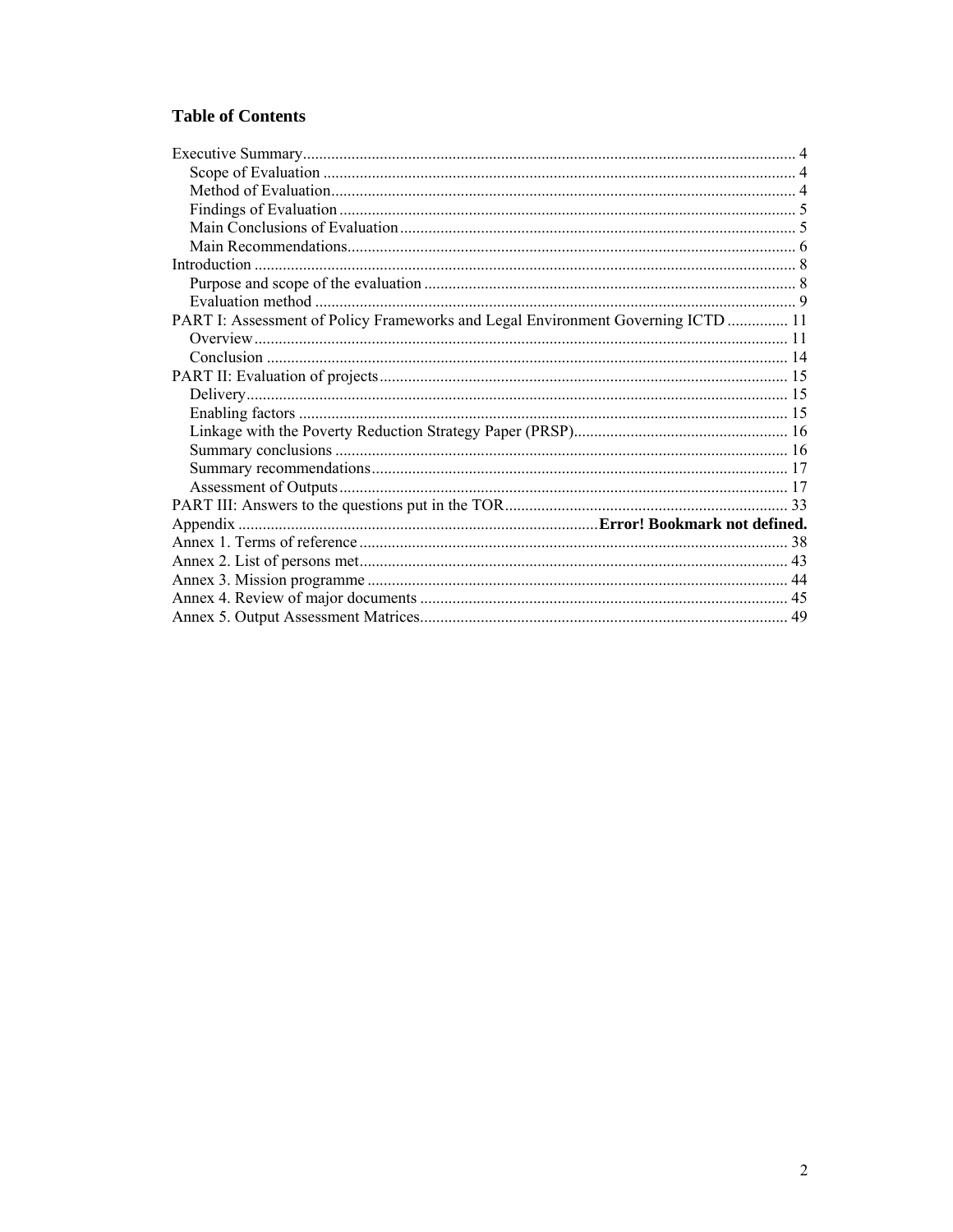# **Abbreviations**

| <b>BPA</b>   | - Business Process Analysis                                  |
|--------------|--------------------------------------------------------------|
| <b>CIS</b>   | - Commonwealth of independent States                         |
| <b>CIC</b>   | - Community Information Centers                              |
| CPAP         | - Country Programme Action Plan                              |
| <b>CPD</b>   | - Country Programme Document                                 |
| e-GSTA       | - e-Governance System of Territorial Administration          |
| GIPI         | - Global Internet Policy Initiative                          |
| IADA         | - International Assistance Database for Armenia              |
| <b>ICTs</b>  | - Information and Communication Technologies                 |
| ICTD         | - Information and Communication Technologies for Development |
| IS           | - Information Society                                        |
| <b>ITDSC</b> | - IT Development Supporting Council                          |
| OAM          | - Output Assessment Matrix                                   |
| MFA          | - Ministry of Foreign Affairs                                |
| <b>MTA</b>   | - Ministry of Territorial Administration                     |
| <b>NAS</b>   | - National Academy of Sciences                               |
| <b>NISP</b>  | - National Information Society Policy                        |
| PIAP         | - Public Internet Access Point                               |
| <b>PPPs</b>  | - Public-Private Partnerships                                |
| <b>RRF</b>   | - Regional Resource Facility                                 |
| <b>PRSP</b>  | - Poverty Reduction Strategy Paper                           |
| <b>SDC</b>   | - Swiss Development Cooperation                              |
| <b>TOR</b>   | - Terms of Reference                                         |
| <b>UNDP</b>  | - United Nations Development Programme                       |
| <b>WSIS</b>  | - World Summit on the Information Society                    |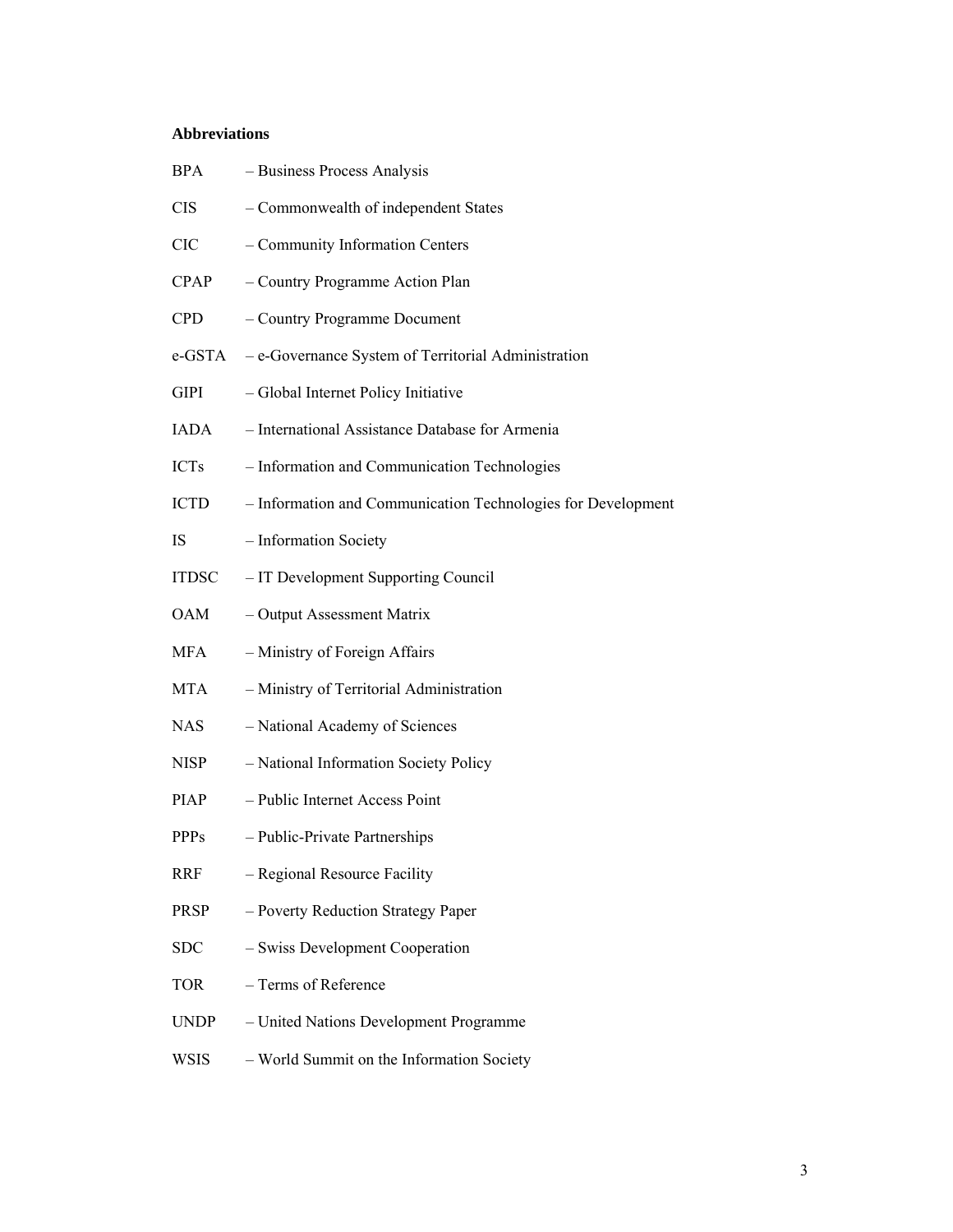# **Executive Summary**

UNDP and Swiss Development Cooperation (SDC) have initiated the independent evaluation of UNDP projects in the area of ICT-for-Development (ICTD), one of which is co-financed by the Swiss Government.

### Scope of Evaluation

UNDP in support of Armenia has initiated a number of initiatives over the past three years intended to utilize additional development benefits offered by Information and Communication Technologies (ICTs) to promote democratic governance and Information Society (IS) through the accelerated progress toward e-governance. UNDP has accomplished these purposes by developing and implementing a *second generation of ICTD projects***<sup>1</sup>**  *focused on the demonstration of convincing results of how ICTs can be used for public good* by (i) expanding affordable access to the Internet through Freenet and PIAPs' services; (ii) creating the Armenian language Web domain; (iii) integrating e-governance into the public sector management at central and regional levels through e-GSTA and e-Visa; (iv) advocating enabling Information Society and telecommunication policies; (v) developing and putting into practice effective partnerships with private sector through ArCa e-Payment; (vi) encouraging peer-to-peer online networking among professionals and population groups; (vii) expanding the use of the Armenian language on the Internet and widen the Armenian Web content; (viii) improving external assistance management system in the government via online instruments.

The main UNDP projects supporting these objectives have been the following:

- 1. *ARM/02/012 'e-Governance System for Territorial Administration'* (funded by the Swiss Government and UNDP; implemented by the Ministry of Territorial Administration, 2002-2004)
- 2. *ARM/01/001 'Support to Information Society and Democratic Governance'* (funded by UNDP and implemented by the National Academy of Sciences, 2001-2004)
- 3. *ARM/99/005 'International Assistance Database for Armenia IADA'* (funded by UNDP and implemented by the Prime Minister's Office, 1999-2000)

The first two active projects have one common *Development Outcome 'Accelerated progress toward e-governance'*, which has been the main subject of the evaluation. A different evaluation method has been applied to the third IADA project ended almost four years ago. Therefore, the post-completion ownership and sustainability of the project output has been evaluated instead.

### Method of Evaluation

 $\overline{a}$ 

The evaluators have been guided in their work by the evaluation principles of UNDP and SDC that have a common focus on the achieved results and development impacts. Specifically, the evaluation team has gathered *evidence to assess the accomplishment of the project outputs that are the key milestones in understanding broader development outcomes and impacts* in UNDP technical assistance programmes. To specify the evaluation findings, the evaluators have answered a *set of detailed questions* typically used in the review of SDC programmes.

<sup>1</sup> The first generation of ICTD projects were implemented during 1996-2000.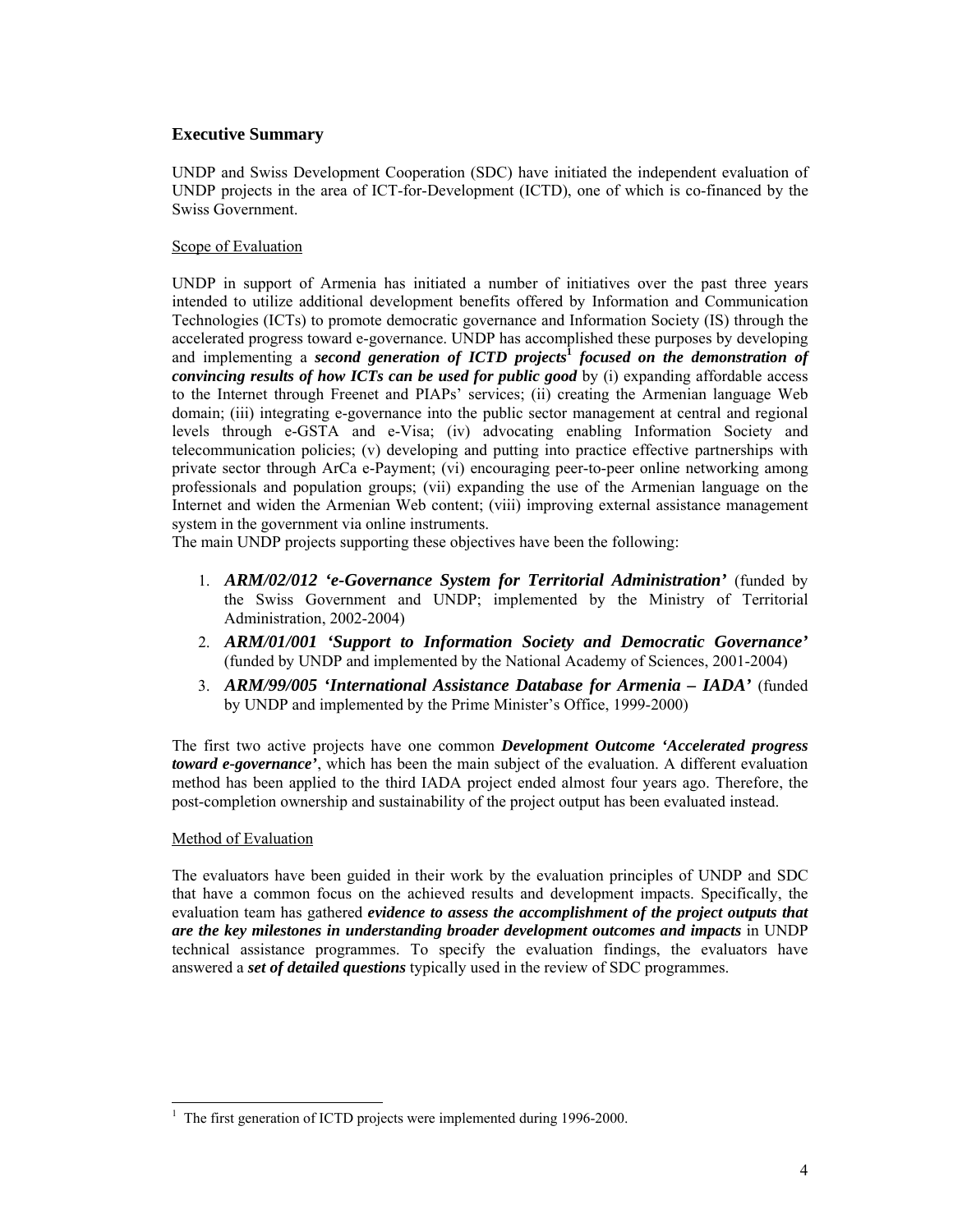### Key Findings of Evaluation

### *Accomplishment of the Development Outcome*

The gathered evidence reflects *positive changes* that have occurred in certain areas of Information Society and democratic governance. This validates the *accomplishment of the accelerated progress toward e-governance* – the projects' Development Outcome. These areas are:

- expanded choices for citizens and businesses to access and use ICTs;
- **In** improved conditions in the public sector management at central and regional levels to add new value to public services and make administrative authorities more open through the use of e-government and e-democracy instruments;
- enhanced capacity, knowledge, competencies and skills to design and implement complex inter-sectoral initiatives;
- increased awareness in the government, professional and civil society groups, and the private sectors about the public benefit of ICTs;
- **Indeed image of Armenia as a country using ICTs to modernize itself.**

The observed positive changes have occurred within the project life of about three years. Therefore, the progress can be described as accelerated.

### *Contribution to democratic governance and an Information Society.*

The contribution has been substantial making *regional governance practices more democratic* through *greater openness* of regional authorities and the *ICT-enabled citizen-centered public services* they started to provide since 2001. The contribution has been especially significant to the progress of building an Information Society in Armenia through the expansion of the Armenian Freenet and the implementation on a larger scale of comprehensive e-government (regional e-GSTA and MFA's e-Visa) and e-commerce initiatives (ArCA e-Payment and e-Shop), with fullcycle (two-way) transactional features.

As a result, at present *Armenia is among the leaders in the CIS in introducing the full-featured e-governance system – e-GSTA* at regional level and probably also at central. UNDP has been the key player in this process providing a truly catalytic input and should stay in ICTD further to turn its input into impact, in partnership with other bilateral and multilateral donors, especially Switzerland that has been supporting UNDP in ICTD for the past two years. Armenia is moving in the right direction but is still at an early stage of the Information Society.

The input of UNDP in the area of e-Governance may lie close to a development impact. The latter is possible to achieve within the next few years if:

- consistency in approach and focus is further strengthened;
- sufficient financial resources external and domestic allocated to generate economies of scale; and
- realistic national pro-active policies and enabling legal framework formulated, adopted and implemented in the area of information society and telecommunications.

### Main Conclusions of Evaluation

### *Programme*

The accomplishment of the projects' Development Outcome allows to *answer positively* to main broader *question* **'***Whether the latest generation of ICTD projects have contributed to the*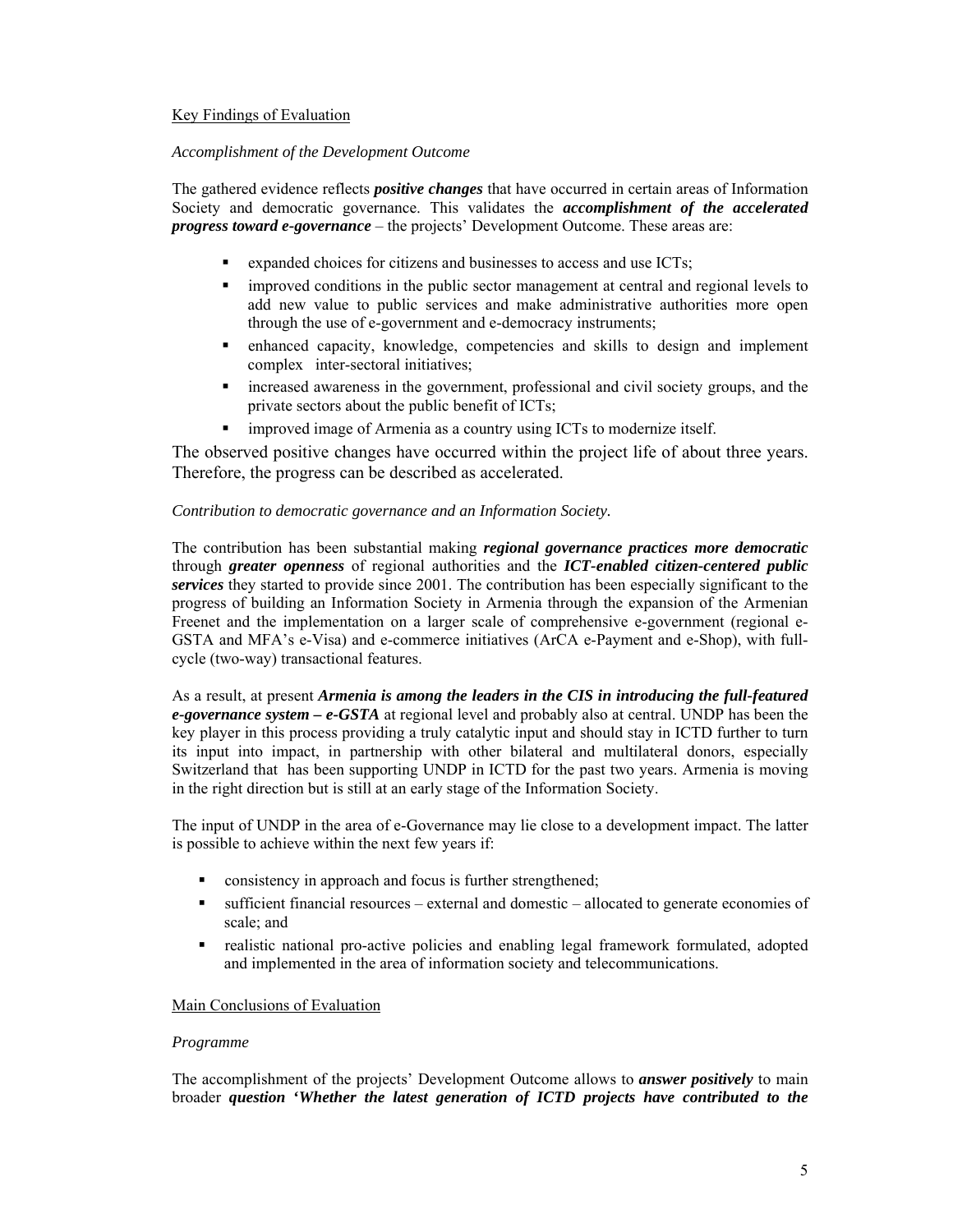*progress of Armenia towards the Information Society and democratic governance?'* formulated by UNDP and SDC and put before the evaluation mission in its Terms of Reference (TOR).

### *Management*

The projects professionally managed under the leadership of Programme Manager highly respected by project counterparts and beneficiaries. The team receives strong support and guidance from UNDP country office. *The ICTD team is small (Project Coordinator, Project Associate, ICT Specialist, e-Government Specialist, Logistic Clerk/Driver, and an outposted System Administrator) but efficient, friendly, knowledgeable and focused on results.* With All the personnel is national with the total admin costs being maximum 10-15% against the managed programme resources. Project documentation is in proper order. Especially impressive is reporting, with all progress reports since 2001 and other major documents publicly posted on the Web.

### Main Recommendations

### *National Information Society and Telecommunications Policy*

- Advocate and lobby for a change in the national telecommunications policy for true and open competitiveness.
- Re-establish UNDP as a leader in the formulation of NISP; initiate an annual egovernance/Information Society conference and an annual report on e-governance; develop a system of monitoring and evaluation through policy benchmarking<sup>2</sup>.
- Initiate and support the formulation of a visionary National Information Society Policy (NISP), including e-Governance Strategy and corresponding annualized Action Plans.

### *Public access*

- Continue expanding Freenet's public Internet services until telecommunications policies have improved to reduce connectivity costs.
- Expand services to citizens and local businesses provided by e-GSTA PIAPs.
- Initiate an annual meeting of all organizations running and financing PIAPs for exchange of experience and networking.

### *Programming*

- Develop a comprehensive Programme Approach-based framework of the third generation of ICTD projects under the Country Programme Action Plan (CPAP); ensure strong linkages with other CPD and CPAP outcomes and outputs; strengthen the ICTD team with additional professionals as necessary.
- Develop a set of ICTD services for other UNDP project based on an internal ICTD Mainstreaming Strategy; explore formulation of a programme on online information management within specific sectors;
- Formulate the next phase of the e-GSTA project as the core project within the ICTD framework and request SDC to continue providing financial support with focus on:
- Expand new e-services for citizens and local business;

 $\overline{a}$ 2 EU Information Society policy benchmarking indicators could be used to adapt to the Armenian context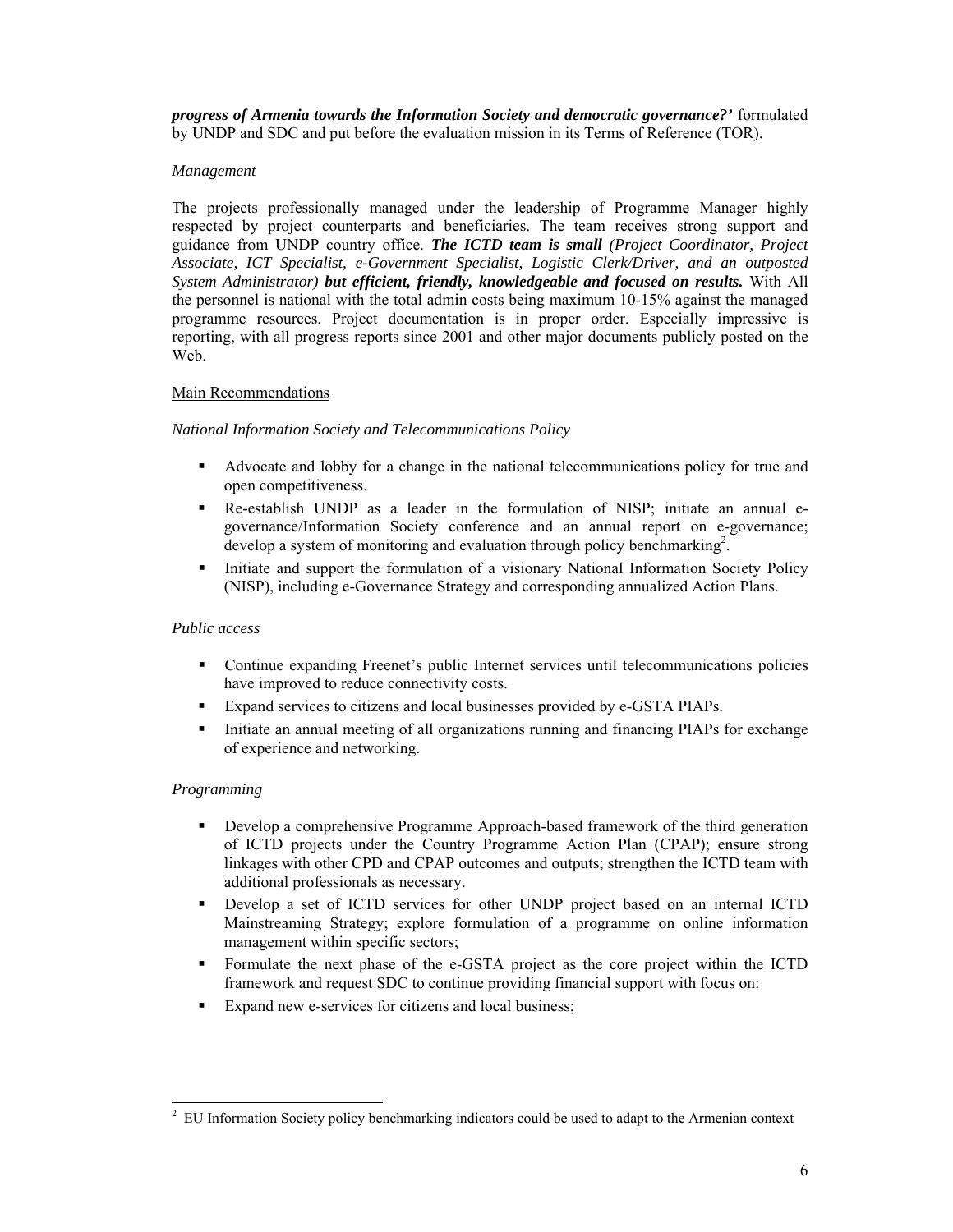### *Regional e-Governance*

- Develop in partnership with all stakeholders, especially local authorities, a national a-Governance Strategy as an integral part of the National Information Society Policy or, alternatively, as a stand-alone document if no NISP would be possible to develop.
- Develop further e-GSTA's features to deeper integrate ICTs into the work of regional administrations by optimizing internal work processes, communication and information flows, and functions among civil servants.
- Expand e-GSTA to the municipal level; design a flexible and easily replicable model to gradually cover more municipalities within regions.
- Continue funding the regional level e-GSTA until it's deeply integrated into local governance management and communication practices and achieve on that basis a sufficient degree of sustainability.
- Conduct regularly end-user surveys and studies and public awareness campaigns.
- **Prepare for the PRSP mid-term review in 2005.**

### *Central e-Governance*

- Formulate an e-Government Action Plan for central-level state bodies as part of a National e-Governance Strategy under NISP.
- Support further e-Visa and fully operatioanilize e-Consulate; explore opportunities for a regional e-Visa initiative.
- Use e-Visa success as a convincing advocacy evidence for expanding e-Consulate services.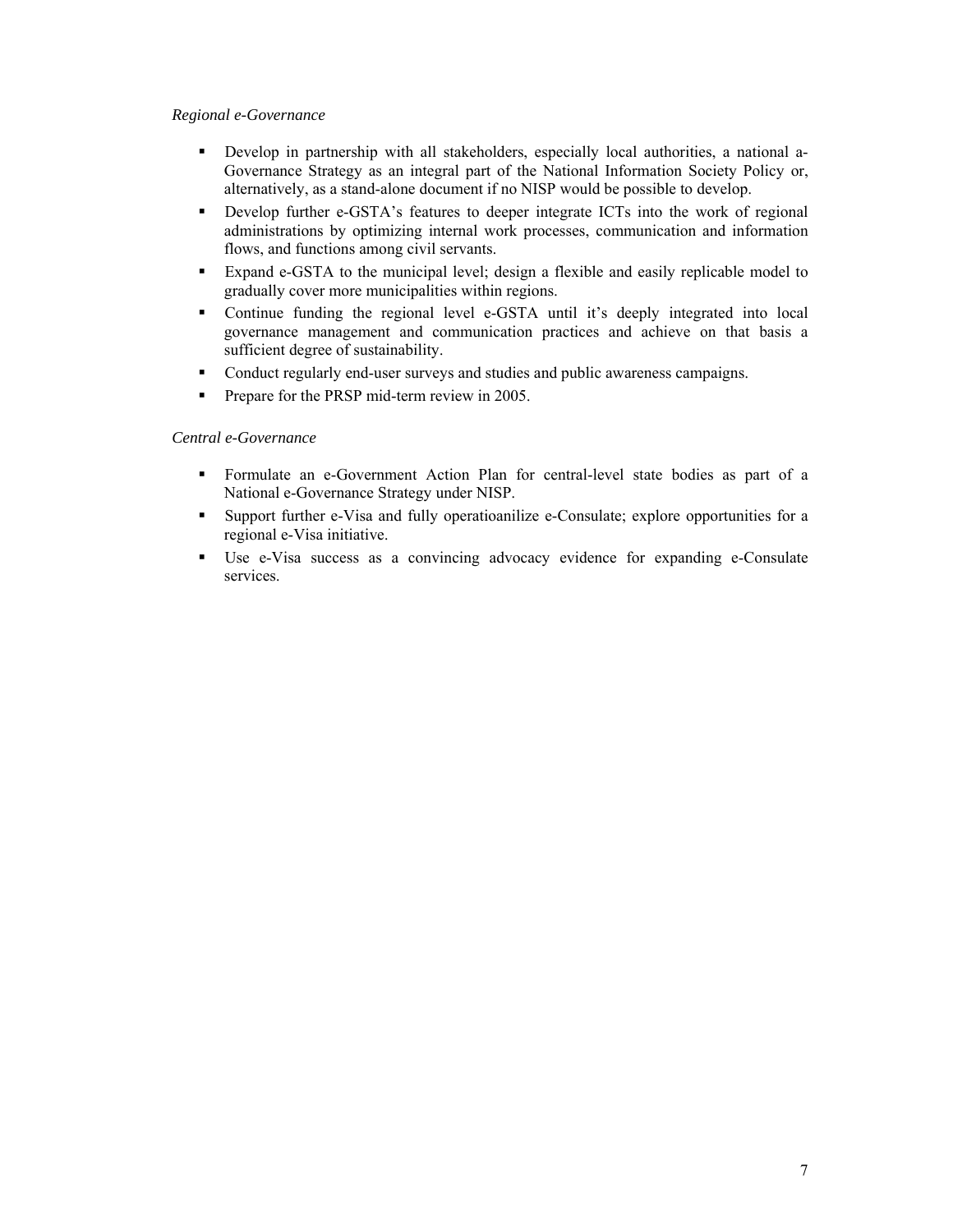### **Introduction**

UNDP in Armenia has been active in ICT-for-Development area since mid-90s, with its flagship Freenet project<sup>3</sup>, which paved the way of the Internet development and adoption in Armenia. Another project initiated in late 90s targeted the capacity of the Armenian Government to manage and coordinate external assistance<sup>4</sup>. Since then UNDP's development work in Armenia is firmly associated with ICTs and their use for public good<sup>5</sup>.

The second generation of ICTD projects started in 2001, with the approval of the Freenet's successor project ARM/01/001 'Support to Information Society and Democratic Governance' (mostly funded by UNDP). The project built on the Freenet's success and aimed at the use of ICTs in all main sectors of the Armenian society including the government to strengthen democratization and information society in Armenia. At the end of 2002, UNDP received a significant contribution of \$525,000 from the Government of Switzerland for a new ICTD project ARM/02/012 'e-Governance System for Territorial Administration' to replicate the regional egovernance system piloted in Lori under ARM/01/001 in all other nine regions.

As the both projects are scheduled to be completed at the end of 2004, UNDP and the Swiss Development Cooperation (SDC) Office in Armenia have undertaken to evaluate these two interlinked projects externally to determine to what extent the projects' objectives have been accomplished, what lessons can be learned from the implementation of these projects and what recommendations can be made for future. The ARM/99/005 project 'International Assistance Database for Armenia' (IADA) finished in 2000 was included into the evaluation as well.

An evaluation team composed of two experts undertook this evaluation during the period of 6-15 September 2004. In addition to the meetings held in Yerevan with beneficiaries, government counterparts and other partners, the evaluators visited two cities of Shirak and Vayots Dzor representing two regions out of nine where the regional e-Governance System of Territorial Administration has been or is being installed and operationalized.

The evaluators made all the effort to meet as many people as possible and study as many documents<sup>6</sup> as it was feasible during the mission. Recommendations provided in the report aim at strengthening the impact of ICTs on the government's openness and effectiveness, successful decentralization and public sector reform, as well as on the country's image as a society being modernized. Specific recommendations are provided in the report to help design a third generation of ICTD projects for UNDP Armenia within the framework of a new Country Programme 2005- 2009.

### Purpose and scope of the evaluation

 $\overline{a}$ 

The overall purpose of the evaluation (review) is described in its TOR (annexed to the report), which requested the evaluation team to determine (i) to what extent the projects' stated outcome<sup>7</sup> 'Accelerated progress toward e-governance' has been accomplished, and if so (ii) how the outcome contributed to Armenia's advancement in democratic governance and Information Society. Such a strategic approach is fully in line with the UNDP latest Monitoring and Evaluation

<sup>&</sup>lt;sup>3</sup> Project ARM/96/002 "National Information Infrastructure for Sustainable Development" (1996-2000)

<sup>&</sup>lt;sup>4</sup> Project ARM/99/005 'International Assistance Database for Armenia - IADA'

<sup>&</sup>lt;sup>5</sup> Principal conclusions of the evaluation of the Freenet project undertaken in 2000 confirm this statement.

<sup>&</sup>lt;sup>6</sup> An overview of the main documents that were made available by UNDP is annexed to the report; the evaluators benefited a lot from the many documents posted on the project website, especially progress reports since 2001.

Viewed as a positive change in development situation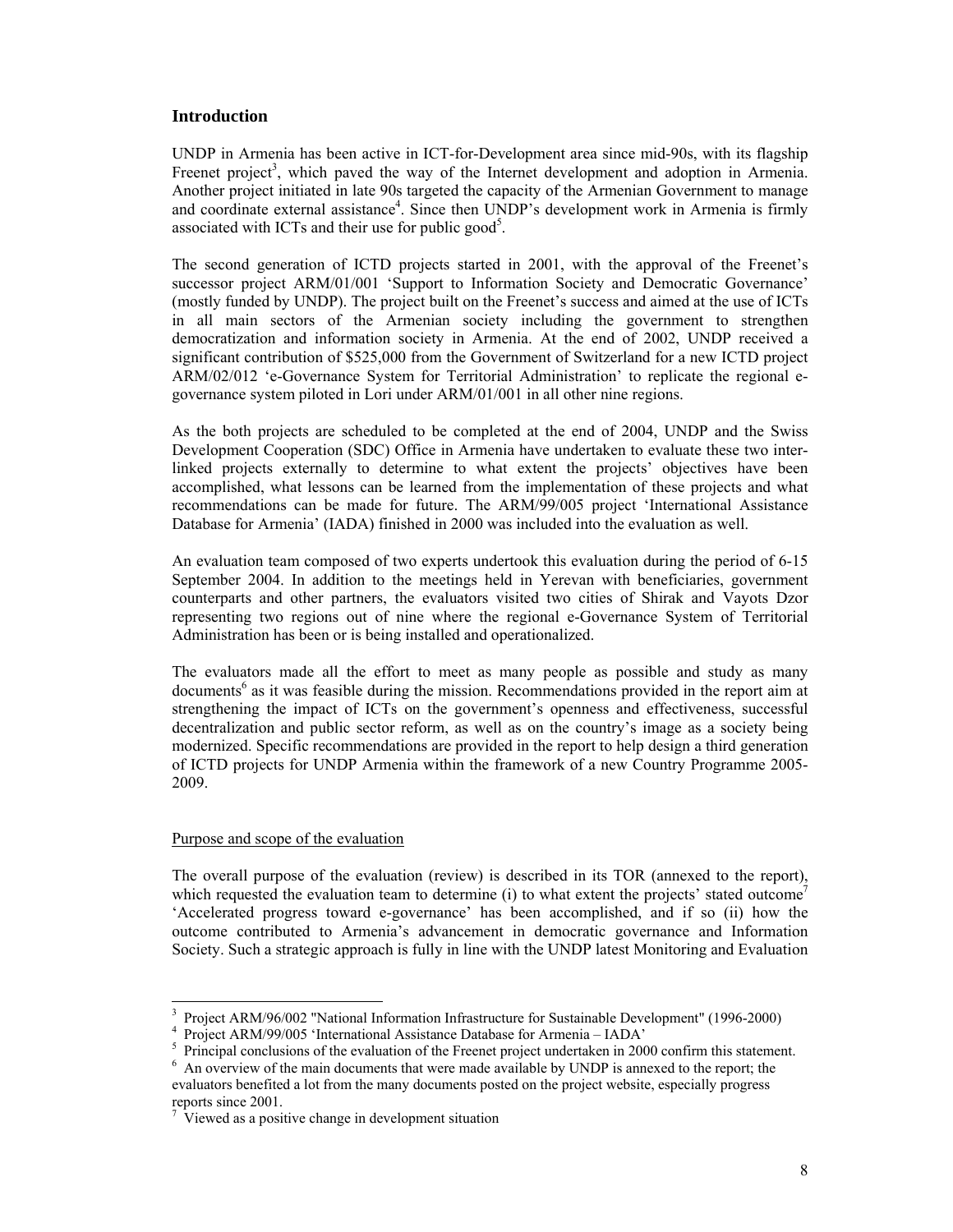Guidelines that underscore the importance of the Outcome evaluation, which means in other words the evaluation of a change in the development situation.

Additional set of questions (summarized below<sup>8</sup>) was suggested by SCD to reflect greater detail. Complete answers are presented in the report as a separate chapter. The questions are as follows:

- Whether the management of the projects has been successful and effective?
- Whether the projects' outputs have produced expected results?
- Whether the projects' strategy has been successful?
- Whether the projects have selected the right partners and beneficiaries?
- Whether the projects' results are sustainable?
- Whether the projects' objectives have been realistically formulated?
- Whether the projects are relevant to the Armenian context and contribute to the country's broader development agenda?
- Whether the projects need extension and/or reorientation?
- What are main lessons learned?
- What are the recommendations for a possible next phase and generation of ICTD projects?

The following projects have been evaluated:

- **Project ARM/02/012 'e-Governance System for Territorial Administration' (funded by** the Swiss Government and UNDP; implemented by the Ministry of Territorial Administration (MTA; ongoing, 2002-2004)
- Project ARM/01/001 'Support to Information Society and Democratic Governance' (funded by UNDP and implemented by the National Academy of Sciences; ongoing, 2001-2004)
- **Project ARM/99/005 'International Assistance Database for Armenia' (IADA; funded by** UNDP and implemented by the Prime Minister's Office; completed, 1999-2000)

Projects' specific objectives addressed (i) expanding affordable access to the Internet through Freenet and PIAPs' services; (ii) creating the Armenian language Web domain; (iii) integrating egovernance into the public sector management at central and regional levels through e-GSTA and e-Visa; (iv) advocating enabling Information Society and telecommunication policies; (v) developing and putting into practice effective partnerships with private sector through ArCa e-Payment; (vi) encouraging peer-to-peer online networking among professionals and population groups; (vii) expanding the use of the Armenian language on the Internet and widen the Armenian Web content; (viii) improving external assistance management system in the government via online instruments.

Whereas two first two projects have the same Development Outcome 'Accelerated progress toward e-governance', the third IADA project completed a few years ago was evaluated differently – from the point of view of post-implementation ownership and sustainability. That is the evaluators have tried to understand what happened to the IADA database, how it's been managed since the project completion and what is the IADA's future.

# Evaluation method

 $\overline{a}$ 

Collection of quantitative or qualitative evidence helping to analyze the accomplishment of the projects' outputs has been the main method of the evaluation. The principal source of such

<sup>8</sup> Listed in full in the TOR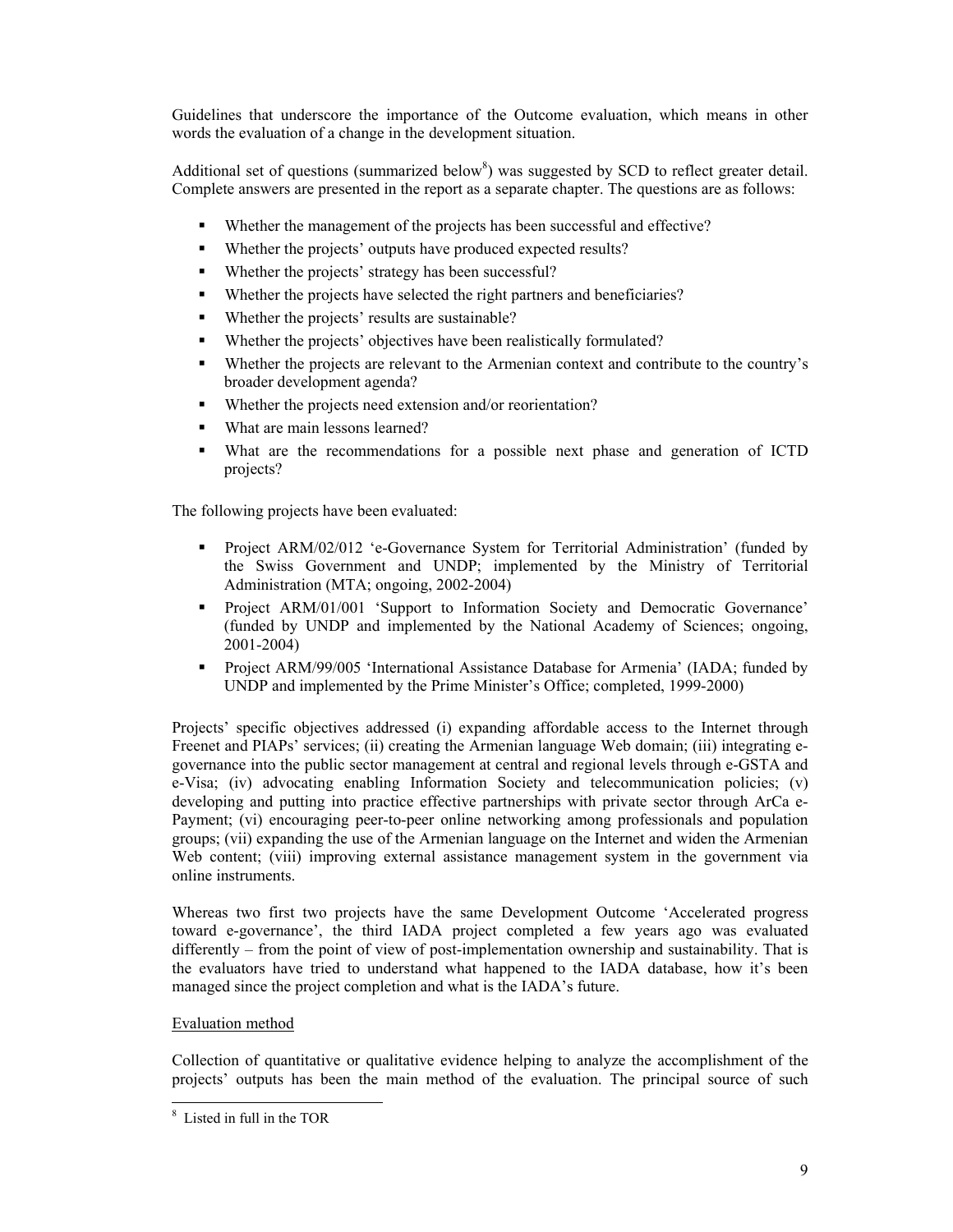evidence has been (a) available documentation – progress reports, project documents, minutes, audit reports, budgets; and (b) meetings and interviews held during the evaluation period. The present report contains Output Assessment Matrices (OAM) representing a summarized overview of the collected evidence per each output (including listed activities under outputs).

The evaluators used a standard approach of conducting interviews by asking four main questions: (1) How the situation has changed as a result of the implementation of UNDP projects? (2) Have UNDP projects been successful or not? (3) Should UNDP continue its presence in future? (4) What can be recommended for UNDP to improve performance?

It should be noted that since 2000 UNDP has undergone a profound change towards becoming a result-based organization. This also resulted in the simplified project format with the focus shifted from inputs (activities) to results (outputs). In this connection the project document format has been changing, especially that of ARM/01/001 becoming significantly shorter and more strategically focused on outputs instead of activities.

The latest significant change that has affected the both projects under evaluation was caused by the introduction of Atlas<sup>9</sup> in 2004, which institutionalized a new simplified project document and its new budget structure under the output-based philosophy. That has led the consolidation of projects activities at a higher aggregation level. The ARM/01/001 project document has undergone the most serious change in project design and contents being significantly better focus on results. It was not only a consequence of simplification and result-orientation but also a need to review the project objectives substantially (substantial project revision was undertaken in 2003) and more realistically, as well as to reflect on the progress made since 2001. Such positive changes have complicated somewhat direct comparisons of 'early' and 'late' versions of the project documents.

The ARM/02/012 did not undergo such profound changes as its implementation started in late 2002 when a new project format was already in force. Yet during migration to Atlas-compatible format in August 2004 its structure changed. The project itself became an output in the larger programme tree, which also led to a reduction of key activities from twelve as of November 2002 to more sensible four in August 2004.

As a result of the changed outputs, the evaluators have reviewed budgets and delivery rates of at the level of projects rather outputs.

 $\overline{a}$ 

<sup>9</sup> PeopleSoft's project-based Enterprise Resource System (ERP) used to manage resources both assets (financial, human and material) and project management processes.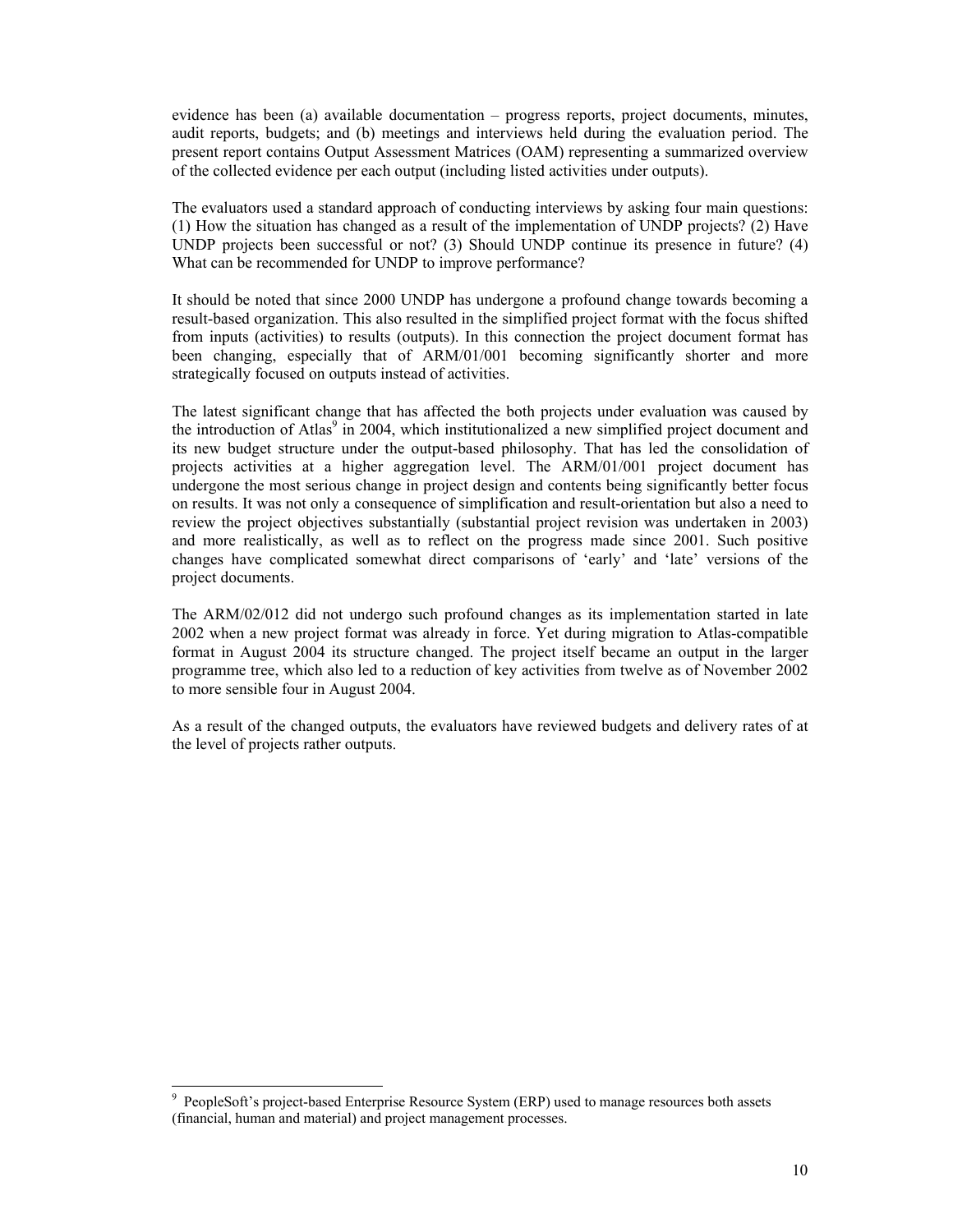# **PART I: Assessment of Policy Frameworks and Legal Environment Governing ICTD**

### **Overview**

### *Policy*

The Government and the President of the Republic of Armenia have stated that the development and use of ICTs are the priority areas for Armenia, and are encouraged in every possible way by the political leadership of the country. Highly qualified professionals in software and microelectronics development make Armenia attractive for investment. In 2001, an ICT Master Strategy was developed with the technical assistance provided by the World Bank and USAID. In spite of the incorporation of some ICT- related tasks into the Government's subsequent Action Plan 2001-2004, no clear vision and viable strategy have been designed since the presentation of the Master Strategy to support the Action Plan. Actually, the role should be the opposite – Action Plan should support Vision.

At the time of the evaluation the only official visionary document available was the Concept Paper on the Development of Information Technologies in the Republic of Armenia approved by the Government of Armenia<sup>10</sup> (protocol of the cabinet session No 18 of March 3 2001). In 2001 in accordance with the Presidential Order No 896 of July 2001, the IT Development Supporting Council (ITDSC) was created to establish permanent communication between the government, IT industry and interested civil society groups. In spite of the fact that ITDSC is chaired by the Prime Minister, it has a status of advisory body and can not significantly influence state policies due to the absence of an officially adopted strategy and also because of poor coordination among ministries of the present coalition government.

Yet, some policy-related problems pertaining to the IT industry and broader issues of Information Society have been successfully resolved by the ITDSC members. It demonstrates a good potential of this advisory body. Nevertheless, the key cabinet-level position of Chief Information Officer (CIO) recommended in ICT Master Strategy has not been created and state policies remain undefined.

### *e-Commerce*

A significant progress has been made in area of electronic commerce and business. The government has developed a draft law on the 'digital signature', which was submitted to the National Assembly (Parliament) in June 2004. In parallel, the Central Bank of Armenia has issued several regulations regarding the use of electronic payments. With support of USAID in 2003, the Central Bank and ten commercial banks have established a national e-payment system *ArCa* and a credit cards processing center. In 2004, Armenia has become, with UNDP's support, the first CIS country to introduce its national online payment system. The progress in area of electronic commerce has been possible mainly due to a joint effort of donors, banking industry, IT sector and individuals. The impact of e-commerce could have been more significant if the government would have adopted a national e-commerce action plan and promoted electronic commerce in rural areas.

### *e-Government*

 $\overline{a}$ 

The introduction of e-government in Armenia has been developing rather spontaneously, without coordination from the state. Similarly, the progress should be attributed to initiatives of select donors, ICT professionals, civil society and select public authorities. The regional e-Governance System of Territorial Administration first successfully piloted in Lori has been successfully

<sup>&</sup>lt;sup>10</sup> Protocol of the Cabinet session No 18 of 3 March 2001)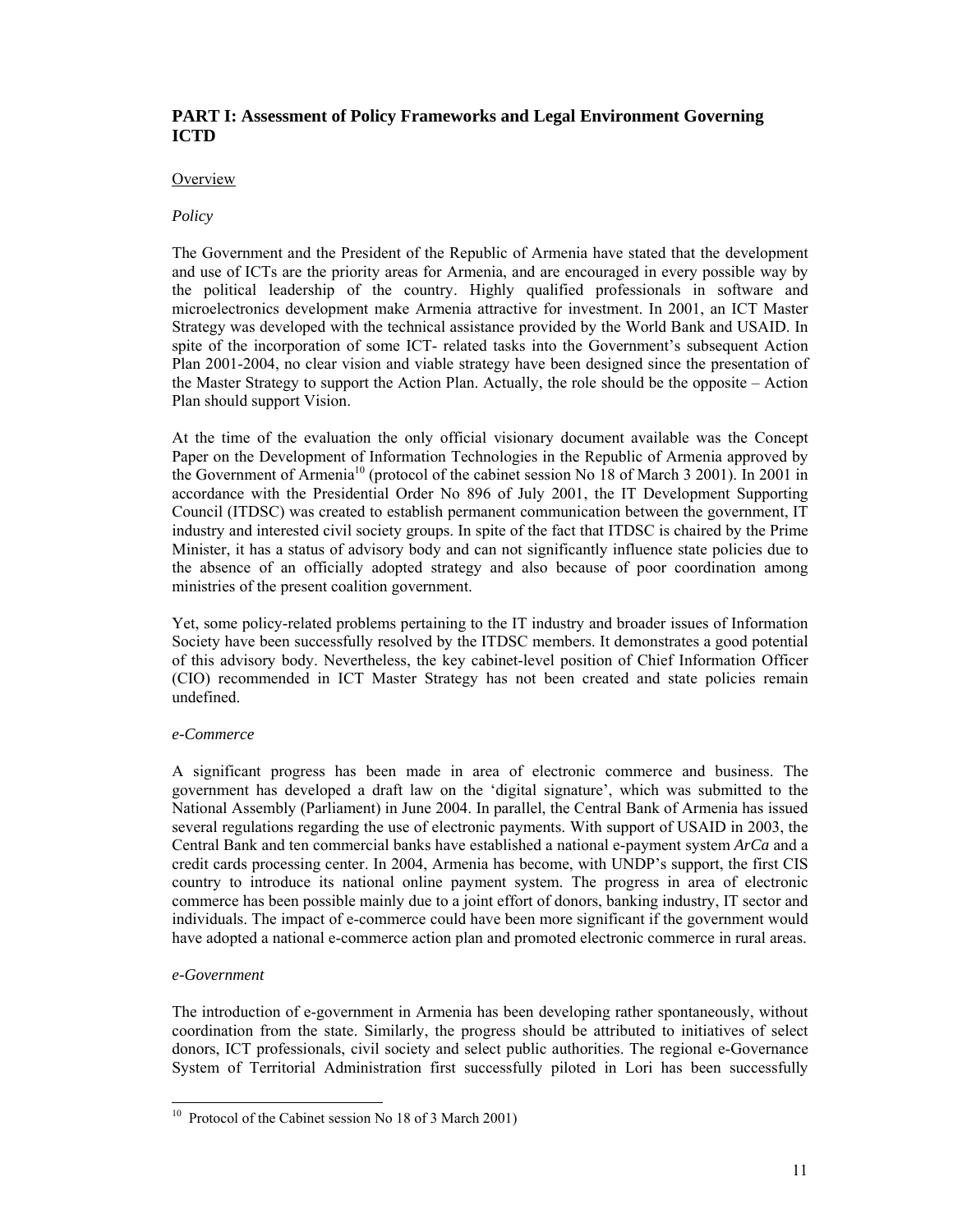extended to five other regions, with the remaining four regions joining until the end of 2004. This is a very positive development, which should be thoroughly studied and lessons should be learned. However, the evaluators believe that major nation-wide initiatives need to be supported by the state's enabling policies. Therefore, a realistic but forward-looking e-Governance Strategy within NISP, which would also include a central-level e-Government Action Plan is crucial as it involves the public sector management and almost entirely depends on the government's priorities and respective budgetary allocations. Also, the key issue of inter-agency coordination can be effectively addressed also only centrally. Putting ICTs on the government priority list would send an important signal to other actors, especially from the private sector, which will inevitably lead to a rapid increase of the scope and volume of development in this area, as the experience of other ICT-advanced countries suggests $^{11}$ .

The absence of an agreed and doable Action Plan which would also promote public-private partnerships (PPPs) creates additional barriers for agencies and organizations that implement egovernment initiatives. The attempts to coordinate different initiatives in area of ICT development within the IT Development Supporting Council have failed due not so much because of its advisory status<sup>12</sup> but rather due to the lack of priorities and implementation strategy. Currently, EU Tacis is implementing an e-government initiative aimed at the creation of a pilot egovernment system at the Ministry of Foreign Affairs and the development of an e-government rollout plan. However, the evaluators gather from the meetings that in the absence of well articulated priorities and coordination mechanisms this good initiative could not be successfully accomplished and afterwards replicated in other ministries unless informal commitments of the Armenian government are translated into formal enabling legal frameworks and the demonstrated strong political commitment (which the Action Plan would normally reflects).

#### *Telecommunications*

However, the main problem of the development of IT industry and information society in Armenia remains the issue of connectivity or rather its lack, which hampers wider and deeper penetration of  $ICTs<sup>13</sup>$ . In 1997, the Armenian government privatized Armenian Telecommunications Company (Armentel) and granted is an exclusive license for the provision of basic electronic telecommunications services. However, the privatization has not led to any significant investment to modernize the country's weak telecommunication infrastructure. Such short-sighted policy ignores a developmental importance of fast technology adoption by the government, people and businesses.

Armentel's, which owns the entire telecommunication infrastructure in Armenia, implements an extremely counter-productive policy and does not really contribute to the development of telecommunications services in the country. As a result, the cost of the broadband Internet connectivity in Armenia is unacceptably high and simply unaffordable for the general public and non-for-profit organizations, especially outside the capital city and other urban centers. During the last two years the Armenian government has been making attempts to improve the situation in the telecommunications sector but so far without any significant progress. Unfortunately, non-forprofit (educational and scientific) networks that partially could solve the problem of connectivity

 $11$ 11 All such countries have their national ICT/Information Society Policies and Strategies in different form, supported by respective Action Plans

Many countries have one

<sup>&</sup>lt;sup>13</sup> There is a well-established perception that high penetration rates are closely correlated with the country's wellness, which is generally true but not entirely – the case of a relatively poor Estonia proves the opposite; with only one-third of the EU's average GDP its Internet penetration rate of almost 50% surpasses that of some more affluent EU member states (EU eEurope+ Final Evaluation Report); this case teaches that good, realistic policies supported by main stakeholders matter most.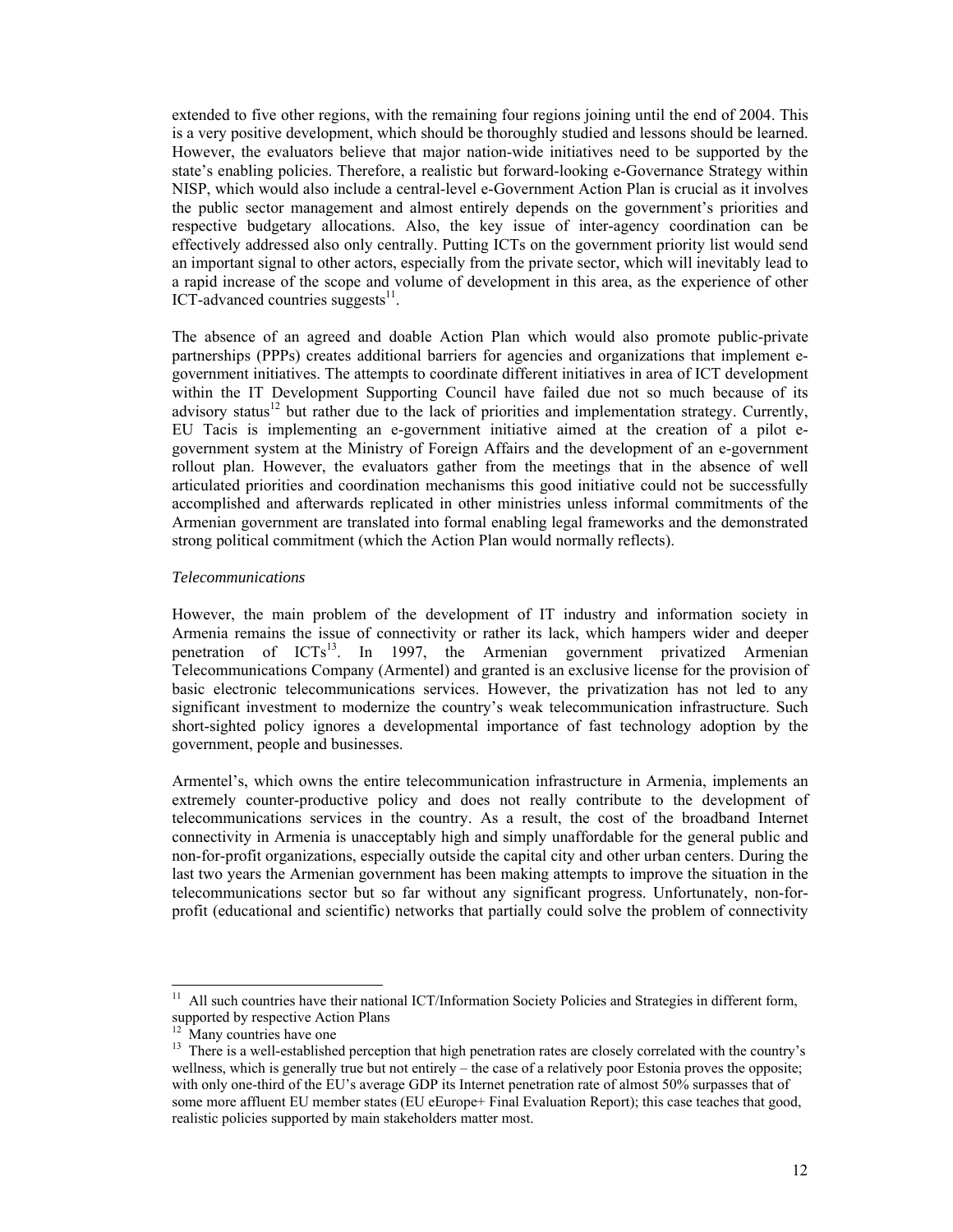are not well-developed in Armenia and no appropriate policy has been adopted till now to foster their development $14$ .

### *Development outcome*

The gathered by the evaluators evidence suggests positive changes in the accomplishment of the projects' Development Outcome 'Accelerated progress toward e-governance'. The most noticeable changes have are associated with:

- expanded choices for citizens and businesses to access and use ICTs in their personal advancement and economic competitiveness;
- improved conditions in the public sector management at central and regional levels to add new value to public services, raise performance and efficiency of civil servants, and make administrative authorities more open through the use of e-government and e-democracy instruments;
- enhanced capacity, knowledge, competencies and skills to design and implement complex initiatives on the cross-road of economy, technology, management, and society;
- increased awareness within the governmental authorities, professional and civil society groups, and the private sectors about the potential of ICTs as a public benefit available to all;
- **Indeed image of Armenia as a country using ICTs to modernize itself.**

Three-and-a-half years that have passed since the start of the ARM/01/001 project and twoand-a-half years – for the project ARM/02/012. These are rather short time frames for development assistance projects and therefore the evaluators rate progress toward egovernance as accelerated.

### *Contribution to democratic governance*

The contribution has been substantial in making regional governance practices more democratic through greater openness of regional authorities and the ICT-enabled citizen-centered public services they started to provide since 2001.

### *Contribution to the Information Society*

The contribution has been especially significant to the progress of building an Information Society in Armenia through the expansion of the Armenian Freenet and the implementation on a larger scale of comprehensive e-government (regional e-GSTA and MFA's e-Visa) and e-commerce initiatives (ArCA e-Payment), with full-cycle (two-way) transactional features. As a result, today Armenia is among the leaders in the CIS in introducing the full-featured e-governance system – e-GSTA at regional level and probably also at central<sup>15</sup>. UNDP has been the key player in this process providing a truly catalytic input and should stay in ICTD further to turn its input into impact, in partnership with other bilateral and multilateral donors, especially Switzerland that has been supporting UNDP in ICTD for the past two years. Armenia is moving in the right direction but is still at an early stage of the Information Society.

l  $14$  An important contribution of the NATO's science programme (Virtual Silk Road) and the EU in the form of satellite connectivity to the educational and scientific sector of Armenia is not fully realized due to various local organizational and institutional issues; potentially, that could be an good source of improved connectivity and associated services to serve development objectives better.

<sup>&</sup>lt;sup>15</sup> Evaluators' opinion based on the openly available information on other CIS countries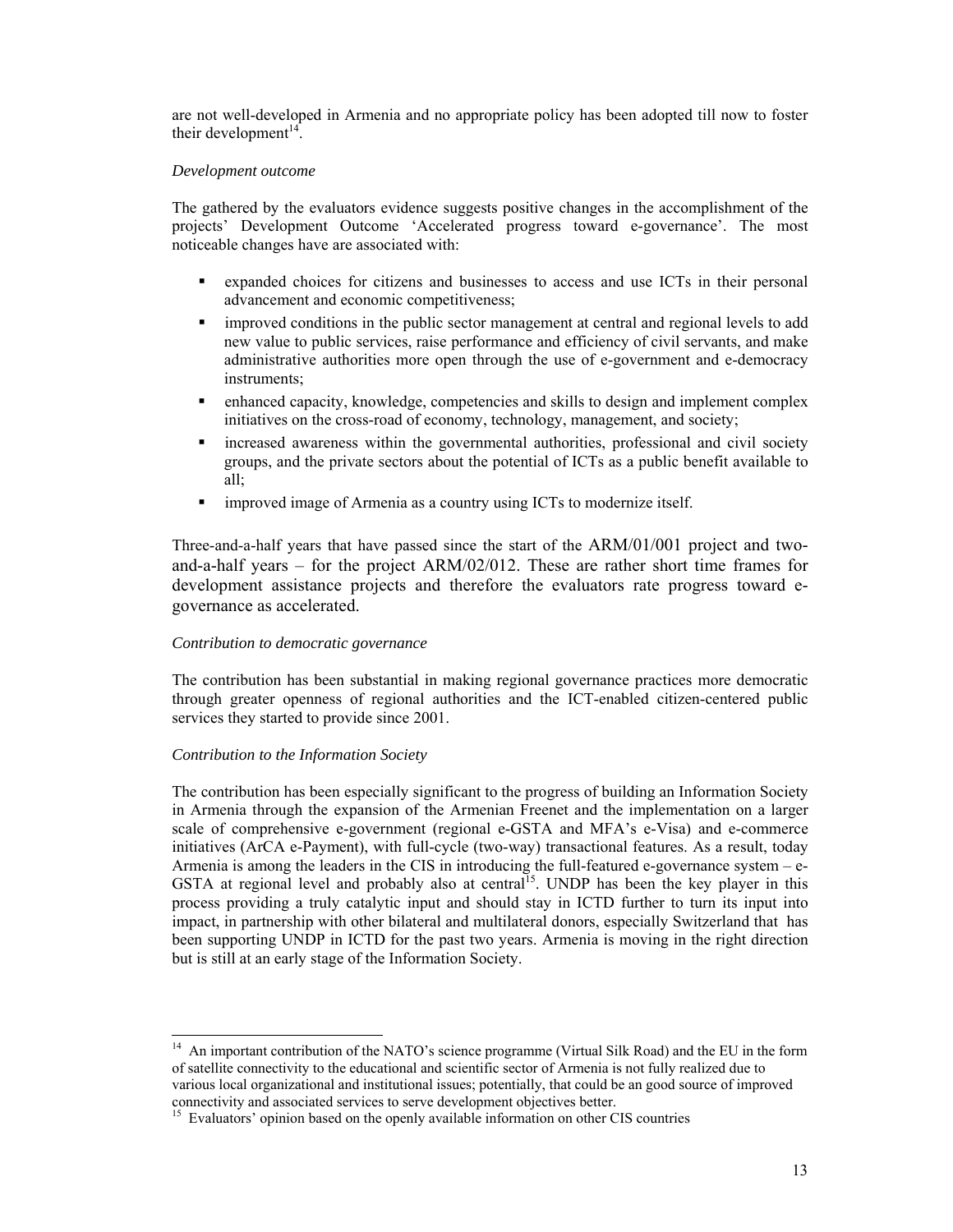### Conclusion

Without a clear mid- to long-term National Information Society Policy (NISP) and an attached to it a detailed short-term Action Plan the government's informal commitment is not sufficient for the sustainable advancement of Armenia technologically, and that basis socially and economically. In these less-than-encouraging circumstances any initiatives supported by various groups and organizations, including those from the international community, will suffer from the lack of vision and poor coordination, which will ultimately prevent from the fast replication of best practices and successful projects across different sectors and as a result form creating for economies of scale. It all is exacerbated by bad telecommunication policies of Armentel.

The evaluators realize that the observed improvements vary in intensity, spread and sustainability within each of the above-described area of change. The evaluation team is also aware that making progress in specific fields of democratic governance does not mean that Armenia has become more democratic since 2001 – as elsewhere, it depends on a complex combination of existing policies and infrastructures, as well as on prevailing practices, attitudes, competencies and behaviours in many other areas of the public and private sector. Nonetheless, advances in the Information Society in general and e-governance in particular help further strengthen democracy through many public benefits facilitated by the use of ICTs such as access to the state-held information, transparency and accountability of authorities at all levels of governance; freedom of expression through peer-to-peer digital networks and government-citizen communication means; provision of electronic public services and re-engineered work processes in the public sector to eliminate a possibility of corruption, etc. On the other hand, strong commitment to democracy across all levels of the Armenian governance levels including that of civil servants will secure steady development of the Information Society.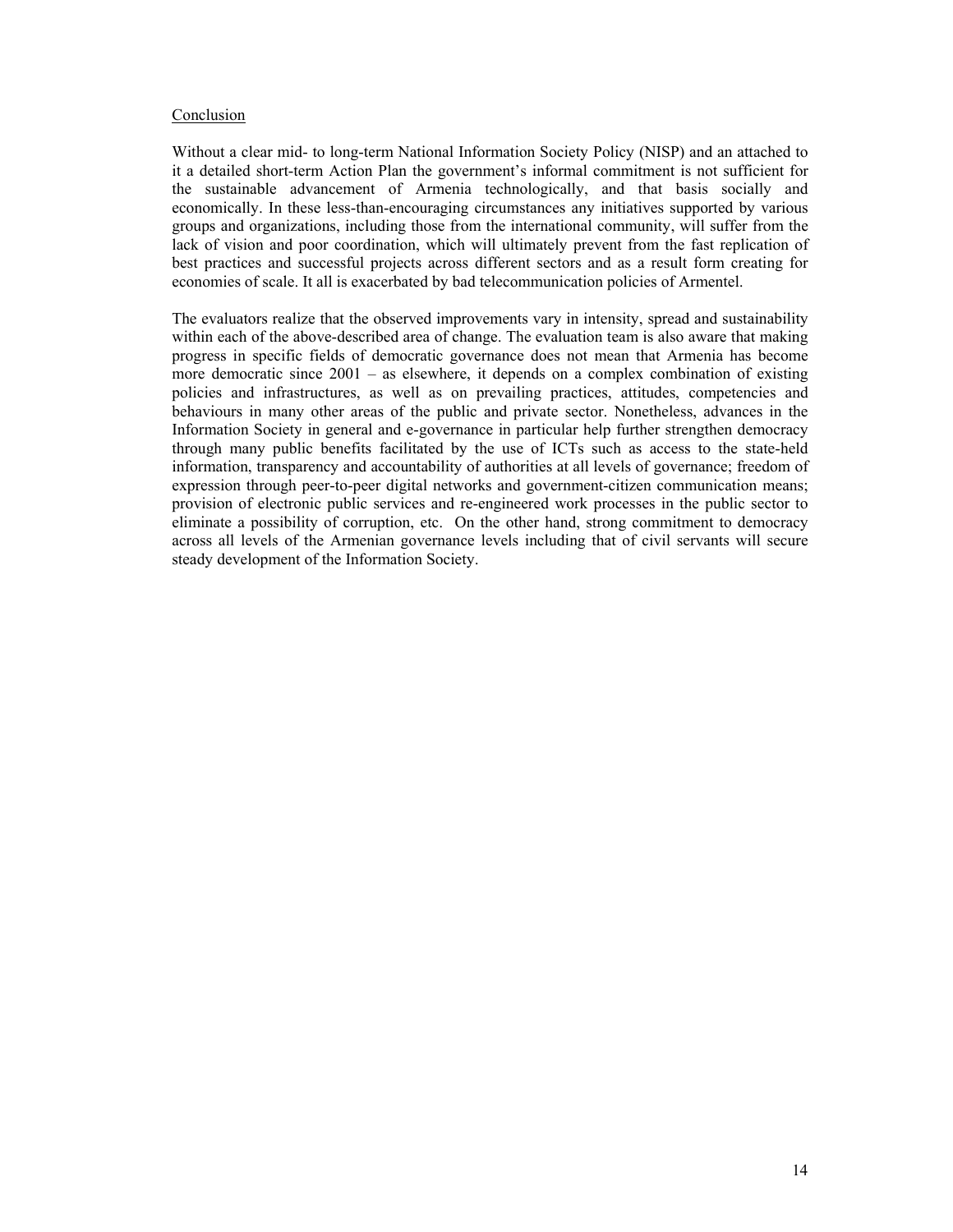### **PART II: Evaluation of projects**

### **Project ARM/02/012 'e-Governance System for Territorial Administration' (funded by the Swiss Government and UNDP; implemented by the Ministry of Territorial Administration (MTA; ongoing)**

#### Delivery

The delivery rate is high, which is an indicator of good project management practices and financial discipline. According the latest expenditure data available as of early September 2004, the project delivered 79% (\$302,503 of the total joint UNDP-SDC programmed 2004 budget<sup>16</sup> of \$382,802). There also are some funds that may remain unspent at the end of the year. It is proposed to rephrase these funds to or to use for the formulation of e-GSTA-2. There are no spare resources for piloting e-GSTA at the local municipal level.

### Enabling factors

The evaluation team rates this project as highly successful. To the best knowledge of the evaluators, this is a Best Practice regionally – Armenia is probably the only country of the former Soviet Union (except Estonia) that may have soon a fully functional nation-wide e-governance system covering the whole country through regional administrations. This is a result of the following enabling factors.

One is the right policy choice to target regional (sub-national) territorial level as the primary entry point of introducing e-governance to public management. It was a correct choice because the capacity and capability of central and regional authorities to adapt technology are far higher than those at the local level. This diminishes the risk of failure substantially.

The second factor is the UNDP's strategic decision to design a balanced e-governance system combining the effectiveness of public management with the responsiveness to citizens and businesses. A responsiveness component included e-services to address people's needs in their interaction with regional authorities, as well as affordable access to the Internet through the Public Internet Access Points (PIAPs), which are integrated with e-GSTA technologically and placed in the regional administration premises with easy physical access. That allowed people to start using the Web almost immediately and to adopt the new technology quickly.

The next factor has been the important role of the PIAP staff, especially that of the e-GSTA Regional Coordinator, who became the main driving force of change (strongly supported by Regional Governors and Chief of Staff). The e-GSTA Regional Coordinators perform de facto the role Chief Information Officers (CIO) in regional administrations. The evaluators suggest considering to institute the position of CIO in the administration's staffing table but not necessarily as a civil servant position in order to allow flexibility in providing competitive compensation packages $17$ . Strong support provided by the Deputy Minister of Territorial Administration was the fourth success factor who in person advocated with Regional Governors and Chiefs of Staff to roll out the system.

Very important for success was an early focus on the needs of end-users – e-GSTA's clients, with clear focus on real needs of people or businesses. Raising public awareness and training has been the main tool of knowing the end-users' needs to respond to these quickly. There is evidence, for example, that online advertising has helped a local wine industry in Vayots Dzor to increase the sale of their wine and other products manifold. The sixth success factor is a common platform for

l

<sup>&</sup>lt;sup>16</sup> Excluding UNDP's 3% of overhead costs

<sup>&</sup>lt;sup>17</sup> Even though UNDP should still provide for one-two years a salary supplement as an incentive given a highly qualified nature of their work.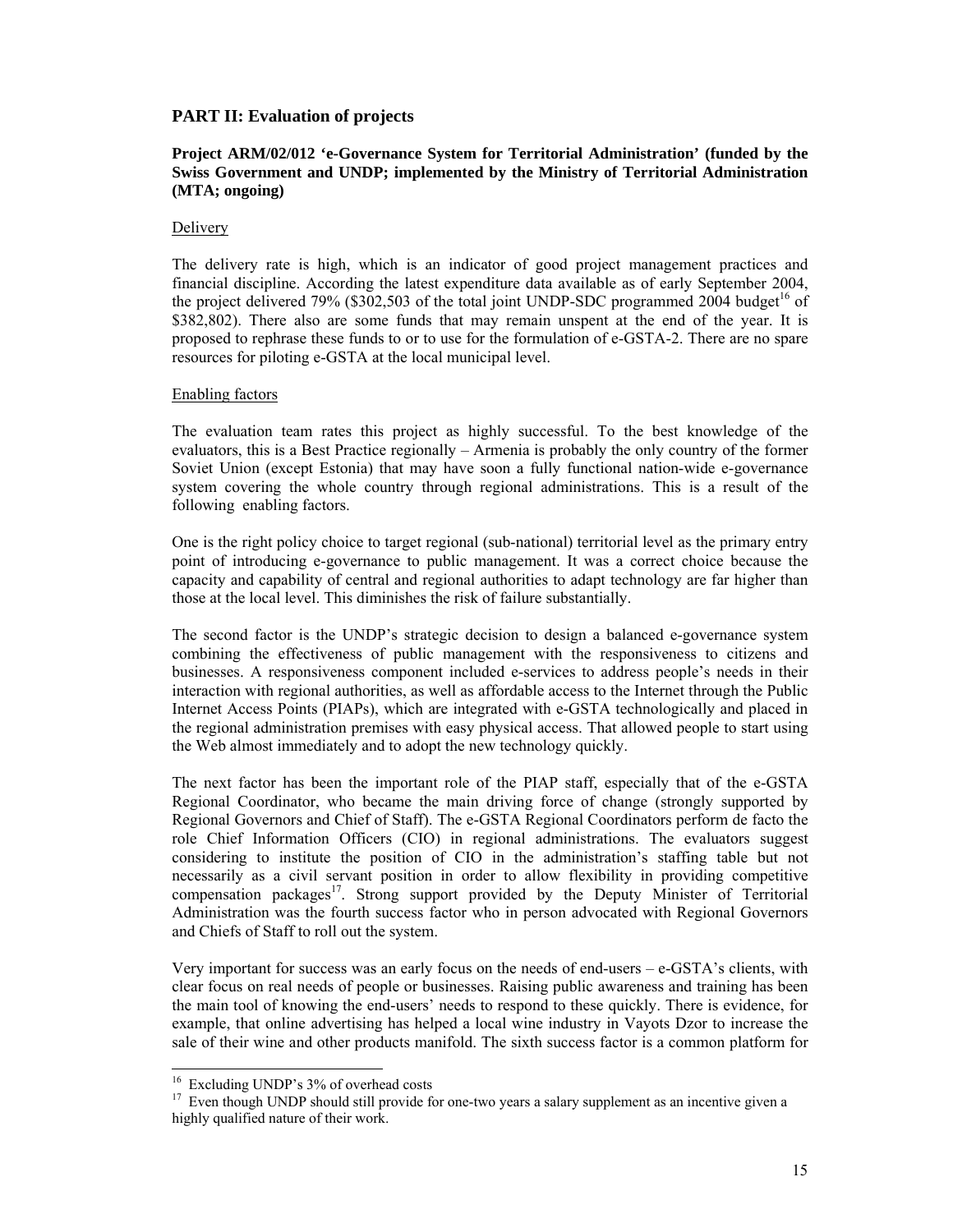all regional e-GSTAs with the same set of public services and with one common entry point through the Central Portal enabling horizontal linkages between regions. This is a first step in creating a basis for integrated services that would be available regardless of level this service is generated. And, finally, productive partnerships developed with practically all main actors working in e-governance in Armenia such as the USA (IREX/IATP, Harmony Project), OSI, Eurasia Foundation, have helped to succeed.

### Linkage with the Poverty Reduction Strategy Paper (PRSP)

There are direct references to e-governance in the PRSP's – sub-chapter 6.3.1 'Public administration and judicial system reforms'. Two paragraphs—number 176 and 177—foresee that all laws are available electronically and that the deployment of e-governance technologies will create more trustful attitudes toward authorities through better public service delivery; egovernance also is increasingly seen as an anti-corruption tool. For example, electronic systems of registration and licensing (a PRSP objective) in business will not only create a better environment but will potentially prevent corruption through the elimination of direct contacts with public official. The projects under evaluation have already created a very good initial basis—human competency and technical infrastructure—to accomplish these and other PRSP objectives. The forthcoming mid-term review of PRSP in February 2005 should be used by UNDP to publicize its work in e-governance.

### Summary conclusions

 $\overline{a}$ 

The advantage of the regional government is in its specific location between the central and local levels, with a reasonably small number of units that should be initially covered. Whereas the central government level is attractive in terms of the availability of qualified human resources and expertise, the local level is in larger need but is comprised of too many administrative units to be covered within relatively short period of time. It is therefore suggested to build capacities first at the regional level and then move to local communities.

In addition, local municipalities did not have in 2002 and still don't have now enough decentralized powers, as well as financial means for true self-governance. The regional level will remain for a long time a main venue where authorities interact with citizens and businesses and where ICTs could be most effectively applied to facilitate such interaction and service delivery. Also, it is a good level for expansion as and when needed both upstream in the direction of the central government and downstream closer toward the grass-root level.

In the present circumstances the regional administrations are not able yet to maintain and develop e-GSTA further entirely on their own although there is a certain degree of sustainability already in-built through the link to the work of the administration. The meetings with the Chiefs of Staff and e-GSTA Reigonal Coordinators at PIAPs in Shirak and Vayots Dzor confirm this. Moreover, the Chiefs of Staff and well the Deputy Minister of the Territorial Administrations requested the extension. If the project would stop then the previous valuable investment in the infrastructure and people's knowledge could be lost. UNDP and SDC are uniquely well positioned to make a real difference in few years. In reality, the project implemented in 2003-2004 is de facto only the first phase of the full-fledged integration of e-governance into the public sector management at regional and local levels, which is especially important with regard to the planned roll-out of the decentralization process in Armenia. The project needs in additional financing can be estimated at the annual level of some \$300,000 to  $500,000^{18}$ .

<sup>&</sup>lt;sup>18</sup> Two million dollars for three years would be the correct estimate of the financial needs in order to move to the local level needs once the regional level is fully implemented.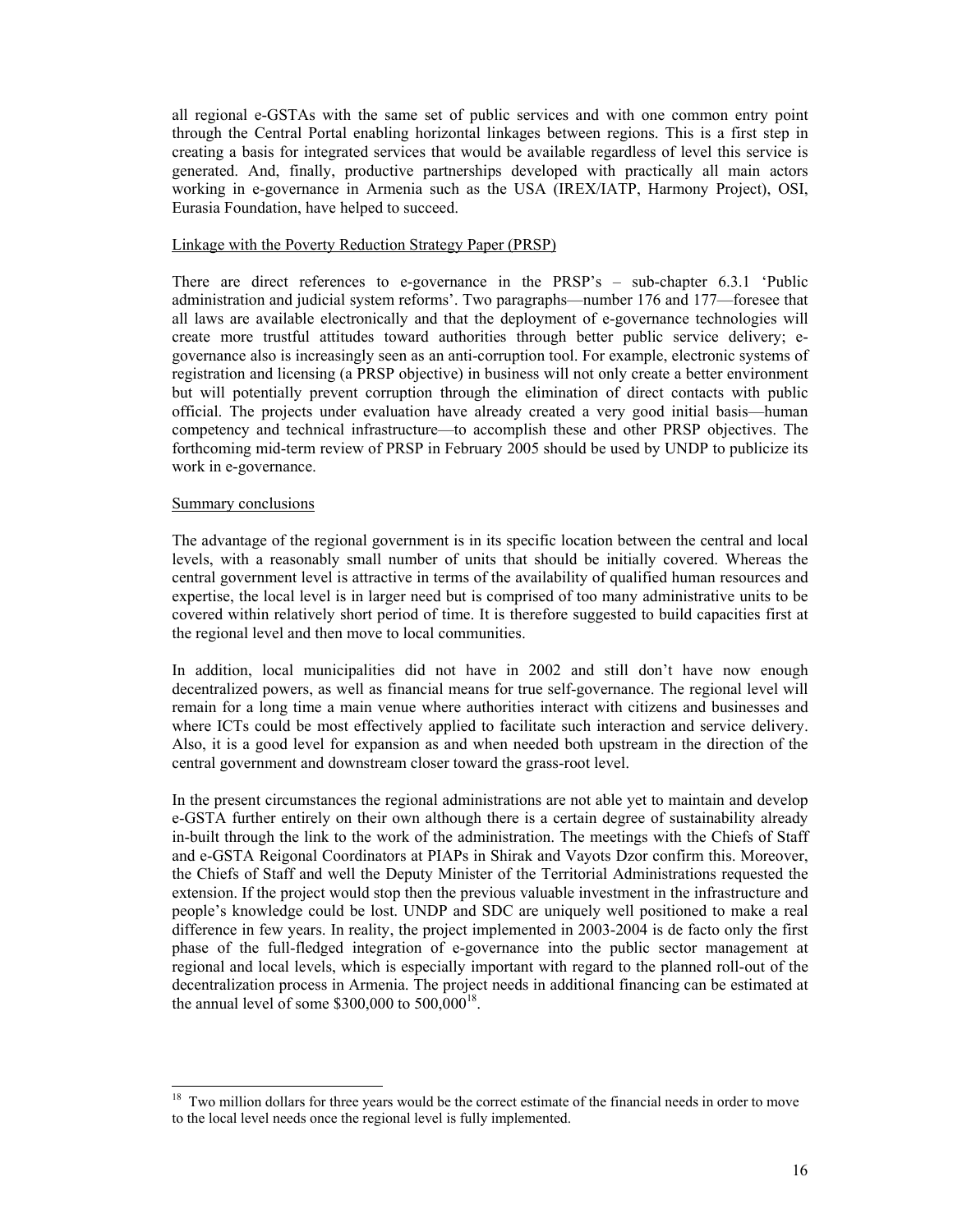#### Summary recommendations

The evaluators strongly recommend extending the project for another two-three years to:

- to complete the full operationalization of all regional e-GSTA;
- to develop more services through the e-GSTA portals, with special focus on personalized social services for the most needy and vulnerable (women, the elderly);
- to train PIAPs personnel in effective Web-based business, socio- economic and d environmental information management; competency in the specialized sectoral information management on demand will be the key to the sustainability of e-GSTAs;
- establish strong and healthy partnership and cooperation agreements, between PIAPs and educational and research institutions, professional associations and the private sector (telecommunications operators, IT industry, media – print and broadcasting, banks, software developers, etc); this will be critical for bringing to the regional authorities and common people the best knowledge available with other institutions in a format acceptable for local use;
- develop strategy and approaches to move services to more local communities as long as e-GSTA get matured and possess sufficient capacities to expand downstream; piloting around select regional administrations (the most strong) will be the first step which should ultimately lead in 5-7 years to a complete coverage of Armenia with a flexible layer of a national e-governance system integrating central, regional and local levels with integrated and interoperable services;
- participate pro-actively in the mid-term review of PRSP in 2005.

# Assessment of Outputs

# *Output 1 Web-based e-Governance system for territorial Administration (e-GSTA) customized, tested and operational in nine districts (marz) of Armenia*

# *Status of accomplishment (achievements, failures)*

Fully accomplished. The project component aimed at development and introduction of web-based content for the territorial administration of the Republic of Armenia has been implemented in accordance with the project proposal and the timetable. Web-content tool was created by Center for Information Technologies (CIT) on sub-contracting basis. This is reliable software with a very convenient interface and instruments for tracking attendance of the web-based resource and evaluation of the efficiency of the content. The web sites are well structured and include information on:

- internal structure of the territorial administration bodies;
- contacts of relevant authorities:
- contacts of the offices of other governmental bodies located on the territory of the district;
- orders (regulations) issued by the governors;
- information on private, non-governmental and educational organizations of the district.

The interactive instruments of the web content publishing tools provide web site visitors with the opportunity to submit their opinion concerning the decision of district authorities and online registration for meeting with district officials. The web sites also contain different application forms (for social cards, social assistance, etc) and information about the application procedures. News about the activities of the administration and the district community are regularly published on the web site. At the time of the evaluation web content entry was completed in five regions and the others were in progress.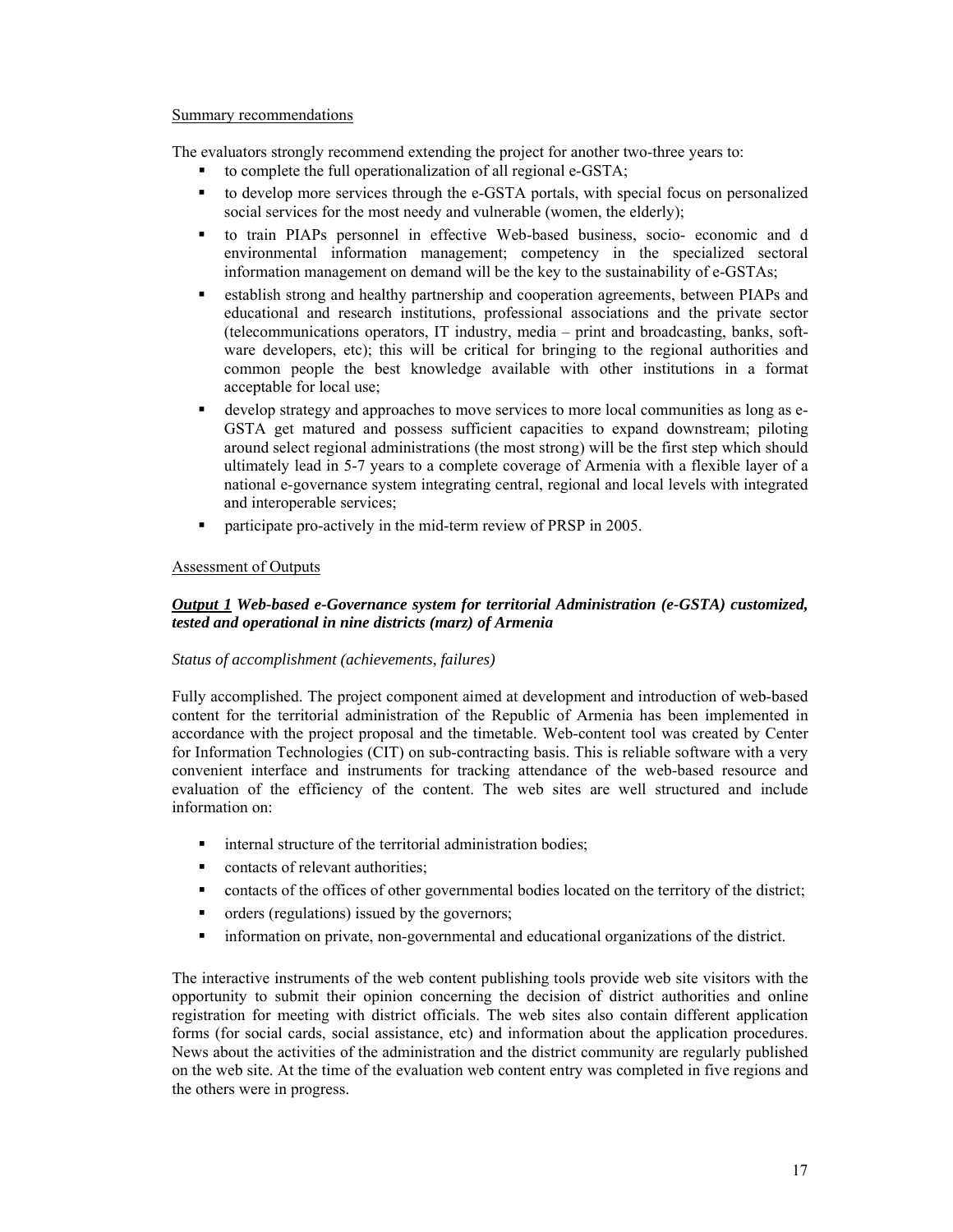#### *Conclusions*

The part of the project aimed at creation of the web-based content of district administration should be assessed as successful. The web-content tools are designed in a way to provide users with flexibility and user friendly interface. Powerful instruments of the web content tools are easy in day-to-day use and do not require special knowledge and long-term training. It is important that the web content management tools include tracking tools that enable the resource owner (the administration itself and the ministry as a supervisory body) to evaluate the web published resources to meet information needs of the visitors.

It is worth mentioning that the structure and configuration of the web-content tools are flexible and could be easily customized by users. Additional pages and interactive tools could be added by district administration web masters and in future the web-content generation platform could be modified for the use by the local-administration bodies (communities). The use of open source software is a reasonable choice, which preferably should be incorporated into overall policy of the Armenian government in area of e-governance and public information resources.

#### *Recommendations*

The project Output 1 (creation and establishment of e-governance web–content tools) is implemented efficiently and with high level of probability will be completed by the end of the project. No future funding would be necessary for sustaining web-content tool. Given the limited number of web programmers in the district cities some customer support service will be needed during the first year after the end project for normal use of web tools by district administration staff and, if necessary, customization for the needs of local-self administration bodies.

### *Output 2 Infrastructure and legal frameworks for improved interactions between the public and the territorial administrations are in place*

#### *Status of accomplishment (achievements, failures)*

Fully accomplished in infrastructure and partially accomplished in the area of legal frameworks, with all preparations done. According to the project proposal UNDP envisaged to establish public access points in the buildings of nine regional territorial administration bodies. The institutional framework was not limited to technical only. At the time of the evaluation the process of the establishment of the institutional framework for e-government systems in the offices of territorial administration has been successfully completed in five of nine planned regions. The evaluation of the institutional framework of territorial administration e-government systems has been carried in districts of Shirak and Vaiots Dzor. The visited territorial administration bodies have been equipped with local area networks connecting the officials' workstations with the network and web servers. The commendable fact is that the project team has not merely created technical facilities, but also assisted authorities to design new work processes in the light of new technologies. Relevant training has been carried out for the officials responsible for the generation of the web content including training in general administration of information resources.

Public assess points have been established in five of nine target regions and three more PIAPs have been opened by the time of reporting. The role of the hired Regional Coordinators cannot be overestimated in each region in assisting both the officials and general public in the use of e-GSTA including training, i.e. gradual learning how to use e-government system and how to benefit from the official web content. Though the Regional Coordinators are not employees of regional administrations they work in close cooperation with the administration staff. According to Mr. Khachatour Pogosyan, Chief of Staff of Shirak Territorial Administration in future Regional Coordinators should become members of the administration staff. Technical staff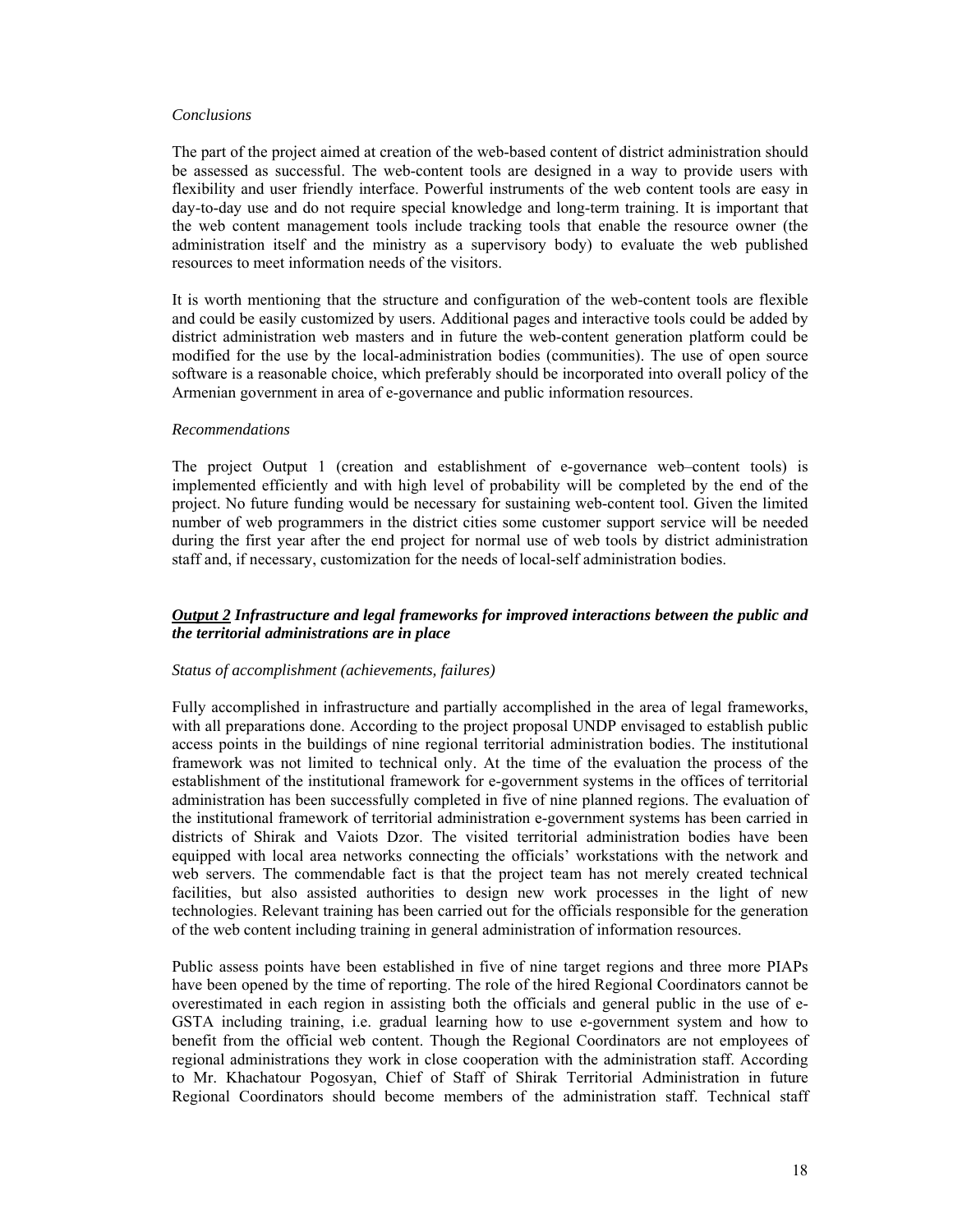(assistants) also could became public employees and administer communication and computer facilities of the administrations.

However, according to the Chiefs of Staff of Shirak and Vaiots Dzor districts the decision concerning the establishment of information officers' position should be taken at the national level (decision of Civil Service Council, development of position passports, allocation of budget funds) and might take one or two years.

E-government initiatives usually require formation of relevant legal and regulatory framework. Prior to introduction of e-GSTA the project team has carried out detailed study of legal and regulatory framework of e-government. The assessment has been curried out by Global Internet Policy lawyers on sub-contracting basis. Legal notice has been developed to ensure proper use of the content and protect the content developers from the third parties claims. However, the main part of the legal work aimed at development of the recommendations concerning the adoption of legal regulations fostering the development of e-government at the level of central and regional territorial administrations. These materials have been discussed during the workshop on legal framework of e-government in Armenia and the objectives of the government and civil society initiatives that would foster development of e-government in the country. One of the outputs of the component aimed at development of legal framework of e-government in Armenia was to better understand the difference between e-governance and e-administration that are often mixed by policy-makers.

### *Conclusions*

The part of the project aimed at the establishment of institutional and legal framework of e-GSTA has been implemented successfully. The established institutional framework created a basis for operation of the e-government systems and provides an opportunity for citizens to benefit from the web content published by territorial administration bodies.

It is difficult to underestimate the role of public access points which are the only opportunity for the population to use Internet and e-mail services in some regions. Apparently, once created PIAPs centers will continue their operations in future providing populations with access to egovernment content and web resource in general. However, the access to Internet strongly depends on the ability of territorial administration bodies to cover cost of connectivity. At the moment no administration could afford broad band Internet connectivity.

The project was primarily focused on the implementation of e-government rather than promotion of e-government policy, therefore part of the project related to legal and regulatory framework of e-government could not go further than development of general recommendations and ensuring legitimacy of the established system. Further reforms of relevant legal and regulatory framework are needed to promote legislation fostering the development of e-government in the country.

### *Recommendations*

The institutional component of e-GSTA is well established and provides both the territorial administration bodies and the public with opportunity to use the web content created within the project framework. However, the cost of Internet connectivity will remain an issue of the sustainability of the project results. To ensure sustainability of the project results external funds will be needed. Evaluation mission recommends considering possible continuation of funding to cover the cost of the connectivity of the administration and public access centers.

The operation of newly established e-GSTA also strongly depends on the work of regional coordinators and their assistants. The introduction of the position of chief information officers in all governmental bodies is currently discussed by ITDSC and relevant recommendation would be shortly submitted to the government. However this process could take at least one year and will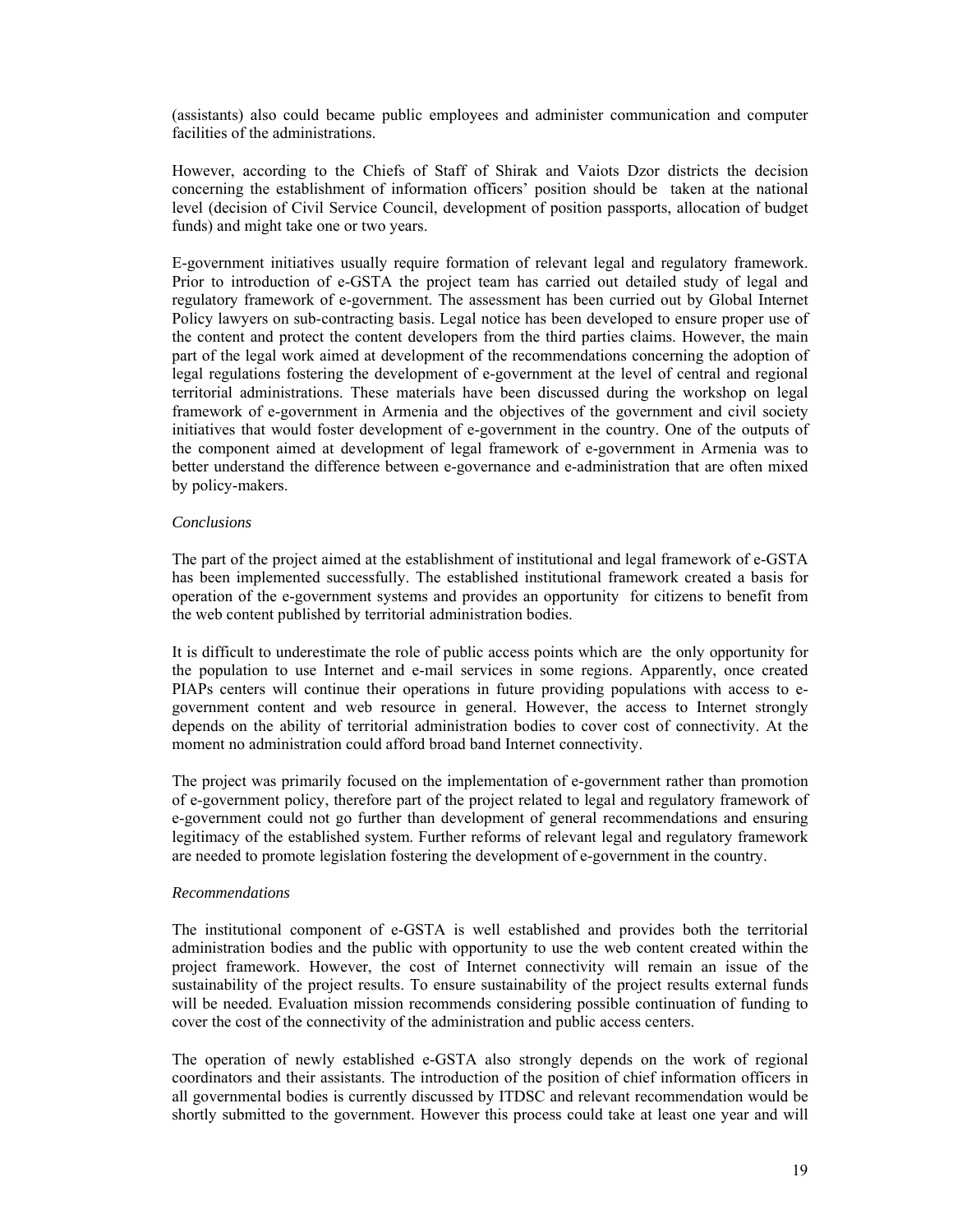require additional budget allocations and structural changes. Taking into account the importance of the work of regional coordinators at the initial phase of operation of e-GSTA the evaluation mission recommends to consider possible continuation of funding of the activities of project staff.

Both the issues of connectivity and the establishment of an institute of Information Officer require developing relevant policies. Though, the current project addresses somewhat ICT policy issues, more efforts are needed on the part of all stakeholders including key donors. In future, the project should pay more attention to policy issues including, but not limited to:

- strengthening political leadership in area of ICT and Information Society ensuring better coordination of different initiatives and development of NISP;
- development of legal and regulatory framework of e-government and Information Society in general;
- development of a strategy addressing the issues of connectivity through the expansion of non-for-profit telecommunication infrastructure.

### *Output 3 Improved capacity of the regional administration of the country, including big urban and rural municipalities, to provide online information and services to the public*

### *Status of accomplishment (achievements, failures)*

Expected to be fully accomplished the end of 2004. Establishment of e-government systems at the territorial administration bodies has substantially improved the accessibility of information about the activities of the administration, as well as public access to regulations issued by regional authorities. According to Mr. Levon Galstyan, Executive Director of E-Armenia Foundation the e-GSTA web sites are the most informative among other official sites (E-Armenia has recently carried out survey of official web sites and assessment of the official web content in Armenia). Unlike many official web sites the sites of the regional administration bodies contain more practical content such as application forms, regulations, contacts and other information that citizens and businesses need in their everyday life. The opportunities of using interactive tools on the sites of the territorial administration are also wider as compared with the web sites of the other governmental institutions.

However, the most important difference between the web sites of territorial administration and other official Armenian sites is the content generation mechanism. The content of the majority of the Armenian official web sites is generated by public relations departments and in some cases even by an individuals (usually one or two persons working for public relations department). E-GSTA is the first e-government system where content is generated directly by officials themselves and validated by a person responsible for final publishing. E-GSTA is innovative system which radically changes the overall work style of governmental officials and make them feel more responsible when communicating with the public without intermediaries. According to the officials of the territorial administration the introduction of e-GSTA has substantially reduced the volume of routine work such as answering phone and paper inquiries. According to Mr. Khachatur Pogosyan, Chief of Staff of Shirak territorial administration, e-governance changed the role of the civil servants and turned their work to policy task solution rather than performing routine paper work.

The introduction of e-GSTA has also improved the communication between the Ministry of Territorial Administration and regional territorial administration bodies as well as communication with relevant local-self administration bodies (communities). Though electronic communication services are not accessible for some communities, those e-GSTAs available in the cities have produced substantial benefits for all. Some of communities' staff members have attended trainings organized within the project framework and learned about the newly created web tools. Ability to use ICT applications varies from place to place, but some local self-administration bodies have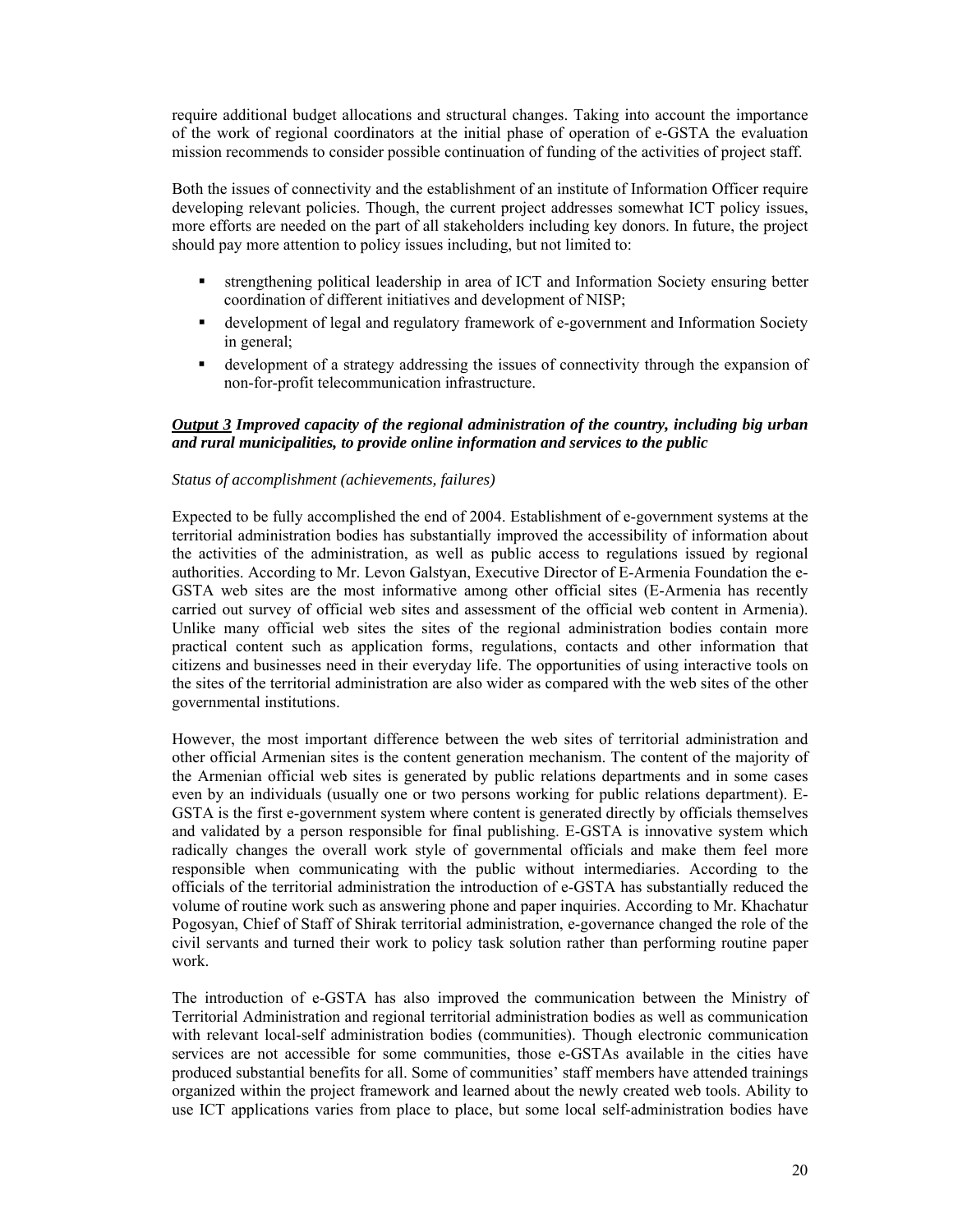achieved great results in application of ICT in community administration including the use of ICTs in communication with the public. One of the best examples is the community of Hrazdan city where ICTs applications are used in utilization and planning of communal services, tax collection, budget planning and inquiry processing. However, as in many cases Hrazdan community has achieved high level of utilization of ICTa due to the personal commitment of the local authorities, enthusiasms of the community staff and support of donors. Development of national level policy and action programs remains the main problem in the widespread use of ICTs in public administration.

### *Conclusions*

Judging from different accounts (administration, communities and the ministry), introduction of e-GSTA has significantly improved working conditions of the administration staff including the public communication, inquiry processing, and communications between different departments within the administration, as well as between the administration and local communities.

It should be noted that the introduction of e-governance system is radically changing the role of regional and community officials, i.e. re-focusing their work from routine processing of inquiries to task solution and policy development. This is well-understood and appreciated by the administrations' leadership and the Ministry. The project has great importance in sense of the promotion of relevant public policy, as it demonstrates the advantages of e-government. The success of the project should be used for promotion of national policy in area of e-governance and adoption of relevant legal and regulatory framework.

The project output has been fully achieved resulting in e-GSTA being in place and the system being relatively self-sustainable (as it was mentioned the cost of the connectivity and supporting stuff remains an issue) and might be able to operate without substantial external funding in a few years but not immediately – there is still a lot to be done both in terms of new service applications and capacity building. However, project results should be considered as an achievement of a pilot initiative which should be supported and expanded to other areas of state governance and local administration. Special attention should be paid to development of enabling national policies, which is an important precondition for the sustainability of e-governance infrastructure and services.

### *Recommendations*

Taking into account the fact that e-GSTA project is a pilot initiative which has a great political importance for the future development of e-government in Armenia the evaluation mission recommends the following:

- consider possibilities of future funding of the Internet Public Access Point connectivity and operation costs (staff and basic supplies), preferably through partnerships;
- consider possibilities of funding а number of pilots with local communities to demonstrate possibilities of e-governance at the level of local self-administration.

To achieve better result in the above mentioned areas the future projects aimed at development of e-government in Armenia should include substantial policy component. Coordination with other donors and common policy-oriented initiatives are also critical for sustainability.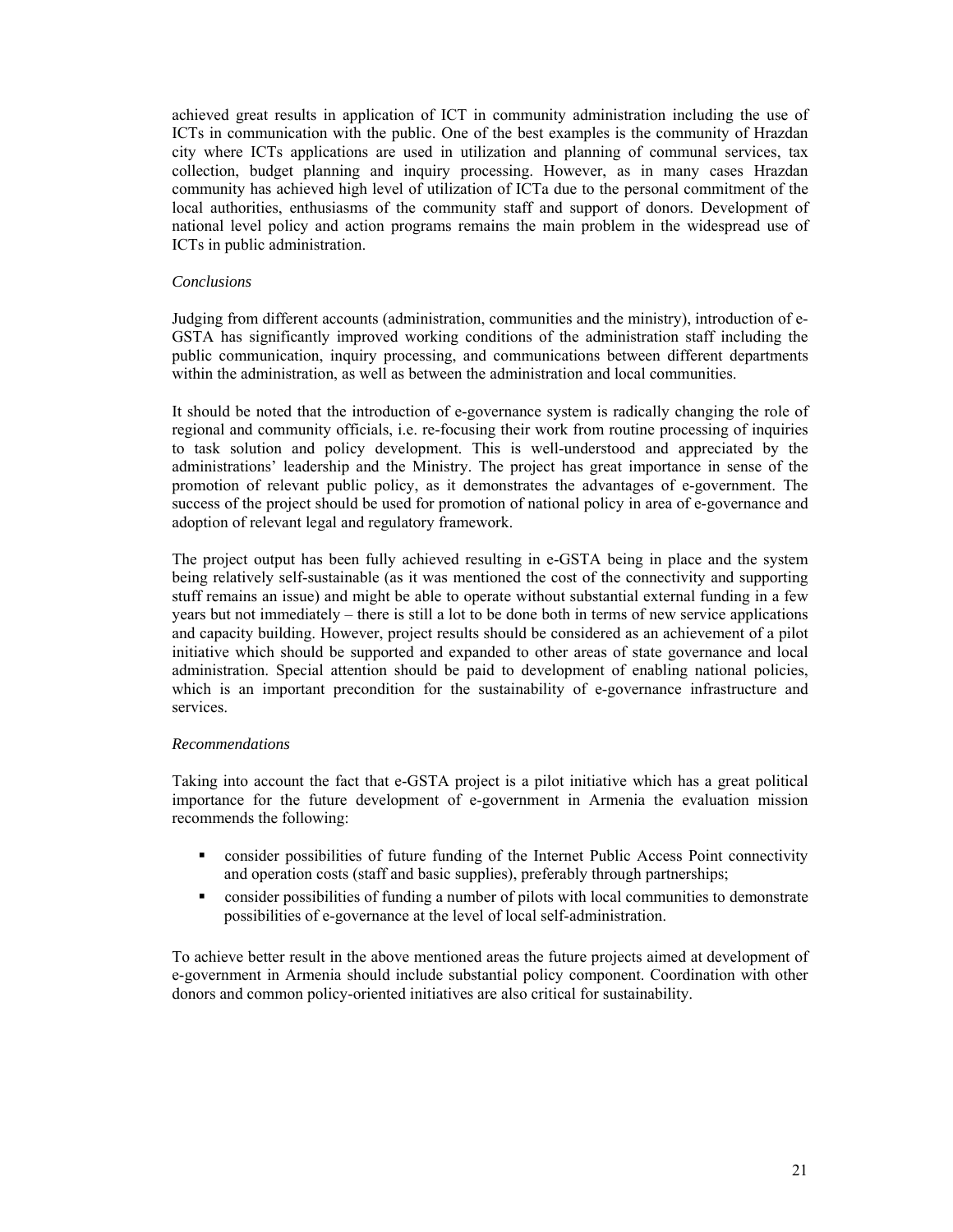### *Output 4 Increased awareness and capacity of the public to use the new medium of interaction with the administration*

### *Status of accomplishment (achievements, failures)*

Expected to be fully accomplished the end of 2004. The level of the utilization of the web resources of regional administrations has been evaluated using web content monitoring tools. The web site visits tracking tools demonstrated positive and constant growth of visitors' number. It is important to note that the number of visitors has substantially increased after the implementation of public awareness campaign carried out by the E-Armenia Foundation on sub-contracting basis. Public awareness campaign included distribution of brochures describing e-governance system of the territorial administration bodies, organization of press conferences in the target districts involving project coordinators, territorial administration officials and project team members, as well as production and broadcasting of informational and promotional videos.

According to the statistic data recorded by web resource visiting tools the most frequently visited resources are laws and regulations, state budget allocations and budgets of local self administration bodies. Attendance of those pages demonstrates the importance of e-government systems as a tool, which increases the administration's transparency. Other category of frequently used web contents is the information on social benefits and relevant application procedures. Though electronic inquiries have been recorded in the both visited regions, overall the interactive tools are not used as frequently as the above mentioned categories of web content. This is typical for countries where Internet penetration is relatively low and most of users have a sort of psychological barrier for the use of interactive tools. Meanwhile, according to the regional coordinators the number of public access users asking for assistance to manage interactive tools is slowly growing. Normally, major group of the public access users are young (18-28 years-old) people. However, according to the regional coordinators the number of middle age (30-38) people is growing, but not very fast. The most active users are students and businessmen.

#### *Conclusions*

As it was found from the web site visits tracking and statistics collection tools, the number of web site visitors is rapidly growing. Well-organized public awareness campaign has significantly increased the number of e-GSTA web site visitors. In future less massive public awareness campaign, such as, for examples, training for target group of population (teachers, businessman, NGO leaders and journalists) focused on specific e-governance tools (online public discussions, elearning tools) might be useful.

### *Recommendations*

In case of future funding the role of regional coordinators in educating users of public access point is extremely high. The services provided by the regional coordinators could be extended. In particular regional coordinators could curry out subject specific trainings for some categories of the populations.

### **Project ARM/01/001 'Support to Information Society and Democratic Governance' (funded by UNDP and implemented by the National Academy of Sciences, 2001-2004)**

### Delivery

As of the mission date, the delivery rate was almost 90% (\$143,632 delivered out of the budgeted \$160,240 within a larger project with Anti-corruption and Lobbying outputs that are not part of the evaluation).There are two activities, namely, e-Consulate and IS Assessment, that have been budgeted but not yet started and could be implemented next year.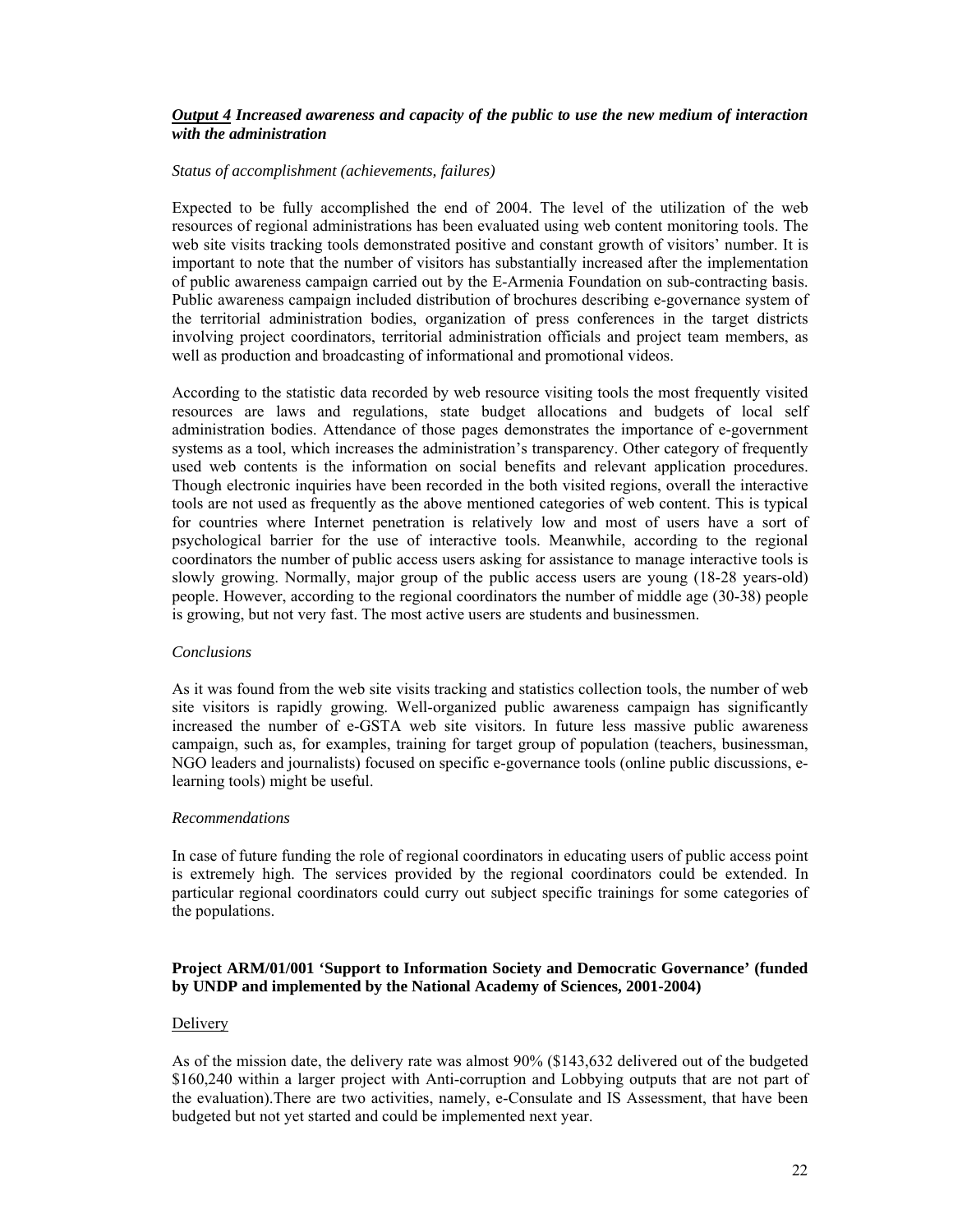### Summary description

The project (approved in January 2001 with a programmable budget of \$525,540) has undergone since its approval significant changes in design and contents, which was reflected in the first substantive revision in May 2003. The project outputs and activities were constructed around three main objectives  $- (1)$  to establish a National ICT Centre and Regional Resource Facilities utilizing and further expanding Web-based and online services, connectivity and other functionalities of the Freenet, as well as developing necessary applications and ICT tools, mainly for online interactions; (2) to strengthen through the use of ICTs governance capacities of (a) central government bodies, (b) local self-governing bodies, (c) civil society organizations via the 'electronic' thematic groups (e-groups), and (3) to help formulate a national ICT strategy.

The above three objectives were split into ten outputs with over six dozens activities, which was difficult implement in dull. Nonetheless, in spite of the ambitious goals, the project has accomplished a lot, for example, the National ICT Centre was established (as planned); Regional Resource Facility along with the Public Access Point was successfully established in Lori (not in two regions as planned) which formed a full-fledged e-Governance System; Freenet Club was successfully developed as planned to serve new population groups; a draft national ICT strategy was developed as planned; thematic e-gropes established and operationalized as planned; various online tools developed and applied as planned as well. The Output Assessment Matrices (OAM) that annexed to the report provide a detailed overview of the project accomplishments.

The next project revision encompassed three main objectives broken down into fewer outputs (six) and much fewer activities (20 against 60 in the previous project's version). The focus of the revised project objectives has shifted towards (a) promotion of the use of the Armenian-language web resources, (b) support to Community Information Centers in libraries (together with Eurasia Foundation), (c) continued support to the National ICT Centre in Yerevan, and (d) entirely new areas of e-Visa (jointly with the Ministry of Foreign Affairs) and e-Commerce (with the Association of Armenian Banks). The e-GSTA component received an additional external funding and grew into a stand-alone project ARM/02/012 (reviewed separately).

### Key findings and lessons learned

Based on the available progress reports, project documents, interviews with public officials, partners and the project management, the evaluators conclude that the majority of the outputs have been accomplished.

### Key recommendations

The evaluators support all the activities that have been implemented over the past year-and-a-half and recommend continue supporting them in 2005 as well. This concerns first of all e-Consulate (important as mentioned above in terms of personalized services), Information Society Assessment (this is rather short activity), and Freenet. The latter needs to be still supported by UNDP until the telecommunication policies have positively changed making access to the Internet more affordable. As practice shows, even with the elimination of the telecommunication monopoly the status quo may still last for one or two more years. UNDP may think to discuss closer partnership with the NATO's Virtual Silk Road programme to benefit from their satellite connection, especially at the local level.

The participation of Armenia in the Universal Networking Language imitative<sup>19</sup> could be continued too but a clearer exit strategy will be needed to this end. The mission support the continued assistance to the National ICT Centre which performs an important function providing

 $\overline{a}$ <sup>19</sup> UN University in Tokyo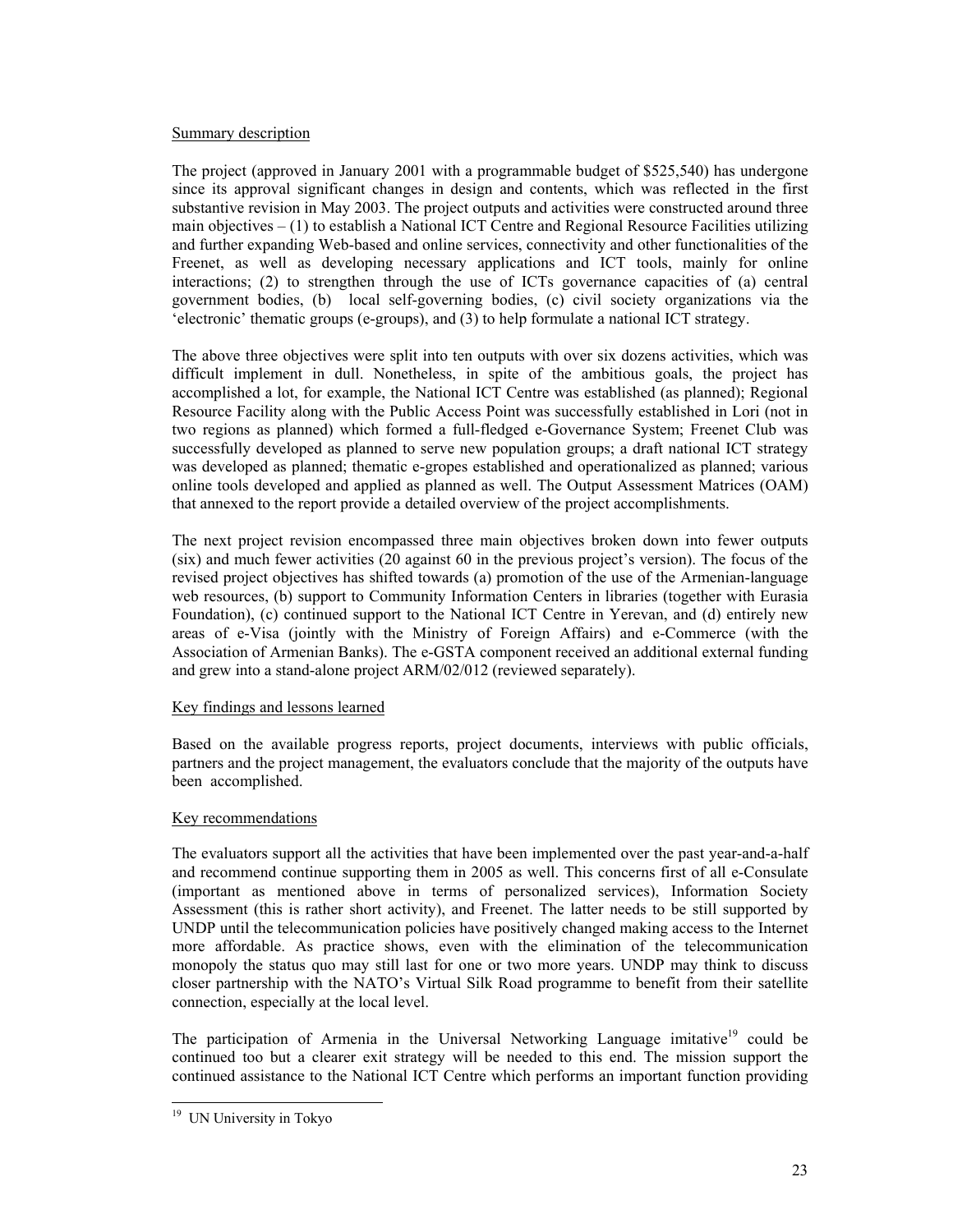affordable access to may people, especially young. The National Academy of Sciences provides the maximum of in-kind input to host the Centre but it won't be able to maintain it yet on its own, again until cost of telecommunication services and infrastructure drops significantly. Yet, the Centre should start developing its business strategy to recover some costs by developing a range of new pay services, for example to organizations rather to citizens benefiting from its excellent location and the quality premises.

Finally, UNDP should not withdraw from the National ICT Strategy formulation process but instead take a lead and reinvigorate the process+. For example, the evaluators suggest to approach major stakeholders to organize an event in December commemorating the first meeting of the World Summit on the Information Society (WSIS) held in Geneva one year ago under a some catchy title like 'One year after Geneva: What has been done and which way to go" put in the context of the WSIS Plan of Action and Declaration of Principles.

### Assessment of Outputs

### *Output 1.1 National Centre for ICT and Democratic Governance (CICT) established and operational (2001-2003)*

*Output 2 ICT Centre open to public (2003-2004) Output 2 ICT Centre open to public (2004)* 

#### *Status of accomplishment (achievements, failures)*

This Output is a continuation of the Output 1.1 under Objective 1 of the same project before the substantial revisions of May 2003. The Centre at the National Academy of Sciences was officially opened on November 11, 2003. The Centre is fully operational. Financial support was provided by the Local Soros Foundation and the Project Harmony to procure equipment. Fully accomplished.

#### *Conclusions*

The Centre is playing an important role in consolidating UNDP's effort in the advocacy of egovernance and public access to ICTs. This awareness raising and advocacy role can be most important of a stronger networking will be encouraged between regional PIAPs and e-GSTAs. Management of social and business information to meet informational needs in the regions and later in communities may become a main pillar of the Centre's future business Strategy.

#### *Recommendations*

The mission support the continued assistance to the National ICT Centre, which performs an important function providing affordable access to many people, especially young and also asserts its reputation of a venue of ICTD-focused meetings and training. The National Academy of Sciences provides the maximum of in-kind input to host the Centre but it won't be able to maintain it yet on its own until the cost of telecommunication services and infrastructure drop significantly. Yet, the Centre should start developing its business strategy to recover some costs by developing a range of new pay services, for example to organizations rather to citizens in the area of knowledge and information management in different sectors. The Centre can benefit more from its excellent central location and the quality equipment.

### *Output 1.2 Regional Resource Facilities (RRF), based in partnership arrangement, established and operationalized in selected regions (2001-2003) Output 1 Web-based e-Governance system for territorial administration (e-GSTA) customized, tested and operational in 9 regions (Project ARM/02/012, 2002-2004)*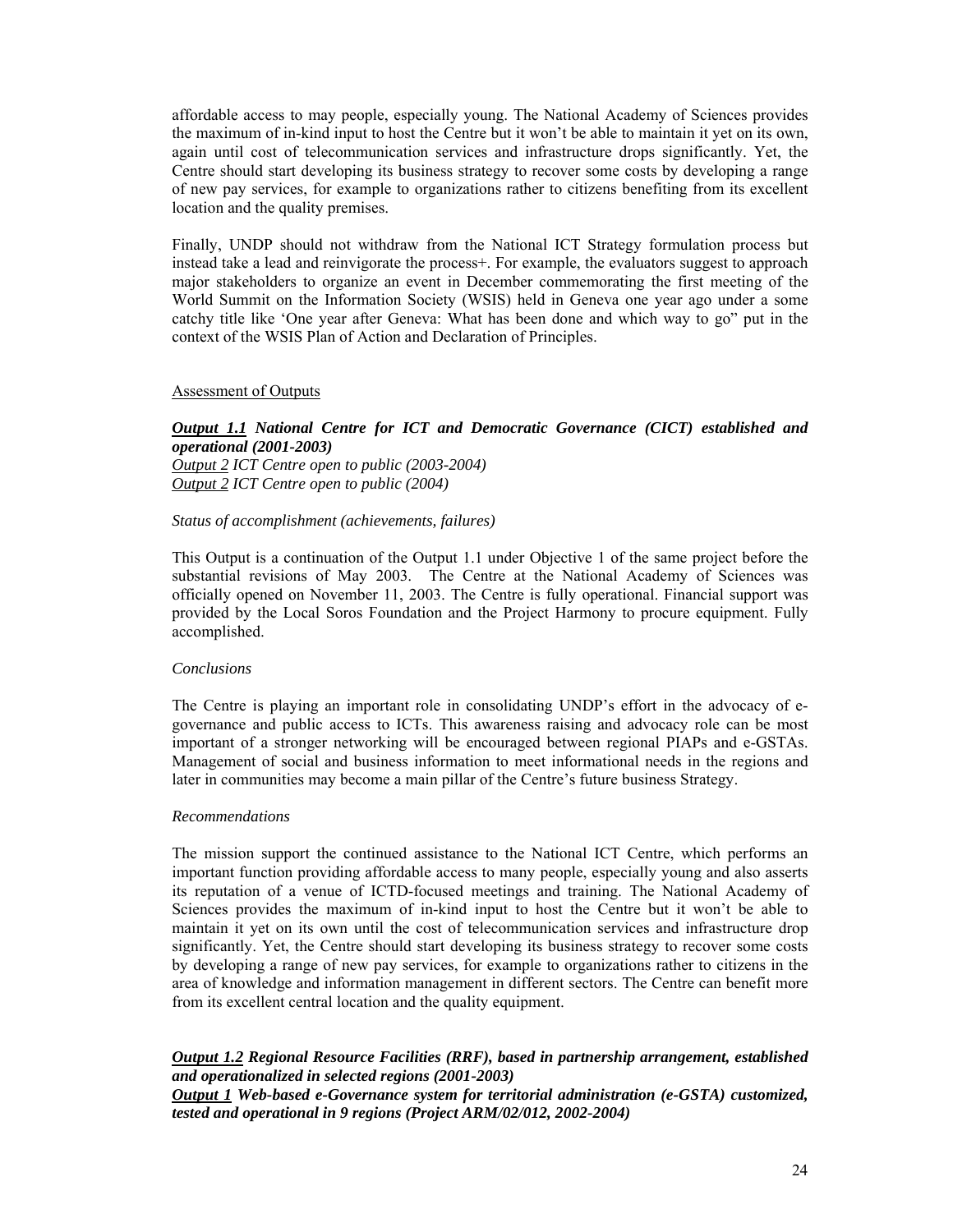### *Output 1 'of Project ARM/02/012, 2002-2004) is reviewed separately under ARM/02/012.*

#### *Status of accomplishment (achievements, failures)*

Under Output 1.2 two Regional Resource Facility (RRF) were originally planned for establishment. In the first quarter 2001, the Governor of Lori passed a decision to allocate for the RRF two rooms in the Regional Administration premises (70 square metres). The bigger room was designated to be an Internet public access site (in cooperation with IREX/IATP); the Regional Administration of Lori covered 20% of renovation costs.

The Additional Protocol to the Memorandum of Understanding between IREX and UNDP (September 2000) was signed by the IATP Regional Coordinator in March 2001. The Additional Protocol specified the scope of inputs and responsibilities of both parties concerning the Lori public access site to be established at the RRF. A total of 12 PCs were installed (five provided by IREX). The renovation of the premises for the Lori RRF was accomplished in August 2001. Connectivity was provided through partnership arrangements with the Project Harmony of the USA government. Freenet dialup pool was extended to the Lori RRF, which served as a basis for the Lori e-GSTA – a more advanced model that has been replicated in nine more regions thanks to the support of SDC.

Fully accomplished initially in Lori and afterwards gradually in all regions (four will be ready at the end of 2004) in the form of e-GSTA.

### *Conclusions*

The Armenian Association of Psychologists surveyed in 2003 local communities in Lori for assessing the main effective channels of information dissemination; its final evaluation was conducted in April-June 2004 and recommendations made to amend the regional portals and relevant maintenance policies. A survey report that was produced presents people's views about the use of ICTs but also links the e-governance system installed in the regional administration with citizen's needs in interaction with local authorities (self-government bodies). For example, 35% of the surveyed in different urban locations confirm either their need to contact local authorities but the number of those who had actually approached them over the past six months is less (27%), which may apparently mean lack of communication channels or other difficulties. It appears that social services on general and those related to employment are the key issues of people's contacts with authorities.

There was a tendency to approach the Head (*Marzpet*) in person, which according to the report demonstrates lack of trust in the capacity and capabilities of specialized units to deliver the sought service. Interesting that educated women contact authorities more often than men (60 to 40 ratio). Over 70% of the surveyed approved the use of ICTs to facilitate communication and other interaction between authorities and people even though that less than 20% use email and Internet. Important that the percentage of people who can use computers is almost 40%, which means that there is a competency gap in Internet literacy rather than a computer one (important for finetuning training and awareness campaign programmes).

### *Recommendations*

The evaluators agree with report to undertake a deeper structural and functional analysis of the work of the regional administration's units and re-engineering thereof to take full advantage of ICT potential. A need in wider and regular training and awareness is another conclusion of the report. The evaluation team fully supports these important conclusions.

### *Output 1.3 Freenet Club access sites established, for facilitating public access to Web-based information and knowledge (2001-2003)*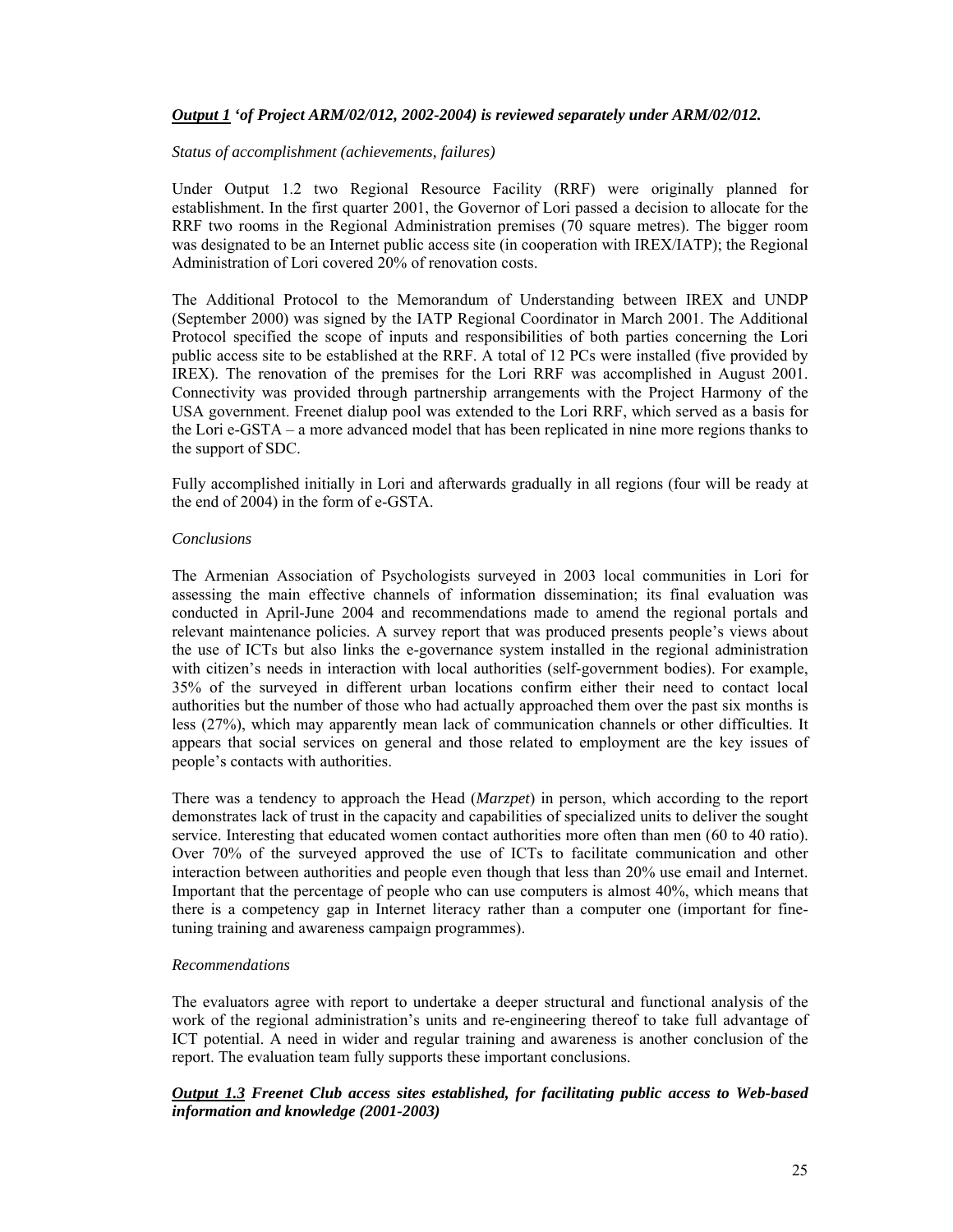### *Output 1 Further development of the Armenian Freenet and Armenian language Internet tools (2004)*

### *Status of accomplishment (achievements, failures)*

Fully accomplish for Freenet; good progress in moving forward with the Armenian language Internet tools. Output 1 is a continuation of the Output 1.3 under Objective 1 of the same project before the substantial revisions of May 2003. In addition to the Freenet-related activities, additional components were added after the revision concerning the use the Armenian language in the Internet resources.

Freenet connectivity and hosting capacities were constantly growing during 2001-2003; the number of communication and Web services through Freenet Webmail interface for end-users was rapidly increasing as well. Some connectivity problems were successfully solved after lobbying Armentel. In May 2001, the Freenet Club was endowed with an entirely new and attractive web mail platform: email.freenet.am. An SMTP connection was established with the Freenet mail serves. Besides, it became possible to log into any POP server. The default language was Armenian, with English available

The Freenet Club activities saw an unprecedented boost in 2001. The overall number of <freenet.am> e-mail addresses exceeded 15,000. The number of the UN House Internet public site attendees was over 750. (Today, the respective numbers are: 24,500 and 4,500). A quality daily technical online support to the Freenet users is being provided; discussions are planned about exit strategy.

Universal Networking Language (UNL) is a global initiative of the UN University in Tokyo. In cooperation with the National Academy of Sciences and its Institute of Automation Problems the following has been accomplished: attribute sets for the Armenian language; morphological, syntactic and semantic attributes, as well as all possible flexions and their grammatical descriptions; preliminary plans for dictionaries with up to 5,000 words and rules of morphological and syntactic analyses; dictionary entries for different parts of speech; rules of morphological analysis; database for the dictionary and rules of analyses. By mid-December all the foreseen activities of the first phase were accomplished.

### *Conclusions*

It is hard to overestimate the role of the Armenia Freenet in the 90s to make the Internet more affordable and available. This is still the case today and will last until the telecommunication service improves significantly and the connectivity cost drops enough to transfer this service to other organization(s).

The UNL initiative is at present at a more academic and research stage than in the actual practical use. But the evaluators consider such research into the Internet important as long as it eventually leads to concrete applications with high public good potential, which the evaluators believe is the case.

### *Recommendations*

As practice shows that even with the elimination of the telecommunication monopoly the status quo may still last automatically for one or two more years. UNDP may think to discuss closer partnership with the NATO's Virtual Silk Road science programme to benefit from its satellite connection, especially for the benefit at the local level.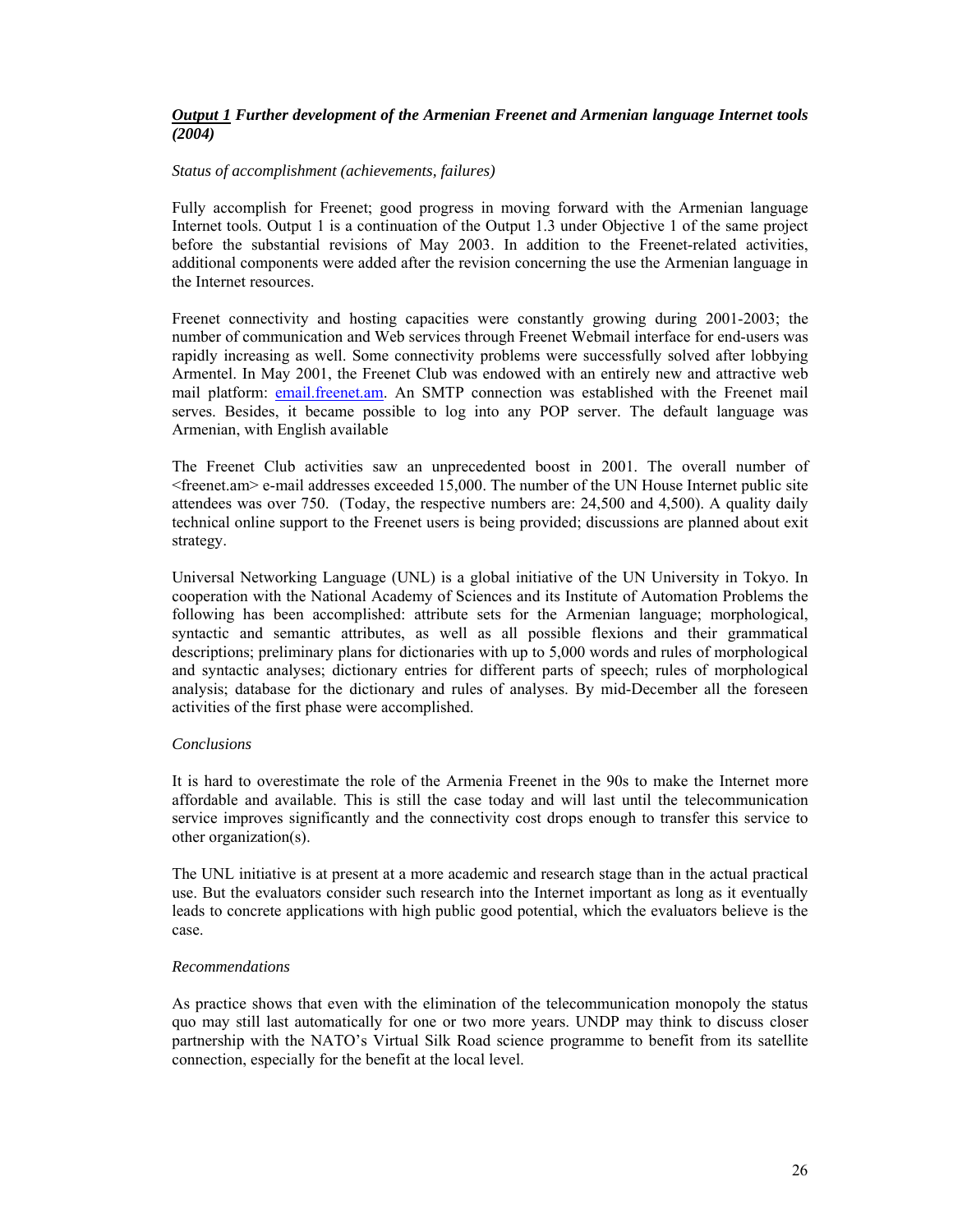The participation of Armenia in the Universal Networking Language imitative<sup>20</sup> should be continued to see the first results but a clearer exit strategy should be developed in relation to how it's going to be put in practice from the end-user perspective, what will be the scope of its application and how its use will contribute to the formation of the Armenian Information Society. The involvement of NAS into cooperation with the UN University is another positive moment, which the evaluation team would like to support provided there are sufficient resources to continue the research. The evaluators suggest reviewing progress regularly in terms of the abovelisted criteria.

## *Output 1.4 Software, applications and different ICT tools designed and put in use (2001-2003) Output 4 e-Visa system fully in use, training and PR campaign carried out (2004)*

### *Status of accomplishment (achievements, failures)*

Any application and any software developed under other Outputs (e-GSTA, e-groups, Freenet, UNL, e-Visa, e-Payment) could qualify for Output 1.4 as well. The evaluation mission have take account of a lot of strong evidence of actually very well working online and Web-based tools to say that this Output is fully accomplished.

e-Visa initiative was innovatively developed and applied to attract to the country the Armenian Diaspora but not only. E-Visa software is fully completed. The FoxPro Database engine has been installed and configured to comply with the requirements of the consular department of the MFA. The software is now capable of accepting applications over the internet and record the collected data within the central e-Visa database. The project objectives have been fully accomplished with the currently available impressive opportunity to obtain Armenian visa electronically without ever visiting a consulate. Thousands of applications have been sent to MFA and thousands e-visas issued making the entire cycle fully transactional. There has been the most favorable feedback from those who have obtained their Armenian entry visa online without any hassle. This is a fullfledged e-government service demonstrating how much could be achieved with rather low cost if a service is on demand and there is sufficient interest and political will to do it.

Having practically fully completed e-Visa, the Armenian MFA would like to make a next step and regionalize it so that to attract more tourists and businesses not only to Armenia but to all the countries of the Southern Caucasus as tourists usually travel further to other countries of the Caucasus and beyond. The evaluators consider this idea interesting and promising and suggest exploring its possible inter-country implementation.

Building on the e-Visa success, a new initiative has been started together with the Ministry of Foreign Affairs – e-Consulate. The first phase of e-Consulate started with digitization of all application forms used by the population to request various services from the Ministry. E-Visa system also has showed the need be expanded to other, more comprehensive, e-consular services, for example making consular forms accessible to the public through the Internet and special kiosks installed in the Ministry's lobby. The forms, posted on a sub-site of the Ministry's website, would be downloadable with a possibility of completing online and printing out. By the end of December, a certain number of forms were tested on the provisional website, which will be accessible also from an Internet kiosks. Its implementation will further expand the range and scope of full-fledged e-government services available at the level of central government targeting this time not only expatriates but also a domestic audience.

e-Commerce component – e-Payment system – that was launched in February in partnership with ArCa, the association of local banks, an effective public-private partnership resulted in an online payment system to pay securely for utilities, telephone pre-paid cards, etc. e-Payment system is

 $\overline{a}$ 

<sup>&</sup>lt;sup>20</sup> UN University in Tokyo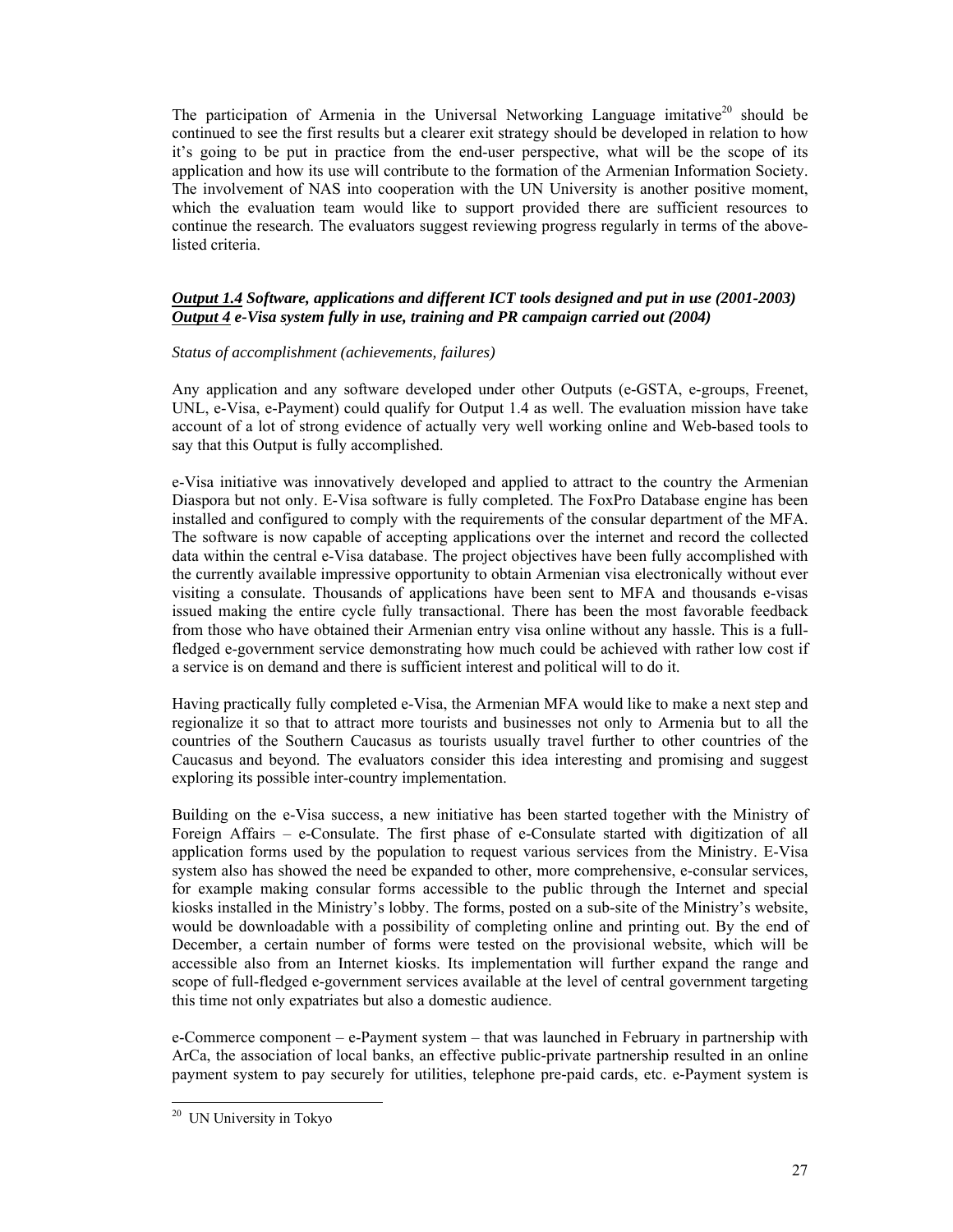well functioning, useful and friendly. A new e-Shop is to be operationalized shortly. Clearly a Best Practice.

### *Conclusion*

These two initiatives are a good example of how one success leads to another, which is so important in e-governance to have economies of scale. This success shows high level of capacity and available knowledge to succeed in e-governance and strengthen confidence of success. It is also an indication of the importance of political will in implementing e-government initiatives. Marketing was crucial – PR campaigns have been intensive during April-September 2004 through Armenian international periodicals (AIM, Nouvelles d'Arménie), websites and online media. Also a sense of a modern image is important to keep in mind.

e-Payment system was realized during a very short period of time. This is also a good lesson that successful e-initiatives are always expensive, too complex or too long. Actually, this is a preferred way of work through small-scale initiatives, especially at the beginning.

### *Recommendations*

Complete e-Visa in 2005 by adding new features such as a tracking online system and the online processing of requests are is being put in place. The system possibly can be implemented at any border-crossing provided that there us Internet connectivity and sufficient computer literacy. Support e-Consulate until fully implemented.

UNDP should expand its issue-focused PPP platforms. For example, to use achievements in e-Commerce to promote it further and wider via a) public awareness campaign about the opportunities of e-commerce, b) training opportunities for the representatives of "traditional" businesses on how they can use e-commerce, and especially how to use ArCa payment system in e-GSTA (identification of users and payment of state duties for different type of services provided by the government).

### *Output 1.5 Sustainability of project achieved through resource mobilization and cost recovery schemes (2001-2003)*

### *Status of accomplishment (achievements, failures)*

There have been many examples of successful partnership and of actual mobilization of resources from SDC, Eurasia, Soros. There have been many cases of contributions in kind governed b y many MoU and Cooperation Agreements with third parties initiated and effected by the project. There is at least one partner in each ICTD initiative. Especially good partners relations have emerged with the USA Harmony project, Soros Foundation, and of course with the main donor – SDC. In 2002, an agreement was achieved with the Swiss government to start a new e-GSTA project and implement a model piloted in Lori in all other eight regions of Armenia. The sustainability potential of e-GSTA is high and can be ensured within a few next two years but to make it happen more additional financial resources are needed for e-GSTA-2.

For all projects under evaluation all local counterparts and beneficiaries always provide contributions in kind to meet local costs and thus reduce UNDP financial input.

### *Conclusions*

The project is on the right track and should continue partnership-focused strategies for greater sustainability.

#### *Recommendations*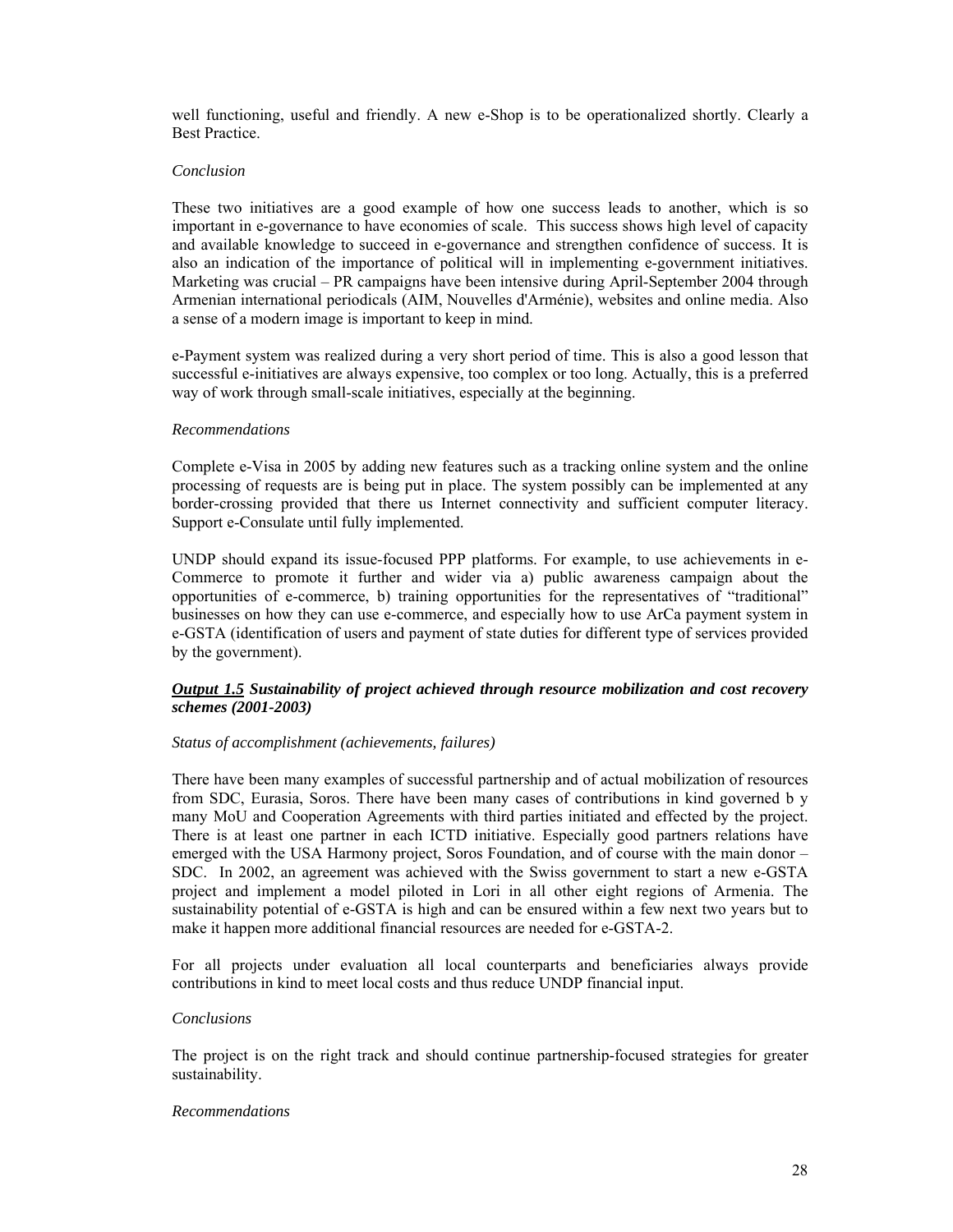Built into co-financed projects clearer sustainability benchmarks and milestones. Negotiate with SDC and other donors financing of a second phase of e-GSTA.

### *Output 2.1 Enhanced capacities for civil society organizations (CSOs) in the selected regions through the use of ICT for networking, knowledge sharing, and access to development opportunities (2001-2003)*

#### *Status of accomplishment (achievements, failures)*

Significantly accomplished through rather innovative e-groups of professionals and population groups (digital peer-to-peer networks). This pilot indicative successfully established and operationalized several online communities – or thematic e-groups – representing different areas of human development concerns.

Initial meetings was held in March 2001 with future online community representatives who expressed strong interest. Other online communities were established in the following areas: Human Rights, Environment, Gender, Political Parties, Culture, with Small Business (jointly with ITC/UNCTAD), Human Development and AIDS joining at a later stage. Facilitators were recruited and trained by an international expert in facilitation and community building; a site www.forum.am was revamped; plans of action developed; photo gallery, chat room and bulletin board set up.

Initially, the created online community on average consisted of some two dozens members; the degree of ownership was different, for example, with a gender one being rather passive, while the environmental e-group was among the most active;

Also, there were some problems in the use of new technologies by people who used to work offline (Human rights group); to overcome adaptation problems face-to-face meetings were combines with online tools which included documents retrieval, voting, discussion of policy documents with the result of the debate posted on the Forum site. In March 2002, the pilot period was completed.

On the eve of the presidential elections, new online community emerged in mid 2003 – Youth, Modern Literature, Libraries, and Young Leaders which confirmed that UNDP catalytic input in this area was in demand and could be maintained without direct support from its initiator.

#### *Conclusions*

Interesting initiative which deserves further attention, especially as new e-GSTA-based tools emerge. There A valuable experience in peer-to-peer interaction online was accumulated which is important for any future activates in the area of e-democracy. More lessons should be learned why some communities worked better than the others.

#### *Recommendations*

Explore using e-GSTA platform for self-organized e-groups in similar development areas.

*Output 2.2 Enhanced capacities for local self-governing bodies (LSGB) in the selected regions through the use of ICT networking, knowledge sharing, and access to development opportunities (2001-2004)* 

*Output 3 Maintenance provided to Community Information Centers established in regional libraries (2002-2003)*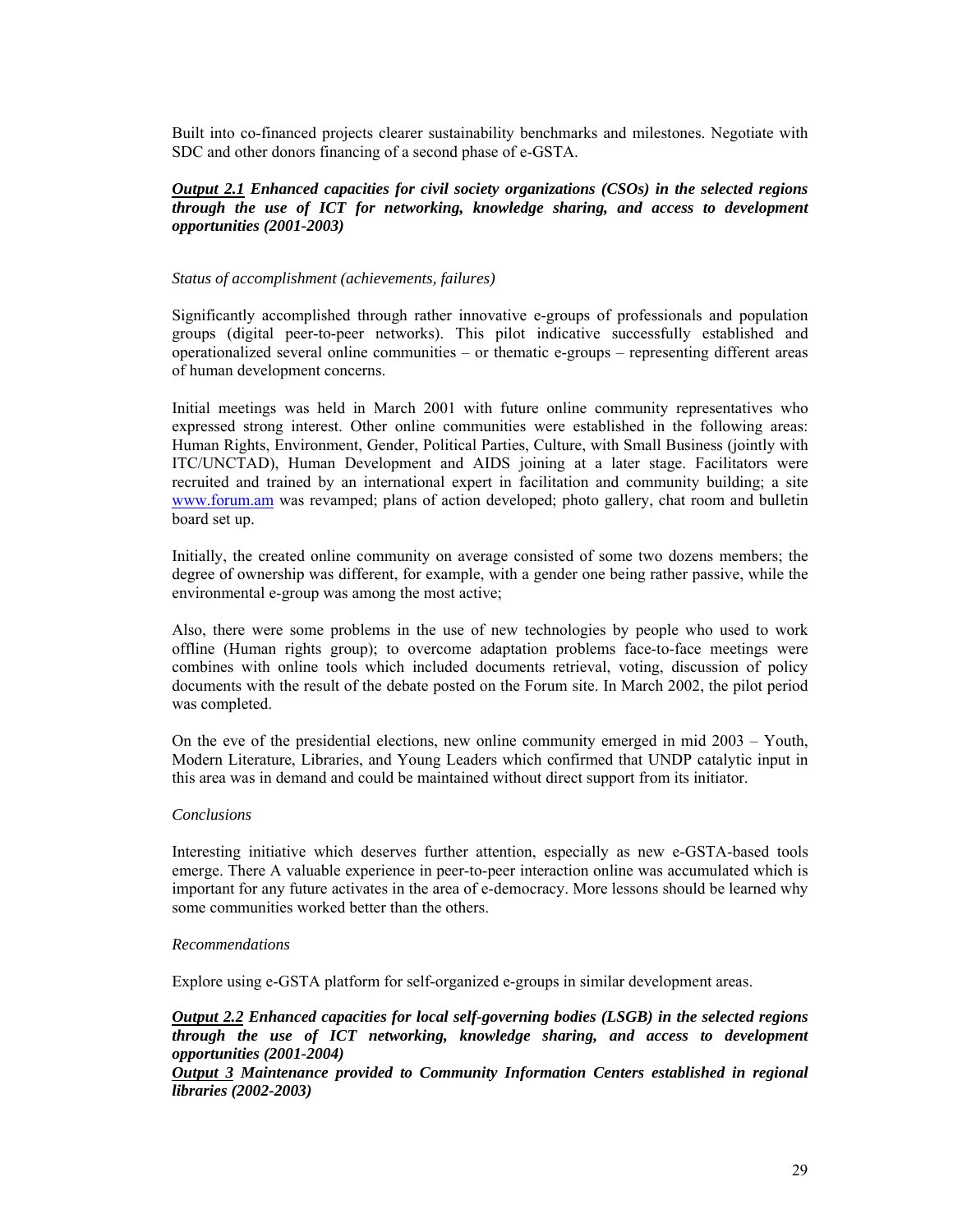### *Output 3 Maintenance provided to Community Information Centers established in regional libraries (2004)*

#### *Status of accomplishment (achievements, failures)*

Accomplished through Community Information Networks (CIN) established and operationalized in 6 regional libraries. Funding was received from the Eurasia Foundation for establishing Community Information Networks at libraries in Vanadzor, Gyumri, Kapan, Armavir, and Noyemberian. The CINs were connected to the Armenian Freenet and constituted small centres for the community members to share information and knowledge on the urgent issues of community life. A regional monitor was hired who ensured the Internet connectivity between each of the libraries and the Freenet, prepared a generic web site that was further customized by the libraries themselves, and provided minimum training to the libraries. libraries themselves, and provided minimum training to the libraries.

In May 2003, CINs established their own online community of Library CINs and held discussions. Websites were improved; UNDP continued supporting CINs until the end of 2003. This Output is a continuation of the Outputs 2.1 and 2.2 of the same project (under Objective 2) before the substantial revisions of May 2003.

### *Conclusions*

More experience in e-democracy. No special initiative was launched similar to e-GSTA at the community level (apparently the regional e-GSTA took a lead, which was a right decision.

#### *Recommendations*

None

### *Output 2.3 Performance of selected central and regional government agencies (CRGA) in providing public goods and services, is enhanced (2001-2003) Output 4 e-Visa system fully in use, training and PR campaign carried out (2004)*

Described above under other Outputs; some of them repeating.

### *Output 3.1 National ICT strategy and policies to promote the use of ICT for democratic governance and development based on participatory dialogue (2001-2003)*

#### *Status of accomplishment (achievements, failures)*

Though no UNDP-advocated policies have been adopted, the evaluators believe that UNDP has done a lot to make it happen. There is a lot of evidence of the UNDP's constant effort to provide leadership via various initiatives, including preparations for the World Summit on the Information Society in Geneva (December 2003). Some of them were successfully implemented but it did not influence rather complex political situation in this area and as a result Armenia does not have even today its formally approved NISP as many ICT advanced countries do. Political will of the country's leadership and often vested interest of major stakeholder from the government side appeared to be the weakest part of the equation. The government's IT Council was not able to fulfill its role in the formulation and adoption of national ICT strategy.

Main activities took place from mid-2001 and throughout 2002. UNDP initiated in June 2001 an ICT Consultative Group, with bilateral and multilateral members supporting the country in ICTrelated issues (EU, DfID, USIAD, WB, OSI, Eurasia Foundation, Internews, IREX/IATP) and Government. As an informal mechanism this Groups ensured information sharing and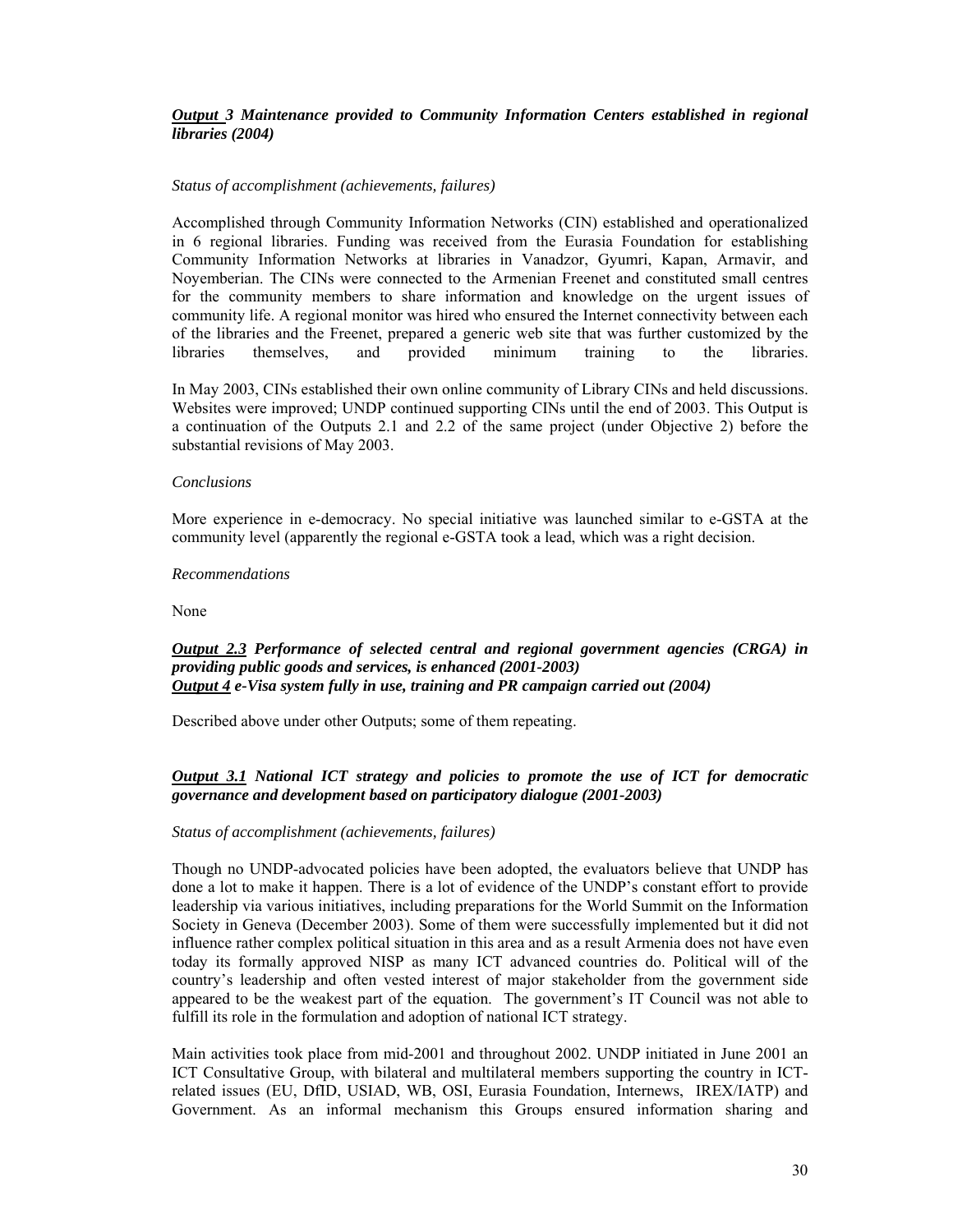consultations between its members. The meetings were regularly held and a website set up www.ict.am/CG to exchange opinions through the ICT Forum.

In 2002, donor coordination follow-up meeting on ICT was held on February to discuss topics of common interest (training/educational, e-governance/government, ICT for SMEs, national ICT strategy or policy framework); an ICT matrix as a coordination tool was developed and discussed online.

The Group chaired by the Project, continued to be the main forum for advocacy and coordination of ICT initiatives, especially with regard to the country's participation in the World Summit on the Information Society (WSIS); the ICT Matrix was regularly updated and a concept paper on ICT was prepared by the Project for the Ministry of Foreign Affairs.

#### *Conclusions*

UNDP has done a lot but even more should be done. The task is what are the best way to it now when UNDP has behind it such successful projects as e-GSTA, e-Visa, e-Payment which must give a certain degree of clout to be more successful the next time.

#### *Recommendations*

UNDP should not withdraw from the National ICT Strategy formulation process but instead take a lead and reinvigorate the process+. For example, the mission suggest to come up with a proposal to all main stakeholders and organize an event in December commemorating the first meeting of the World Summit on the Information Society (WSIS) held in Geneva one year ago under a catchy title like 'One year after Geneva: What has been done and which way to go" the context of the WSIS Plan of Action and Declaration of Principles.

### **Project ARM/99/005 'International Assistance Database for Armenia' (IADA; funded by UNDP and implemented by the Prime Minister's Office)**

#### *General: Post-implementation status*

The project helped establish in 1999-2000 a system of external aid assistance www.iada.gov.am (both LAN and online versions). It also includes database which was filled in by 80% in 2000. The main client is the government and its analytical units. There hundreds if registered users. Last year the system was transferred to the Department of Finance of the Ministry of Economy and Finance. At the moment the system is being updated. However the main problem in the department (which is new) is lack of staff – at least 10 new staff are needed including for the system's management. It may take according to Head of Department about 1.5 years that the staffs are recruited and the system is fully operational.

#### *Conclusion*

There is no doubt that the system is a good tool and the government would benefit from it a lot. However, over the past three years the system has not been working as it could work and has never been fully filled in with the information. Change of government structures has been delaying to make the system fully operational. In addition, it is always difficult to collect information about donor projects. It may take at least one or more years when it happens, which would be almost five years after the completion of the project. This raises a question about effectiveness of the investment made. Nonetheless the mission believes that the system could still be put at its full use and the government shows strong commitment to use it – the very fact that it has been maintained confirms its importance.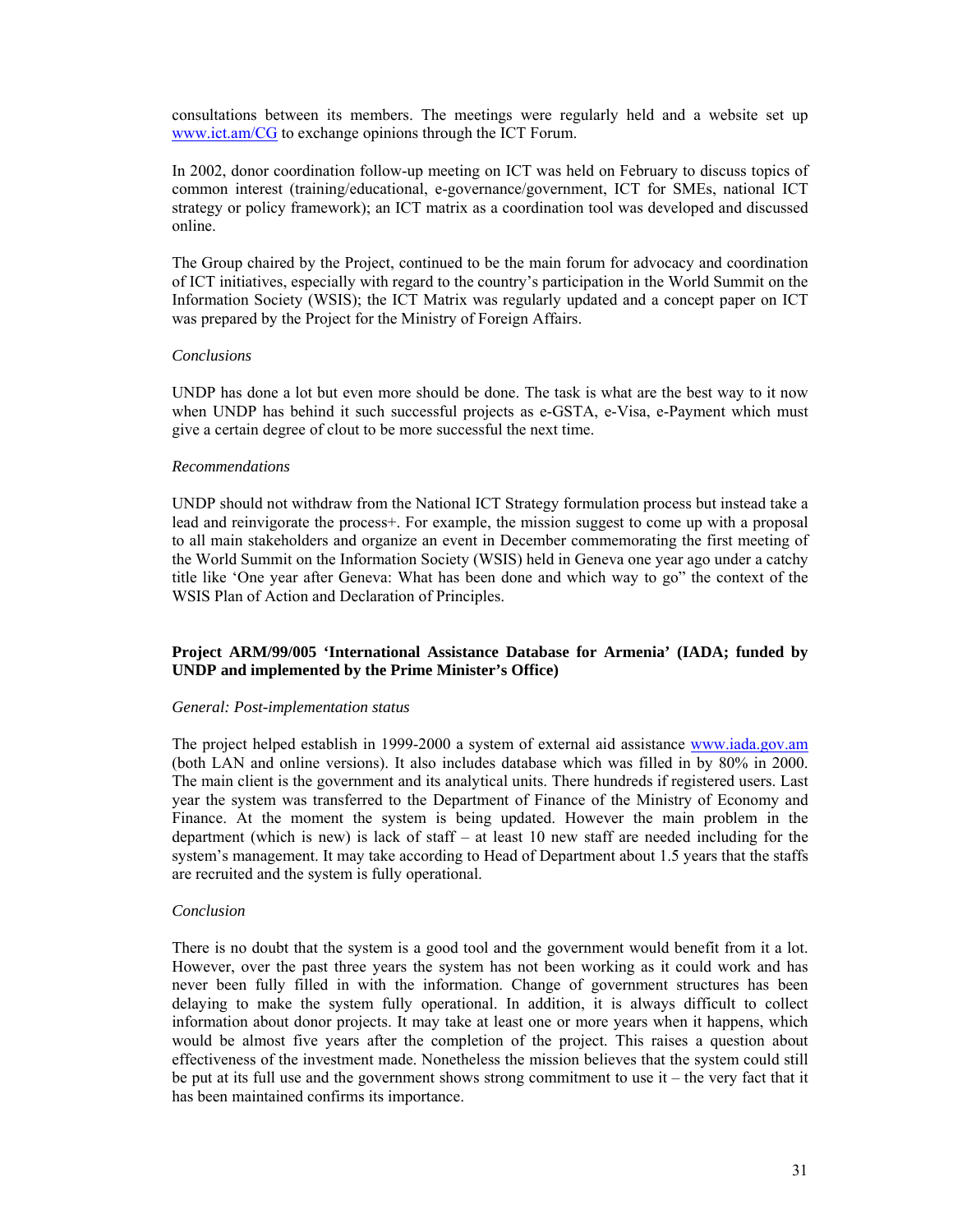#### *Recommendations*

Should initiative brainstorming how the IADA data base could life (though it never died). There should be some workable options.

#### Management arrangements

The projects professionally managed under the leadership of Programme Manager highly respected by project counterparts and beneficiaries. The team receives strong support and guidance from UNDP country office. The ICTD team is small (Project Coordinator, Project Associate, ICT Specialist, e-Government Specialist, Logistic Clerk/Driver, and an outposted System Administrator) but efficient, friendly, knowledgeable and focused on results. With All the personnel is national with the total admin costs being maximum 10-15% against the managed programme resources. Project documentation is in proper order. Especially impressive is reporting, with all progress reports since 2001 and other major documents publicly posted on the Web. Audit reports are good though one of the projects has not been edited – recommended to do soonest. Also the evaluators suggest organizing urgently a meeting of the e-GSTA Steering Committee as the last one was some time ago.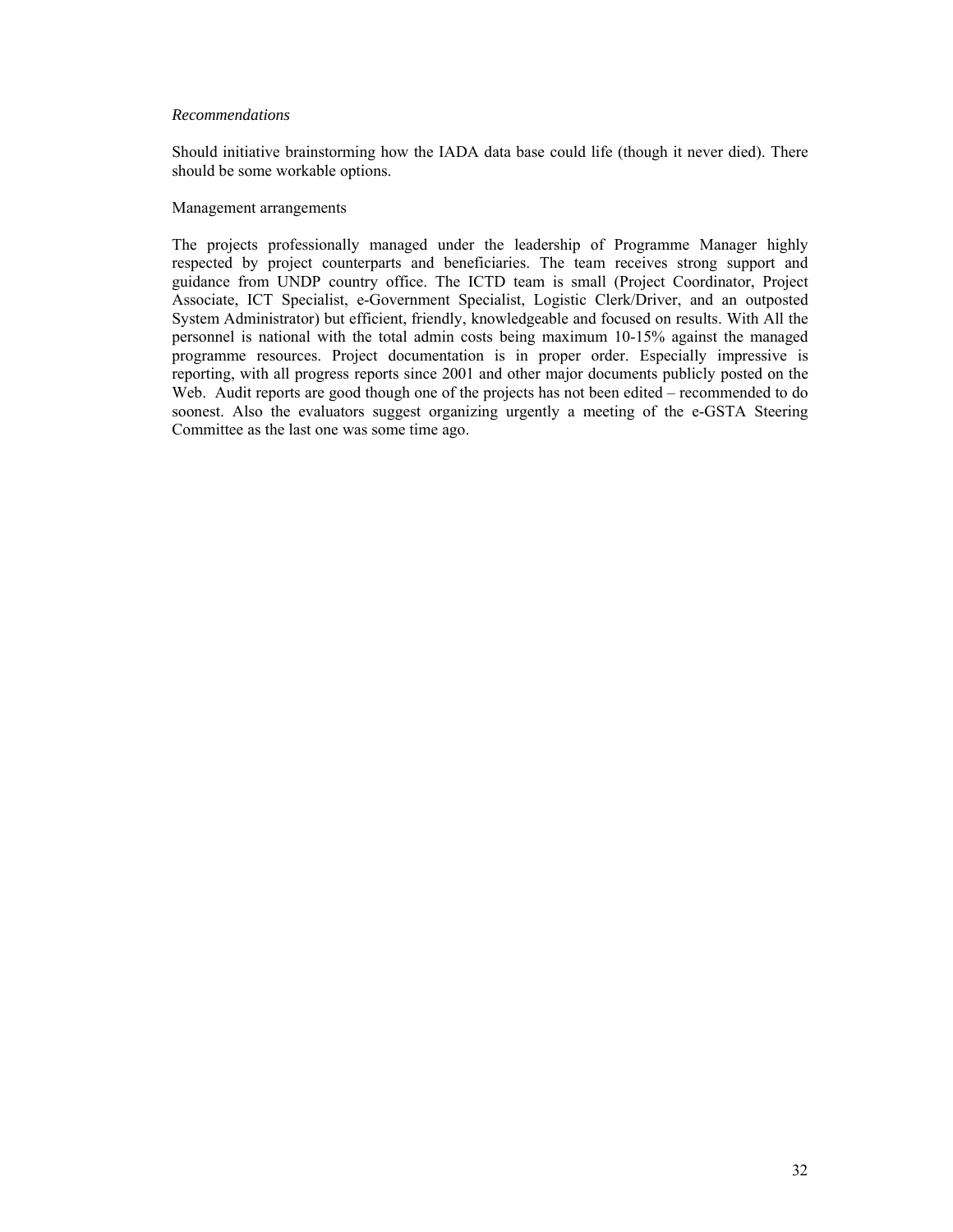# **PART III: Answers to the questions put in the TOR**

The overall key conclusions are as follows: Managerially:

- **ICTD** framework is needed to
	- o inter-link all ICTD projects
	- o inter-link ICTD projects with other UNDP programme under CPAP
	- o establish ICTD service lines to other UNDP programme
	- o formulate ICTD mainstreaming strategy to accomplish the above
	- **Produce additional outputs in the CPAP to reflect the above**
	- Train other UNDP staff and projects on ICTD and possible services

# Programmatically:

- Information society project good progress but policy issues need to be still addressed, new ways should be sought; e-Visa is most successful and innovative.
- e-Governance project very successful and needed; needs to be extended for two-three more years (e-GSTA-2); so far, only the foundation has been created while then very building is yet to be finished and fully populated. This is only the first phase de-facto.
- Increased focus on public service delivery (through e-services) and closer linked to public administration reform and decentralization processes, especially in light of strengthening participatory democracy; the right balance is needed between effectiveness and responsiveness of regional authorities
- Increased emphasis on advocacy, awareness and capacity building, especially through of civil servants.
- Increased focus on policy issues to balance upstream and downstream activities; an event is suggested in December – One year after Geneva Summit.

### *In relation to (A) management of ongoing projects:*

Is the project well on track according to its work plan (effectiveness)? **YES, delivery over 80% with expected 95-100% by year-end** 

How efficient is the project management (accountability and cost effectiveness)? Accountability:

*Yes -- ensured by the preparation of regular Notes to the File on all the changes and decisions taken and posting all the progress reports on the Website. Good team spirit.* 

# Cost-effectiveness:

*Yes -- Six staff manage two projects with the total cost of over 1 million dollars and extensive regional coverage, with two in the UNDP office and four in the project unit. Tasks are combined – e.g. finance and admin functions. Project office premises provided.* 

Is the project implementation sufficiently monitored and documented (monitoring)?

*Yes – minutes of the meetings, Notes to the Files, quarterly progress reports, audit reports are available and kept in order. However, M&E needs to be strengthened as per the Guidelines.* 

Is the steering appropriate (steering)?

*Generally Yes but the Steering Committee for e-GSTA could have met more often In relation to (B) outputs of all three projects:* 

How do the results obtained compare with the expected ones?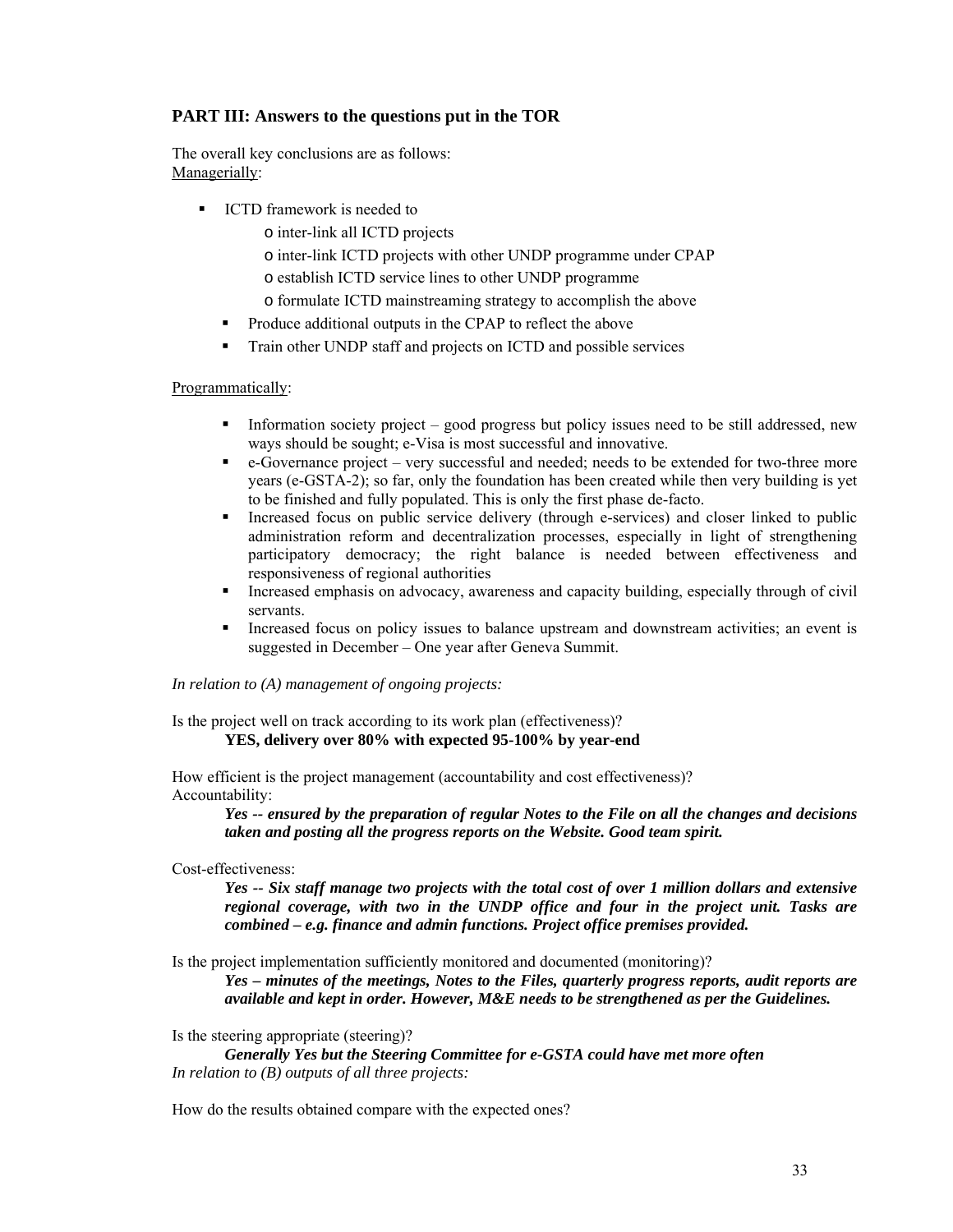*ARM/01/001 – Generally corresponds taking into account two substantive revisions made; the main lesson is that the project was formulated in 2001 with too many outputs and activities (old UNDP format); in 2003 it was corrected – the project between became more manageable. There was also good consistency between the revised prodocs. Overall the projects have produced results they were expected to produce.* 

#### ARM/02/012

*Fully correspond* 

To what extent is IADA used by the Government; for budgeting; by the donors; for determining ODA, etc.?

*The database was kept alive but not really used over the past few years (caused by the structural changes in the government); the unit in charge is understaffed and not clear whether the full potential of the system. The government is interested in the system but its real commitment to use remains to be seen (more staff will be a good indicator). However, the mission believes that it can be used for PRSP and MDG monitoring.* 

To what extent the public access sites are used by the population in Yerevan and in the regions. How have they contributed to the development of the Information Society in Armenia? What has been the role of the Armenian Freenet in the same context?

*Public Acces Points in Yerevan – is used well researchers and students but impact is limited within these categories. Very important is it's free.In the regions – very important as an introduction to the new technologies and knowledge. Well used. Impact will be higher when they will deploy many other services in addition to the access itself. National policies will determine the real impact to this end, especially in the telecommunications*.

*Freenet contribution was enormous and crucial and UNDP should be further involved.* 

To what extent the *Universal Networking Language – Armenian* will be used for the development of the Armenian Internet?

*At the moment it's still being developed and its application side should be further explored.* 

What has been the impact of e-Visa (e-Consulate)? To what extent has it contributed to the development of e-governance in Armenia?

*Impact is big, most successful initiative and such pioneering experience has paved the way for much wider implementation of e-government services in other sectors. Very good feedback from those who obtained visa online. This has impact on the country's image as a country under modernization.* 

What has been the impact of the e-payments system? To what extent has it contributed to the development of e-commerce in Armenia?

*Impact is not yet big but is growing and will be big in due time; it has created a full-fledge platform for e-banking and e-commerce, changed people's attitudes and cultures, and good experience of cooperation and partnership with the private sector. Really catalytic input.* 

To what extent the e-GSTA is used by the population in the regions? What has been its role in facilitating contacts between the population and the authorities? What has been the role of e-GSTA in providing for the population access to public information? To what extent has the e-GSTA contributed to the effectiveness of regional authorities?

*Very positive on the all accounts. The system is being used by the population though the scale is still limited but growing – more services for people in social field are needed for greater use. The role is in expanding choices and opportunities in contacting authorities, access to government-held information increased (budgets, courts rulings). The effectiveness has increased as far as government-citizen communication is concerned, some functions and responsibilities of the staff have been streamlined. Cultural change in using technology and change in mindsets and attitudes is occurring and is most important.*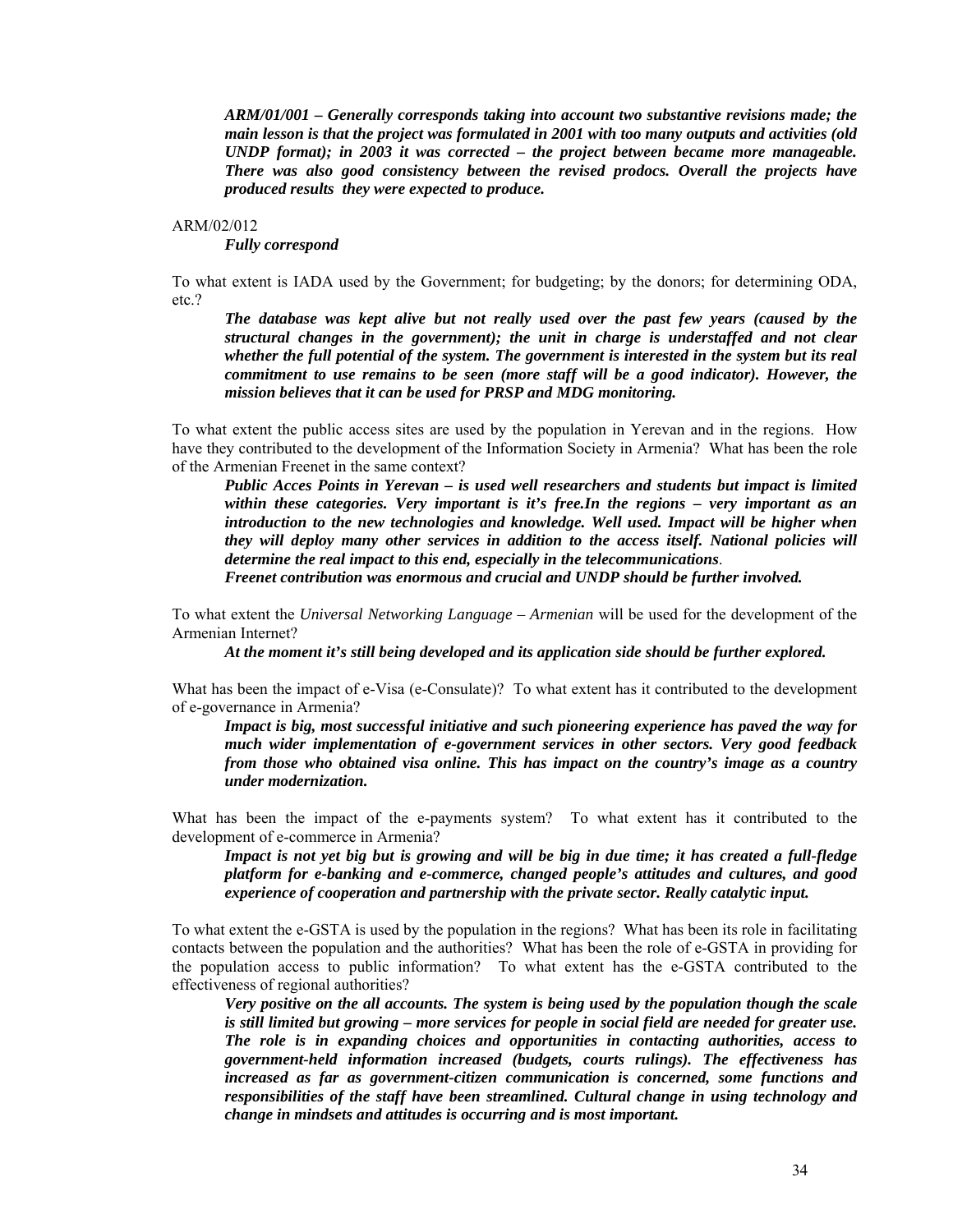Who uses and how regularly: IADA, public access sites, the Armenian Freenet, e-visa/consulate system, e-payment system, e-GSTA? What are the trends?

*Different users. Freenet is the most and widely used by various categories; IADA – not clear, most likely by select donors and government units; PIAPs are well used and the time is usually reserved in advance; e-Visa is well used by diaspora and foreigners; e-GSTA is used by regional administrations and people but still at initial phase, its greater use will depend on the availability of online social actual services, capacity building, marketing and awareness, and monitoring; the trend is that e-governance is accepted by all and demand is growing especially when introduced.* 

Where there any (foreseen/unforeseen) external factors which particularly influenced the projects' work (positively or negatively)?

*Negative -- Telecommunications situation is an obstacle (Armentel is a difficult partner for socially important initiatives complicated by lack of sound state regulation policies); lack of the overall national information society policies supported by all stakeholders.* 

*Positive – strong support for e-government and e-commerce services from population, regional authorities, select ministries and the private sector.* 

*In relation to (C) approaches and actors/partners* 

Does the approach chosen by the project implementing organisation reveal appropriate (Is this approach well suiting the specific context)?

*Yes, but for future it is recommended to have a Programme Approach via the comprehensive ICTD framework under the new CPAP with more focus on mainstreaming services.* 

Do the projects collaborate with the right actors/partners?

*Yes, the project pursues partners and actors pro-actively and the choice of the partners was very appropriate.* 

Does the selection of beneficiaries appear appropriate? *Yes, especially with regional administrations as the primary beneficiaries.* 

What are possible strengths/weaknesses in view of an institutional sustainability of the projects?

*Institutional sustainability will fully depend on the policies that govern development of the information society at the national level in general and e-government strategy specifically. While there is strong commitment and partly ownership from regional authorities, many national policy-related activities are of an ad-hoc nature and the progress of the regional egovernance initiative will depend ultimately on the national policies. Also institutional sustainability will be better secured if regional administrations will introduce a position of Chief Information Offers, a new cadre of professionals to deal with the impact of technology on public sector management. Success of failure of public administration and decentralization reform will be another factor of whether the project results are institutionally sustainable. A National Information Society Policy and Action Plan are badly needed.* 

*In relation to (D) relevance and context for each ongoing project:* 

Did the project context go through major changes since beginning of the project? *ARM/01/001 – Yes ARM/02/012 - No* 

Are the impact hypotheses formulated at the time of the project planning still valid?

*'Yes' – the information society is still a challenge and will stay for the years to come*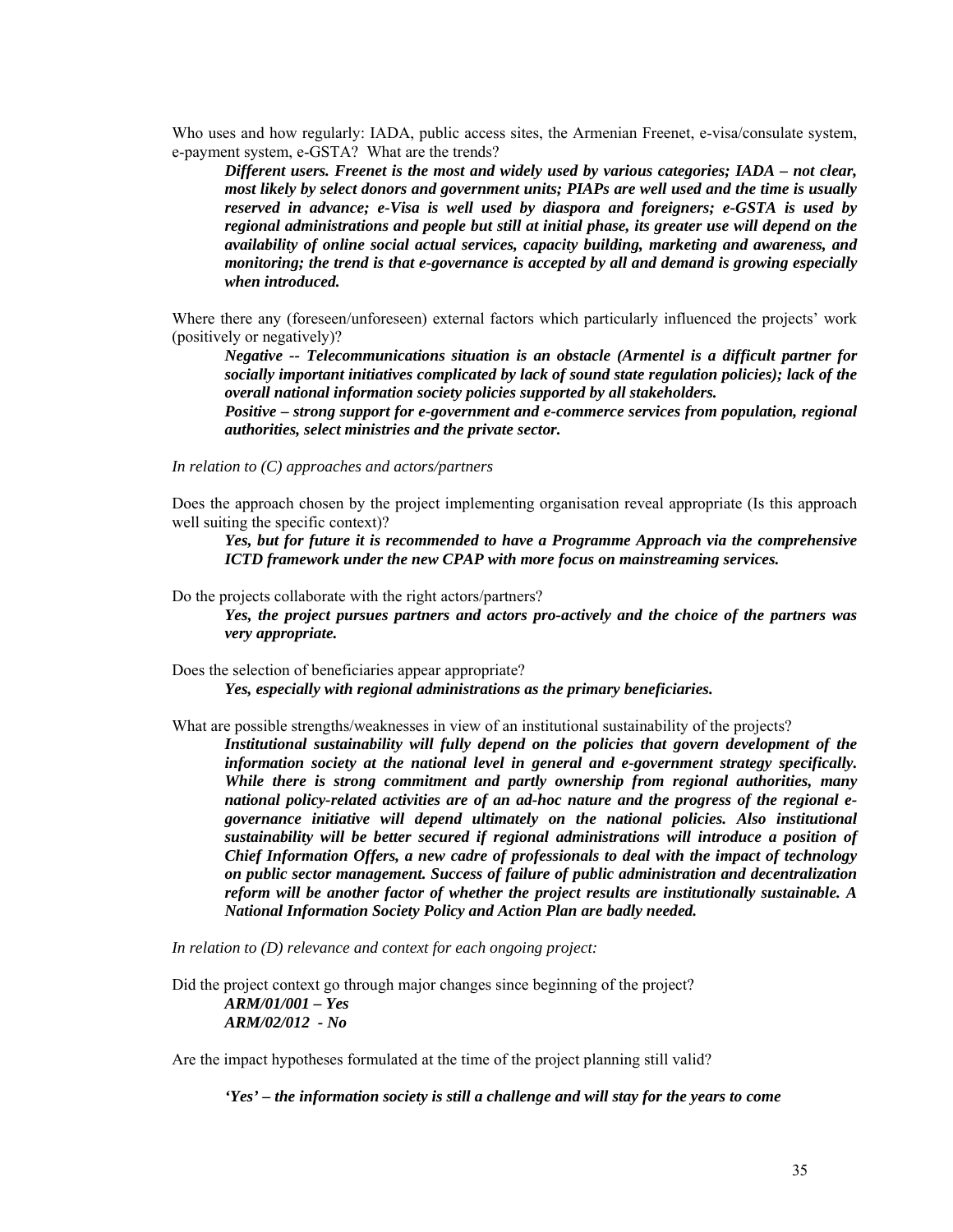Are the answers brought by the project to the needs and challenges identified still appropriate? *'Yes'* 

Does the project ensure sufficient coordination among stakeholders in the region of implementation (including local/national authorities)?

*'Yes' but such a tool of project coordination as the Steering Committee established for ARM/02/012 should be fully implemented on a quarterly basis)* 

Are the project objectives (if achieved) expected to make a significant contribution to the realisation of the domain objectives?

*'Yes'* 

Are the project objectives realistically going to be achieved in the foreseen lifespan of the project? *Mostly 'Yes', the objectives are achievable provided that the e-Governance project ARM/02/012 will be extended for another 2-3 years under the new CPAP and with new ICTD projects and services.* 

What will be the contribution of the project to the unfinished "transition agenda"? *Strengthening of participatory democracy and openness of authorities* 

*In relation to (E) recommendations (based on the findings above), for each project:* 

Which are the main assets of the project?

*Right and valid objectives addressing critical development challenges (closely linked to PRSP); strong support from the counterparts; wide partnership base, including the private sector; good project management under the leadership pf project manager; cost-effectiveness.* 

Which are the project major shortcomings? *Information society policy issues have been pro-actively addressed but not still resolved* 

Is there a need for a major reorientation? If yes, in which direction?

*No, but more mainstreaming of ICTD services in other sectors is advisable, as well as , AIDS, etc…, as well as in information management strategies indifferent sectors – business, social sector, environment…* 

Which are the main elements to be particularly taken into consideration during the planning of the next phase?

*National policy issues and ICTD mainstreaming; more focus on public service delivery (eservices), training and awareness, and emphasis on community/municipality level, web information management, policy benchmarking and monitoring*

Which are the major conditions (external factors) that are to be fulfilled if the next phase is to be successful?

*Government's political will to formulate and implement a national information society policy and action plan agreed by all stakeholders, including addressing telecommunication issues (especially for developing community networks)*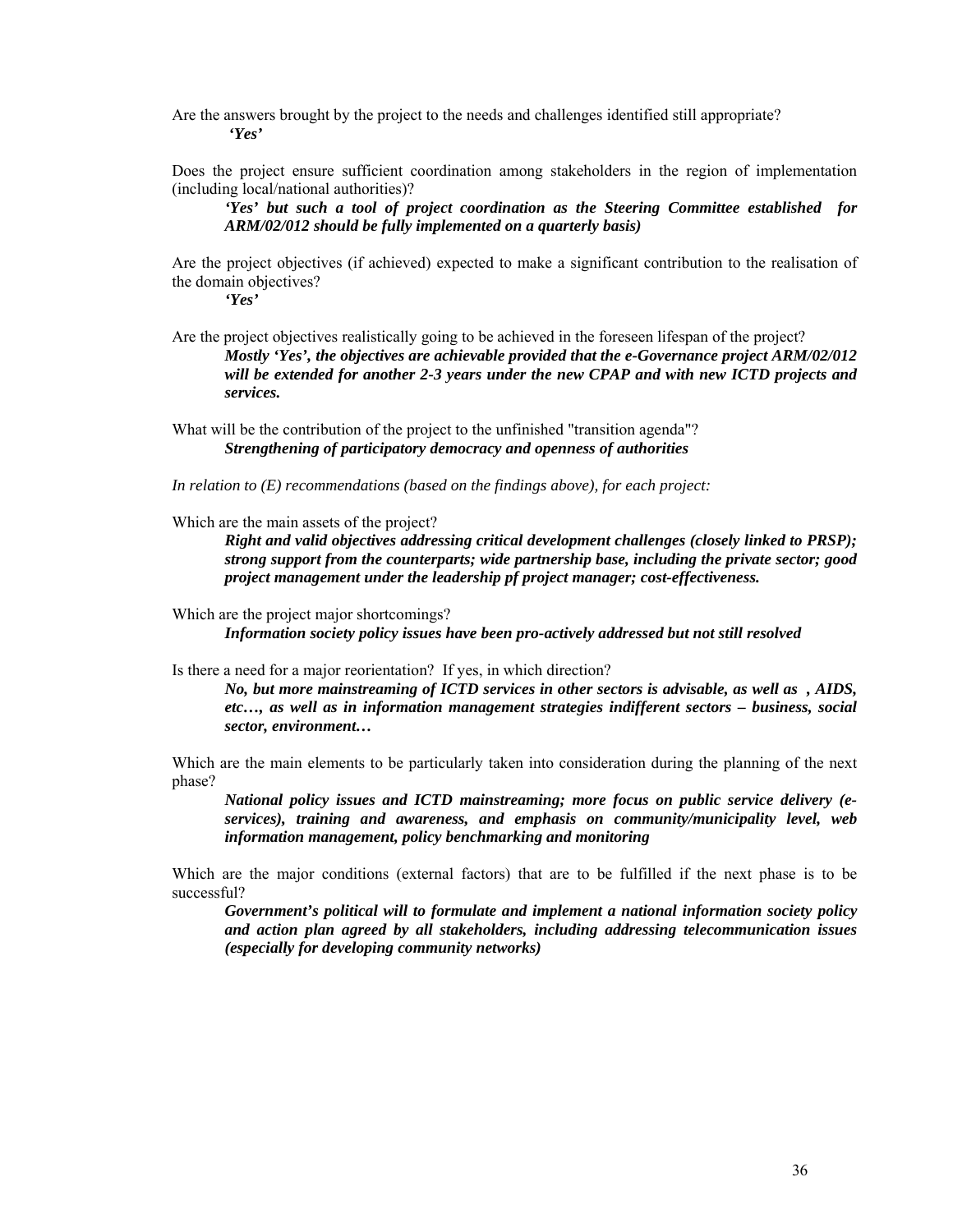# **ANNEXES**

**Annex 1.** Terms of Reference

**Annex 2.** List of persons met

**Annex 3.** Mission programme

**Annex 4**. Review of major documents

**Annex 5.** Output Assessment Matrices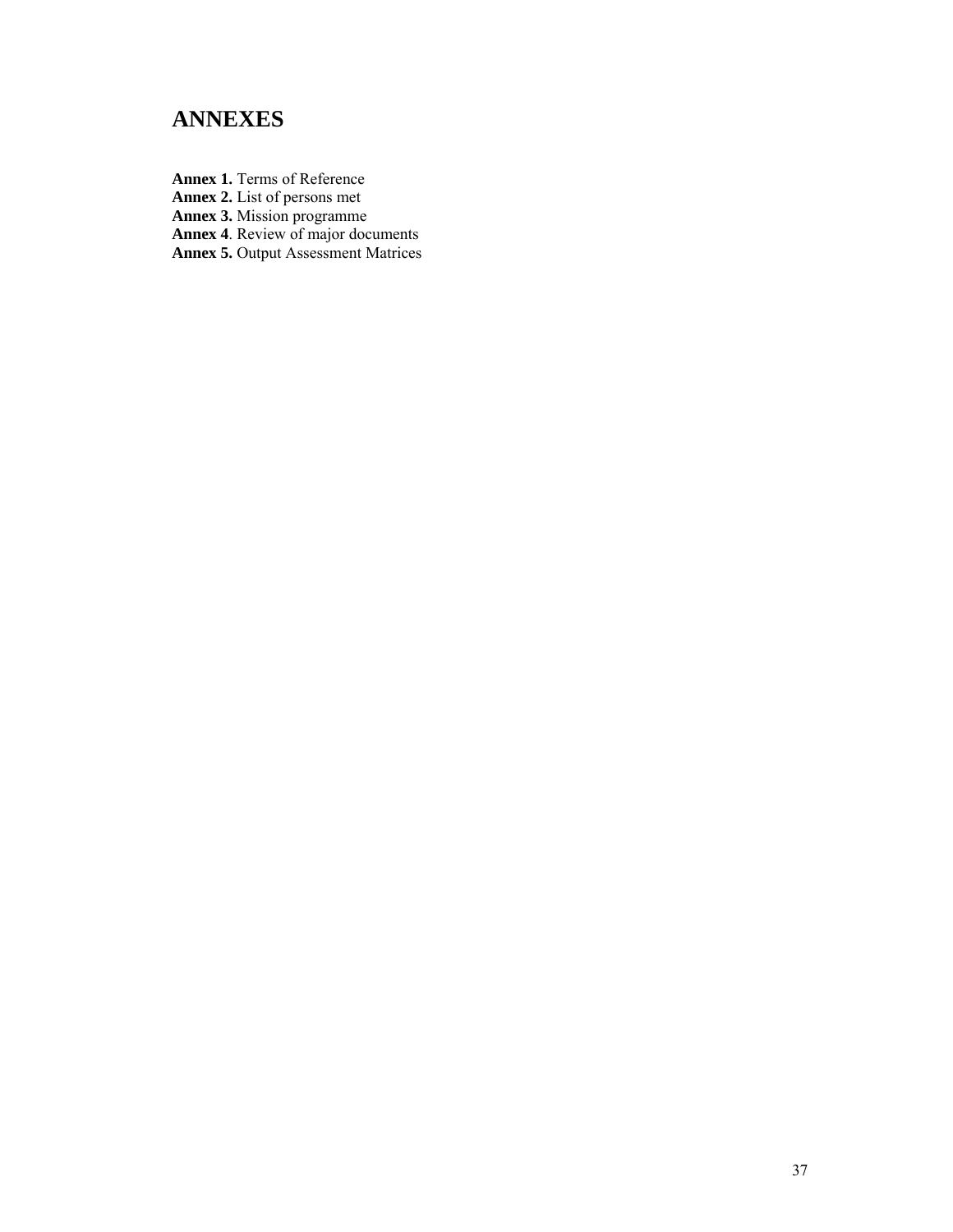# **Annex 1. Terms of reference**

### **Terms of reference for the UNDP/SDC Joint External Evaluation/Review of the UNDP ICT for Development outcome, including its SDC-funded component**  *e-Governance System for Territorial Administration* **(EGSTA)**

The outcome to be evaluated—*'accelerated progress towards e-governance'*—covers the period 2000-2004 and comprises the following component projects:

- International Assistance Database for Armenia (IADA)
- Support to Information Society and Democratic Governance (SISDG)
- E-Governance System for Territorial Administration (EGSTA)

IADA was funded by UNDP; SISDG was predominantly funded by UNDP and small cost-sharing contributions from the Eurasia Foundation (EF), the Project Harmony (PH), and the Open Society Institute Armenia Foundation (OSI); EGSTA was predominantly funded by the Swiss Agency for Development and Cooperation (SDC), under the auspices of its *Swiss Programme South Caucasus 2002-2006,* and a small contribution from UNDP.

### **Ongoing operations to be evaluated/reviewed**

| <b>PROJECT NUMBER</b>     | PROJECT TITLE                                                 | <b>EXECUTING AGENCY</b> |
|---------------------------|---------------------------------------------------------------|-------------------------|
| ARM/01/001 (00011255)     | Support to Information Society and National Academy           | of I                    |
|                           | Democratic Governance                                         | Sciences                |
| $\vert$ 7F-02348.01 (SDC) | E-Governance System for Territorial   Ministry of Territorial |                         |
| ARM/02/012                | Administration                                                | Administration          |
| $(00011260)$ (UNDP)       |                                                               |                         |

### Associated finished projects:

| ARM/99/005 | <b>INTERNATIONAL</b> | ASSISTANCE | <b>DATABASE PRIME</b> |               | <b>MINISTER'S</b> |
|------------|----------------------|------------|-----------------------|---------------|-------------------|
|            | <b>FOR ARMENIA</b>   |            |                       | <b>OFFICE</b> |                   |

### **Overall purpose of the evaluation/review**

The overall purpose of the evaluation is to determine to what extent the outcome has contributed to the positive change in the development situation of Armenia in the sphere of democratic governance and participation, particularly through e-Governance systems.

### **Evaluation/Review Team**

The Evaluation/Review Team (ERT) will consist of an independent expert from Armenia, contracted by SDC, and one representative from UNDP.

- Mr. David Sandukhchian, Country Coordinator, Global Internet Policy Initiative, Head of legal department, Internews-Armenia
- Mr. Yuri Misnikov, ICTD Regional Programme Coordinator, UNDP

During the course of the evaluation/review, whether in the field or while the report is being drawn up, the members of the team must demonstrate common sense as well as independence of judgment, of SDC and UNDP. They must provide precise and direct answers to all points in the terms of reference, while avoiding the use of theoretical or academic language.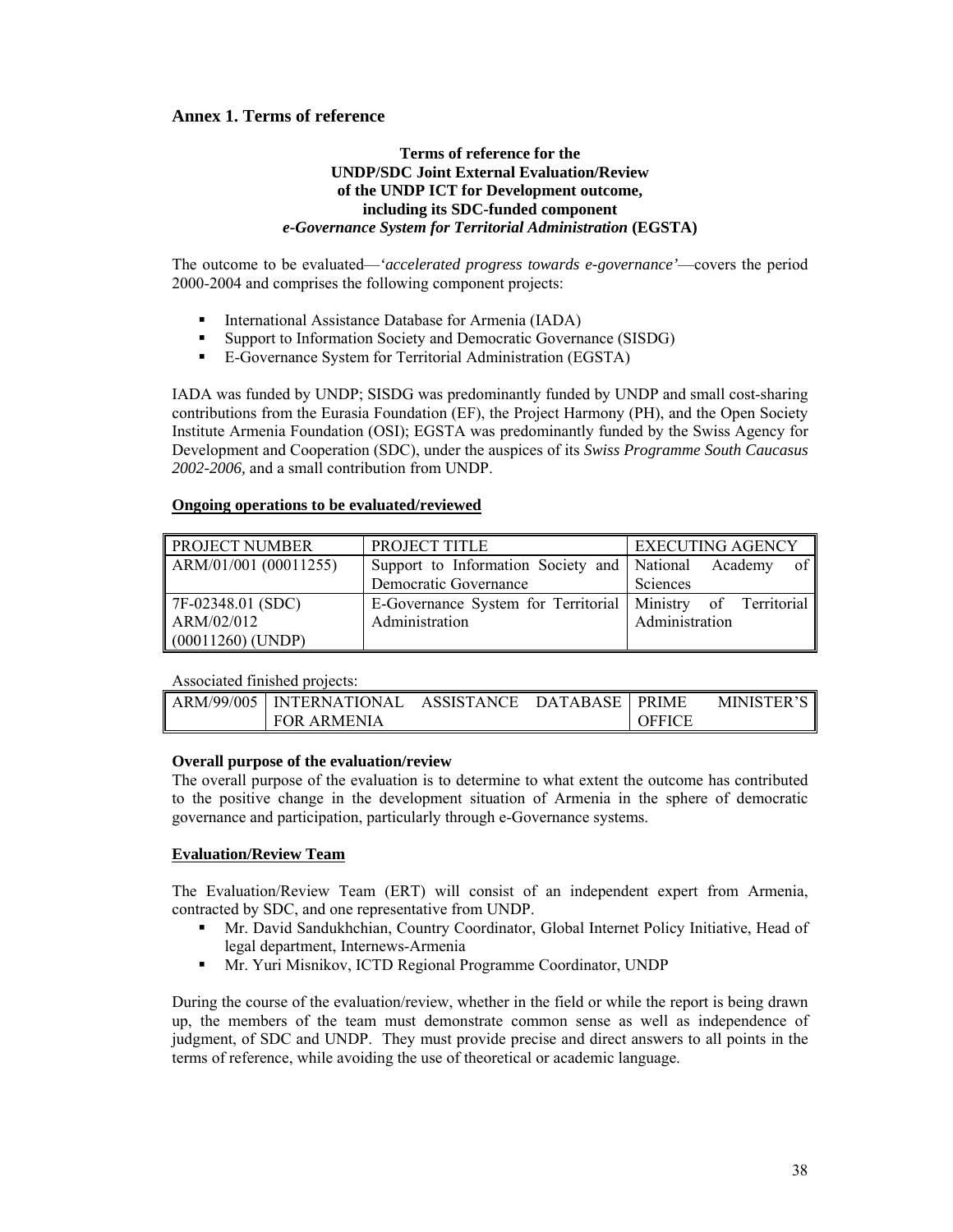### **Objectives of the evaluation/review**

The objectives of the review are the following:

- to assess the **management** of the projects;
- to quantify or qualify their **outputs**;
- to analyse the projects' **approaches** and the selection of **actors/partners;**
- (in relation to SDC's mid term strategy in the region) to check its **relevance** and the changes in its **context**;
- (based on the previous findings) to formulate precise and concrete **recommendations** for SDC and UNDP in view of a possible next phase.

### **Main questions to be reviewed**

The evaluation report must cover the questions hereafter:

*In relation to (A) management of ongoing projects:* 

- Is the project well on track according to its work plan (effectiveness)?
- How efficient is the project management (accountability and cost effectiveness)?
- Is the project implementation sufficiently monitored and documented (monitoring)?
- Is the steering appropriate (steering)?

*In relation to (B) outputs of all three projects:* 

- . How do the results obtained compare with the expected ones?
- To what extent is IADA used by the Government; for budgeting; by the donors; for determining ODA, etc.?
- To what extent the public access sites are used by the population in Yerevan and in the regions. How have they contributed to the development of the Information Society in Armenia? What has been the role of the Armenian Freenet in the same context?
- To what extent the Universal Networking Language Armenian will be used for the development of the Armenian Internet?
- What has been the impact of e-Visa (e-Consulate)? To what extent has it contributed to the development of e-governance in Armenia?
- What has been the impact of the e-payments system? To what extent has it contributed to the development of e-commerce in Armenia?
- To what extent the e-GSTA is used by the population in the regions? What has been its role in facilitating contacts between the population and the authorities? What has been the role of e-GSTA in providing for the population access to public information? To what extent has the e-GSTA contributed to the effectiveness of regional authorities?
- Who uses and how regularly: IADA, public access sites, the Armenian Freenet, e-visa/consulate system, e-payment system, e-GSTA? What are the trends?
- Where there any (foreseen/unforeseen) external factors which particularly influenced the projects' work (positively or negatively)?

*In relation to (C) approaches and actors/partners for the ongoing projects:* 

- Does the approach chosen by the project implementing organisation reveal appropriate (Is this approach well suiting the specific context)?
- Do the projects collaborate with the right actors/partners?
- Does the selection of beneficiaries appear appropriate?
- What are possible strengths/weaknesses in view of an institutional sustainability of the projects?

*In relation to (D) relevance and context for each ongoing project:*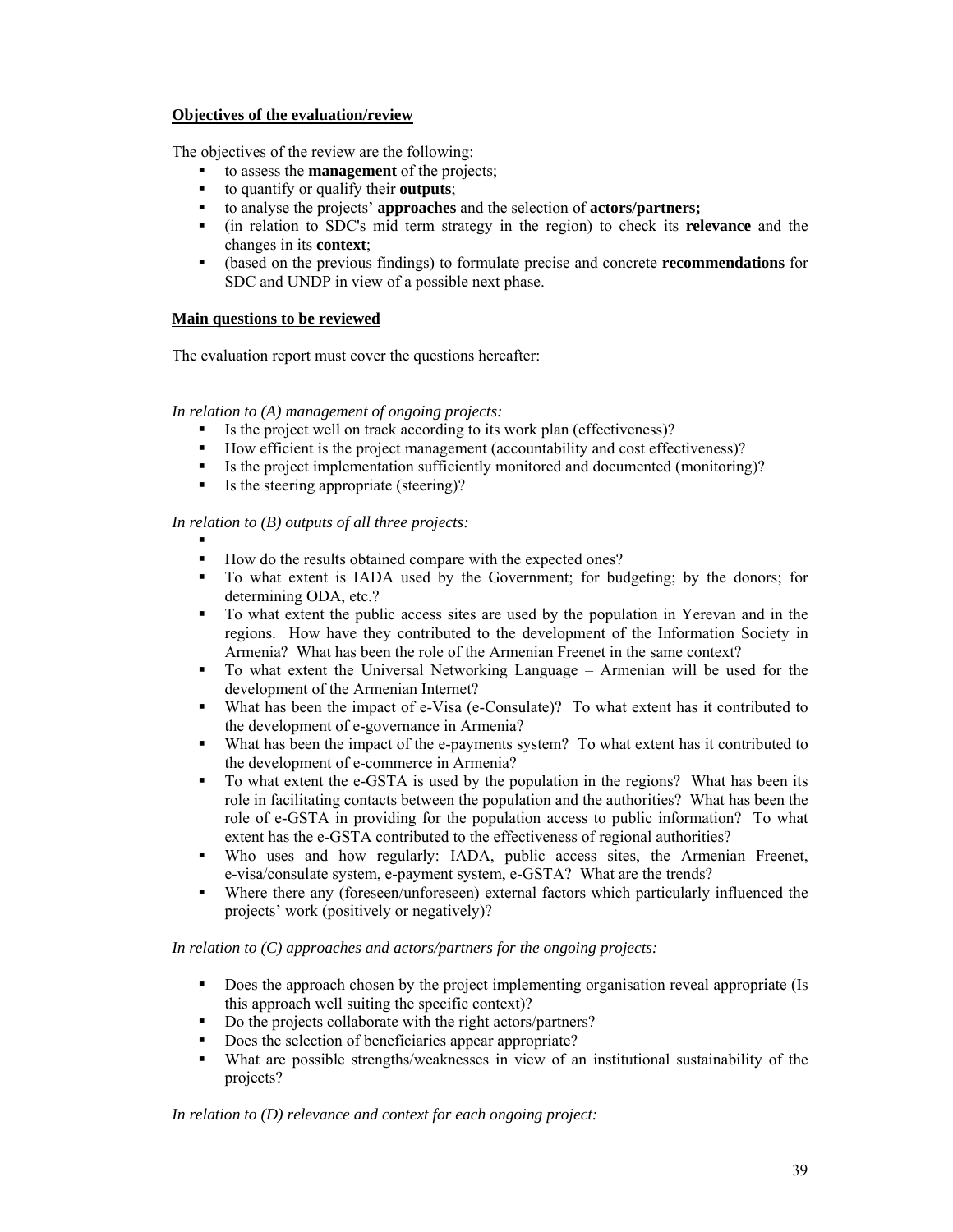- Did the project context go through major changes since beginning of the project?
- Are the impact hypotheses formulated at the time of the project planning still valid?
- Are the answers brought by the project to the needs and challenges identified still appropriate?
- Does the project ensure sufficient coordination among stakeholders in the region of implementation (including local/national authorities)?
- Are the project objectives (if achieved) expected to make a significant contribution to the realisation of the domain objectives?
- Are the project objectives realistically going to be achieved in the foreseen lifespan of the project?
- What will be the contribution of the project to the unfinished "transition agenda"?

*In relation to (E) recommendations (based on the findings above), for each ongoing project:* 

- Which are the main assets of the project?
- Which are the project major shortcomings?<br>
Is there a need for a maior reorientation? If
- Is there a need for a major reorientation? If yes, in which direction?
- Which are the main elements to be particularly taken into consideration during the planning of the next phase?
- Which are the major conditions (external factors) that are to be fulfilled if the next phase is to be successful?

Should these Terms of reference reveal too demanding, the members of the evaluation/review team should always keep in mind the "red line" expressed by the basic questions hereafter:

- "Do we do the right thing?"
- "What lessons can we learn from the way we are doing it now?"
- "Are we using the project outcomes the right way?"

### **Working methods**

To accomplish the task, the members of the evaluation/review team shall make use of information available at SDC and UNDP headquarters and offices in the region and in the country. They will travel in the country and interview staff from both organisations, groups of beneficiaries, main actors and partner organisations, local/national authorities and local/international non governmental organizations.

The team will analyze the information and incorporate it in a coherent report that responds to the objectives of the evaluation.

### **Management of evaluation/review**

The evaluation/review team will receive logistical and organisational support from SDC headquarters and regional/country offices and the UNDP Country Office and UNDP ICTD programme implementation Unit (PIU).

SDC HQ will provide necessary SDC's documents, assist the visa procedures in Switzerland, and support organising the international flights to and in the region (for SDC representative).

UNDP PIU and SDC regional & country offices will provide logistical support in the country, i.e. local transport and interpreters, if necessary. Generally, PIU is responsible for organising all interviews and meetings with the organisations/actors/beneficiaries that are requested by the evaluation/review team. In special cases (i.e. when an interviewee might be biased if the PIU organises the meeting, this will be indicated by the evaluation/review team), the SDC country office will organise the appointments. A first list of interviewees will be sent by the review team to UNDP PIU and SDC beforehand.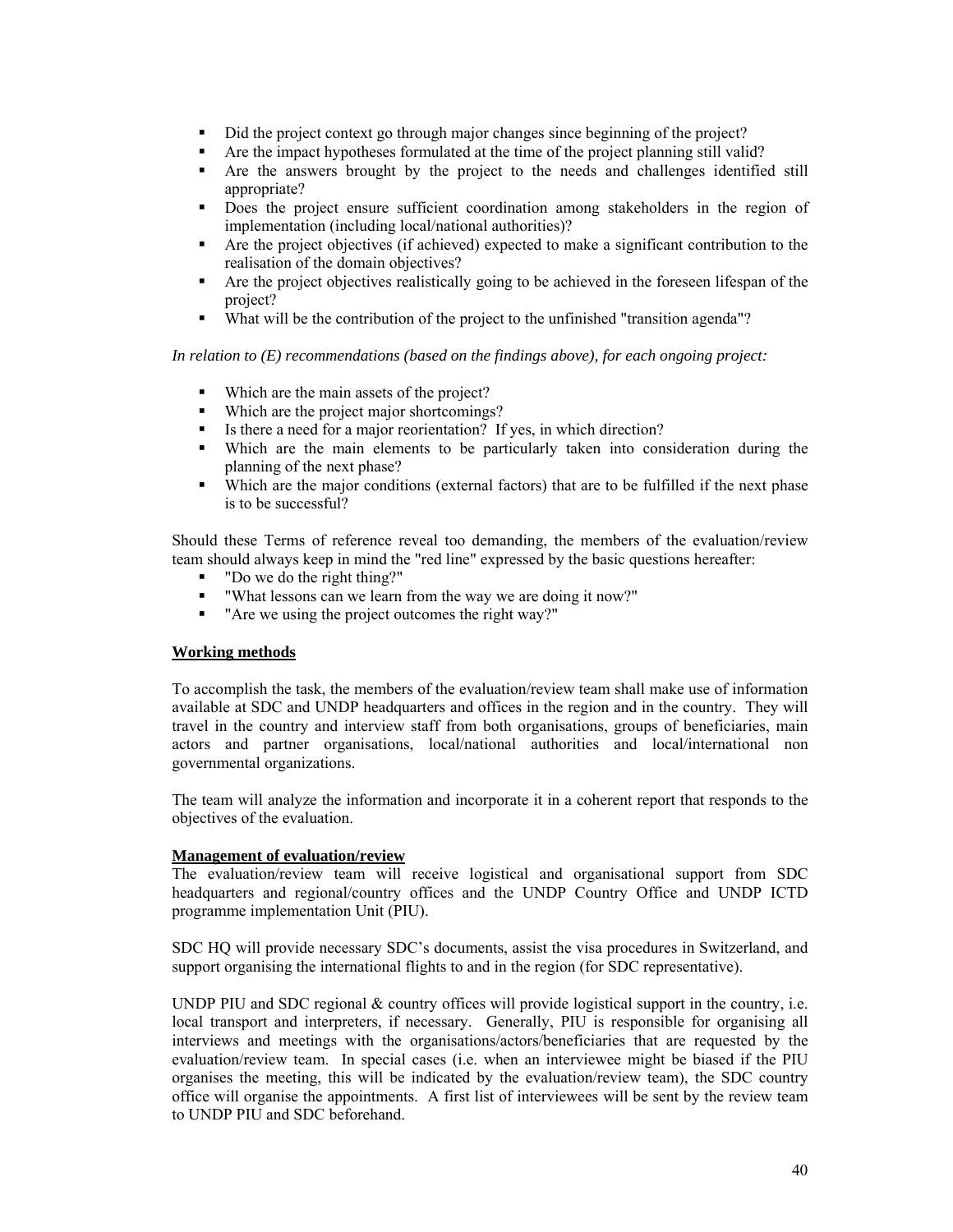UNDP PIU and SDC organise and make available office working places for the team members.

### **Timetable (tentative dates)**

| By       |            | Sept. Preparation: Review of documents, development of leading questions, elaboration of |      |
|----------|------------|------------------------------------------------------------------------------------------|------|
| 6        |            | list of interviewees in Yerevan and regions                                              |      |
|          |            | <b>ERT</b>                                                                               |      |
|          |            | Provision of documents (upon request of ERT)<br>$-PIU$                                   |      |
| By       | Sept.      | Organisation of meetings for ERT<br>$-PIU$                                               |      |
| 6        |            |                                                                                          |      |
| Sept. 6  |            | Common preparation session for the team members in Yerevan -SDC/UNDP                     |      |
| Sept. 6  |            | Briefing with SDC and UNDP PIU staff                                                     |      |
|          |            | <b>SDC/UNDP</b>                                                                          |      |
|          | Sept. 6-12 | Review/Interviews in Yerevan and regions (programme to be established in details by      |      |
|          |            | September 6)                                                                             |      |
| Sept. 14 |            | Debriefing by the ERT                                                                    |      |
| Sept. 20 |            | Elaboration of draft review report                                                       | –ERT |
| Sept. 25 |            | Comments from SDC and UNDP to draft review report                                        |      |
|          |            | <b>SDC/UNDP</b>                                                                          |      |
| Sept. 30 |            | Elaboration of final review report                                                       |      |
|          |            | <b>ERT</b>                                                                               |      |

The evaluation/review will begin on September 6, 2004 and end with the submission to and acceptance of the final report by SDC and UNDP, respectively.

### **Report**

After presentation of their findings and recommendations to the main stakeholders during the debriefing session of September 14 (?), the reviewers will elaborate a draft **Evaluation/Review report** in English, including a "review abstract". This draft **Evaluation/Review report** will be sent to SDC and UNDP for comments not later than September 20 (?). All comments shall be sent to the team leader by September 25 (?) the latest. The final **Evaluation/Review report** is expected by SDC and UNDP on September 30 (?). This **Evaluation/Review report** will be handed out in three originals. As it represents a very important tool for SDC and for UNDP in the preparation of a possible next phase, it is crucial that the report follows the structure as below: Cover page

- ittle of the evaluation report: " $\dots$  (partner, country, sector)", neriod of the review mission
- period of the review mission,
- name of the reviewers,
- indication that the report was produced at the request of SDC/UNDP, and that the comments contained therein reflect the opinions of the consultants only.

Table of contents

- Review abstract  $(3 \text{ pages maximum})$ <br>implementing organisations.
- implementing organisations,
- **Purpose of the projects reviewed.**
- number(s) of the project agreement(s),
- country of implementation,
- length of the projects' phase,
- aim and length of the review,
- method used: documents analyzed, visits realized, timetable of meeting, etc.
- principal findings and recommendations, including "lessons learned", in order of priority and self-explanatory.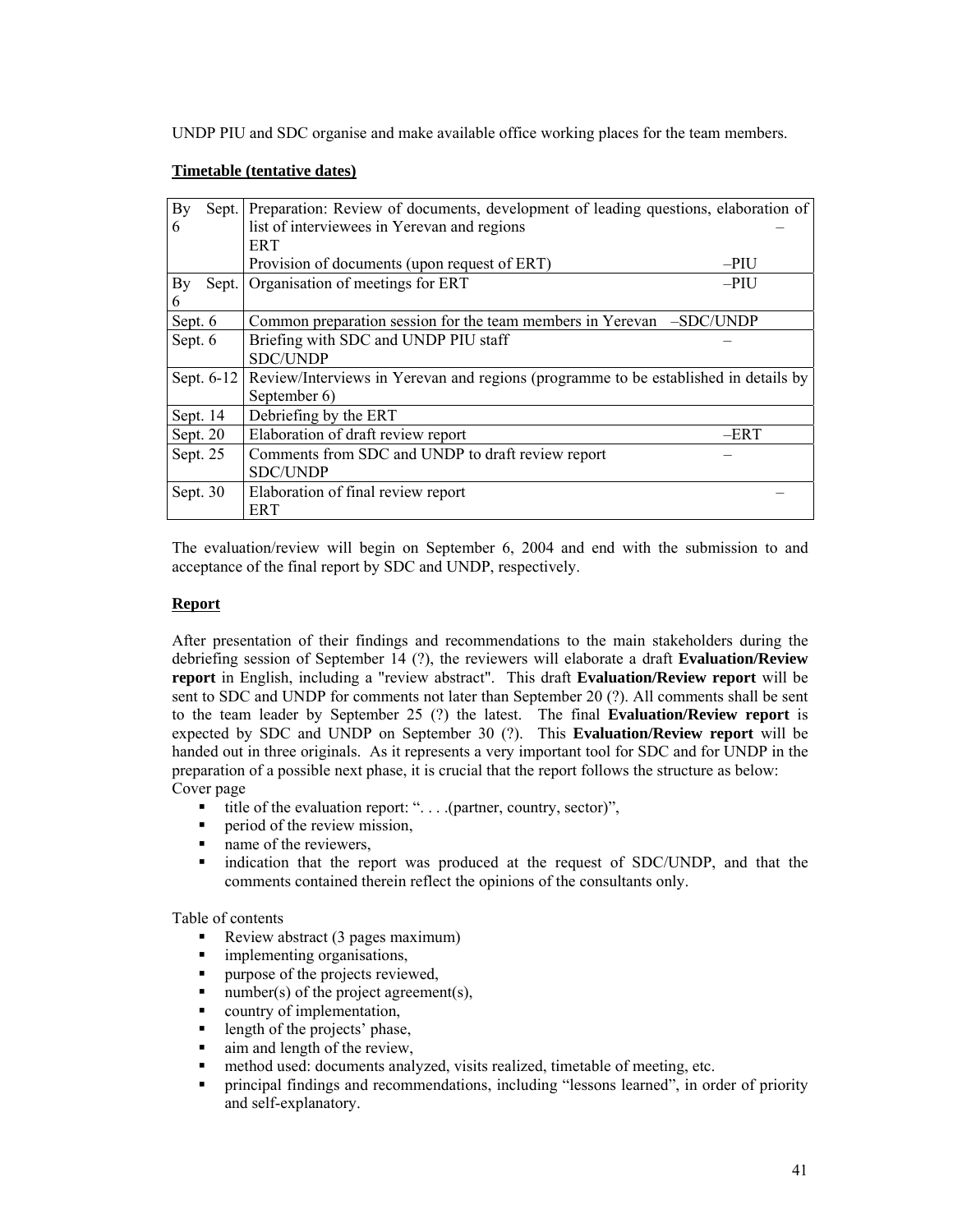Report main body

The main body of the report must start with a description of the method used and should be structured in accordance with the "Main questions to be reviewed" formulated here above. Annexes

terms of references,

- documents consulted,
- $\blacksquare$  list of people interviewed and sites visited,
- **abbreviations**,
- (map of the operation areas),
- other relevant documents.
- The report shall be submitted also in electronic format in Microsoft Word format.

SDC/UNDP, September 6, 2004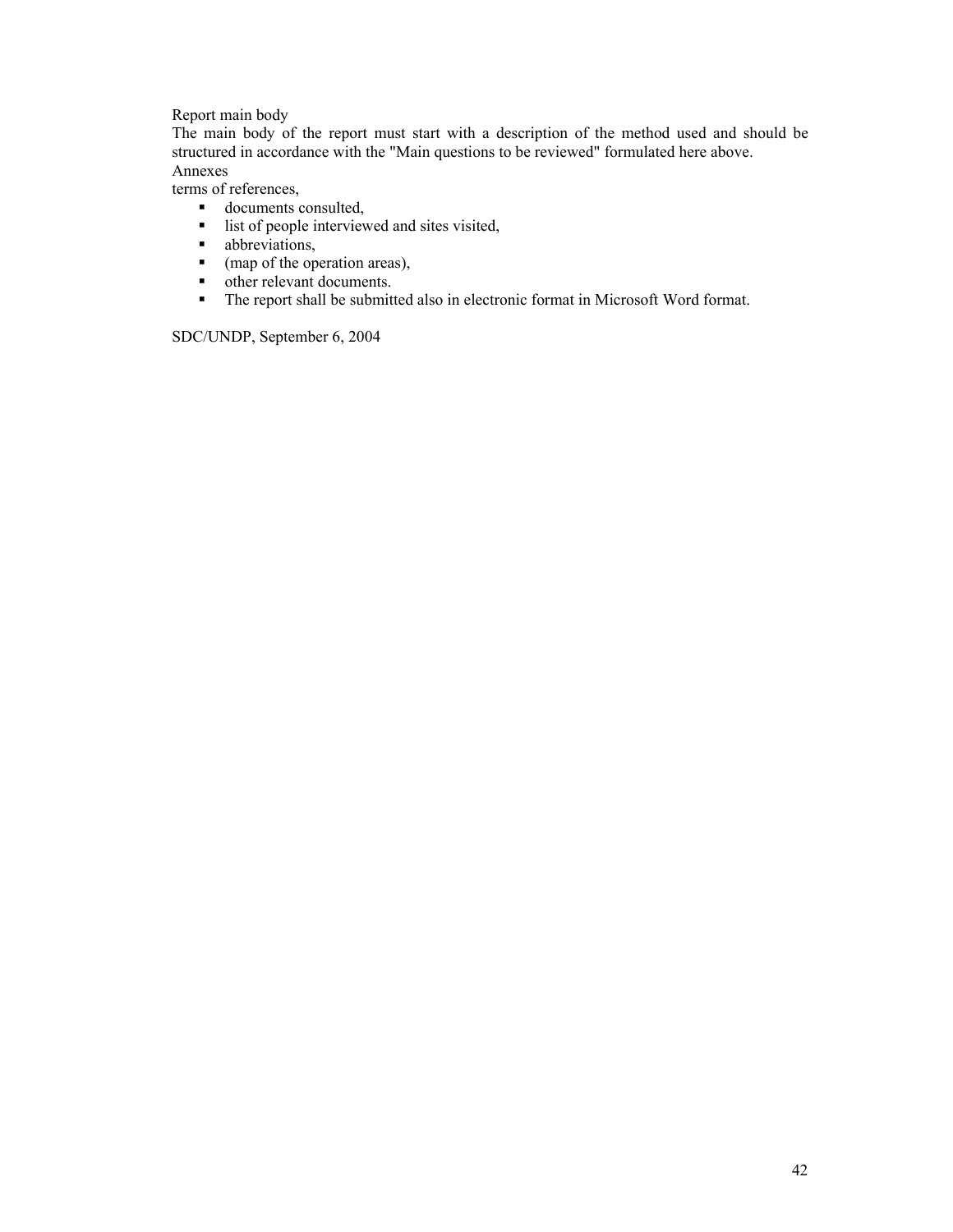# **Annex 2. List of persons met**

- 1. Vache Terteryan, Deputy Minister of Territorial Administration
- 2. Yuri Shukuryan, Vice-President of the National Academy of Sciences
- 3. Salpi Ghazarian, Advisor to the Minister of Foreign Affairs
- 4. Shahen Hovhannissyan, Executive Director of the *Armenian Card*
- 5. Mher Hayryan, Chief of the International Cooperation Department, Ministry of Finance and Economy
- 6. Larisa Minasyan, OSI Armenia Foundation Executive Director
- 7. Levon Galstyan, E-Armenia Foundation Executive Director
- 8. Mr. Samvel Adamyan, Chief of Staff of the Regional Administration
- 9. Vahe Aghabegians, Advisor to the Minister of Foreign Affairs

The mission has interviewed representatives of territorial administrations staff in Shirak and Vayots Dzor, as well as occasional users of public assess points.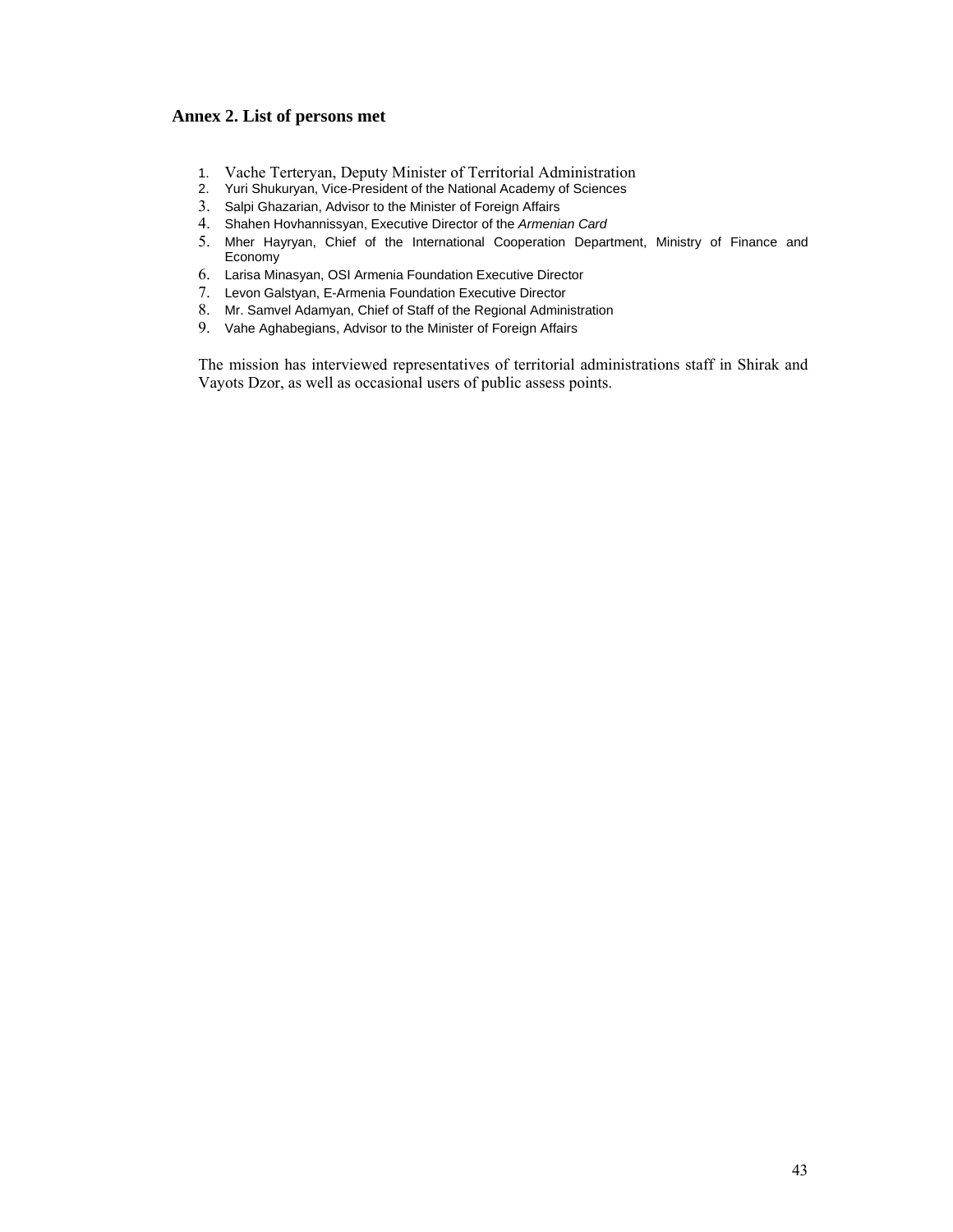# **Annex 3. Mission programme**

|           | (C=confirmed)                   |                                                                                                                                      | Location                    |
|-----------|---------------------------------|--------------------------------------------------------------------------------------------------------------------------------------|-----------------------------|
| Monday,   | September 6, 2004               |                                                                                                                                      |                             |
| C         | 11:30-13:00                     | Briefing with SDC & UNDP<br>Common preparation session: Finalization of the TOR                                                      | <b>ICT Centre</b>           |
| C         | 16:00-17:00                     | Meeting with Mr. Vache Terteryan, Deputy Minister of Territorial<br>Administration                                                   | MTA                         |
| Tuesday,  | September 7, 2004               |                                                                                                                                      |                             |
| C         | 10:00-11:00                     | Meeting with Mr. Yuri Shukuryan, Vice-President of the National<br>Academy of Sciences                                               | <b>NAS</b>                  |
| C         | 12:00-13:00                     | Meeting with Ms. Salpi Ghazarian, Advisor to the Minister of<br>Foreign Affairs                                                      | <b>MFA</b>                  |
| C         | 15:00-16:00                     | Meeting with Mr. Shahen Hovhannissyan, Executive Director of the<br>Armenian Card                                                    | ArCa                        |
| C         | 17:00-18:00                     | Meeting with Ms. Lise Grande, UN RC, UNDP RR                                                                                         | <b>UNDP</b>                 |
|           | Wednesday,<br>September 8, 2004 |                                                                                                                                      |                             |
| C         | 10:00-11:00                     | Meeting with Mr. Mher Hayryan, Chief of the International<br>Cooperation Department, Ministry of Finance and Economy                 | <b>MFE</b>                  |
| C         | 12:00-13:00                     | Meeting with Ms. Larisa Minasyan, OSI Armenia Foundation<br><b>Executive Director</b>                                                | OSI                         |
| C         | 15:00-16:00                     | Meeting with Mr. Levon Galstyan, E-Armenia Foundation Executive<br><b>Director</b>                                                   | <b>ADA</b>                  |
| Thursday, | September 9, 2004               |                                                                                                                                      | Field visit to Gyumri       |
|           | 9:00                            | Departure                                                                                                                            |                             |
| C         | 10:30-12:00                     | Meeting with the Regional Administration of Shirak<br>Mr. Khachatur Poghosyan, Chief of Staff of the<br>⋗<br>Regional Administration |                             |
| Friday,   | September 10, 2004              |                                                                                                                                      | Field visit to Yeghegnadzor |
|           | 9:00                            | Departure                                                                                                                            |                             |
| C         | 11:00-12:00                     | Meeting with the Regional Administration of Vayots Dzor<br>Mr. Samvel Adamyan, Chief of Staff of the Regional<br>⋗<br>Administration |                             |
| Saturday, | September 11, 2004              |                                                                                                                                      |                             |
| С         | 10:00-11:00                     | Meeting with Mr. Vahe Aghabegians, Advisor to the Minister of<br>Foreign Affairs                                                     | Marriott                    |
| Sunday,   | September 12, 2004              |                                                                                                                                      |                             |
|           |                                 |                                                                                                                                      |                             |
| Monday,   | September 13, 2004              |                                                                                                                                      |                             |
| С         | 10:00-11:00                     | Meeting with Ms. Zara Allahverdyan, Senior National Programme<br>Officer. SDC                                                        | <b>SDC</b>                  |
| Tuesday,  | September 14, 2004              |                                                                                                                                      |                             |
| C         | 16:00-17:00                     | Debriefing by the Evaluation/Review Team for SDC and UNDP                                                                            | UNDP (RR's<br>Office)       |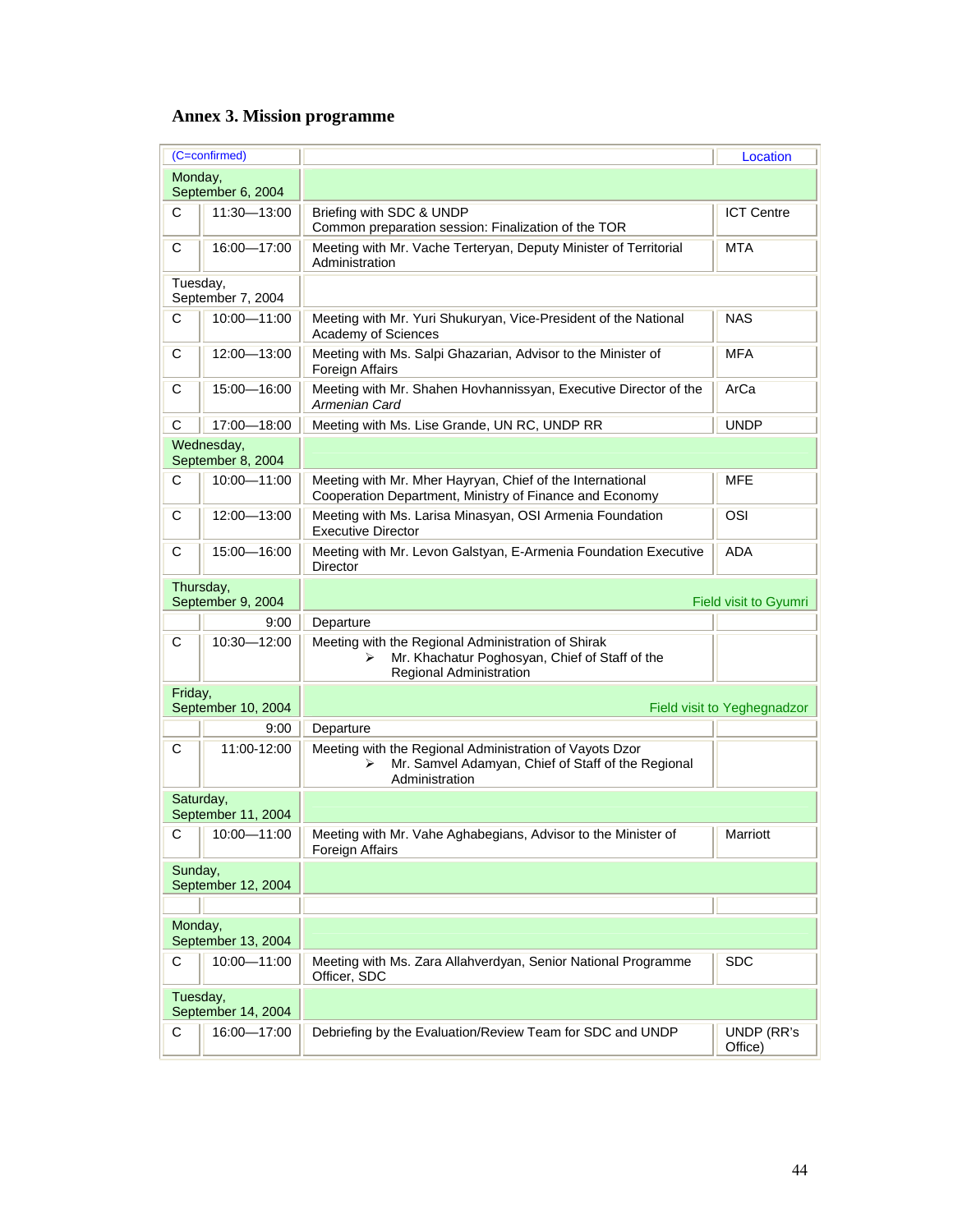#### **Annex 4. Review of major documents**

The mission has benefited significantly from a large number of documents pertinent to the projects under review. The mission observed that all the documents are well written, kept in good order and properly filed. The review has revealed that UNDP has Memorandum of Understanding and Cooperation Agreements present a substantial art of the project-related documentation, which is good evidence of UNDP's pro-practice partnership strategy to reduce costs and increase impacts. The project management was not only able to enter into productive partnership relations in 2002 but, most importantly, to maintain them and further develop over the next three years of the implementation process.

#### *Memoranda of Agreement/Understanding*

### *MoA between the Armenian Research and Educational Networking Association (ARENA Foundation) and UNDP, 2002***.**

Important document enabling the ICT Centre in Yerevan (created under the ARM/01/001 project) benefit from virtually free access to the Internet via  $ARENA^{21}$  at the required bandwidth, which is very important for the project successful implementation in the environment of monopolistically high prices on communication services in Armenia maintained at the moment by Armentel. In addition, the MoA allows UNDP be part of ARENA 's decision making process through the Foundation's membership (UNDP pays an annul membership contribution of \$100 which is a negligible cost given the benefits available to the project). The MoA is valid until April 2005.

### *Cooperation Agreement and MoU on cooperation with Project Harmony-Armenia (PH-A)<sup>22</sup> and UNDP23, 2001-2004*

First Cooperation Agreement and Memorandum of Understanding have been prepared and signed in 2001 to formalize cooperation with PA-H project aimed at creating Computer Centers in Armenian schools and connecting these to the Internet. The purpose of cooperation with PA-A was to accomplish objectives of UNDP ISSHD and ICT for Democracy projects at lower costs by providing Internet connectivity for UNDP recipients in Lori and other locations through the access to fibre optic wires for the latter project and creating Internet and Computer Centers in the schools rehabilitated with the former project. The purchase and lease of UNDP vehicle to PH-A was a cost-effective deal to accomplish the project's objectives. In 2003 the Cooperation Agreement was extended to reflect a cost-sharing contribution of \$17,510 from PH-A to purchase workstations for the ICT Centre in Yerevan. The mission has found this cooperation beneficial for UNDP, which ultimately resulted in additional resources. In February 2004, a new Cooperation Agreement was concluded with the purpose to expand connectivity to other UNDP ICT Centers.

### *MoA between the National Academy of Sciences of the Republic of Armenia and UNDP on the creation of ICT Centre, 2002.*

The Center was established within the framework of Support to Information Society project (ARM/01/001) and the MoU governs the Centre's on-going and future operations for better sustainability. For example, the government counterpart pledged to maintain the same standards of the Center functioning for at least ten years after the project ends. *The mission noticed, with satisfaction, that UNDP properly consulted with the UNDP headquarters regarding various legal issues prior to entering into the MoU.* 

l

<sup>&</sup>lt;sup>21</sup> ARENA's connectivity to the Internet is financed by the NATO 'Virtual Silk Road' project, which UNDP helps implement by hosting and maintaining the satellite dish.

Funded by the US Department of State

<sup>&</sup>lt;sup>23</sup> Involving initially also 'Integrated Support to Sustainable Human Development (ISSHD)' project, in addition to 'Support to Information Society and Democratic Governance (ICT for Democracy)' project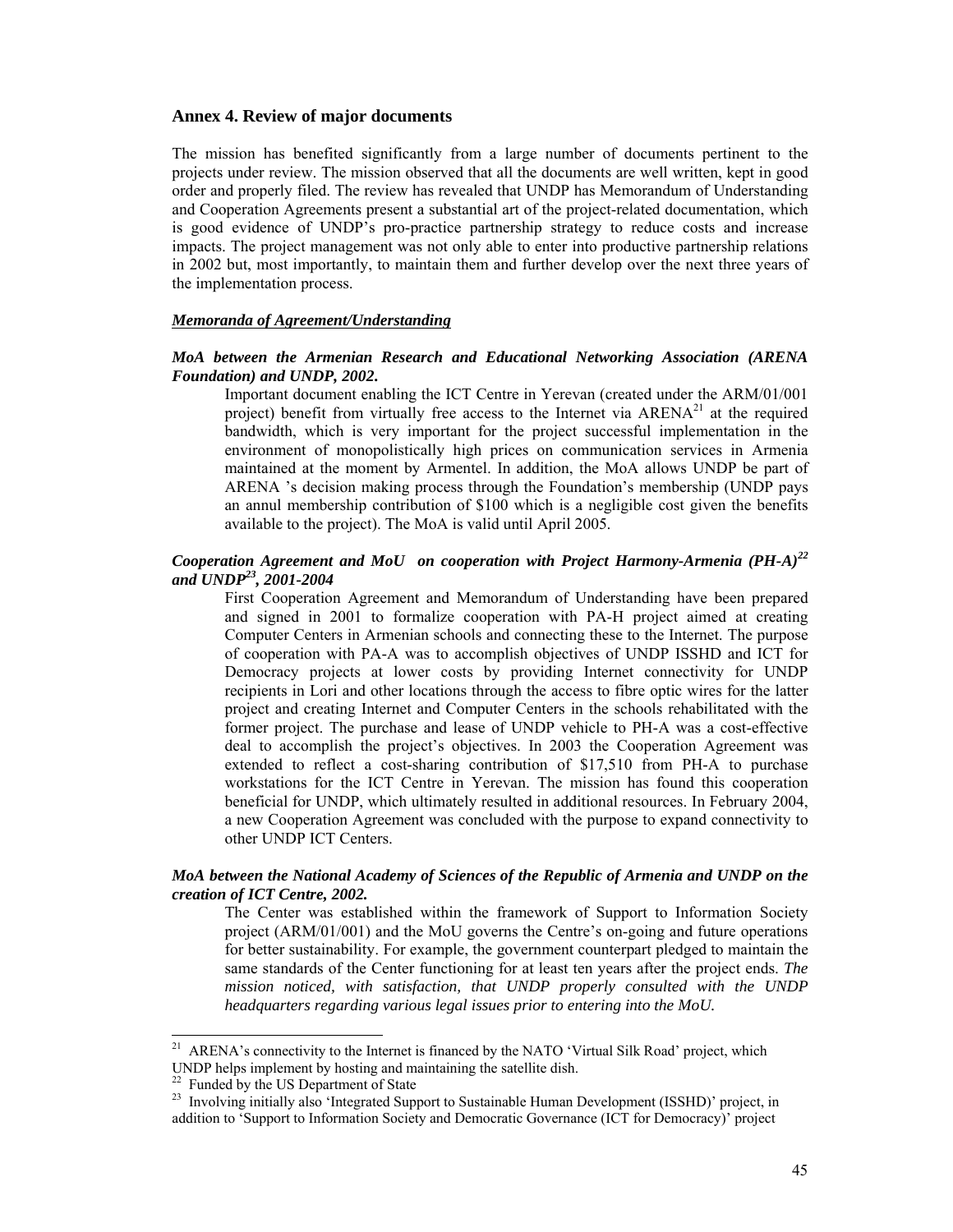#### *MoU between the International Research and Exchange Board (IREX) and UNDP, 2000-2002*

UNDP entered into cooperation with the IREX's Internet and Training Programme (IATP) to decrease costs of Internet connectivity for UNDP's beneficiaries through sharing of the Internet channel costs and for better overall coordination in this and related areas, for instance in purchasing equipment for access centers. Three additional Protocols to the MoU were signed afterwards to reflect on sharing the expenses within the ARM/01/001 project activities in Vanadzor and Lori.

### *Project documents, budgets and Atlas impact*

### *For ARM/01/001 and ARM/02/012), 2001-2004*

Project documents are kept in good order, with budget revisions made regularly, and UNDP rules and procedures concerning project document format followed. The mission understands that the introduction of Atlas has been relatively smooth, with all the all two projects under review now being entered into Atlas. For example, the project ARM/01/001 and ARM/02/012 have been transformed into Atlas project ID 00011255 and ID 11260 respectively. The former has undergone substantive changes due to the introduction of the programme approach and associated output budgeting principles, as well as introduction of a new component on Information Society Assessment with related increase in budget (the latest budget revision is dated as of June 2004, the project substantive revision<sup>24</sup> was approved in May 2003). The latter has remained unchanged in its scope and budget (the latest budget revision dated 9 August 2004).

The transition to Atlas with its new format of project and activity presentation has led to a certain consolidation of the projects. It has been done mainly through re-formulation substantively the same pre-Atlas outputs and activities (contained in the Project Results and Resources Framework), which has been a positive development in the mission's view. For example, 12 activities pertaining to four outputs of the "old" project ARM/02/012 have been replaced with only four key activities (including a separate one on Monitoring and Evaluation which should be praised) under the Atlas Annual Work Plan; the 'old-new activity ratio' for the project ARM/01/001 is 7 to 21. In addition, the Atlas output-oriented budgeting philosophy provides for far better opportunity for results monitoring as apposed to the pre-Atlas input-budgeting system.

In the mission view, the merger of the previous outputs and activities into present Atlas AWP key activities within just one output being now tantamount to the project itself has been the most optimal solution both from the results management and operational points of view. The projects' history shows that there must be a certain degree of flexibility in project implementation and objective-setting, particularly in such a new and dynamic field as ICT and its impact in society and governance.

Monitor whether the key activities are formulated at the best level of aggregation to support the expected outcome and whether the key outputs are not too complex (substantively and managerially or in implementation terms) to become a separate output.

#### *Cost-sharing agreements*

l

#### *With OSI Assistance Foundation (OSIAF), 2003*

<sup>&</sup>lt;sup>24</sup> Caused by the introduction of two new components (e-Visa and library-based Community Information Centers in partnership with Eurasia Foundation) and the transformation of the e-governance system for territorial (regional) administrations into a stand-alone Swiss-funded project ARM/02/012.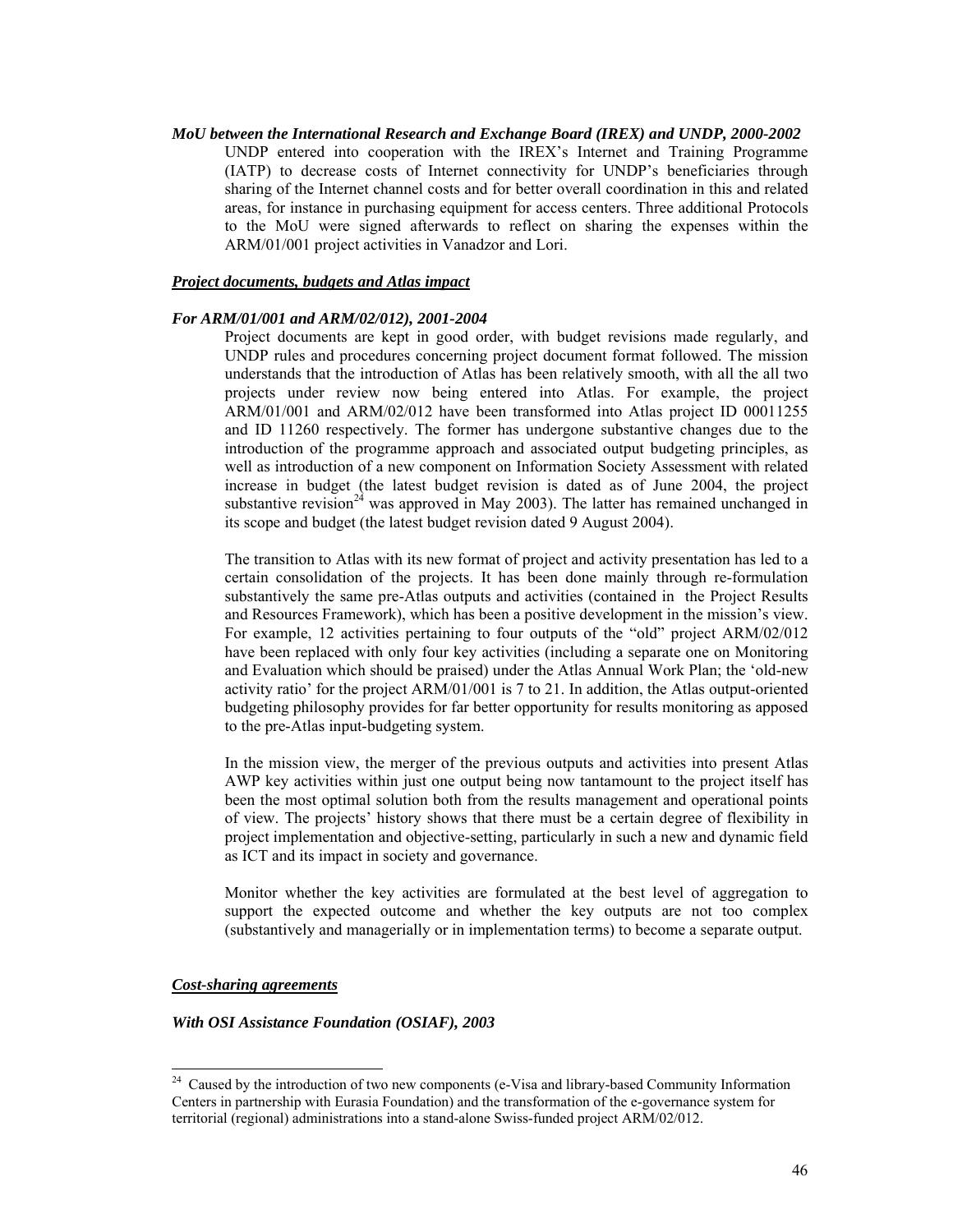A small but useful contribution of \$8,150 was made by OSIAF to purchase ten computers of the ICT Center at the National Academy of Sciences). The mission believes that it was worthwhile to do in order to strengthen partnership with one of the major actor in ICT in Armenia in spite of possibly high transaction and reporting costs due to low amount of the contribution.

#### *With the Swiss Agency for Development and Cooperation (SDC), 2002*

A significant and very important contribution from the Swiss government that has allowed UNDP to expand its activities beyond ARM/01/001 to focus more on the use of the egovernance in the region, drawing on the valuable and successful piloting experience in Lori. The contribution of \$525,000 has enabled to introduce the system in six regions as of the mission date, with all other regions to be covered by the end of 2004. The Swiss government's input has helped to create de-facto a national e-governance system for good governance at the regional level.

### *Minutes and other records*

Minutes of the project ARM/02/012 Steering Committee meetings that took place in March and October 2003. These meetings provided an important for main stakeholders to guide the project implementation at its most crucial phases. The main points, for example, of the October 2003 meeting were: 1) the expansion of the ICT Public Access Points to other regions, 2) the sustainability of the positions of e-Governance System Administrators after the expiration of its contract with UNDP, 3) public awareness of the system, with a need for cooperation with PH-A stressed to this end (e.g. educating school teachers by e-Governance Coordinators). The mission considers the discussion substantive and strategically important. Also, a decision was taken to review the project.

The Project manager has developed a good habit of drafting Notes to the File informing the projects staff and UNDP country office about decisions taken and discussions held. This is particularly useful to reflect on some important ongoing changes in workplans such as, for example, a decision taken in 2002 to include in the project of ARM/01/001 a new e-Visa component and allocate appropriate funds or the Note regarding a partnership with e-Armenia Foundation (in 2004). The mission has been able to find the Notes to the File documenting all major changes in the workplans. The mission recommends continuing a good managerial practice of preparing Notes to the File and keep records of the important meetings held for future references.

#### *Audit reports*

The mission takes a note, with satisfaction, that project ARM/01/001 has been independently audited on an annual basis. The audit reports are favorable, which confirms the mission's opinion about the project good management. Project ARM/02/012 has not been yet edited, and the mission urges to do it ASAP in order to report to the donor how effectively UNDP administers its cost-sharing contribution. **ARM/02/012 should be audited**.

### *Advocacy materials*

The project management pays due attention to raising awareness about project results, locally and internationally, working with media, issuing press-releases, preparing articles, printing guides, calendars, etc. For example, the mission has come across of the Pressrelease announcing the launch of the on-line forums in 2001; articles in the UNDP global editions: one in *Newsfront* entitled "Armenia boasts access to Internet and e-governance" (2003) and two in *Choices—* "Free e-mail service creates online community in Armenia" (2003) and "Armenia will use information technology to promote democracy" (2001); the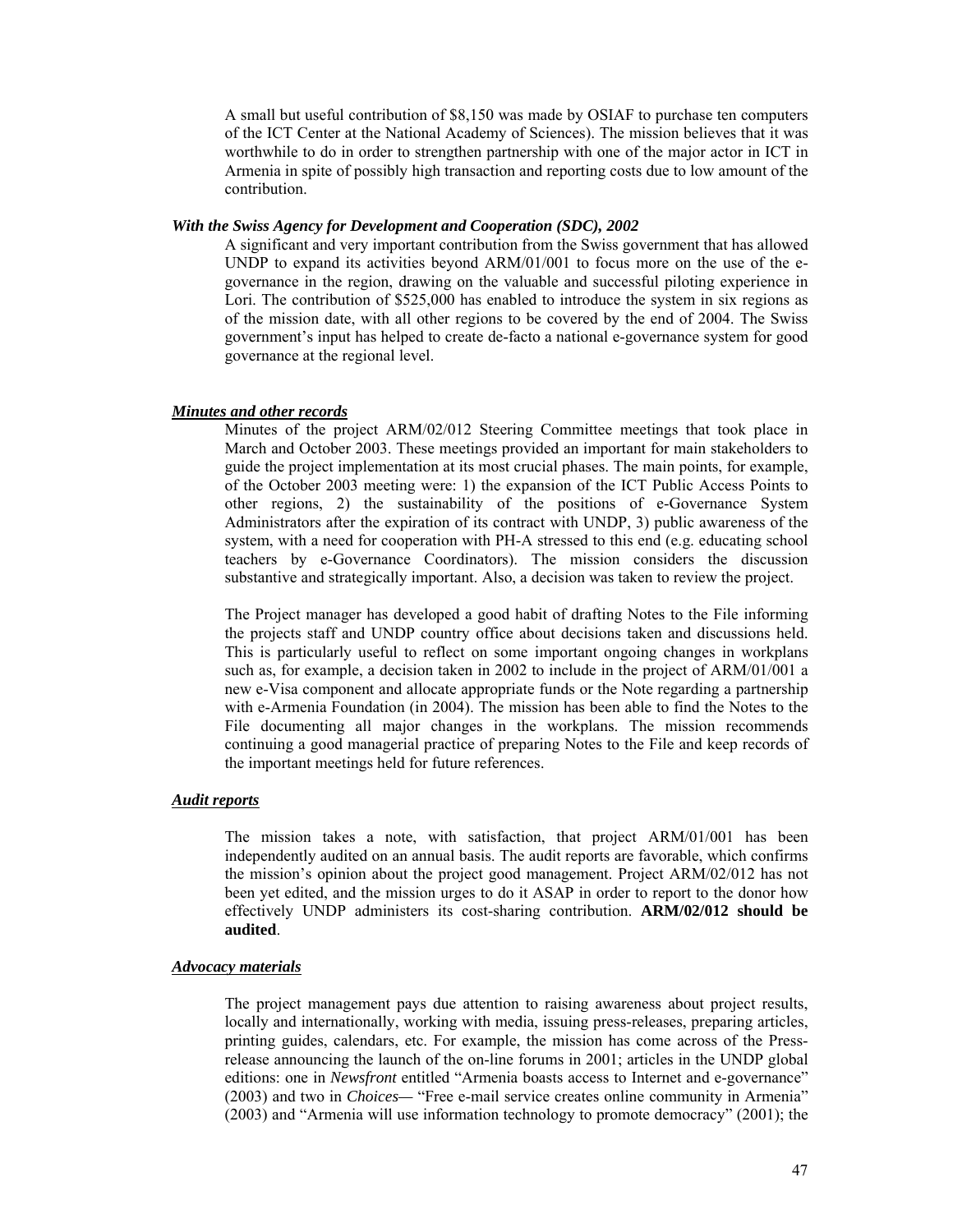opening of the ICT Center was well publicized with reports in local media (Nov 2003); Armenia was featured in the UNDP regional ICTD Best Practice publication with the article "A Browsing Democracy: Supporting Information Society and Democratic Governance in Armenia" describing the both projects ARM/01/001 and ARM/02/012.

Cooperation with the E-Armenia Foundation just recently selected to build awareness about the e-GSTA has already resulted in a manual in Armenian about the use of the regional e-Governance system (can be used for both self-learning and group training). The mission is also aware about other advocacy materials. In addition, the mission understands that there have been two publications about e-Visa in prominent international media in the USA.

This area of project implementation is most important and should be even further strengthened. Fir instance, annual reports, newsletters, survey and monitoring results, users' feedback could be produced and widely disseminated. The mission reviewed two annual project reports (APR) of ARM/02/012 'e-Governance system for territorial administration' (2003) and ARM/01/001 'Support to Information Society and Democratic Governance' (2002). These two APRs vary in length, format and detail due to the changes in UNDP corporate Monitoring & Evaluation reporting but provide generally good overview of the project accomplishments in terms of its outputs and activities. However the mission believes that a public and less formal version could be produced for the general public as well, with supporting evidence and success stories. A special dissemination strategy should be prepared as well to increase impact of the publication.

#### *Results monitoring materials*

Increase the coverage and frequency of awareness, training and monitoring activities, especially for e-GSTA project (ARM/02/012). The mission also recommends establishing a better link between workplans and status monitoring as the one of June 4, 2003 in which project components were monitored in terms of their current status and supplemented by a useful description of the status of ongoing and forthcoming activities. As mentioned above under 'Advocacy materials', it is advisable to supplements UNDP formal M&E procedures with public annual reports in printing form containing specific cases, stories and lessons learned from the project implementation.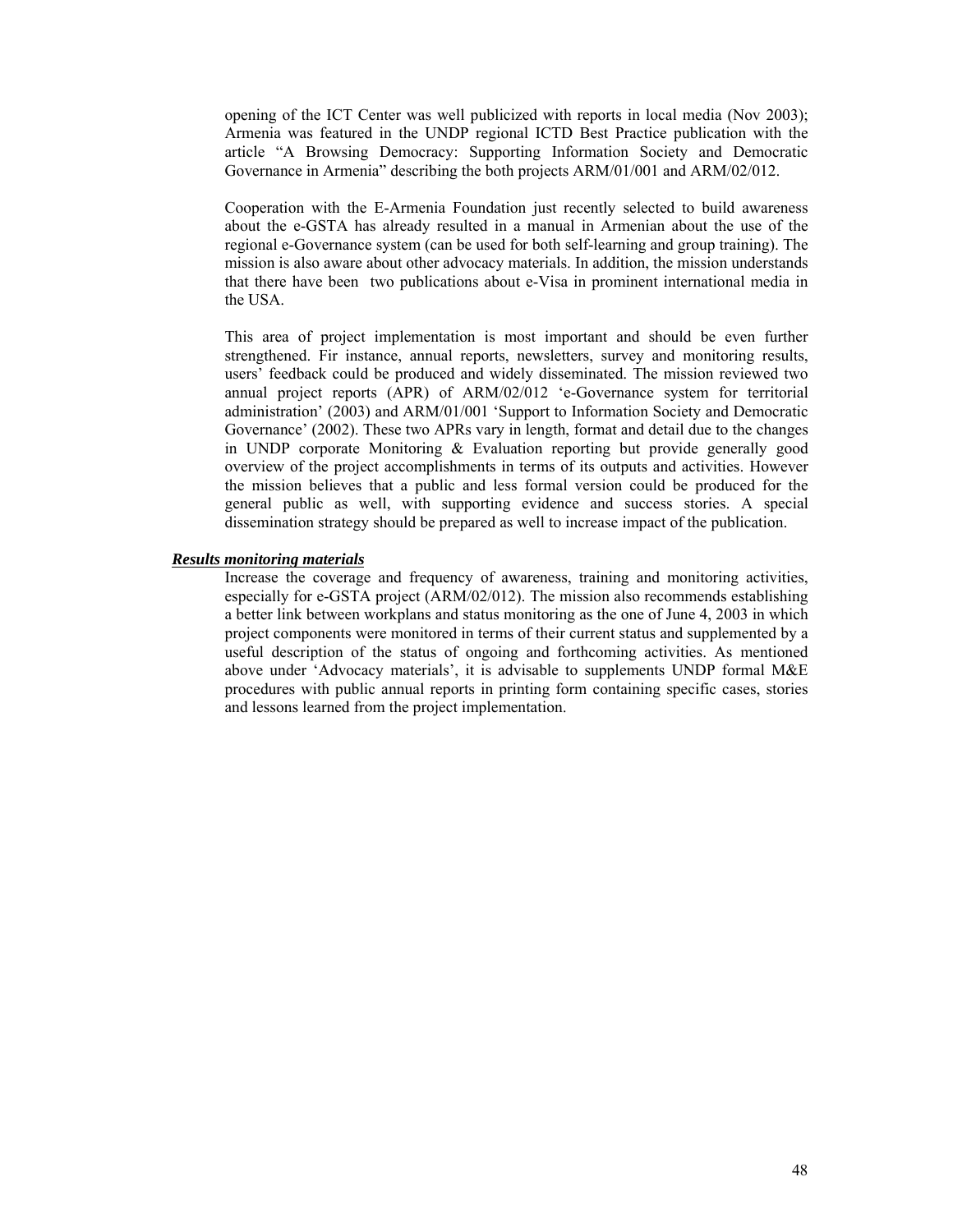## **Annex 5. Output Assessment Matrices**

#### **SUPPORT TO INFORMATION SOCIETY AND DEMOCRATIC GOVERNANCE PROJECT (ARM/01/001) IMMEDIATE OBJECTIVE 1**: CREATE A NATIONAL CENTRE FOR ICT AND DEMOCRATIC GOVERNANCE AND REGIONAL RESOURCE FACILITIES

#### ASSESSMENT OF THE OUTPUTS 2001-2003 – **OUTPUT 1.1 OF 1.5**

| Output                                                                                                                                                                                                                                                                                                                                                                                                                                                                                                                   | <b>Activity</b>                                                                                                                                                                                 | <b>Evidence and Status of Accomplishment</b>                                                                                                                                                                                                                                                                                                                                                                                                                                                                                                           | Perspectives of<br>completion |
|--------------------------------------------------------------------------------------------------------------------------------------------------------------------------------------------------------------------------------------------------------------------------------------------------------------------------------------------------------------------------------------------------------------------------------------------------------------------------------------------------------------------------|-------------------------------------------------------------------------------------------------------------------------------------------------------------------------------------------------|--------------------------------------------------------------------------------------------------------------------------------------------------------------------------------------------------------------------------------------------------------------------------------------------------------------------------------------------------------------------------------------------------------------------------------------------------------------------------------------------------------------------------------------------------------|-------------------------------|
| <b>Output 1.1</b> National Centre for<br><b>ICT</b> and Democratic<br>Governance (CICT) established<br>and operational                                                                                                                                                                                                                                                                                                                                                                                                   | <b>Activity 1.1.1</b> Prepare institutional<br>framework for CICT operationalization<br>(network architecture, organizational<br>structure, legal status)<br>Activity 1.1.2 Operationalize CICT | Fully accomplished – in 2003.<br>$\rightarrow$ The Centre was established in the first quarter of 2003 in the premises provided by the National Academy<br>of Sciences (with the LAN installed).<br>$\rightarrow$ Officially, the Center was inaugurated in November 2003, with participation of the President of the National<br>Academy of Sciences and Minister of Foreign Affairs. The Centre is fully operational.<br>$\rightarrow$ Financial support was provided by the Local Soros Foundation and the Project Harmony to procure<br>equipment. | n/a                           |
| <b>Output 1.2 Regional Resource</b><br>Facilities (RRF), based in<br>partnership arrangement,<br>established and operationalized<br>in selected regions<br><b>Output 1.3</b> Freenet Club access<br>sites established, for facilitating<br>public access to Web-based<br>information and knowledge<br>Output 1.4. Software,<br>applications and different ICT<br>tools designed and put in use<br><b>Output 1.5.</b> Sustainability of<br>project achieved through<br>resource mobilization and cost<br>recovery schemes |                                                                                                                                                                                                 |                                                                                                                                                                                                                                                                                                                                                                                                                                                                                                                                                        |                               |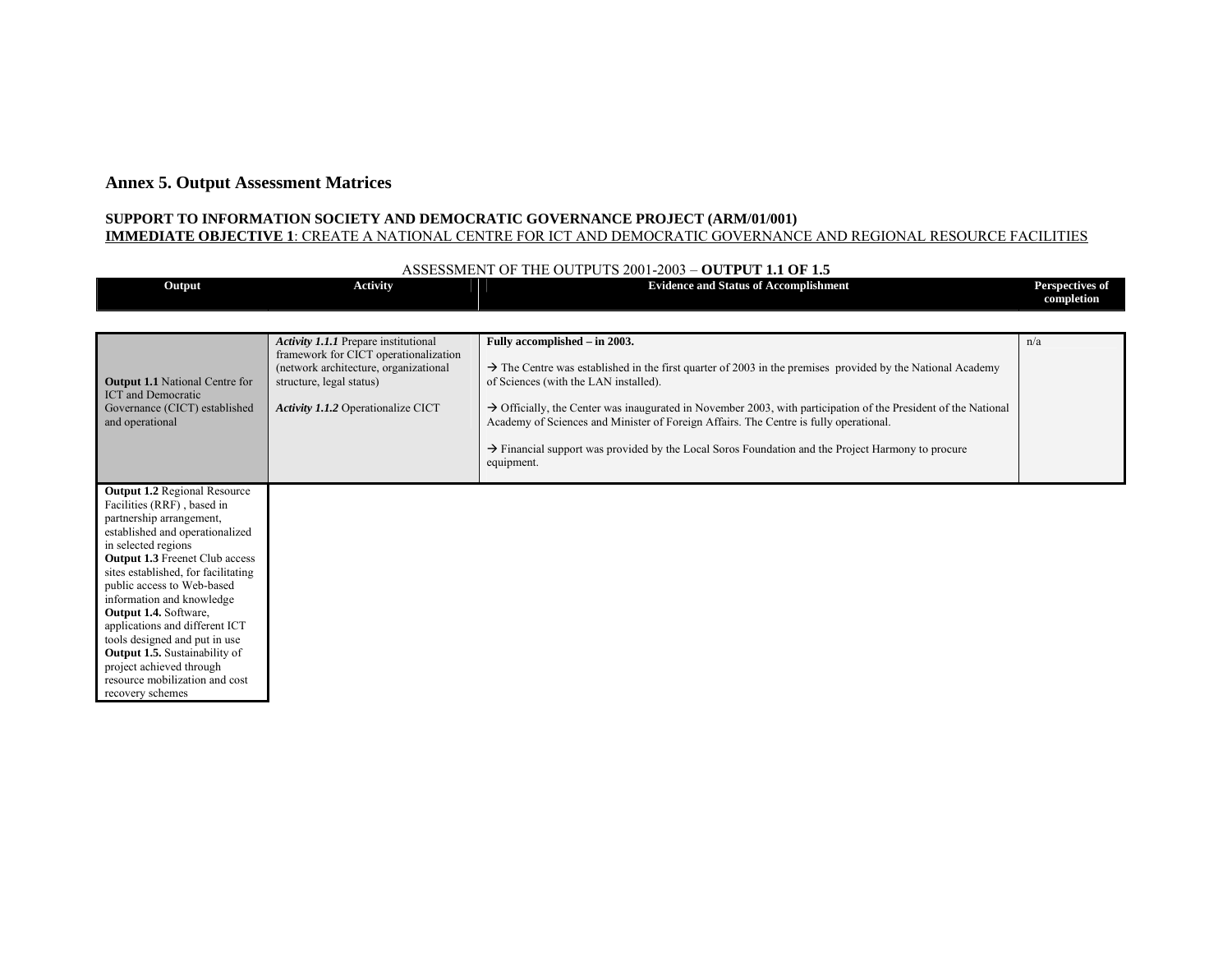#### **IMMEDIATE OBJECTIVE 1**: CREATE A NATIONAL CENTRE FOR ICT AND DEMOCRATIC GOVERNANCE AND REGIONAL RESOURCE FACILITIES

#### **Output Activity Evidence and Status of Accomplishment Perspectives of completion Output 1.2** Regional Resource Facilities (RRF) , based in partnership arrangement, established and operationalized in selected regions *Activity 1.2.1* Prepare institutional framework for RRF operationalization (network architecture, organizational structure, legal status) *Activity 1.2.2* Prepare and conclude Terms of Partnerships for RRFs *Activity 1.2.3* Operationalize RRFs (select premises, procure equipment, select staff, connect RRFs and project equipment centre) **Output 1.3** Freenet Club access sites established, for facilitating public access to Web-based information and knowledge **Output 1.4**. Software, applications and different ICT tools designed and put in use **Output 1.5**. Sustainability of project achieved through resource mobilization and cost recovery schemes

#### ASSESSMENT OF THE OUTPUTS 2001-2003 – **OUTPUT 1.2 OF 1.5**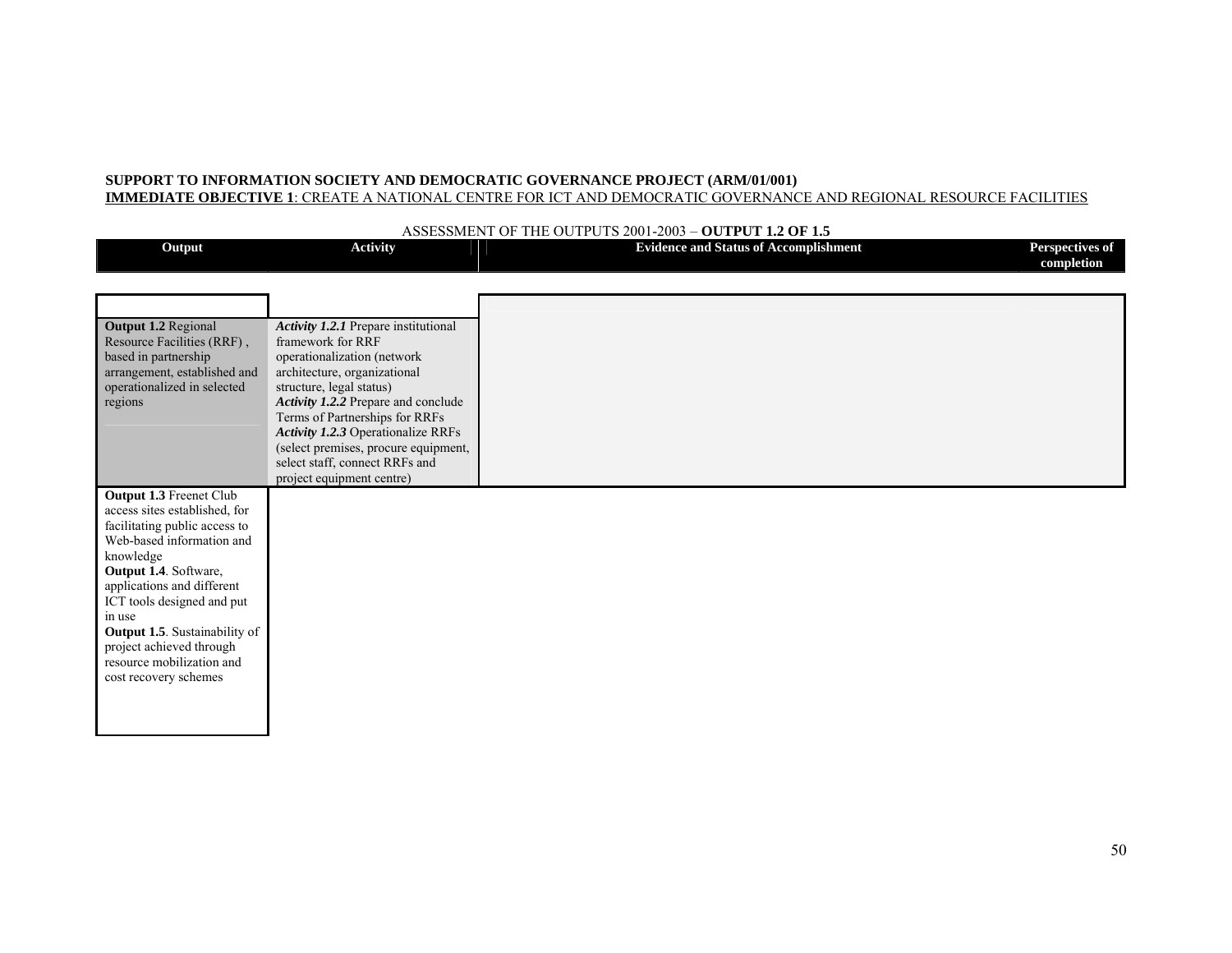#### **IMMEDIATE OBJECTIVE 1**: CREATE A NATIONAL CENTRE FOR ICT AND DEMOCRATIC GOVERNANCE AND REGIONAL RESOURCE FACILITIES

| Output                                                                                                                                                                                                                                                               | <b>Activity</b>                                                                                                                                                                                                                                                                                                                                                                                                                              | <b>Evidence and Status of Accomplishment</b>                                                                                                                                                                                                                                                                                                                                                                                                                                                                                                                                                                                                                       | <b>Perspectives</b><br>of completion |
|----------------------------------------------------------------------------------------------------------------------------------------------------------------------------------------------------------------------------------------------------------------------|----------------------------------------------------------------------------------------------------------------------------------------------------------------------------------------------------------------------------------------------------------------------------------------------------------------------------------------------------------------------------------------------------------------------------------------------|--------------------------------------------------------------------------------------------------------------------------------------------------------------------------------------------------------------------------------------------------------------------------------------------------------------------------------------------------------------------------------------------------------------------------------------------------------------------------------------------------------------------------------------------------------------------------------------------------------------------------------------------------------------------|--------------------------------------|
| <b>Output 1.1</b> National Centre for ICT<br>and Democratic Governance (CICT)<br>established and operational<br><b>Output 1.2 Regional Resource</b><br>Facilities (RRF), based in partnership<br>arrangement, established and<br>operationalized in selected regions | Activity 1.3.1 Select partners and<br>premises for regional and local Freenet<br>Club public access sites<br><b>Activity 1.3.2</b> Conclude partnership<br>agreements with other international<br>organizations                                                                                                                                                                                                                              | Fully accomplished. Freenet connectivity and hosting capacities were constantly<br>growing during 2001-2003; the number of communication and Web services<br>through Freenet Webmail interface for end-users was rapidly increasing as well.<br>Some connectivity problems were successfully solved after lobbying Armentel.<br>$\rightarrow$ The Freenet Club activities saw an unprecedented boost in 2001. The overall<br>number of freenet.am e-mail addresses exceeded 15,000. The number of the UN<br>House Internet public site attendees was over 750. (Today, the respective numbers                                                                      | N/a                                  |
| <b>Output 1.3</b> Freenet Club access sites<br>established, for facilitating public<br>access to Web-based information and<br>knowledge                                                                                                                              | Activity 1.3.3 Procure and install<br>software and hardware for regional<br>access sites<br>Activity 1.3.4 Establish connectivity for<br>regional access sites<br><b>Activity 1.3.5</b> Expand ICT services<br>provided to Freenet Club members<br>through public access and dial-up<br>(establish dialup access points at RRFs).<br>Expand dialup capacities to project<br>equipment centre, develop and expand<br>ICT services via dialup) | are: 24,500 and 4,500).<br>$\rightarrow$ In May 2001, the Freenet Club was endowed with an entirely new and attractive<br>web mail platform: email.freenet.am. An SMTP connection was established with the<br>Freenet mail serves. Besides, it became possible to log into any POP server. The<br>default language was Armenian, with English available.<br>$\rightarrow$ In 2001, the Armenian Freenet site was revamped adding addition user-friendly<br>tools.<br>$\rightarrow$ At the beginning of 2003, two more lines E1 were added to the Freenet dial-up pool<br>thus bringing capacity of simultaneous connections up to 90, with almost 20,000<br>users. |                                      |
| Output 1.4. Software, applications and<br>different ICT tools designed and put in<br>use<br><b>Output 1.5.</b> Sustainability of project<br>achieved through resource<br>mobilization and cost recovery<br>schemes                                                   |                                                                                                                                                                                                                                                                                                                                                                                                                                              |                                                                                                                                                                                                                                                                                                                                                                                                                                                                                                                                                                                                                                                                    |                                      |

### ASSESSMENT OF THE OUTPUTS 2001-2003 – **OUTPUT 1.3 OF 1.5**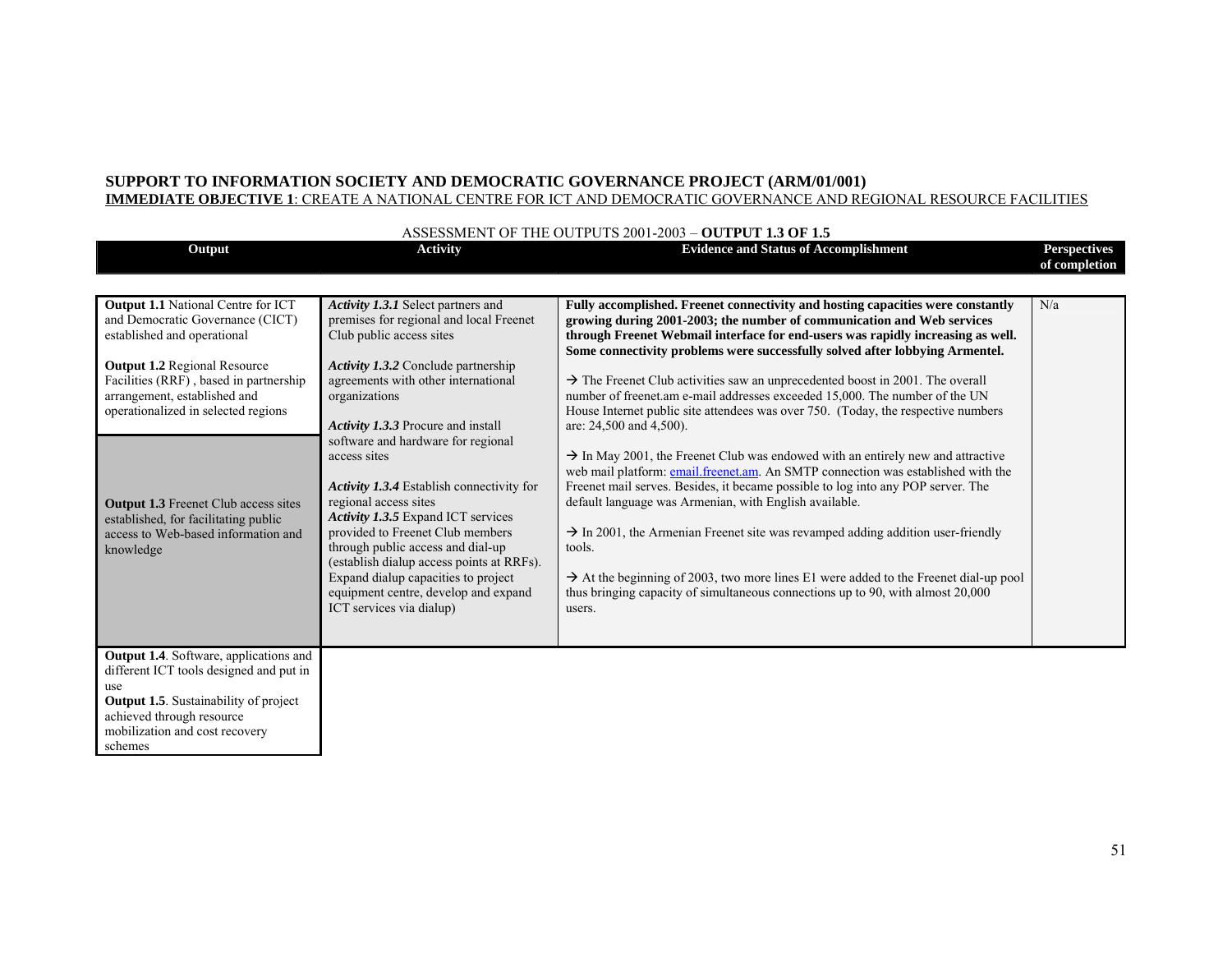#### **SUPPORT TO INFORMATION SOCIETY AND DEMOCRATIC GOVERNANCE PROJECT (ARM/01/001) IMMEDIATE OBJECTIVE 1**: CREATE A NATIONAL CENTRE FOR ICT AND DEMOCRATIC GOVERNANCE AND REGIONAL RESOURCE FACILITIES

|                                                                               | <b>Activity</b>                                               | ASSESSMENT OF THE OUTFUTS 2001-2003 - OUTFUT 1.4 OF 1.3<br><b>Evidence and Status of Accomplishment</b> | <b>Perspectives</b> |
|-------------------------------------------------------------------------------|---------------------------------------------------------------|---------------------------------------------------------------------------------------------------------|---------------------|
| Output                                                                        |                                                               |                                                                                                         | of                  |
|                                                                               |                                                               |                                                                                                         | completion          |
|                                                                               |                                                               |                                                                                                         |                     |
|                                                                               |                                                               |                                                                                                         |                     |
| <b>Output 1.1</b> National Centre for<br><b>ICT</b> and Democratic Governance | Activity 1.4.1 Identify specific needs                        | Fully accomplished initially for Lori and afterwards where the Regional                                 | N/a                 |
| (CICT) established and                                                        | of e-groups (thematic groups) in ICT                          | Resource Center was established with various Web-based communication                                    |                     |
| operational                                                                   | tools and applications                                        | and information services. On that basis, new software system and                                        |                     |
| <b>Output 1.2 Regional Resource</b>                                           |                                                               | applications were developed allowing to interact regional administration of                             |                     |
| Facilities (RRF), based in                                                    | Activity 1.4.2 Design and test                                | Lori with the general public. Other applications were developed for e-groups                            |                     |
| partnership arrangement,                                                      | applications and tailored ICT tools                           | as well.                                                                                                |                     |
| established and operationalized in                                            | (intranets, discussion groups, web-                           |                                                                                                         |                     |
| selected regions                                                              | pages)                                                        | $\rightarrow$ A new web-based e-governance system for territorial administration was                    |                     |
| <b>Output 1.3 Freenet Club access</b>                                         |                                                               | developed for the Regional Administration of Lori;                                                      |                     |
| sites established, for facilitating<br>public access to Web-based             | <b>Activity 1.4.3 Prepare training kits</b>                   |                                                                                                         |                     |
| information and knowledge                                                     | for the use of the designed                                   | $\rightarrow$ With the new content developed, a new e-governance system for territorial                 |                     |
|                                                                               | applications and ICT tools                                    | administration was launched in the Region of Lori in December 2002. The system                          |                     |
|                                                                               |                                                               | facilitated the interaction between the regional authorities and the population, and                    |                     |
| <b>Output 1.4.</b> Software,                                                  | Activity 1.4.4 Prepare guidelines and<br>manuals on ICT tools | enhanced provision of information and services to the public through modern                             |                     |
| applications and different ICT                                                |                                                               | technology.                                                                                             |                     |
| tools designed and put in use                                                 | <b>Activity 1.4.5</b> Prepare online training                 | $\rightarrow$ In 2003, under the new Swiss-funded project, technical description of e-GSTA              |                     |
|                                                                               | modules                                                       | software was developed and approved by the Project Steering Committee for                               |                     |
|                                                                               |                                                               | replication in other regions of Armenia                                                                 |                     |
|                                                                               | Activity 1.4.6 Train RRFs and e-                              |                                                                                                         |                     |
|                                                                               | group members in the use of                                   |                                                                                                         |                     |
|                                                                               | designed applications and ICT tools                           |                                                                                                         |                     |
|                                                                               |                                                               |                                                                                                         |                     |
| <b>Output 1.5.</b> Sustainability of                                          |                                                               |                                                                                                         |                     |
| project achieved through resource                                             |                                                               |                                                                                                         |                     |
| mobilization and cost recovery                                                |                                                               |                                                                                                         |                     |
| schemes                                                                       |                                                               |                                                                                                         |                     |

### ASSESSMENT OF THE OUTPUTS 2001-2003 – **OUTPUT 1.4 OF 1.5**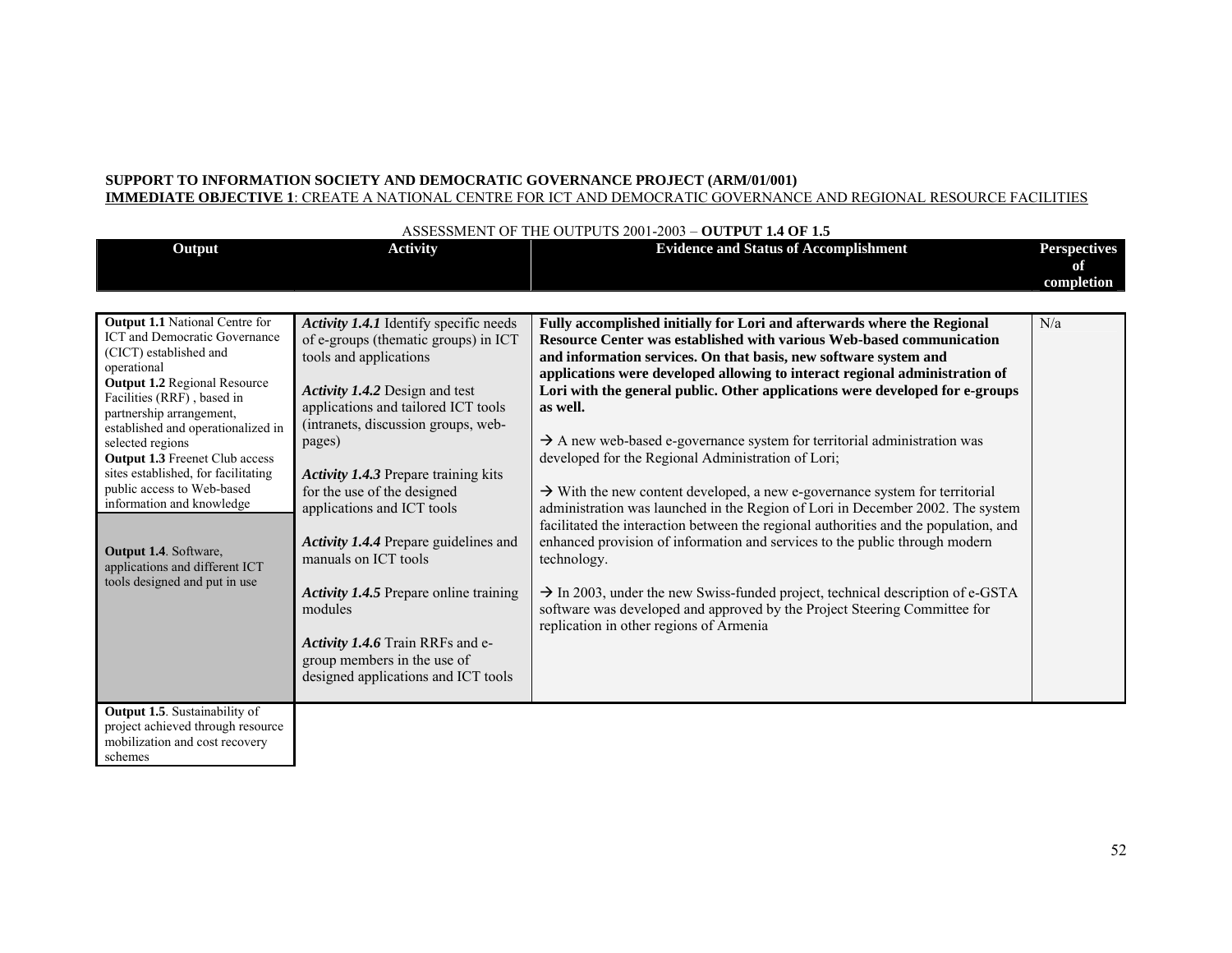#### **IMMEDIATE OBJECTIVE 1**: CREATE A NATIONAL CENTRE FOR ICT AND DEMOCRATIC GOVERNANCE AND REGIONAL RESOURCE FACILITIES

| Output                                                                                                                                                                                                                                                                                                                                                                                                                                                                                                                                                                                                                                 | <b>Activity</b>                                                                                                                                                                                                                                                                                                                                                                                                                                                                                 | <b>Evidence and Status of Accomplishment</b>                                                                                                                                                                                                                                                                                                                                                                                                                                                                                                                                                                                                                                                                                                                                                                                                                                                                                                                                                                                                                                                                                                                                                                                         | <b>Perspectives</b>                                              |
|----------------------------------------------------------------------------------------------------------------------------------------------------------------------------------------------------------------------------------------------------------------------------------------------------------------------------------------------------------------------------------------------------------------------------------------------------------------------------------------------------------------------------------------------------------------------------------------------------------------------------------------|-------------------------------------------------------------------------------------------------------------------------------------------------------------------------------------------------------------------------------------------------------------------------------------------------------------------------------------------------------------------------------------------------------------------------------------------------------------------------------------------------|--------------------------------------------------------------------------------------------------------------------------------------------------------------------------------------------------------------------------------------------------------------------------------------------------------------------------------------------------------------------------------------------------------------------------------------------------------------------------------------------------------------------------------------------------------------------------------------------------------------------------------------------------------------------------------------------------------------------------------------------------------------------------------------------------------------------------------------------------------------------------------------------------------------------------------------------------------------------------------------------------------------------------------------------------------------------------------------------------------------------------------------------------------------------------------------------------------------------------------------|------------------------------------------------------------------|
|                                                                                                                                                                                                                                                                                                                                                                                                                                                                                                                                                                                                                                        |                                                                                                                                                                                                                                                                                                                                                                                                                                                                                                 |                                                                                                                                                                                                                                                                                                                                                                                                                                                                                                                                                                                                                                                                                                                                                                                                                                                                                                                                                                                                                                                                                                                                                                                                                                      | of<br>completion                                                 |
|                                                                                                                                                                                                                                                                                                                                                                                                                                                                                                                                                                                                                                        |                                                                                                                                                                                                                                                                                                                                                                                                                                                                                                 |                                                                                                                                                                                                                                                                                                                                                                                                                                                                                                                                                                                                                                                                                                                                                                                                                                                                                                                                                                                                                                                                                                                                                                                                                                      |                                                                  |
| <b>Output 1.1 National Centre</b><br>for ICT and Democratic<br>Governance (CICT)<br>established and operational<br>Output 1.2 Regional<br>Resource Facilities (RRF),<br>based in partnership<br>arrangement, established and<br>operationalized in selected<br>regions<br><b>Output 1.3 Freenet Club</b><br>access sites established, for<br>facilitating public access to<br>Web-based information and<br>knowledge<br>Output 1.4. Software,<br>applications and different<br>ICT tools designed and put<br>in use<br>Output 1.5. Sustainability of<br>project achieved through<br>resource mobilization and<br>cost recovery schemes | Activity 1.5.1 Design and<br>implement selected web-based<br>advocacy tools for resource<br>mobilization<br>Activity 1.5.2 Document and<br>disseminate successful<br>experiences to mobilize<br>resources<br>Activity 1.5.3 Promote<br>information on the successful<br>use of ICT in strengthening<br>governance from regional and<br>global perspectives<br>Activity 1.5.4 Design, establish<br>and gradually introduce cost-<br>recovery schemes for all services<br>provided by the project | Fully accomplished – in 2002, an agreement was achieved with the Swiss government<br>to start a new project and implement a model piloted in Lori in all other eight regions<br>of Armenia. The sustainability of the project was ensured for the next two years and<br>more additional financial resources were made available to strengthen sustainability.<br>$\rightarrow$ The Swiss Government provided financial support in the amount of USD 525,000 to<br>start a new project ARM/02/012 'e-Governance system for territorial administration'<br>(2002-2004) through the Swiss Agency of Development and Cooperation (SDC); under<br>review of the mission as well.<br>$\rightarrow$ Though the mission does not view cost-recovery an important issue as long as additional<br>resources were successfully mobilized, nonetheless some costs were recovered through<br>partnering with various organizations which covered the cost of equipment (IREX, Soros,<br>Project Harmony, for example) or regional administrations and the National Academy of<br>Sciences providing input in kind (premises, water, electricity, heating) and participating in<br>renovation costs (such as the regional administration of Lori). | $100\%$ of<br>completion<br>is expected<br>by the end of<br>2004 |

#### ASSESSMENT OF THE OUTPUTS 2001-2003 – **OUTPUT 1.5 OF 1.5**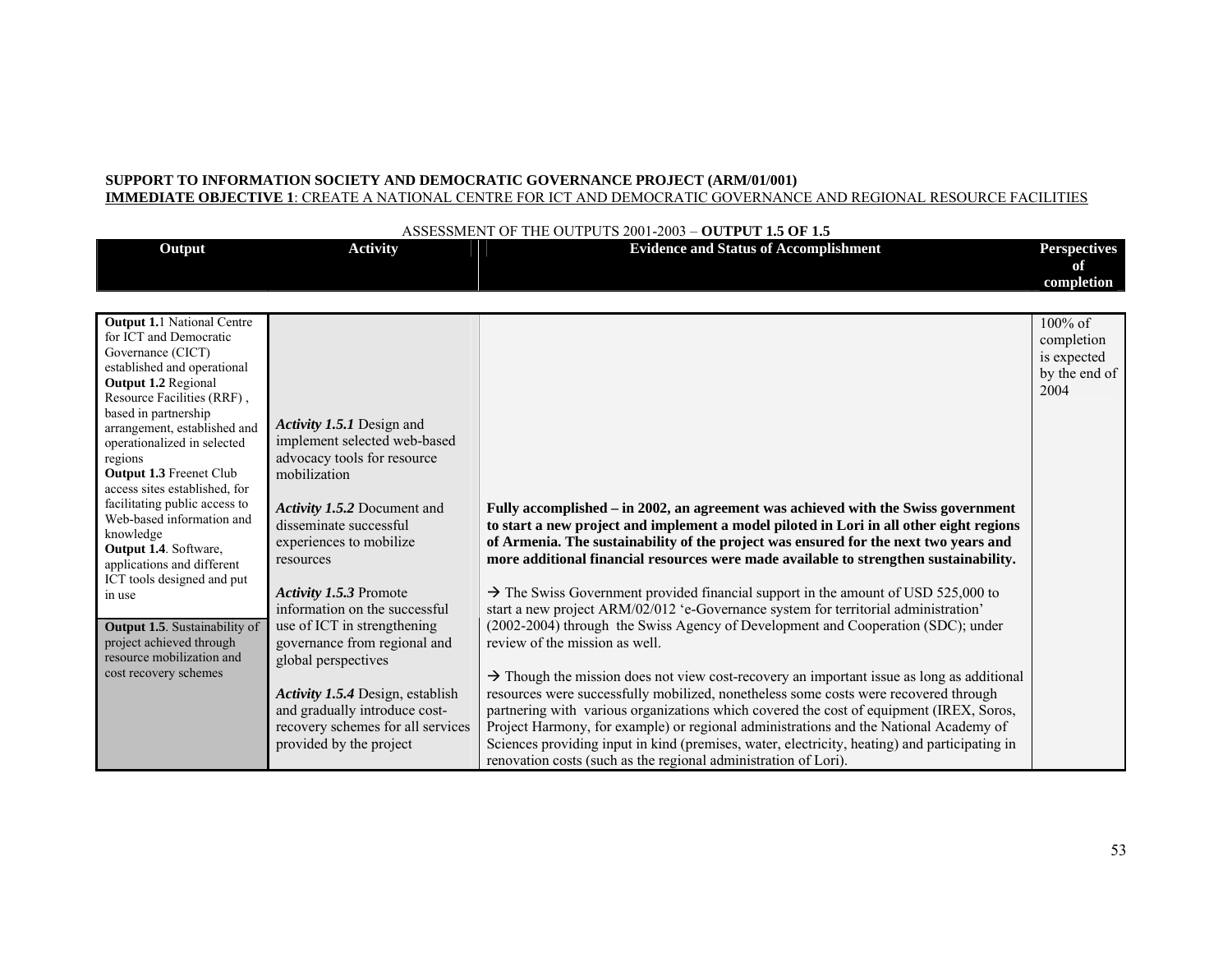**IMMEDIATE OBJECTIVE 2**: STRENGTHEN GOVERNANCE CAPACITY OF CIVIL ORGANIZATIONS. LOCAL SELF-GOVERNING BODIES, REGIONAL AND CENTRAL PUBLIC ADMINISTRATIONS THROUGH THE USE OF ICT

#### ASSESSMENT OF THE OUTPUTS 2001-2003 – **OUTPUT 2.1 OF 2.4**

| Output                                                                                                                                                                                                                                                                                                                                                                                                                                                                                                                                                                                                                                                                                                                                                                | <b>Activity</b>                                                                                                                                                                                                                                                                                                                                                                                                                                                                                                                                                                                                                                                                                                                                                                                                                                                                                                                                                                                                                                                      | <b>Evidence and Status of Accomplishment</b>                                                                                                                                                                                                                                                                                                                                                                                                                                                                                                                                                                                                                                                                                                                                                                                                                                                                                                                                                                                                                                                                                                                                                                                                                                                                                                                                                                                                                                                                                                                                                                                                                                                                                                                                                                                                                                                                                                                                                                                                                                           | <b>Perspectives</b><br>of completion |
|-----------------------------------------------------------------------------------------------------------------------------------------------------------------------------------------------------------------------------------------------------------------------------------------------------------------------------------------------------------------------------------------------------------------------------------------------------------------------------------------------------------------------------------------------------------------------------------------------------------------------------------------------------------------------------------------------------------------------------------------------------------------------|----------------------------------------------------------------------------------------------------------------------------------------------------------------------------------------------------------------------------------------------------------------------------------------------------------------------------------------------------------------------------------------------------------------------------------------------------------------------------------------------------------------------------------------------------------------------------------------------------------------------------------------------------------------------------------------------------------------------------------------------------------------------------------------------------------------------------------------------------------------------------------------------------------------------------------------------------------------------------------------------------------------------------------------------------------------------|----------------------------------------------------------------------------------------------------------------------------------------------------------------------------------------------------------------------------------------------------------------------------------------------------------------------------------------------------------------------------------------------------------------------------------------------------------------------------------------------------------------------------------------------------------------------------------------------------------------------------------------------------------------------------------------------------------------------------------------------------------------------------------------------------------------------------------------------------------------------------------------------------------------------------------------------------------------------------------------------------------------------------------------------------------------------------------------------------------------------------------------------------------------------------------------------------------------------------------------------------------------------------------------------------------------------------------------------------------------------------------------------------------------------------------------------------------------------------------------------------------------------------------------------------------------------------------------------------------------------------------------------------------------------------------------------------------------------------------------------------------------------------------------------------------------------------------------------------------------------------------------------------------------------------------------------------------------------------------------------------------------------------------------------------------------------------------------|--------------------------------------|
| <b>Output 2.1</b> Enhanced capacities<br>for civil society organizations<br>(CSOs) in the selected regions<br>through the use of ICT for<br>networking, knowledge sharing,<br>and access to development<br>opportunities<br><b>Output 2.2</b> Enhanced capacities<br>for local self-governing bodies<br>(LSGB) in the selected regions<br>through the use of ICT networking,<br>knowledge sharing, and access to<br>development opportunities<br>Output 2.3 Performance of<br>selected central and regional<br>government agencies (CRGA) in<br>providing public goods and<br>services, is enhanced<br>Output 2.4 Relevant initial content<br>for the discussion forums, Intranets.<br>web-pages and newsletters<br>prepared and introduced to the<br>thematic groups | Activity 2.1.1 Identify and select CSOs which<br>will constitute e-groups at central and regional<br>levels<br><b>Activity 2.1.2</b> Establish connectivity between<br>participating CSOs and respective RRF or<br>project central communication unit<br>Activity 2.1.3 Train participating CSOs for a<br>gradual and effective use of ICT tools<br>Activity 2.1.4 Establishment of thematic e-<br>groups interacting through e-mail<br>Activity 2.1.5 Create discussion forums for<br>participating CSOs by thematic groups<br><b>Activity 2.1.6</b> Develop intranet systems for<br>participating CSOs by the matic groups for<br>increased exchange information and<br>knowledge<br>Activity 2.1.7 Support the use of ICT through<br>creation of Webpages for participating CSOs<br>to "export" information, including for<br>marketing purposes<br>Activity 2.1.8 Support to CSOs thematic<br>groups for the creation of newsletters<br><b>Activity 2.1.9</b> Develop national e-network of<br>CSOs leading to a possible formation of a<br>national association | Significantly accomplished through the relatively successful pilot initiative that<br>established and operationalized several online communities - or thematic e-groups<br>- representing different areas of human development concerns. A valuable<br>experience of peer-to-peer interaction online was accumulated which is important<br>for any future activates in the area of e-democracy.<br>$\rightarrow$ Initial meetings held in March 2001 with future online community representatives<br>who expressed strong interest;<br>$\rightarrow$ The online communities were established in the following areas: Human Rights,<br>Environment, Gender, Political Parties, Culture, with Small Business (jointly with<br>ITC/UNCTAD), Human Development and AIDS joining at a later stage;<br>$\rightarrow$ Facilitators were recruited and trained by an international expert in facilitation and<br>community building; a site <b>www.forum.am</b> was revamped; plans of action developed;<br>photo gallery, chat room and bulletin board set up;<br>$\rightarrow$ Initially, the created online community on average consisted of some two dozens<br>members; the degree of ownership was different, for example, with a gender one being<br>rather passive, while the environmental e-group was among the most active;<br>$\rightarrow$ Also, there were some problems in the use of new technologies by people who used to<br>work offline (Human rights group); to overcome adaptation problems face-to-face<br>meetings were combines with online tools which included documents retrieval, voting,<br>discussion of policy documents with the result of the debate posted on the Forum site.<br>$\rightarrow$ In March 2002, the pilot period was completed.<br>$\rightarrow$ On the eve of the presidential elections, new online community emerged in mid 2003<br>- Youth, Modern Literature, Libraries, and Young Leaders which confirmed that UNDP<br>catalytic input in this area was in demand and could be maintained without direct support<br>from its initiator. | n/a                                  |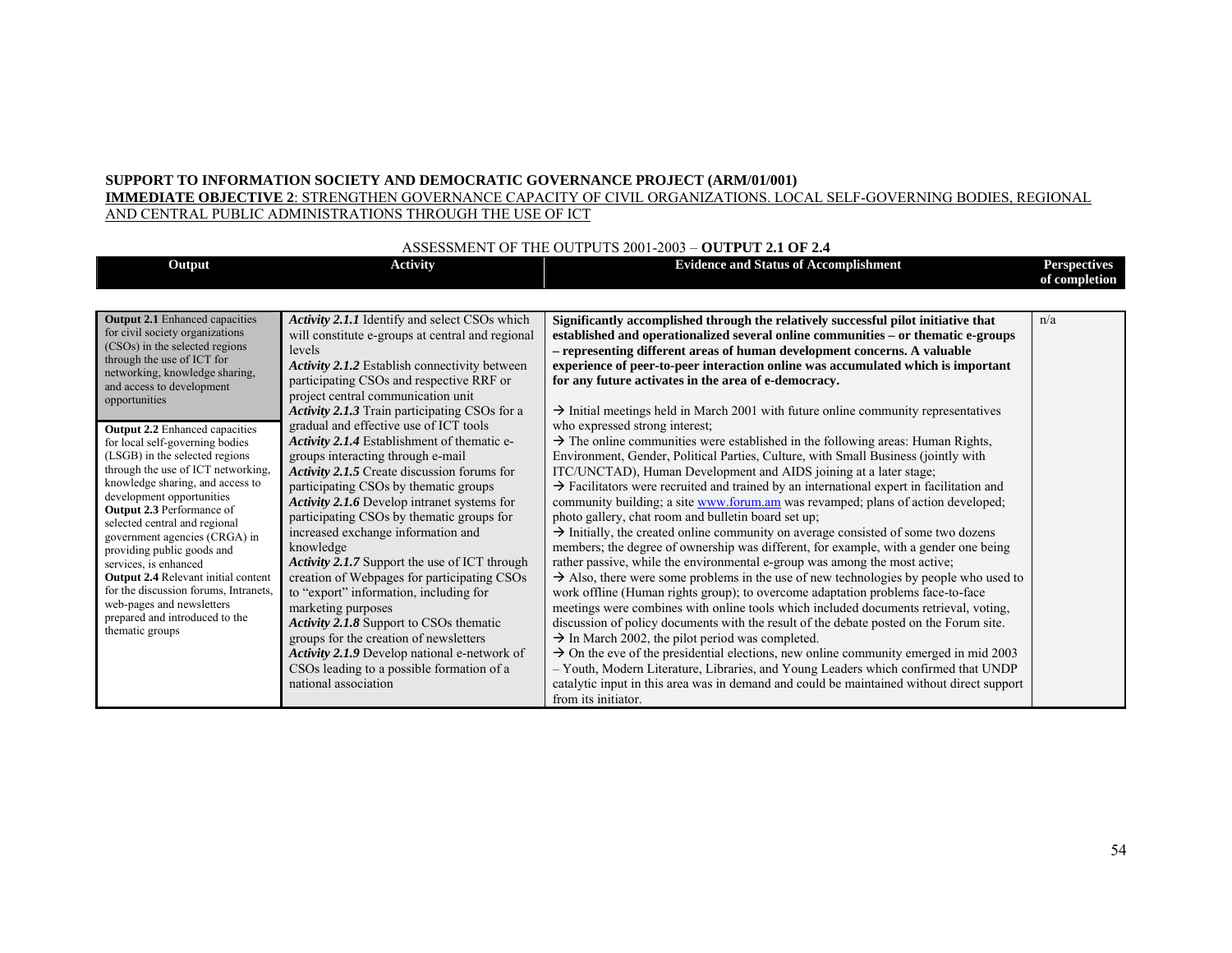**IMMEDIATE OBJECTIVE 2**: STRENGTHEN GOVERNANCE CAPACITY OF CIVIL ORGANIZATIONS. LOCAL SELF-GOVERNING BODIES, REGIONAL AND CENTRAL PUBLIC ADMINISTRATIONS THROUGH THE USE OF ICT

| Output                                                                                                                                                                                                                                                                                                                                                 | <b>Activity</b>                                                                                                                                                                                                                                                                                                                                                                                                       | <b>Evidence and Status of Accomplishment</b>                                                                                                                                                                                                                                                                                                                                                                                                                                                                                                                                              | <b>Perspectives</b><br>of completion |
|--------------------------------------------------------------------------------------------------------------------------------------------------------------------------------------------------------------------------------------------------------------------------------------------------------------------------------------------------------|-----------------------------------------------------------------------------------------------------------------------------------------------------------------------------------------------------------------------------------------------------------------------------------------------------------------------------------------------------------------------------------------------------------------------|-------------------------------------------------------------------------------------------------------------------------------------------------------------------------------------------------------------------------------------------------------------------------------------------------------------------------------------------------------------------------------------------------------------------------------------------------------------------------------------------------------------------------------------------------------------------------------------------|--------------------------------------|
| <b>Output 2.1</b> Enhanced capacities for<br>civil society organizations (CSOs) in<br>the selected regions through the use of<br>ICT for networking, knowledge<br>sharing, and access to development<br>opportunities<br><b>Output 2.2</b> Enhanced capacities for<br>local self-governing bodies (LSGB) in<br>the selected regions through the use of | Activity 2.2.1 Identify and select LSGBs which will constitute<br>e-groups at the local level<br>Activity 2.2.2 Establish connectivity between participating<br>LSGB and respective RRF<br><b>Activity 2.2.3</b> Train participating LSDB staff for a gradual and<br>effective use of different ICT tools<br>Activity 2.2.4 Establishment of thematic e-groups of rural and<br>urban LSGBs interacting through e-mail | <b>Generally accomplished through Community Information</b><br>Networks (CIN) established and operationalized in 6<br>regional libraries. The mission understands that to a large<br>extent this as well Outputs 2.3 and 2.4 were replaced by the<br>e-governance system piloted in the region of Lori and scaled<br>up to other regions within a stand-alone project funded by<br>the SDC, with many activities initially planned under this<br>output actually to a large extent implemented under<br>ARM/02/012.<br>$\rightarrow$ Funding was received from the Eurasia Foundation for | n/a                                  |
| ICT networking, knowledge sharing,<br>and access to development<br>opportunities                                                                                                                                                                                                                                                                       | <b>Activity 2.2.5</b> Create discussion forums for participating LSGBs<br>by thematic groups<br><b>Activity 2.2.6</b> Develop intranet systems for participating LSGBs<br>by thematic groups for increased exchange information and                                                                                                                                                                                   | establishing Community Information Networks (CIN) at six<br>libraries in Vanadzor, Gyumri, Kapan, Armavir, and<br>Novemberian. The CINs were connected to the Armenian<br>Freenet and constituted small centres for the community<br>members to share information and knowledge on the urgent<br>issues of community life.                                                                                                                                                                                                                                                                |                                      |
| Output 2.3 Performance of selected<br>central and regional government<br>agencies (CRGA) in providing public<br>goods and services, is enhanced<br>Output 2.4 Relevant initial content for<br>the discussion forums, Intranets, web-<br>pages and newsletters prepared and<br>introduced to the thematic groups                                        | knowledge<br>Activity 2.2.7 Support the use of ICT through creation of<br>Webpages for participating LSGBs to promote transparency and<br>e-governance on the local level<br><b>Activity 2.2.8</b> Support to LSGB thematic groups for the creation<br>of newsletters                                                                                                                                                 | $\rightarrow$ A regional monitor was hired who ensured the Internet<br>connectivity between each of the libraries and the Freenet,<br>prepared a generic web site that was further customized by the<br>libraries themselves, and provided minimum training to the<br>libraries.<br>$\rightarrow$ In May 2003, CINs established their own online community                                                                                                                                                                                                                                |                                      |
|                                                                                                                                                                                                                                                                                                                                                        | Activity 2.2.9 Develop national e-network of LSGBs leading to<br>a possible formation of national associations of rural and urban<br><b>LSGBs</b>                                                                                                                                                                                                                                                                     | of Library CINs and held discussions; Websites were improved;<br>UNDP continued supporting CINs until the end of 2003.                                                                                                                                                                                                                                                                                                                                                                                                                                                                    |                                      |

#### ASSESSMENT OF THE OUTPUTS 2001-2003 – **OUTPUT 2.2 OF 2.4**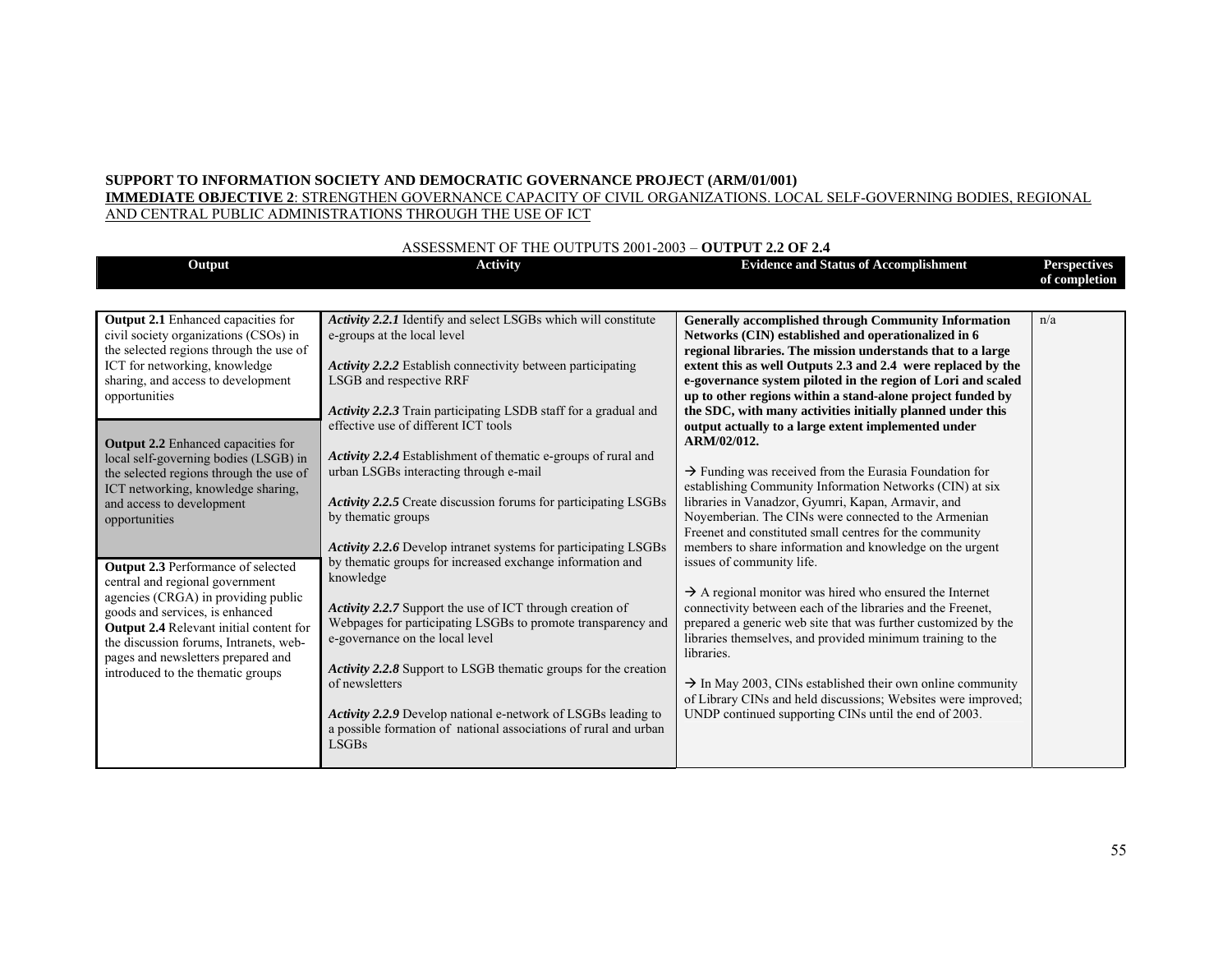**IMMEDIATE OBJECTIVE 2**: STRENGTHEN GOVERNANCE CAPACITY OF CIVIL ORGANIZATIONS. LOCAL SELF-GOVERNING BODIES, REGIONAL AND CENTRAL PUBLIC ADMINISTRATIONS THROUGH THE USE OF ICT

| Output                                                                                                                                                                                                                                                                                                                                                                                                                              | <b>Activity</b>                                                                                                                                                                                                                                                                                                                                                                                                             | ASSESSIVELYT OF THE OUTFULS 2001-2003 - OUTFUL 2.3 OF 2.4<br><b>Evidence and Status of Accomplishment</b>                                                                                                                                                                                                                                                                                                                                                                                                                                                                                                                                                                                 | <b>Perspectives</b> |
|-------------------------------------------------------------------------------------------------------------------------------------------------------------------------------------------------------------------------------------------------------------------------------------------------------------------------------------------------------------------------------------------------------------------------------------|-----------------------------------------------------------------------------------------------------------------------------------------------------------------------------------------------------------------------------------------------------------------------------------------------------------------------------------------------------------------------------------------------------------------------------|-------------------------------------------------------------------------------------------------------------------------------------------------------------------------------------------------------------------------------------------------------------------------------------------------------------------------------------------------------------------------------------------------------------------------------------------------------------------------------------------------------------------------------------------------------------------------------------------------------------------------------------------------------------------------------------------|---------------------|
|                                                                                                                                                                                                                                                                                                                                                                                                                                     |                                                                                                                                                                                                                                                                                                                                                                                                                             |                                                                                                                                                                                                                                                                                                                                                                                                                                                                                                                                                                                                                                                                                           | of completion       |
| <b>Output 2.1</b> Enhanced capacities for<br>civil society organizations (CSOs) in<br>the selected regions through the use of<br>ICT for networking, knowledge<br>sharing, and access to development<br>opportunities<br>Output 2.2 Enhanced capacities for<br>local self-governing bodies (LSGB) in<br>the selected regions through the use of<br>ICT networking, knowledge sharing,<br>and access to development<br>opportunities | <b>Activity 2.3.1</b> Identify and select<br>CRGAs for joining e-groups<br>Activity 2.3.2 Establish connectivity<br>between selected CRGAs and<br>respective RRF<br>Activity 2.3.3 Train participating<br>CRGA staff for a gradual and<br>effective use of different ICT tools<br>Activity 2.3.4 Join the selected<br>CRGAs to the existing e-groups of<br>CSOs and LSGBs including the<br>discussion forums and respective | Generally accomplished through the e-governance system<br>piloted in the region of Lori and scaled up to other regions<br>within a stand-alone project funded by the SDC, with many<br>activities planned initially under this output actually to a large<br>extent implemented under ARM/02/012. In addition, the Web-<br>based external assistance database (IADA) was established in the<br>government.<br>IADA provided information about external aid to Armenia (both<br>technical assistance and loans/credit) which is of interest of both the<br>government and donors; the database\management is shared between<br>the Prime Minister's office and the Ministry of Finance and | n/a                 |
| <b>Output 2.3 Performance of selected</b><br>central and regional government<br>agencies (CRGA) in providing public<br>goods and services, is enhanced                                                                                                                                                                                                                                                                              | intranets<br>Activity 2.3.5 Develop regional web-<br>based databases that provide access<br>for the general public to information<br>on development programmes and                                                                                                                                                                                                                                                          | Economy which created certain problems of ownership.                                                                                                                                                                                                                                                                                                                                                                                                                                                                                                                                                                                                                                      |                     |
| <b>Output 2.4</b> Relevant initial content for<br>the discussion forums, Intranets, web-<br>pages and newsletters prepared and<br>introduced to the thematic groups                                                                                                                                                                                                                                                                 | opportunities to enhance<br>transparency and accountability<br>Activity 2.3.6 Support the use of<br>ICTs through the creation of web<br>pages for participating CRGAs to<br>improve provision of public goods<br>and services, promote transparency<br>and e-governance on the regional and<br>national levels                                                                                                              |                                                                                                                                                                                                                                                                                                                                                                                                                                                                                                                                                                                                                                                                                           |                     |

### ASSESSMENT OF THE OUTPUTS 2001-2003 – **OUTPUT 2.3 OF 2.4**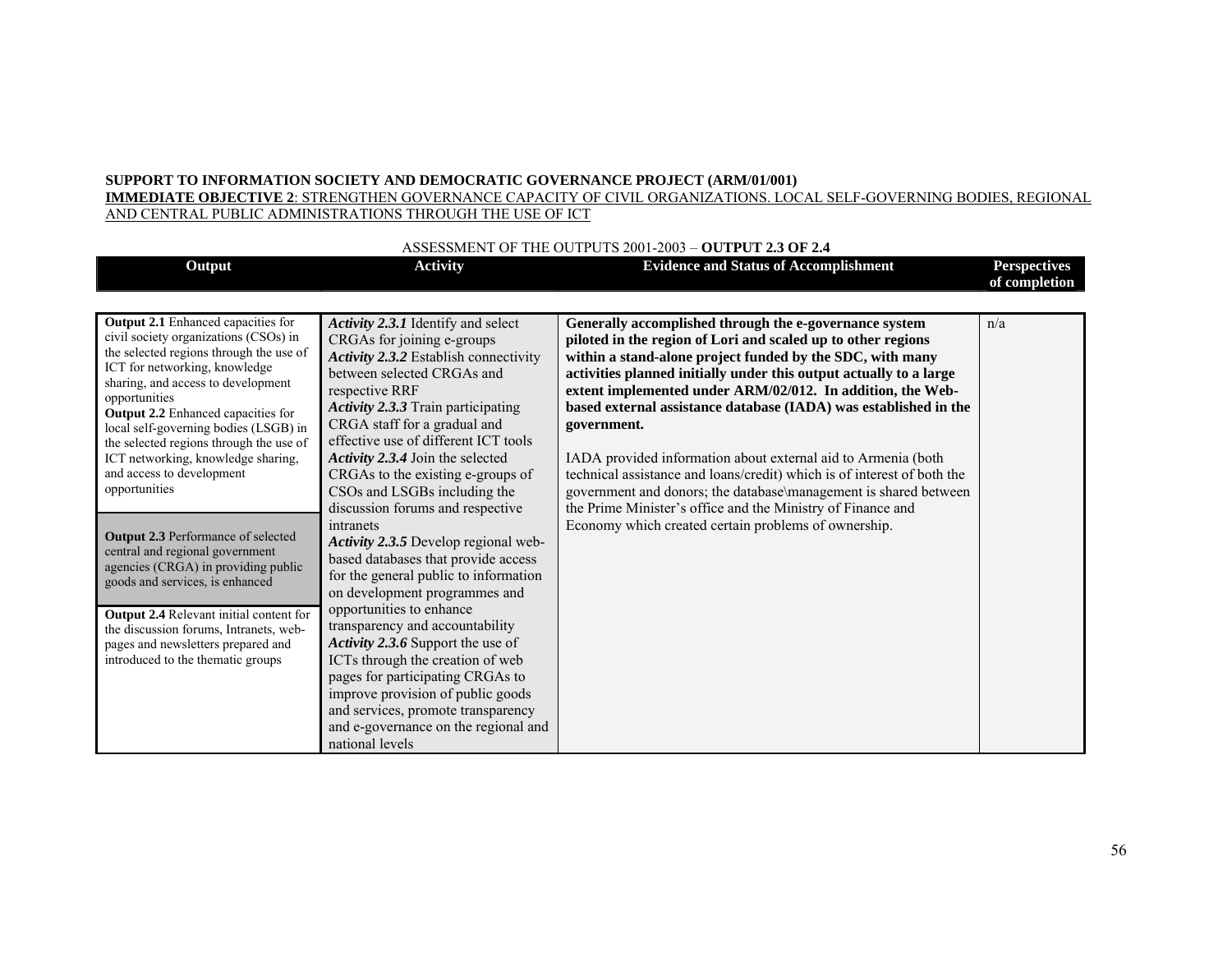**IMMEDIATE OBJECTIVE 2**: STRENGTHEN GOVERNANCE CAPACITY OF CIVIL ORGANIZATIONS. LOCAL SELF-GOVERNING BODIES, REGIONAL AND CENTRAL PUBLIC ADMINISTRATIONS THROUGH THE USE OF ICT

#### ASSESSMENT OF THE OUTPUTS 2001-2003 – **OUTPUT 2.4 OF 2.4**

| Output                                                                                                                                                                                                                                                                                                                                                                                                                                                                                                                                                                                        | <b>Activity</b>                                                                                                                                                                                                              | <b>Evidence and Status of Accomplishment</b>           | <b>Perspectives</b><br>of completion |
|-----------------------------------------------------------------------------------------------------------------------------------------------------------------------------------------------------------------------------------------------------------------------------------------------------------------------------------------------------------------------------------------------------------------------------------------------------------------------------------------------------------------------------------------------------------------------------------------------|------------------------------------------------------------------------------------------------------------------------------------------------------------------------------------------------------------------------------|--------------------------------------------------------|--------------------------------------|
| <b>Output 2.1</b> Enhanced capacities for<br>civil society organizations (CSOs) in<br>the selected regions through the use of<br>ICT for networking, knowledge<br>sharing, and access to development<br>opportunities<br>Output 2.2 Enhanced capacities for<br>local self-governing bodies (LSGB) in<br>the selected regions through the use of<br>ICT networking, knowledge sharing,<br>and access to development<br>opportunities<br><b>Output 2.3 Performance of selected</b><br>central and regional government<br>agencies (CRGA) in providing public<br>goods and services, is enhanced | Activity 2.4.1 Identification of<br>problems, challenges and priorities<br>for each thematic groups<br>Activity 2.4.2 Continuous preparation<br>and update of content under different<br>ICT tools for the thematic e-groups | Generally accomplished through the Output 2.1 and 2.3. | n/a                                  |
| <b>Output 2.4</b> Relevant initial content for<br>the discussion forums, Intranets, web-<br>pages and newsletters prepared and<br>introduced to the thematic groups                                                                                                                                                                                                                                                                                                                                                                                                                           | Activity 2.4.3 Training of selected<br>representatives from the thematic e-<br>groups in formalizing content for<br>different ICT tools to ensure<br>sustainability of the process                                           |                                                        |                                      |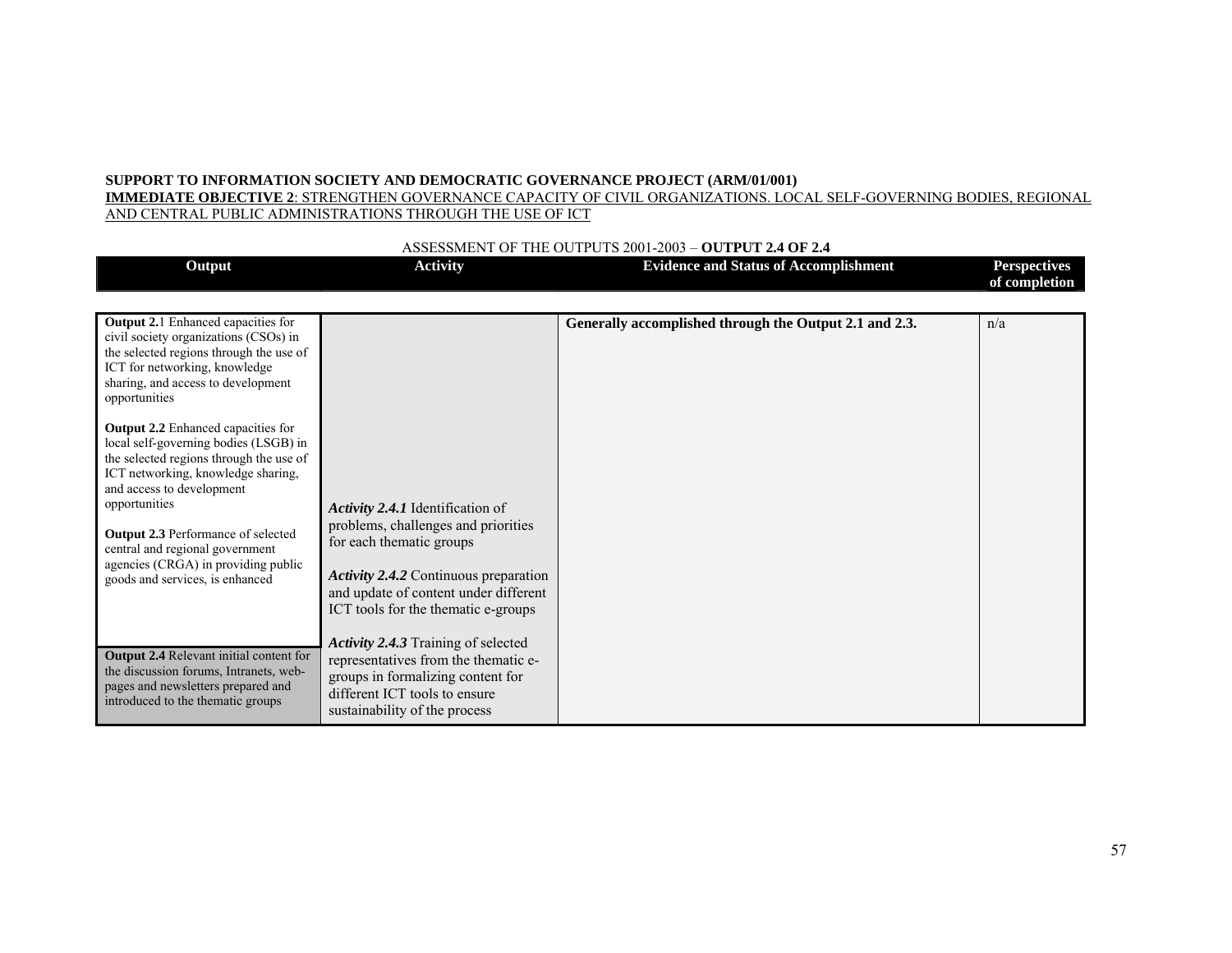#### **SUPPORT TO INFORMATION SOCIETY AND DEMOCRATIC GOVERNANCE PROJECT (ARM/01/001) IMMEDIATE OBJECTIVE 3**: ENHANCE THE ENABLING ENVIRONMENT FOR DEMOCRATIC GOVERNANCE THROUGH POLICY DEVELOPMENT

|                                                                                                                                                                                    |                                                                                                                                                                                                                                                                                                                                                                                                                                                                                                                                                                                                                                                                                                                                                                                                                                                                                                                                                                                                                                                                                                                                  | ASSESSMENT OF THE OUTPUTS 2001-2003 - OUTPUT 3.1 OF 3.1                                                                                                                                                                                                                                                                                                                                                                                                                                                                                                                                                                                                                                                                                                                                                                                                                                                                                                                                                                                                                                                                                                                                                                                                                                                                                                                                                                                                                                                                                                                                                                                                                                                                                                                                                                                                                                  |                                                      |
|------------------------------------------------------------------------------------------------------------------------------------------------------------------------------------|----------------------------------------------------------------------------------------------------------------------------------------------------------------------------------------------------------------------------------------------------------------------------------------------------------------------------------------------------------------------------------------------------------------------------------------------------------------------------------------------------------------------------------------------------------------------------------------------------------------------------------------------------------------------------------------------------------------------------------------------------------------------------------------------------------------------------------------------------------------------------------------------------------------------------------------------------------------------------------------------------------------------------------------------------------------------------------------------------------------------------------|------------------------------------------------------------------------------------------------------------------------------------------------------------------------------------------------------------------------------------------------------------------------------------------------------------------------------------------------------------------------------------------------------------------------------------------------------------------------------------------------------------------------------------------------------------------------------------------------------------------------------------------------------------------------------------------------------------------------------------------------------------------------------------------------------------------------------------------------------------------------------------------------------------------------------------------------------------------------------------------------------------------------------------------------------------------------------------------------------------------------------------------------------------------------------------------------------------------------------------------------------------------------------------------------------------------------------------------------------------------------------------------------------------------------------------------------------------------------------------------------------------------------------------------------------------------------------------------------------------------------------------------------------------------------------------------------------------------------------------------------------------------------------------------------------------------------------------------------------------------------------------------|------------------------------------------------------|
| Output                                                                                                                                                                             | <b>Activity</b>                                                                                                                                                                                                                                                                                                                                                                                                                                                                                                                                                                                                                                                                                                                                                                                                                                                                                                                                                                                                                                                                                                                  | <b>Evidence and Status of Accomplishment</b>                                                                                                                                                                                                                                                                                                                                                                                                                                                                                                                                                                                                                                                                                                                                                                                                                                                                                                                                                                                                                                                                                                                                                                                                                                                                                                                                                                                                                                                                                                                                                                                                                                                                                                                                                                                                                                             | Perspectives of<br>completion                        |
| Output 3.1<br>National ICT<br>strategy and<br>policies to<br>promote the use<br>of ICT for<br>democratic<br>governance and<br>development<br>based on<br>participatory<br>dialogue | <b>Activity 3.1.1</b> Initiate dialogue within the<br>networks of CSOs to support the government in<br>developing national policies and creating an<br>enabling environment for the promotion of<br>CSOs<br>Activity 3.1.2 Initiate dialogue within the<br>networks of LSGB to support the government<br>in developing national policies on local<br>governance and development<br><b>Activity 3.1.3</b> Initiate dialogue within the<br>networks of CRGA in developing national to<br>improve production and provision of public<br>goods and services<br>Activity 3.1.4 Consultations with all<br>stakeholders for the conceptualization of the<br><b>ICT</b> strategy<br>Activity 3.1.5 Elaboration of the scope of and<br>elements of the ICT strategy<br>Activity 3.1.6 Identification and engagement of<br>expertise for design of ICT strategy<br><b>Activity 3.1.7</b> Make a study of the ICT sector<br>and prepare recommendations for ICT strategy<br>promoting democratic governance<br>Activity 3.1.8 Prepare draft ICT strategy<br>promoting democratic governance<br>Activity 3.1.9 Prepare and organize workshop | Partly accomplished in terms of advocating and leading the process of shaping up a<br>national ICTD policy. The mission has a lot of evidence of UNDP's constant effort to<br>provide leadership via various initiatives, including preparations for the World<br>Summit on the Information Society in Geneva (December 2003). Some of them were<br>successfully implemented but it did not influence rather complex political situation in<br>this area and as a result Armenia does not have its formally approved national<br>information society policies as many ICT advanced countries do. Political will of the<br>country's leadership and often vested interest of major stakeholder from the<br>government side appeared to be the weakest part of the task. The government's IT<br>Council was not able to fulfil its role in the formulation and adoption of national ICT<br>strategy.<br>$\rightarrow$ Main activities took place from mid-2001 and throughout 2002. UNDP initiated in June<br>2001 an ICT Consultative Group, with bilateral and multilateral members supporting the<br>country in ICT-related issues (EU, DfID, USIAD, WB, OSI, Eurasia Foundation,<br>Internews, IREX/IATP) and Government. As an informal mechanism this Groups ensured<br>information sharing and consultations between its members. The meetings were regularly<br>held and a website set up www.ict.am/CG to exchange opinions through the ICT Forum.<br>$\rightarrow$ In 2002, donor coordination follow-up meeting on ICT was held on February to discuss<br>topics of common interest (training/educational, e-governance/government, ICT for SMEs,<br>national ICT strategy or policy framework); an ICT matrix as a coordination tool was<br>developed and discussed online.<br>$\rightarrow$ The Group chaired by the Project, continued to be the main forum for advocacy and | Not in 2004;<br>efforts should be<br>resumed in 2005 |
|                                                                                                                                                                                    | to finalize and endorse the draft ICT strategy                                                                                                                                                                                                                                                                                                                                                                                                                                                                                                                                                                                                                                                                                                                                                                                                                                                                                                                                                                                                                                                                                   | coordination of ICT initiatives, especially with regard to the country's participation in the<br>World Summit on the Information Society (WSIS); the ICT Matrix was regularly updated<br>and a concept paper on ICT was prepared by the Project for the Ministry of Foreign Affairs.                                                                                                                                                                                                                                                                                                                                                                                                                                                                                                                                                                                                                                                                                                                                                                                                                                                                                                                                                                                                                                                                                                                                                                                                                                                                                                                                                                                                                                                                                                                                                                                                     |                                                      |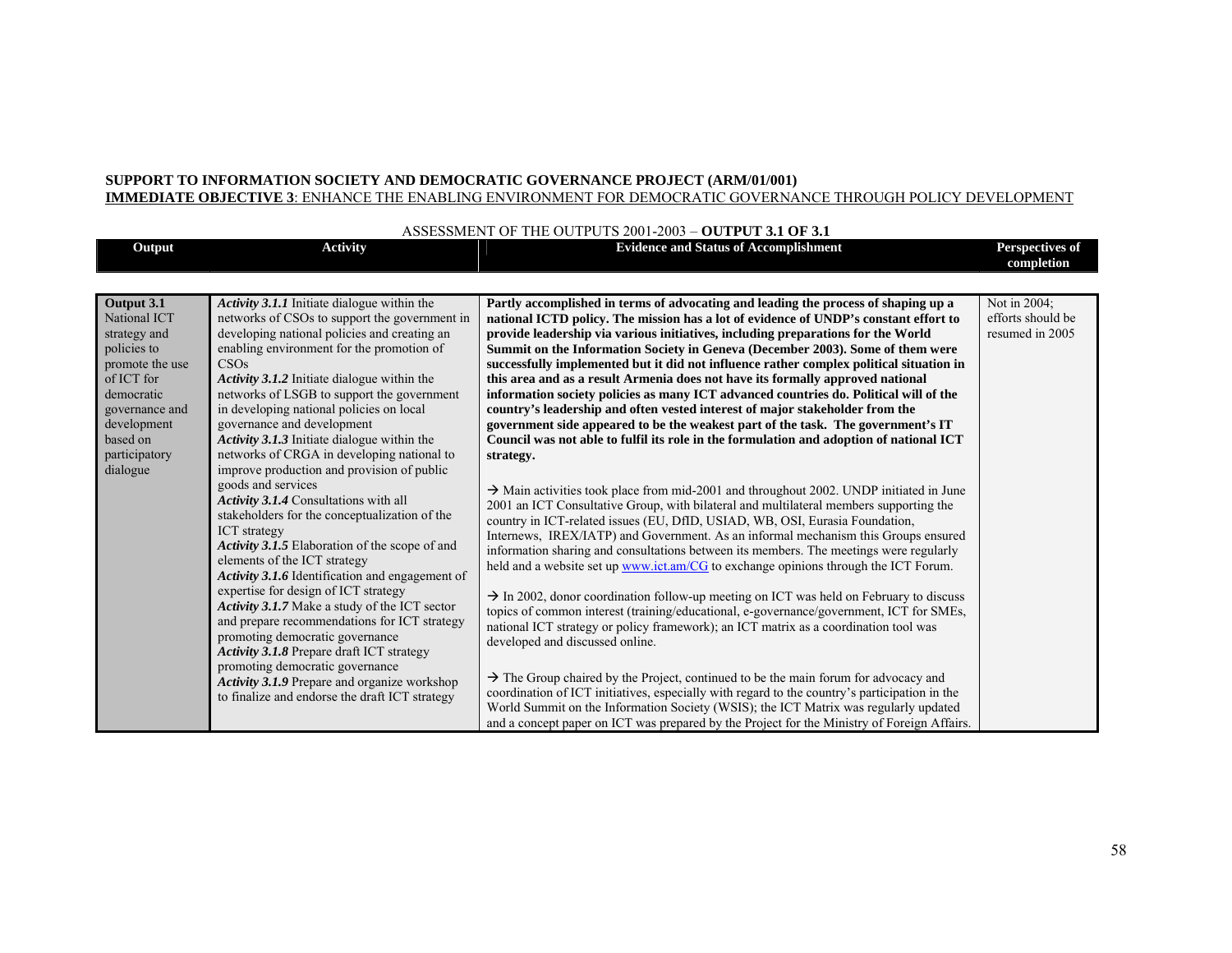#### **SUPPORT TO INFORMATION SOCIETY AND DEMOCRATIC GOVERNANCE PROJECT (ARM/01/001) –** FIRST SUBSTANTIAL REVISION **OUTCOME**: PROGRESS TOWARDS E-GOVERNANCE

|                                                                                                                                                                                                                                                                         |                                                                                                                                                                                                                                                                                                                                                                                                                                                                                                                 | ASSESSMENT OF THE OUTPUTS $2003 - 2004 = 00$ TPUT TOF 4                                                                                                                                                                                                                                                                                                                                                                                                                                                                                                                                                                                                                                                                                                                                                                                                                                                                                                                                                                                                                                                                                                                                                                                                                                                                  |                                                                                                                                               |
|-------------------------------------------------------------------------------------------------------------------------------------------------------------------------------------------------------------------------------------------------------------------------|-----------------------------------------------------------------------------------------------------------------------------------------------------------------------------------------------------------------------------------------------------------------------------------------------------------------------------------------------------------------------------------------------------------------------------------------------------------------------------------------------------------------|--------------------------------------------------------------------------------------------------------------------------------------------------------------------------------------------------------------------------------------------------------------------------------------------------------------------------------------------------------------------------------------------------------------------------------------------------------------------------------------------------------------------------------------------------------------------------------------------------------------------------------------------------------------------------------------------------------------------------------------------------------------------------------------------------------------------------------------------------------------------------------------------------------------------------------------------------------------------------------------------------------------------------------------------------------------------------------------------------------------------------------------------------------------------------------------------------------------------------------------------------------------------------------------------------------------------------|-----------------------------------------------------------------------------------------------------------------------------------------------|
| Output                                                                                                                                                                                                                                                                  | <b>Activity</b>                                                                                                                                                                                                                                                                                                                                                                                                                                                                                                 | <b>Evidence and Status of Accomplishment</b>                                                                                                                                                                                                                                                                                                                                                                                                                                                                                                                                                                                                                                                                                                                                                                                                                                                                                                                                                                                                                                                                                                                                                                                                                                                                             | <b>Perspectives</b><br>of completion                                                                                                          |
|                                                                                                                                                                                                                                                                         |                                                                                                                                                                                                                                                                                                                                                                                                                                                                                                                 |                                                                                                                                                                                                                                                                                                                                                                                                                                                                                                                                                                                                                                                                                                                                                                                                                                                                                                                                                                                                                                                                                                                                                                                                                                                                                                                          |                                                                                                                                               |
| <b>Output 1. Further</b><br>development of the<br>Armenian Freenet and<br>Armenian language Internet<br>tools.                                                                                                                                                          | Activity 1.1 Upgrade of dial-up<br>capacities<br><b>Activity 1.2</b> Upgrade of the website<br>and its components<br><b>Activity 1.3 Maintenance of services</b><br>Activity 1.4 Establishment and<br>registration of the legal status<br>Activity 1.5 Preparation of the<br>linguistic model<br><b>Activity 1.6 Programming</b><br>Activity 1.7 Preparation of web<br>interface<br>Activity 1.8 Preparation of<br>dictionary<br><b>Activity 1.9 Programming</b><br><b>Activity 1.10</b> Provision of equipment | Being accomplished. This Output is partly a continuation of the Output 1.3 under Objective<br>1 of the same project before the substantial revisions of May 2003. In addition to the Freenet-<br>related activities, additional components were added after the revision concerning the use the<br>Armenian language in the Internet resources.<br>> Universal Networking Language (UNL), a global initiative of the UN University in Tokyo. In<br>cooperation with the National Academy of Sciences and its Institute of Automation Problems the<br>following has been accomplished:<br>attribute sets for the Armenian language; morphological, syntactic and semantic attributes, as well<br>as all possible flexions and their grammatical descriptions; preliminary plans for dictionaries with<br>up to 5,000 words and rules of morphological and syntactic analyses; dictionary entries for<br>different parts of speech; rules of morphological analysis; database for the dictionary and rules of<br>analyses. By mid-December all the foreseen activities of the first phase were accomplished.<br>$\rightarrow$ Freenet – a quality daily technical online support to the Freenet users is being provided;<br>discussions are plan about exit strategy. Over 20,000 users benefit from the Armenian Freenet. | $100\%$ of<br>completion is<br>expected by the<br>end of $2004$ ;<br>however, UNDP<br>should not leave<br>Freenet without<br>support in 2005. |
| <b>Output 2. ICT Centre open</b><br>to public<br><b>Output 3. Maintenance</b><br>provided to Community<br><b>Information Centers</b><br>established in regional<br>libraries<br><b>Output 4. e-Visa system</b><br>fully in use, training and PR<br>campaign carried out |                                                                                                                                                                                                                                                                                                                                                                                                                                                                                                                 |                                                                                                                                                                                                                                                                                                                                                                                                                                                                                                                                                                                                                                                                                                                                                                                                                                                                                                                                                                                                                                                                                                                                                                                                                                                                                                                          |                                                                                                                                               |

## ASSESSMENT OF THE OUTPUTS 2003-2004 – **OUTPUT 1 OF 4**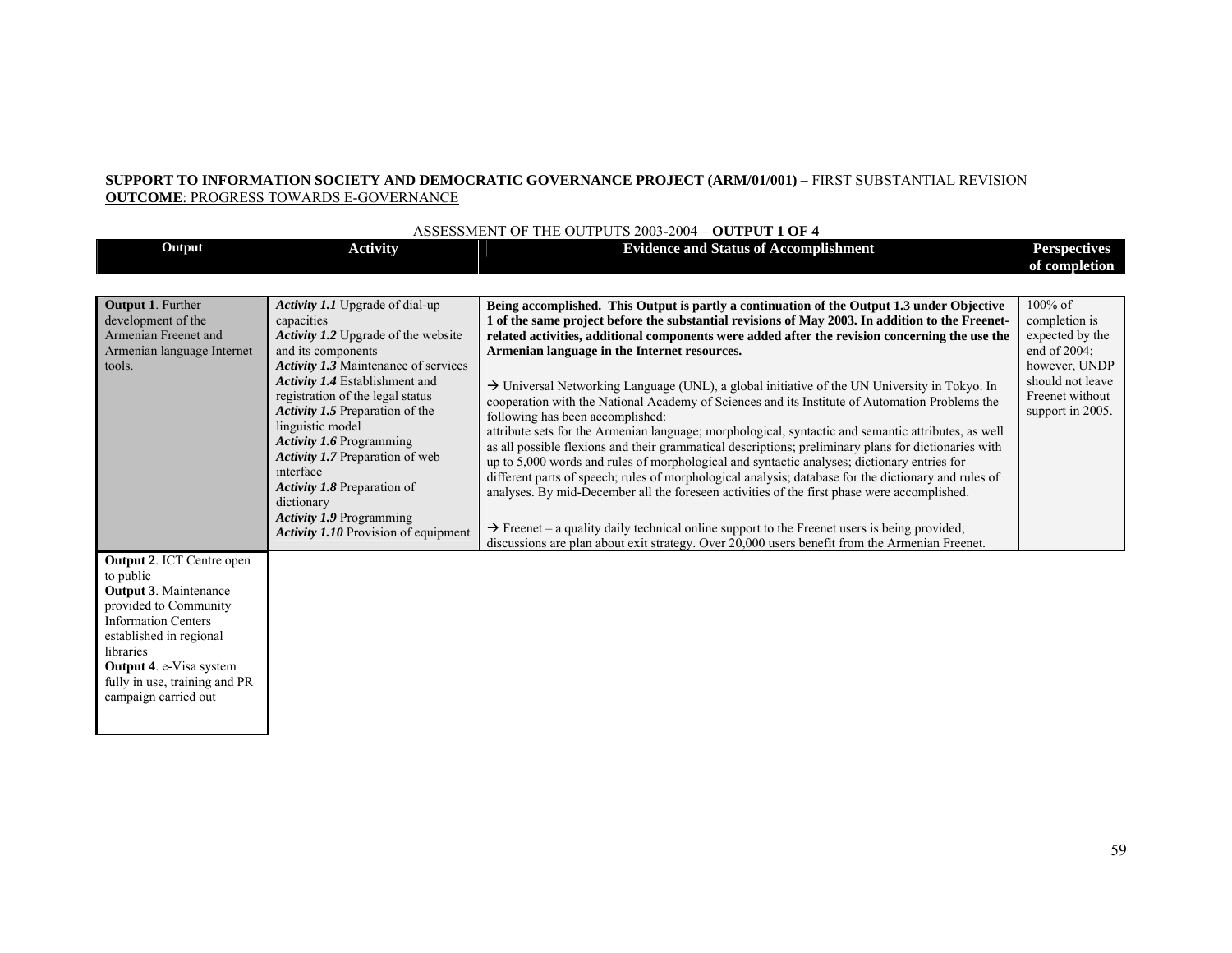### **SUPPORT TO INFORMATION SOCIETY AND DEMOCRATIC GOVERNANCE PROJECT (ARM/01/001) –** FIRST SUBSTANTIAL REVISION **OUTCOME**: PROGRESS TOWARDS E-GOVERNANCE

|                                                                                                                                                                                                                 |                                                                                                                                                                                                             | ASSESSMENT OF THE OUTPUTS 2003-2004 - OUTPUT 2 OF 4                                                                                                                                                                                                                                                                                                                                                                                                                                                                                                                 |                                                    |
|-----------------------------------------------------------------------------------------------------------------------------------------------------------------------------------------------------------------|-------------------------------------------------------------------------------------------------------------------------------------------------------------------------------------------------------------|---------------------------------------------------------------------------------------------------------------------------------------------------------------------------------------------------------------------------------------------------------------------------------------------------------------------------------------------------------------------------------------------------------------------------------------------------------------------------------------------------------------------------------------------------------------------|----------------------------------------------------|
| Output                                                                                                                                                                                                          | <b>Activity</b>                                                                                                                                                                                             | <b>Evidence and Status of Accomplishment</b>                                                                                                                                                                                                                                                                                                                                                                                                                                                                                                                        | <b>Perspectives</b>                                |
|                                                                                                                                                                                                                 |                                                                                                                                                                                                             |                                                                                                                                                                                                                                                                                                                                                                                                                                                                                                                                                                     | of completion                                      |
| <b>Output 1. Further</b><br>development of the<br>Armenian Freenet and<br>Armenian language Internet<br>tools.<br><b>Output 2. ICT Centre open</b><br>to public                                                 | Activity 2.1 Renovation of<br>premises<br>Activity 2.2 Security installations<br>Activity 2.3 Furnishing the<br>Centre<br>Activity 2.4 Equipping the<br>Centre<br>Activity 2.5 Establishing<br>connectivity | Fully accomplished. This Output is a continuation of the Output 1.1 under<br>Objective 1 of the same project before the substantial revisions of May 2003.<br>$\rightarrow$ The ICT Centre for Democratic Governance at the National Academy of Sciences<br>was officially opened on November 11, 2003 by the President of the National Academy<br>of Sciences, the Minister of Foreign Affairs, and the UNDP Resident Representative in<br>the presence of many representatives from the Government, the international community,<br>civil society and mass media. | $100\%$ of<br>completion is<br>already<br>achieved |
| <b>Output 3. Maintenance</b><br>provided to Community<br><b>Information Centers</b><br>established in regional<br>libraries<br>Output 4. e-Visa system<br>fully in use, training and PR<br>campaign carried out |                                                                                                                                                                                                             |                                                                                                                                                                                                                                                                                                                                                                                                                                                                                                                                                                     |                                                    |

60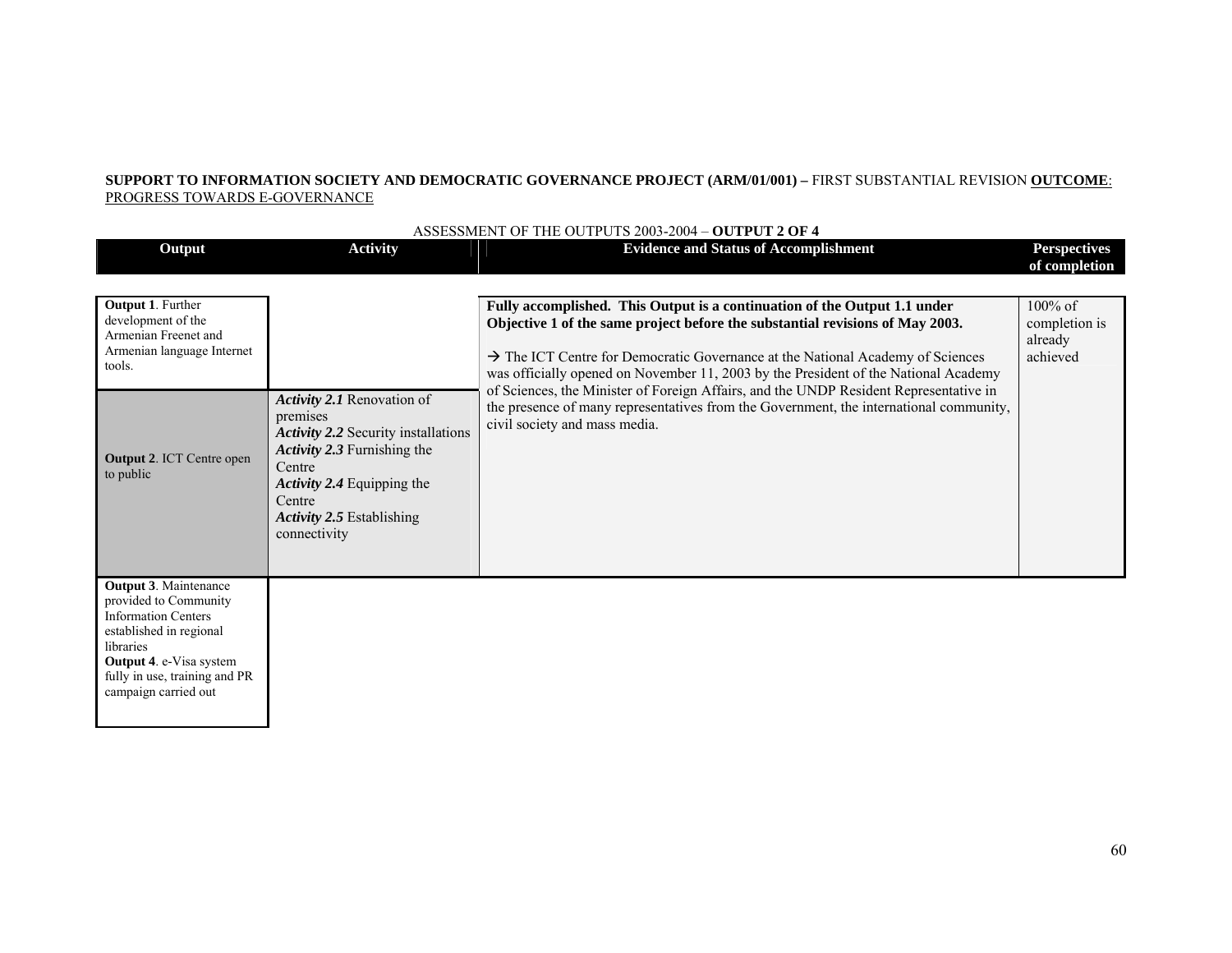#### **SUPPORT TO INFORMATION SOCIETY AND DEMOCRATIC GOVERNANCE PROJECT (ARM/01/001) –** FIRST SUBSTANTIAL REVISION **OUTCOME**: PROGRESS TOWARDS E-GOVERNANCE

|                                                                                                                                                                 |                                                                                            | ASSESSMENT OF THE OUTPUTS 2003-2004 – OUTPUT 3 OF 4                                                                                                                   |                                                                  |
|-----------------------------------------------------------------------------------------------------------------------------------------------------------------|--------------------------------------------------------------------------------------------|-----------------------------------------------------------------------------------------------------------------------------------------------------------------------|------------------------------------------------------------------|
| Output                                                                                                                                                          | <b>Activity</b>                                                                            | <b>Evidence and Status of Accomplishment</b>                                                                                                                          | <b>Perspectives</b><br>of completion                             |
| <b>Output 1. Further</b><br>development of the<br>Armenian Freenet and<br>Armenian language Internet<br>tools.<br><b>Output 2. ICT Centre open</b><br>to public |                                                                                            | Fully accomplished. This Output is a continuation of the Outputs 2.1 and 2.2 of the<br>same project (under Objective 2) before the substantial revisions of May 2003. | $100\%$ of<br>completion is<br>expected by<br>the end of<br>2004 |
| <b>Output 3. Maintenance</b><br>provided to Community<br><b>Information Centers</b><br>established in regional<br>libraries                                     | <b>Activity 3.1</b> Establishing<br>connectivity<br><b>Activity 3.2</b> Revamping websites |                                                                                                                                                                       |                                                                  |
| <b>Output 4. e-Visa system</b><br>fully in use, training and PR                                                                                                 |                                                                                            |                                                                                                                                                                       |                                                                  |

campaign carried out

ASSESSMENT OF THE OUTPUTS 2003-2004 – **OUTPUT 3 OF 4**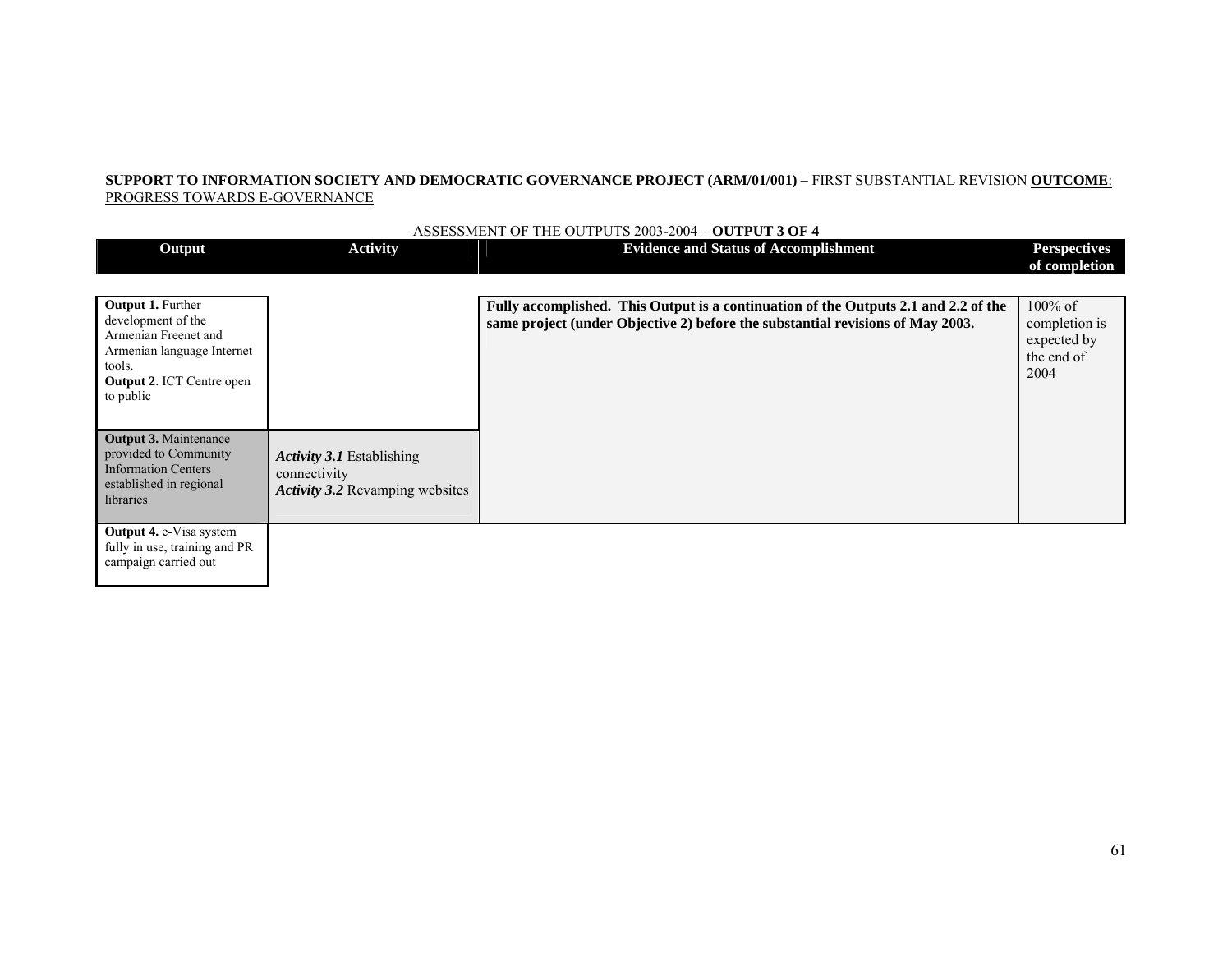### **SUPPORT TO INFORMATION SOCIETY AND DEMOCRATIC GOVERNANCE PROJECT (ARM/01/001) – FIRST SUBSTANTIAL REVISION OUTCOME**: PROGRESS TOWARDS E-GOVERNANCE

| ASSESSMENT OF THE OUTPUTS 2003-2004 - OUTPUT 4 OF 4                                                                                                                                                                                                                                     |                                                                                                                                               |                                                                                                                                                                                                                                                                                                                                                                                                                                                                                                                                                                                                                                                                                                                                                                                                                                                                                                                                                                                                                                                                                                                                                                                                                                                                                                  |                                                               |
|-----------------------------------------------------------------------------------------------------------------------------------------------------------------------------------------------------------------------------------------------------------------------------------------|-----------------------------------------------------------------------------------------------------------------------------------------------|--------------------------------------------------------------------------------------------------------------------------------------------------------------------------------------------------------------------------------------------------------------------------------------------------------------------------------------------------------------------------------------------------------------------------------------------------------------------------------------------------------------------------------------------------------------------------------------------------------------------------------------------------------------------------------------------------------------------------------------------------------------------------------------------------------------------------------------------------------------------------------------------------------------------------------------------------------------------------------------------------------------------------------------------------------------------------------------------------------------------------------------------------------------------------------------------------------------------------------------------------------------------------------------------------|---------------------------------------------------------------|
| Output                                                                                                                                                                                                                                                                                  | <b>Activity</b>                                                                                                                               | <b>Evidence and Status of Accomplishment</b>                                                                                                                                                                                                                                                                                                                                                                                                                                                                                                                                                                                                                                                                                                                                                                                                                                                                                                                                                                                                                                                                                                                                                                                                                                                     | <b>Perspectives of</b><br>completion                          |
|                                                                                                                                                                                                                                                                                         |                                                                                                                                               |                                                                                                                                                                                                                                                                                                                                                                                                                                                                                                                                                                                                                                                                                                                                                                                                                                                                                                                                                                                                                                                                                                                                                                                                                                                                                                  |                                                               |
| <b>Output 1. Further</b><br>development of the<br>Armenian Freenet and<br>Armenian language Internet<br>tools.<br><b>Output 2. ICT Centre open</b><br>to public<br>Output 3. Maintenance<br>provided to Community<br><b>Information Centers</b><br>established in regional<br>libraries |                                                                                                                                               | Fully accomplished. This is one of the most successful e-government initiatives in Armenia,<br>as well as regionally and globally. The fact that it was implemented within a rather short<br>period of time points at high level of capacity and knowledge available to succeed with other<br>initiatives alike.<br>$\rightarrow$ E-Visa System has been implemented on a really large scale with thousands of visas obtained<br>online, with excellent cooperation with and support from the Ministry of Foreign Affairs. The<br>latter indicates how important is political will in e-government initiatives;<br>$\rightarrow$ E-Visa software is fully completed. The FoxPro Database engine has been installed and<br>configured to comply with the requirements of the consular department of the MFA. The software<br>is now capable of accepting applications over the internet and record the collected data within the<br>central e-Visa database.                                                                                                                                                                                                                                                                                                                                      | $100\%$ of<br>completion is<br>expected by the<br>end of 2004 |
| <b>Output 4. e-Visa system</b><br>fully in use, training and PR<br>campaign carried out                                                                                                                                                                                                 | Activity 4.1 Provision of equipment<br>Activity 4.2 Software development<br>Activity 4.3 Training<br>Activity 4.4 Carrying out PR<br>campaign | $\rightarrow$ Tracking online system and the online processing of requests are is being put in place. The<br>system can be implemented at any border-crossing provided that there us Internet connectivity and<br>sufficient computer literacy.<br>$\rightarrow$ PR campaign was ongoing during April-September 2004 through Armenian international<br>periodicals (AIM, Nouvelles d'Arménie), websites and online media.<br>$\rightarrow$ Building on the e-Visa success, a new component has been started together with the Ministry of<br>Foreign Affairs - e-Consulate. The first phase of e-Consulate started with digitization of all<br>application forms used by the population to request various services from the Ministry. E-visa<br>system also showed the need of expanding it to other, more comprehensive, e-consular services,<br>for example making consular forms accessible to the public through the Internet and special kiosks<br>installed in the Ministry's lobby. The forms, posted on a sub-site of the Ministry's website, would<br>be downloadable with a possibility of completing online and printing out. By the end of December,<br>a certain number of forms were tested on the provisional website, which will be accessible also<br>from an Internet kiosks. |                                                               |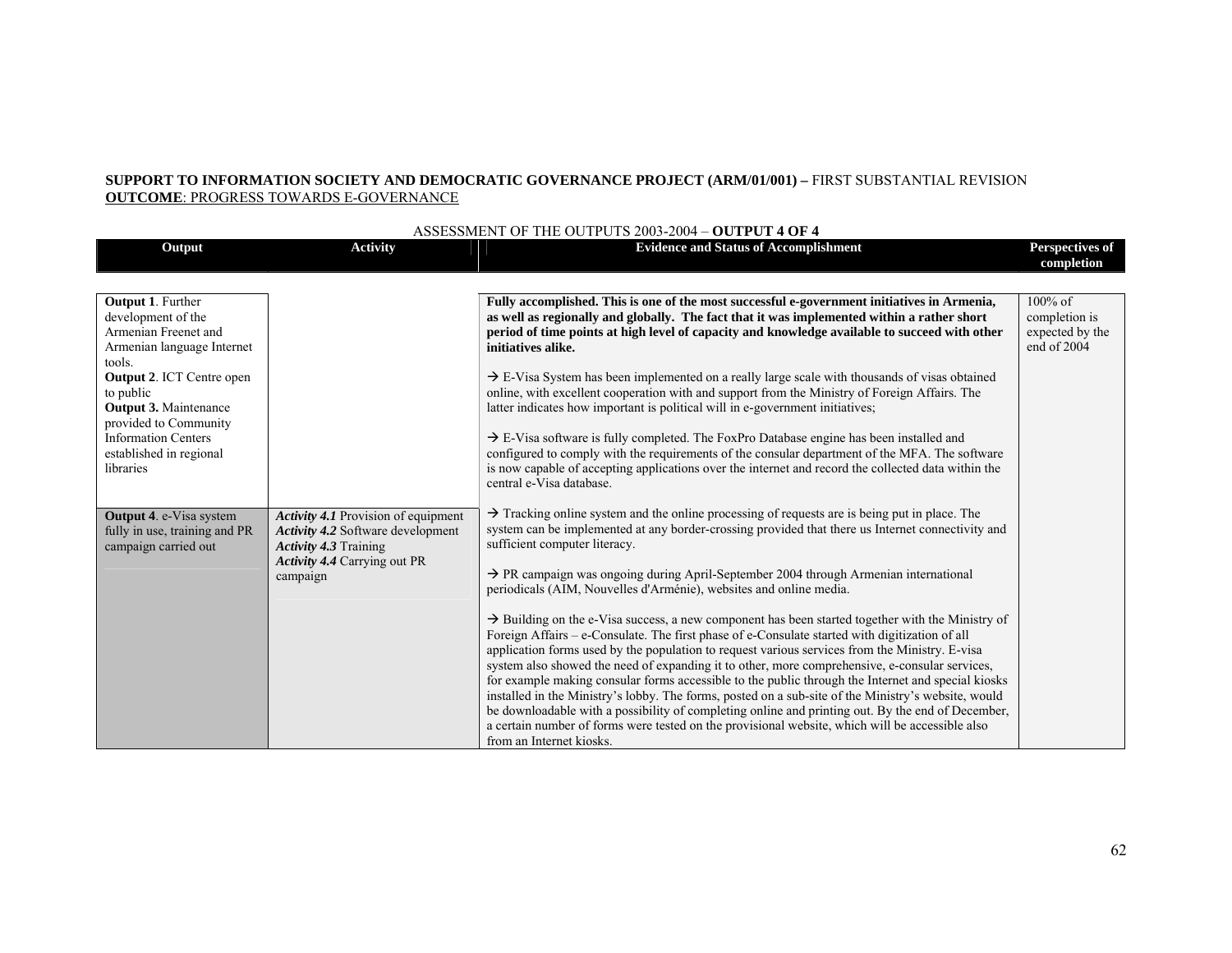#### **SUPPORT TO INFORMATION SOCIETY AND DEMOCRATIC GOVERNANCE PROJECT (ARM/01/001) –** SECOND SUBSTANTIAL REVISION (current Atlas project ID 000011255) **OUTCOME**: PARTICIPATORY POLICY MAKING AMONG TARGETED GROUPS IS PROMOTED

#### **Output 1**. Further development of the Armenian Freenet and Armenian language Internet tools. *Activity 1.1* Upgrade of dial-up capacities *Activity 1.2* Upgrade of the website and its components *Activity 1.3* Maintenance of services *Activity 1.4* Establishment and registration of the legal status *Activity 1.5* Preparation of the linguistic model *Activity 1.6* Programming *Activity 1.7* Preparation of web interface *Activity 1.8* Preparation of dictionary *Activity 1.9* Programming *Activity 1.10* Provision of equipment **Freenet - Fully accomplished**   $\rightarrow$  Freenet connectivity and hosting capacities were constantly growing during 2001-2003; the number of communication and Web services through Freenet Webmail interface for end-users was rapidly increasing as well. Some connectivity problems were successfully solved after lobbying Armentel.  $\rightarrow$  In May 2001, the Freenet Club was endowed with an entirely new and attractive web mail platform: email.freenet.am. An SMTP connection was established with the Freenet mail serves. Besides, it became possible to log into any POP server. The default language was Armenian, with English available  $\rightarrow$  The Freenet Club activities saw an unprecedented boost in 2001. The overall number of freenet.am e-mail addresses exceeded 15,000. The number of the UN House Internet public site attendees was over 750. (Today, the respective numbers are: 24,500 and 4,500). A quality daily technical online support to the Freenet users is being provided; discussions are planned about exit strategy. **UNL – expected to be accomplished**.. Universal Networking Language (UNL) is a global initiative of the UN University in Tokyo. In cooperation with the National Academy of Sciences and its Institute of Automation Problems the following has been accomplished: attribute sets for the Armenian language; morphological, syntactic and semantic attributes, as well as all possible flexions and their grammatical descriptions; preliminary plans for dictionaries with up to 5,000 words and rules of morphological and syntactic analyses; dictionary entries for different parts of speech; rules of morphological analysis; database for the dictionary and rules of analyses.  $\rightarrow$  By mid-December all the foreseen activities of the first phase were accomplished. 100% of completion is expected by the end of 2004 **Output 2**. ICT Centre open to public **Output 3**. Maintenance provided to Community Information Centers established in regional libraries **Output 4**. e-Visa system fully in use, training and PR campaign carried out

#### ASSESSMENT OF THE OUTPUTS 2004 – **OUTPUT 1 OF 4**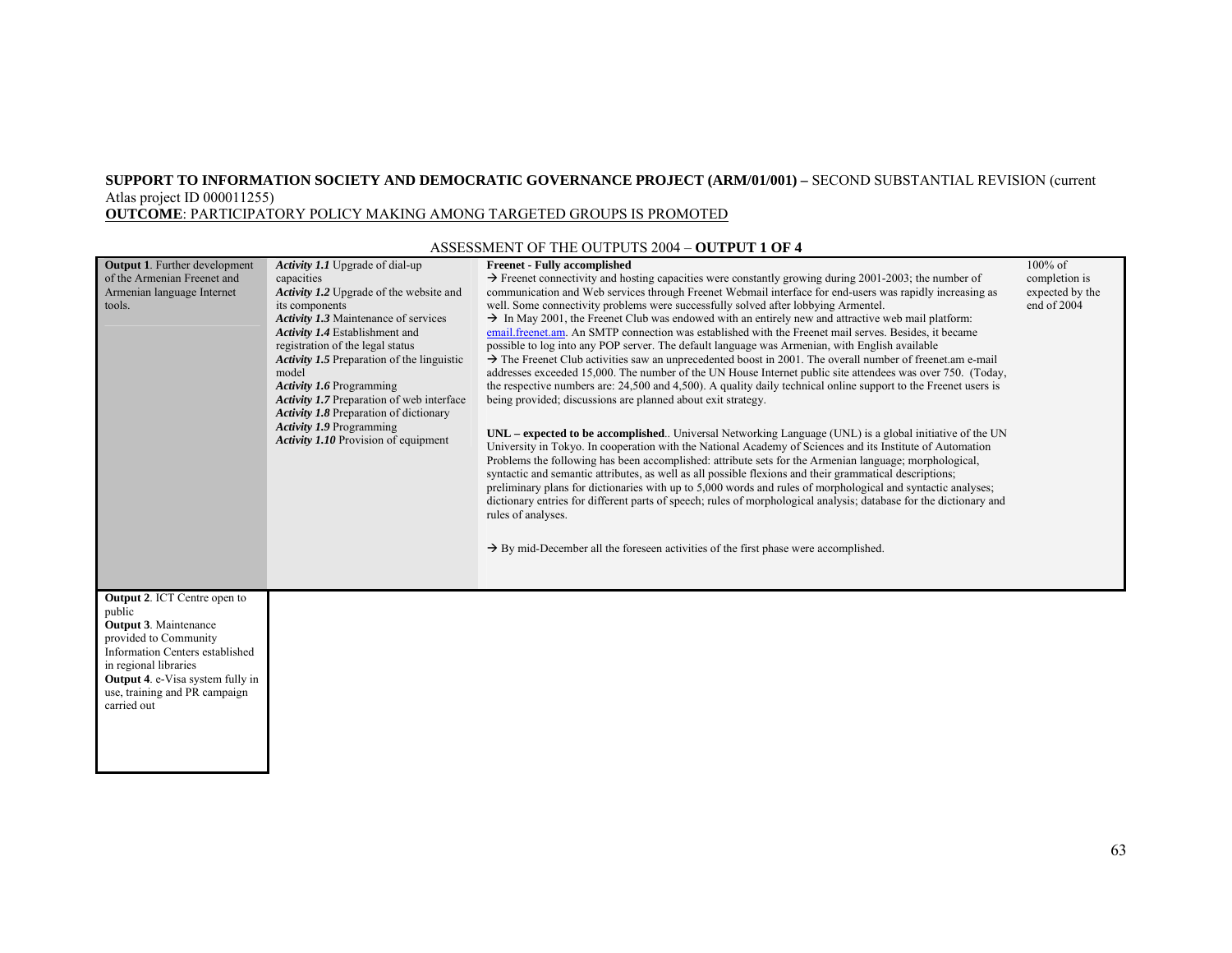**OUTCOME**: PARTICIPATORY POLICY MAKING AMONG TARGETED GROUPS IS PROMOTED

| Output                                                                                                                                                                                                          | <b>Activity</b>                                                                                                                                                                                             | <b>Evidence and Status of Accomplishment</b>                                                                                                                                                                                                                                                                                                                                                                                                                                         | <b>Perspectives</b><br>of completion                          |
|-----------------------------------------------------------------------------------------------------------------------------------------------------------------------------------------------------------------|-------------------------------------------------------------------------------------------------------------------------------------------------------------------------------------------------------------|--------------------------------------------------------------------------------------------------------------------------------------------------------------------------------------------------------------------------------------------------------------------------------------------------------------------------------------------------------------------------------------------------------------------------------------------------------------------------------------|---------------------------------------------------------------|
| <b>Output 1. Further</b><br>development of the<br>Armenian Freenet and<br>Armenian language Internet<br>tools.<br><b>Output 2. ICT Centre open</b><br>to public                                                 | Activity 2.1 Renovation of<br>premises<br>Activity 2.2 Security installations<br>Activity 2.3 Furnishing the<br>Centre<br>Activity 2.4 Equipping the<br>Centre<br>Activity 2.5 Establishing<br>connectivity | <b>Fully accomplished</b><br>$\rightarrow$ This Output is a continuation of the Output 1.1 under Objective 1 of the same project<br>before the substantial revisions of May 2003.<br>$\rightarrow$ The Centre at the National Academy of Sciences was officially opened on November<br>11, 2003. The Centre is fully operational.<br>$\rightarrow$ Financial support was provided by the Local Soros Foundation and the Project<br>Harmony to procure equipment. Fully accomplished. | 100% of<br>completion is<br>expected by<br>the end of<br>2004 |
| <b>Output 3. Maintenance</b><br>provided to Community<br><b>Information Centers</b><br>established in regional<br>libraries<br>Output 4. e-Visa system fully<br>in use, training and PR<br>campaign carried out |                                                                                                                                                                                                             |                                                                                                                                                                                                                                                                                                                                                                                                                                                                                      |                                                               |

#### ASSESSMENT OF THE OUTPUTS 2004 – **OUTPUT 2 OF 4**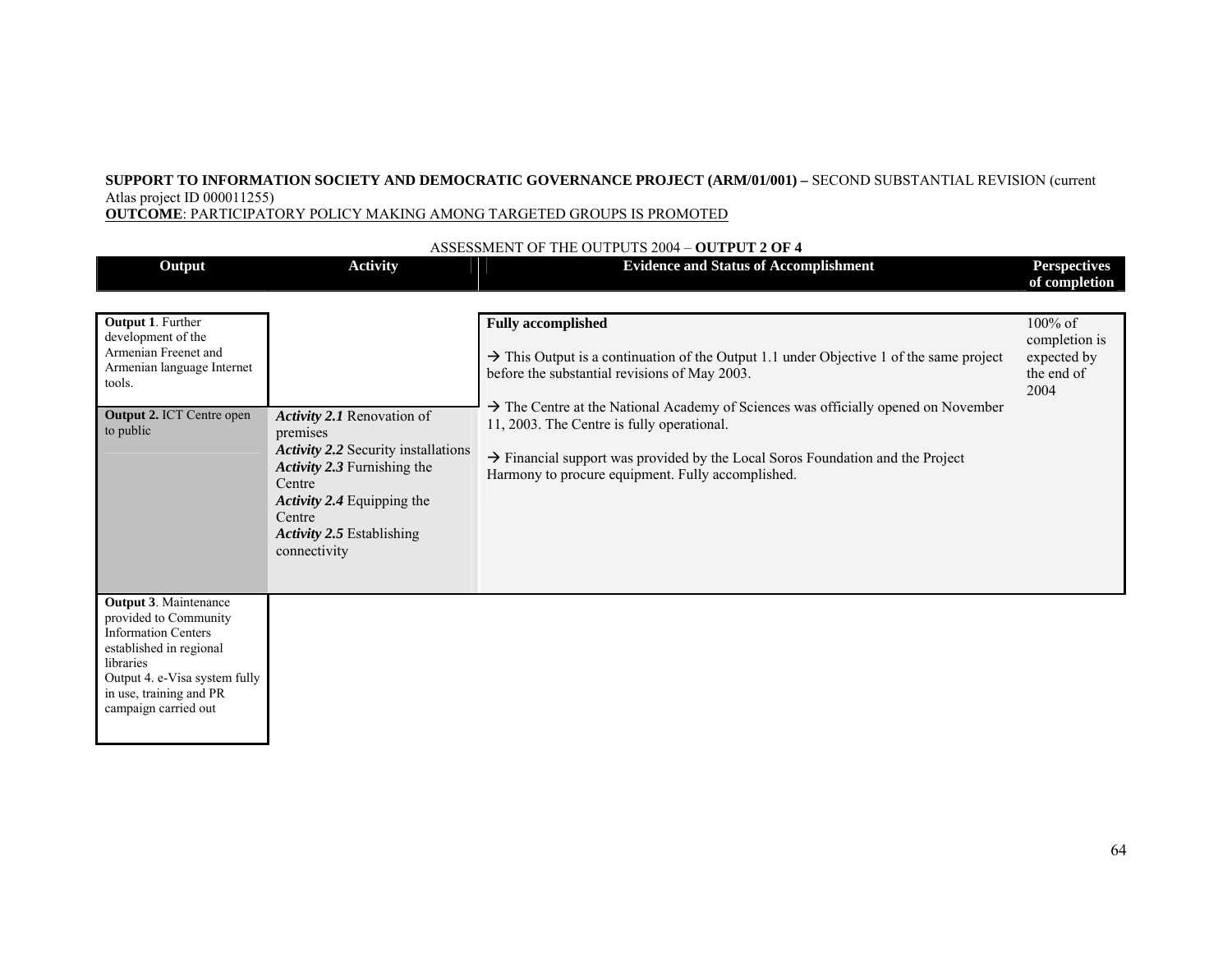**OUTCOME**: PARTICIPATORY POLICY MAKING AMONG TARGETED GROUPS IS PROMOTED

| Output                                                                                                                                      | <b>Activity</b>                                                                     | <b>Evidence and Status of Accomplishment</b>                                                                                                                                                                                                                 | <b>Perspectives</b><br>of completion                             |
|---------------------------------------------------------------------------------------------------------------------------------------------|-------------------------------------------------------------------------------------|--------------------------------------------------------------------------------------------------------------------------------------------------------------------------------------------------------------------------------------------------------------|------------------------------------------------------------------|
| Output 1. Further<br>development of the<br>Armenian Freenet and<br>Armenian language Internet<br>tools.<br><b>Output 2. ICT Centre open</b> |                                                                                     | <b>Fully accomplished for 6 regions</b><br>Accomplished through Community Information Networks (CIN) established and<br>operationalized in 6 regional libraries.                                                                                             | $100\%$ of<br>completion is<br>expected by<br>the end of<br>2004 |
| to public                                                                                                                                   |                                                                                     | Funding was received from the Eurasia Foundation for establishing Community<br>Information Networks at libraries in Vanadzor, Gyumri, Kapan, Armavir, and<br>Noyemberian.                                                                                    |                                                                  |
| <b>Output 3. Maintenance</b><br>provided to Community<br><b>Information Centers</b><br>established in regional<br>libraries                 | <b>Activity 3.1 Establishing</b><br>connectivity<br>Activity 3.2 Revamping websites | The CINs were connected to the Armenian Freenet and constituted small centres for the<br>community members to share information and knowledge on the urgent issues of<br>community life.                                                                     |                                                                  |
|                                                                                                                                             |                                                                                     | A regional monitor was hired who ensured the Internet connectivity between each of the<br>libraries and the Freenet, prepared a generic web site that was further customized by the<br>libraries themselves, and provided minimum training to the libraries. |                                                                  |
| <b>Output 4. e-Visa system</b><br>fully in use, training and PR<br>campaign carried out                                                     |                                                                                     |                                                                                                                                                                                                                                                              |                                                                  |

#### ASSESSMENT OF THE OUTPUTS 2004 – **OUTPUT 3 OF 4**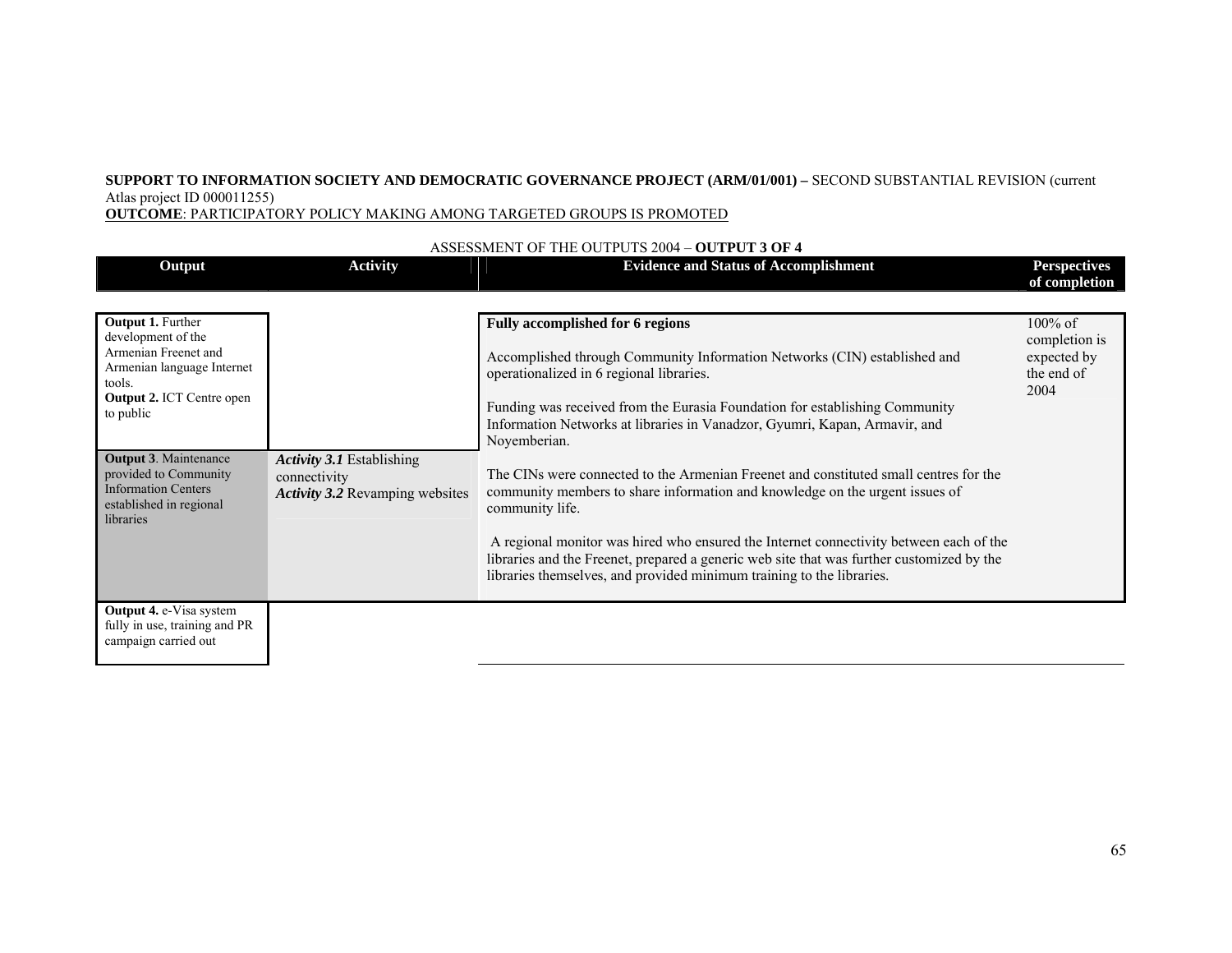**OUTCOME**: PARTICIPATORY POLICY MAKING AMONG TARGETED GROUPS IS PROMOTED

| Output                                                                                                                                                                                                                                                                                                                                                                                    | <b>Activity</b>                                                                                                                                                       | <b>Evidence and Status of Accomplishment</b>                                                                                                                                                                                                                                                                                                                                                                                                                                                                                                                                                                                                                                                                                                                                                                                                                                                                                                                                                 | <b>Perspectives</b><br>of completion                             |
|-------------------------------------------------------------------------------------------------------------------------------------------------------------------------------------------------------------------------------------------------------------------------------------------------------------------------------------------------------------------------------------------|-----------------------------------------------------------------------------------------------------------------------------------------------------------------------|----------------------------------------------------------------------------------------------------------------------------------------------------------------------------------------------------------------------------------------------------------------------------------------------------------------------------------------------------------------------------------------------------------------------------------------------------------------------------------------------------------------------------------------------------------------------------------------------------------------------------------------------------------------------------------------------------------------------------------------------------------------------------------------------------------------------------------------------------------------------------------------------------------------------------------------------------------------------------------------------|------------------------------------------------------------------|
| <b>Output 1. Further</b><br>development of the<br>Armenian Freenet and<br>Armenian language Internet<br>tools.<br><b>Output 2. ICT Centre open</b><br>to public<br><b>Output 3. Maintenance</b><br>provided to Community<br><b>Information Centers</b><br>established in regional<br>libraries<br><b>Output 4. e-Visa system</b><br>fully in use, training and PR<br>campaign carried out | <i>Activity 4.1</i> Provision of<br>equipment <i>Activity 4.2</i> Software<br>development Activity 4.3<br>Training<br><b>Activity 4.4 Carrying out PR</b><br>campaign | <b>Fully accomplished.</b><br>$\rightarrow$ e-Visa initiative developed and applied; software is fully completed<br>$\rightarrow$ FoxPro Database engine has been installed and configured to comply with the<br>requirements of the consular department of the MFA.<br>$\rightarrow$ Applications for visa can be accepted via the internet and record the collected data<br>within the central e-Visa database.<br>$\rightarrow$ Thousands of applications have been sent to MFA and thousands e-visas issued<br>making the entire cycle fully transactional.<br>$\rightarrow$ a new e-Consulate initiative is being prepared with more and diverse online<br>functionality;<br>$\rightarrow$ Started with digitization of all application forms used by the population to request<br>various services from the Ministry (e-consular services, for example making consular<br>forms accessible to the public through the Internet and special kiosks installed in the<br>Ministry's lobby) | $100\%$ of<br>completion is<br>expected by<br>the end of<br>2004 |

#### ASSESSMENT OF THE OUTPUTS 2004 – **OUTPUT 4 OF 4**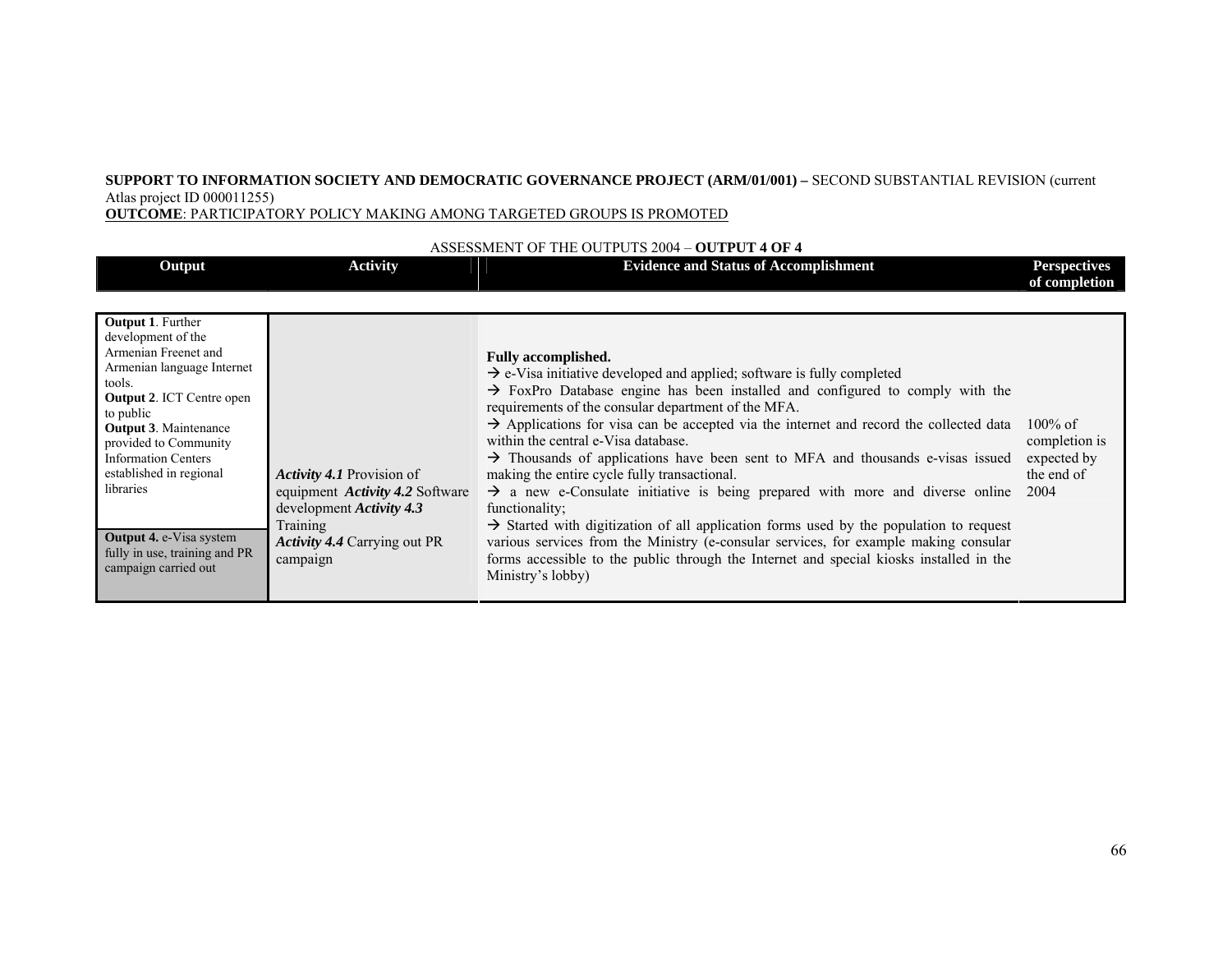#### **SUPPORT TO DEMOCRATIC GOVERNANCE PROJECT (ARM/02/012, Atlas project ID 00011260) OUTCOME**: ACCELERATED PROGRESS TOWARDS E-GOVERNANCE

| ASSESSMENT OF THE OUTPUTS 2002-2004 - OUTPUT 1 OF 4                                                                                                                                                                                                                                                                                                                                                                                                                                                                                                                                                                           |                                                                                                                                                                                                                                                                                                                                       |                                                                                                                                                                                                                                                                                                                                                                                                                                                                                                                                                                                                                                                                                                                                                                                                                                                                                                                                                                                                                                                                                                                                                                                                                                                                                                                                                                                                                                                                                                                                                                                                                                                                                                                                                                                                                                                                                                                                                                                                                                                                                                                                                                                                                                                                                                                                                                                                                                                                                   |                                                               |
|-------------------------------------------------------------------------------------------------------------------------------------------------------------------------------------------------------------------------------------------------------------------------------------------------------------------------------------------------------------------------------------------------------------------------------------------------------------------------------------------------------------------------------------------------------------------------------------------------------------------------------|---------------------------------------------------------------------------------------------------------------------------------------------------------------------------------------------------------------------------------------------------------------------------------------------------------------------------------------|-----------------------------------------------------------------------------------------------------------------------------------------------------------------------------------------------------------------------------------------------------------------------------------------------------------------------------------------------------------------------------------------------------------------------------------------------------------------------------------------------------------------------------------------------------------------------------------------------------------------------------------------------------------------------------------------------------------------------------------------------------------------------------------------------------------------------------------------------------------------------------------------------------------------------------------------------------------------------------------------------------------------------------------------------------------------------------------------------------------------------------------------------------------------------------------------------------------------------------------------------------------------------------------------------------------------------------------------------------------------------------------------------------------------------------------------------------------------------------------------------------------------------------------------------------------------------------------------------------------------------------------------------------------------------------------------------------------------------------------------------------------------------------------------------------------------------------------------------------------------------------------------------------------------------------------------------------------------------------------------------------------------------------------------------------------------------------------------------------------------------------------------------------------------------------------------------------------------------------------------------------------------------------------------------------------------------------------------------------------------------------------------------------------------------------------------------------------------------------------|---------------------------------------------------------------|
| Output                                                                                                                                                                                                                                                                                                                                                                                                                                                                                                                                                                                                                        | <b>Activity</b>                                                                                                                                                                                                                                                                                                                       | <b>Evidence and Status of Accomplishment</b>                                                                                                                                                                                                                                                                                                                                                                                                                                                                                                                                                                                                                                                                                                                                                                                                                                                                                                                                                                                                                                                                                                                                                                                                                                                                                                                                                                                                                                                                                                                                                                                                                                                                                                                                                                                                                                                                                                                                                                                                                                                                                                                                                                                                                                                                                                                                                                                                                                      | Perspectives of<br>Completion                                 |
|                                                                                                                                                                                                                                                                                                                                                                                                                                                                                                                                                                                                                               |                                                                                                                                                                                                                                                                                                                                       |                                                                                                                                                                                                                                                                                                                                                                                                                                                                                                                                                                                                                                                                                                                                                                                                                                                                                                                                                                                                                                                                                                                                                                                                                                                                                                                                                                                                                                                                                                                                                                                                                                                                                                                                                                                                                                                                                                                                                                                                                                                                                                                                                                                                                                                                                                                                                                                                                                                                                   |                                                               |
| <b>Output 1.</b> Web-based e-Governance<br>system for territorial administration<br>(e-GSTA) customized, tested and<br>operational in 9 regions<br><b>Output 2.</b> Infrastructure and legal<br>framework for improved interactions<br>between the public and the<br>administration are in place<br><b>Output 3.</b> Improved capacities of the<br>regional administration, including big<br>urban and rural municipalities, to<br>provide online information and<br>services to the public<br>Output 4. Increased awareness and<br>capacity of the public to use the new<br>medium of interaction with the<br>administration | Activity 1.1 Customization of<br>interlinked e-GSTA for 9 regions,<br>with account of the type of<br>administration (regional or local)<br>Activity 1.2 Systematization and<br>input of relevant content into the<br>system<br><b>Activity 1.3</b> Creation of mechanisms<br>and procedures for the regular<br>update of the contents | Fully accomplished for 5 regions -- e-GSTA is fully functional in Shirak, Kotyak,<br>Vayots Dzor, Syunik, Lori. In the remaining five regions of Tavush, Artashat,<br>Aragatsotn, Armavir, and Gegharkunik all necessary preparations have been done<br>and the operationalization of the e-GSTA is in good progress.<br>$\rightarrow$ technical description of e-GSTA software developed and approved by the Project<br>Steering Committee early in 2003;<br>$\rightarrow$ e-GSTA software improved by adding more features to ensure access with regional and<br>central portals; e-GSTA system installed; all regional governors are connected to the<br>intranet of MTA with special messaging application connecting two Deputy Ministers, two<br>experts and central e-GSTA coordinator developed and operationalized;<br>$\rightarrow$ Public Access Points established and personnel hired and trained;<br>$\rightarrow$ inter-Portal linkages established via access from regional and central portals;<br>> MTA's and all five online regional portals were continuously updated; hundreds of first<br>instance court rulings available online on the e-GSTA regional portals; in 2004, a new<br>section on draft laws related to regional administrations was added to the MTA portal and<br>regularly updated since then; application forms related to social issues were selected and<br>posted online for download (first in Lori and afterwards in the other four regions where e-<br>GSTA is functional) and use to improve access of citizens to public services provided by<br>regional administrations;<br>$\rightarrow$ regional e-GSTA coordinators hired to take charge of content development; regional<br>administration staff trained to use e-GSTA;<br>$\rightarrow$ cooperation agreement concluded with the Council of Court Chairmen and an expert<br>assigned to post regularly the rulings for all criminal cases of the region's first instance<br>courts;<br>$\rightarrow$ the Armenian Association of Psychologists surveyed in 2003 local communities in Lori<br>for assessing the main effective channels of information dissemination; its final evaluation<br>was conducted in April-June 2004 and recommendations made to amend the regional<br>portals and relevant maintenance policies; the statistical subsystem of Lori portal was set<br>up to evaluate the impact of the portal online functionalities on the actual use of e-GSTA. | $100\%$ of<br>completion is<br>expected by the<br>end of 2004 |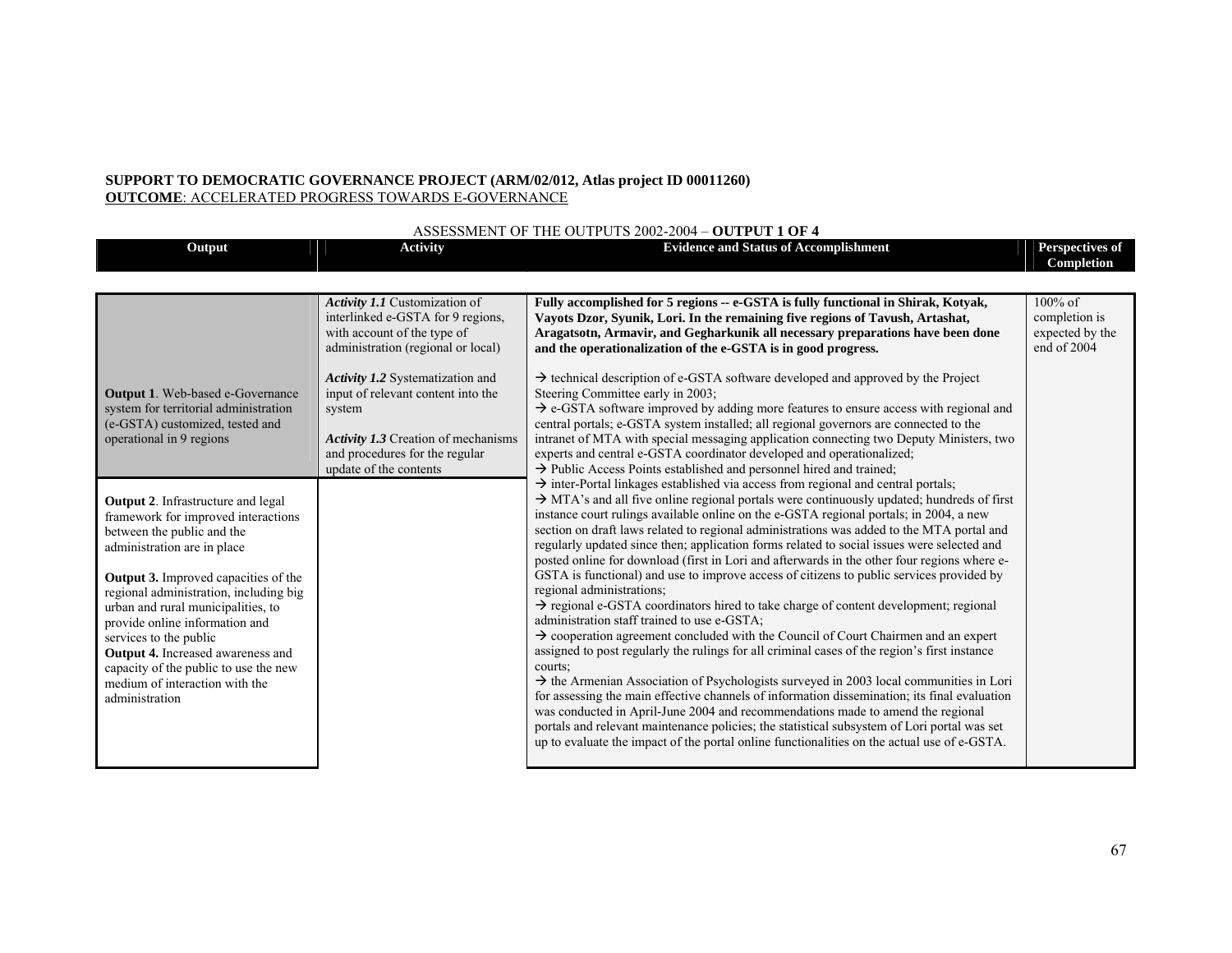#### **SUPPORT TO DEMOCRATIC GOVERNANCE PROJECT (ARM/02/012, Atlas project ID 00011260) OUTCOME:** ACCELERATED PROGRESS TOWARDS E-GOVERNANCE

| Output                                                                                                                                                                                                                                                                                                                              | Activity                                                                                                                                                                                                                      | <b>Status and Evidence of Accomplishment</b>                                                                                                                                                                                                                                                                                                                                                                                                                                                                                                                                                                                                                                                                                                                                                                                                                                                                                                                                                                                                                                                                                                                                                                                                                                                                                                          | Perspectives of<br>Completion                                                                                                                                     |
|-------------------------------------------------------------------------------------------------------------------------------------------------------------------------------------------------------------------------------------------------------------------------------------------------------------------------------------|-------------------------------------------------------------------------------------------------------------------------------------------------------------------------------------------------------------------------------|-------------------------------------------------------------------------------------------------------------------------------------------------------------------------------------------------------------------------------------------------------------------------------------------------------------------------------------------------------------------------------------------------------------------------------------------------------------------------------------------------------------------------------------------------------------------------------------------------------------------------------------------------------------------------------------------------------------------------------------------------------------------------------------------------------------------------------------------------------------------------------------------------------------------------------------------------------------------------------------------------------------------------------------------------------------------------------------------------------------------------------------------------------------------------------------------------------------------------------------------------------------------------------------------------------------------------------------------------------|-------------------------------------------------------------------------------------------------------------------------------------------------------------------|
| Output 1. Web-based e-<br>Governance system for territorial<br>administration (e-GSTA)<br>customized, tested and operational<br>in 9 regions                                                                                                                                                                                        | Activity 2.1 Creation of Internet<br>public access sites in the territorial                                                                                                                                                   | Fully accomplished in 5 regions – Infrastructure and Public Access Points created and operational in<br>Shirak, Kotyak, Vayots Dzor, Syunik, Lori; in the remaining five regions of Tavush, Artashat,<br>Aragatsotn, Armavir, and Gegharkunik all necessary preparations have been done and the<br>establishment of Access Points is in good progress. Partially accomplished for legal frameworks -<br>preparatory work done.<br>$\rightarrow$ premises for Public Access Points identified and allotted by regional administrations; equipment procured;<br>Public Access sites renovated and furnished;                                                                                                                                                                                                                                                                                                                                                                                                                                                                                                                                                                                                                                                                                                                                            | 100% of completion is<br>expected by the end of<br>$2004$ as far as<br>infrastructure<br>component is<br>concerned; legal<br>framework needs<br>further attention |
| <b>Output 2.</b> Infrastructure and legal<br>framework for improved<br>interactions between the public<br>and the administration are in place                                                                                                                                                                                       | centers as access points to the E-<br><b>GSTA</b><br>Activity 2.2 Support to the<br>preparation and adaptation of the<br>necessary relevant laws related to the<br>use of E-GSTA (digital signature and<br>digital documents) | $\rightarrow$ LANs and e-GSTA systems installed;<br>$\rightarrow$ four e-GSTA regional coordinators, a central coordinators and two regional technical assistants were<br>selected and hired for each region (in 2003);<br>$\rightarrow$ linkages with the central portal and other regional portals established; all regional governors are connected<br>to the intranet of MTA;<br>$\rightarrow$ there have been some delays in establishing Access Points in Gyumri and Hrazdan due to technical                                                                                                                                                                                                                                                                                                                                                                                                                                                                                                                                                                                                                                                                                                                                                                                                                                                   | through other Policy<br>work                                                                                                                                      |
| <b>Output 3.</b> Improved capacities of<br>the regional administration,<br>including big urban and rural<br>municipalities, to provide online<br>information and services to the<br>public<br><b>Output 4.</b> Increased awareness<br>and capacity of the public to use<br>the new medium of interaction<br>with the administration |                                                                                                                                                                                                                               | reasons:<br>$\rightarrow$ Global Internet Policy Institutive (GIPI) in Armenia prepared at request of UNDP the Legal Notice to<br>govern the e-GSTA, with specific recommendations made to change legal frameworks for better use if e-<br>GSTA such as:<br>-- defining responsibilities of state and governmental bodies in respect of those publications, -- mandatory<br>online publication of laws, regulations, officially circulating draft laws and regulations,<br>-- re-publishing by regional and central governmental bodies have a right to legal acts of general character,<br>-- mandatory information on the structure, responsibilities, activities and the working programme of<br>governmental institutions;<br>$\rightarrow$ GIPI concluded that the information published in e-GSTA can be considered as official information; GIPI<br>will continue working with UNDP to further develop legal and regulatory framework supporting the creation<br>and introduction of effective e-government systems in Armenia;<br>$\rightarrow$ a joint UNDP-GIPI-OSI round-table on e-Governance legal framework in Armenia was held at the<br>Yerevan ICT Centre in March 2004 in cooperation with the e-Armenia Foundation; the meeting recommended<br>have similar discussions among the major stakeholders on a regular basis in future; |                                                                                                                                                                   |

#### ASSESSMENT OF THE OUTPUTS 2002-2004 – **OUTPUT 2 OF 4**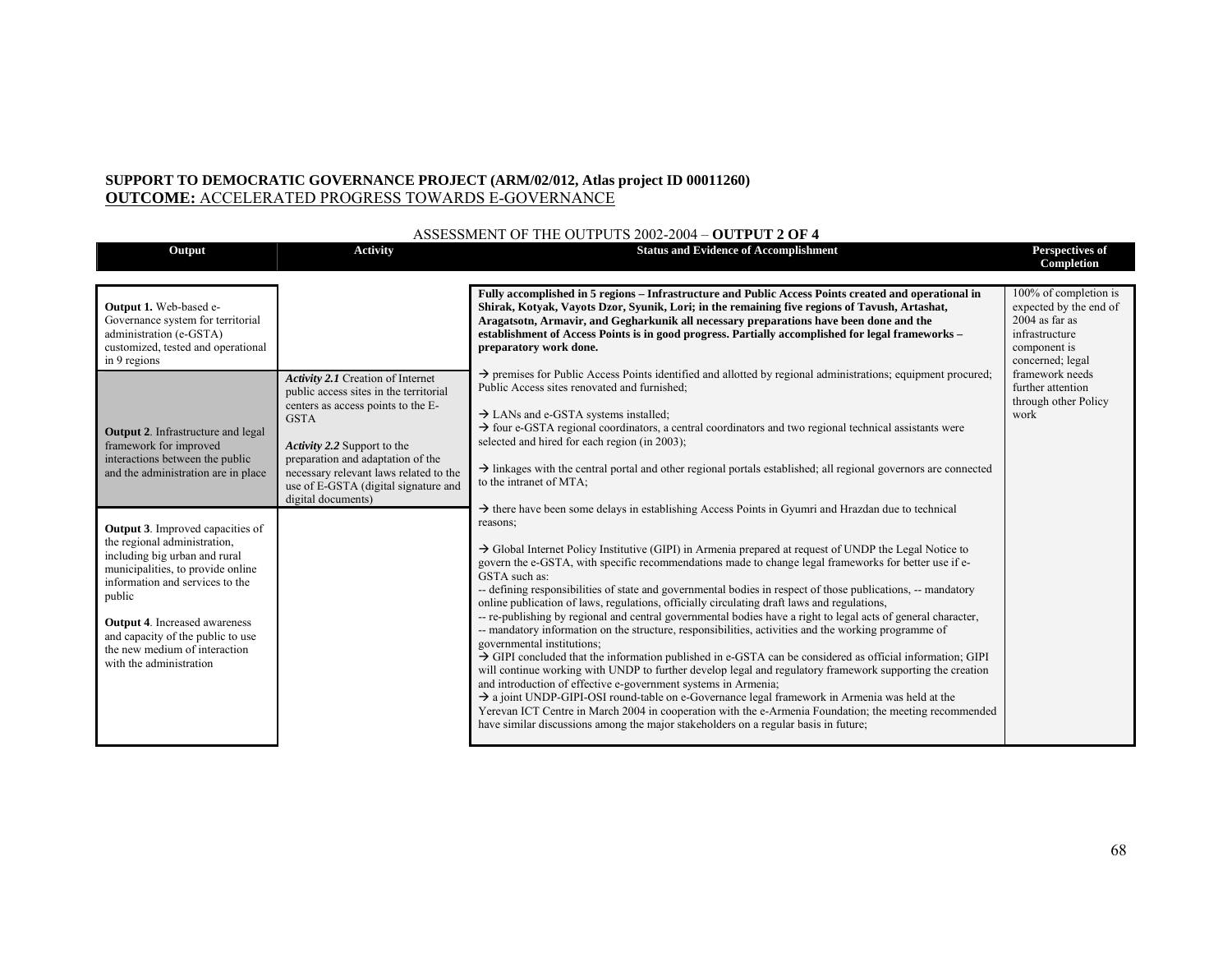**OUTCOME**: PARTICIPATORY POLICY MAKING AMONG TARGETED GROUPS IS PROMOTED

| Output                                                                                                                                                          | <b>Activity</b>                                                                     | <b>Evidence and Status of Accomplishment</b>                                                                                                                                                                                                                 | <b>Perspectives</b><br>of completion                             |
|-----------------------------------------------------------------------------------------------------------------------------------------------------------------|-------------------------------------------------------------------------------------|--------------------------------------------------------------------------------------------------------------------------------------------------------------------------------------------------------------------------------------------------------------|------------------------------------------------------------------|
|                                                                                                                                                                 |                                                                                     |                                                                                                                                                                                                                                                              |                                                                  |
| <b>Output 1. Further</b><br>development of the<br>Armenian Freenet and<br>Armenian language Internet<br>tools.<br><b>Output 2. ICT Centre open</b><br>to public |                                                                                     | <b>Fully accomplished for 6 regions</b><br>Accomplished through Community Information Networks (CIN) established and<br>operationalized in 6 regional libraries.                                                                                             | $100\%$ of<br>completion is<br>expected by<br>the end of<br>2004 |
|                                                                                                                                                                 |                                                                                     | Funding was received from the Eurasia Foundation for establishing Community<br>Information Networks at libraries in Vanadzor, Gyumri, Kapan, Armavir, and<br>Noyemberian.                                                                                    |                                                                  |
| <b>Output 3. Maintenance</b><br>provided to Community<br><b>Information Centers</b><br>established in regional<br>libraries                                     | <b>Activity 3.1 Establishing</b><br>connectivity<br>Activity 3.2 Revamping websites | The CINs were connected to the Armenian Freenet and constituted small centres for the<br>community members to share information and knowledge on the urgent issues of<br>community life.                                                                     |                                                                  |
|                                                                                                                                                                 |                                                                                     | A regional monitor was hired who ensured the Internet connectivity between each of the<br>libraries and the Freenet, prepared a generic web site that was further customized by the<br>libraries themselves, and provided minimum training to the libraries. |                                                                  |
| Output 4. e-Visa system<br>fully in use, training and PR<br>campaign carried out                                                                                |                                                                                     |                                                                                                                                                                                                                                                              |                                                                  |

#### ASSESSMENT OF THE OUTPUTS 2004 – **OUTPUT 3 OF 4**